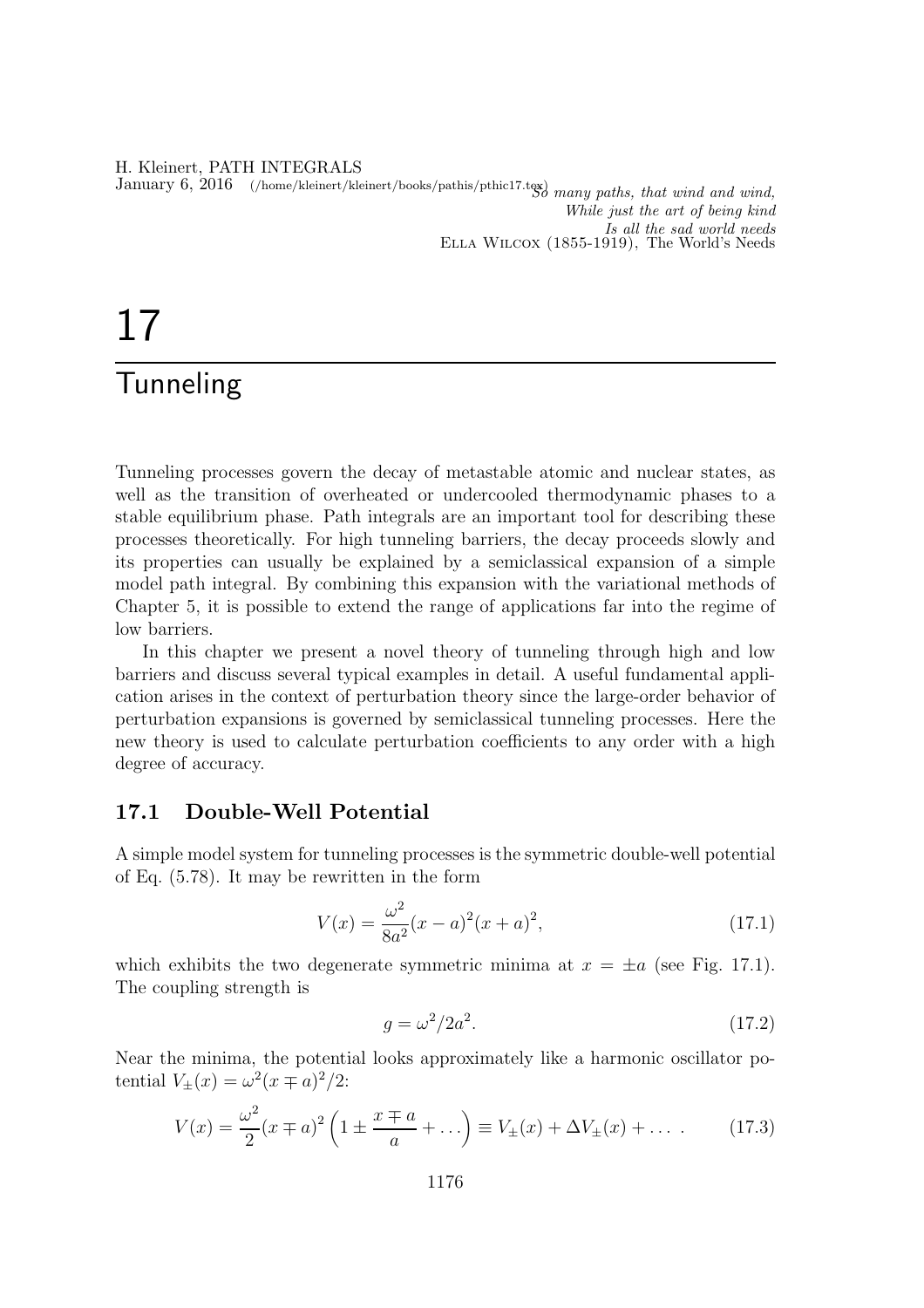

**Figure 17.1** Plot of symmetric double-well potential  $V(x) = (x - a)^2 (x + a)^2 \omega^2 / 8a^2$  for  $\omega = 1$  and  $a = 1$ .

The height of the potential barrier at the center is

$$
V_{\text{max}} = \frac{(\omega a)^2}{8}.\tag{17.4}
$$

In the limit  $a \to \infty$  at a fixed frequency  $\omega$ , the barrier height becomes infinite and the system decomposes into a sum of two independent harmonic-oscillator potentials widely separated from each other. Correspondingly, the wave functions of the system should tend to two separate sets of oscillator wave functions

$$
\psi_n(\Delta x_\pm) \to \left(\frac{\omega}{\pi \hbar}\right)^{1/4} \frac{1}{2^{n/2} \sqrt{n!}} e^{-\omega(\Delta x_\pm)^2/2\hbar} H_n(\Delta x_\pm \sqrt{\omega/\hbar}),\tag{17.5}
$$

where the quantities

$$
\Delta x_{\pm} \equiv x \pm a \tag{17.6}
$$

measure the distances of the point  $x$  from the respective minima.

A similar separation occurs in the time evolution amplitude which decomposes into the sum of the amplitudes of the individual oscillators

$$
(x_b t_b | x_a t_a) \xrightarrow{a \to \infty} (x_b t_b | x_a t_a)_{-} + (x_b t_b | x_a t_a)_{+}
$$
  
\n
$$
\equiv \int \mathcal{D}x(t) \exp\left\{\frac{i}{\hbar} \int_{t_a}^{t_b} dt \frac{1}{2} [\dot{x}^2 - \omega^2 (x + a)^2] \right\} + (a \to -a).
$$
\n(17.7)

For convenience, we have assumed a unit particle mass  $M = 1$  in the Lagrangian of the system:

$$
L = \frac{\dot{x}^2}{2} - V(x). \tag{17.8}
$$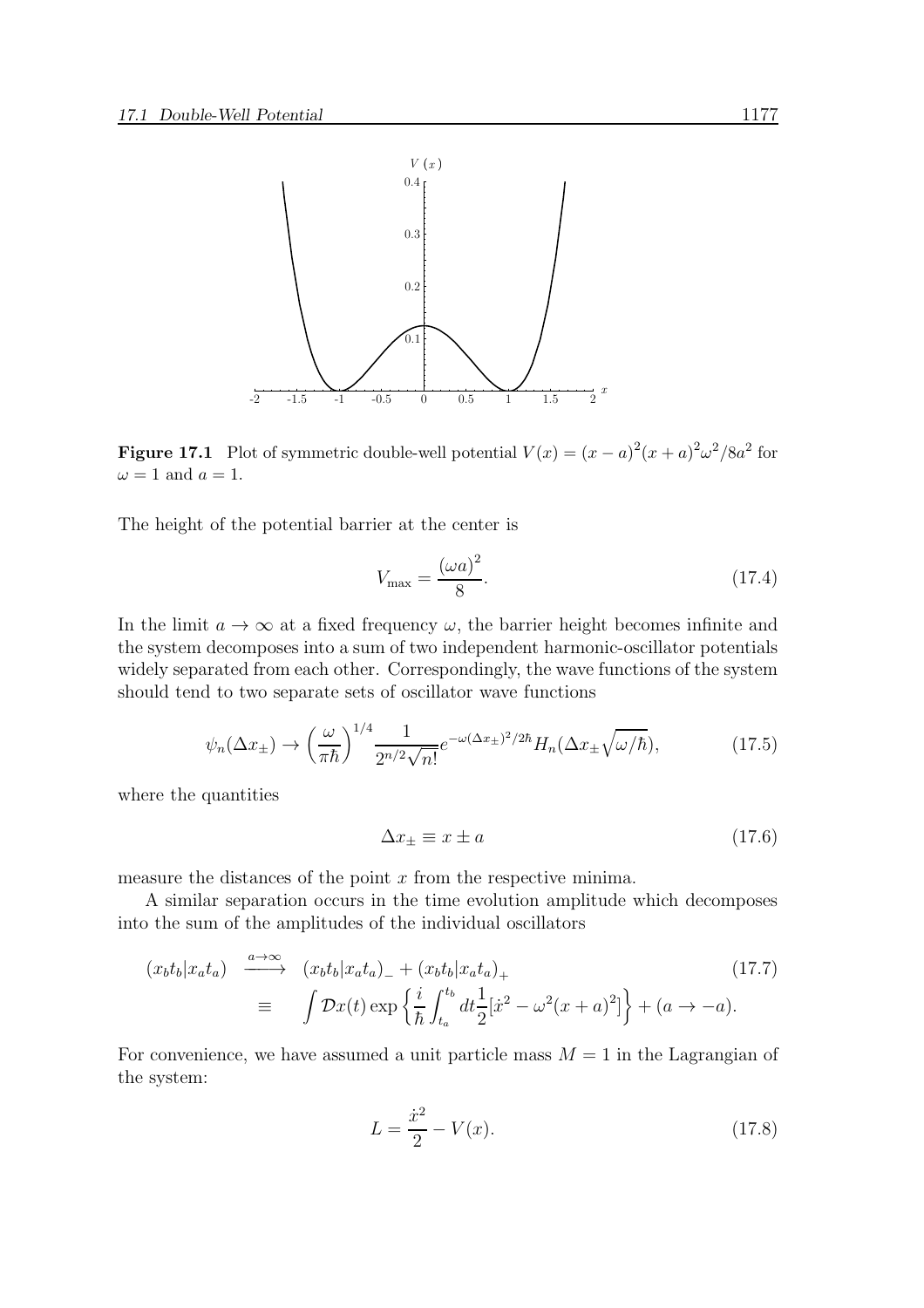If a is no longer infinite, a particle in either of the two oscillator wells has a nonvanishing amplitude for tunneling through the barrier to the other well, and the wave functions of the right- and left-hand oscillators are mixed with each other. Since the action is symmetric under the mirror reflection  $x \to -x$ , the solutions of the Schrödinger equation

$$
\hat{H}\psi(x,t) = H(-i\partial_x, x)\psi(x,t) = i\hbar\partial_t\psi(x,t),\tag{17.9}
$$

with the Hamiltonian

$$
H(p,x) = \frac{p^2}{2} + V(x),\tag{17.10}
$$

can be separated into symmetric and antisymmetric wave functions. As usual, the symmetric states have a lower energy than the antisymmetric ones since a smaller number of nodes implies less kinetic energy for the particles.

If the distance parameter a is very large, then, to leading order in  $a \to \infty$ , the lowest two wave functions coincide approximately with the symmetric and antisymmetric combinations of the harmonic-oscillator wave functions

$$
\psi_{s,a} \approx \frac{1}{\sqrt{2}} [\psi_0(x-a) \pm \psi_0(x+a)].
$$
\n(17.11)

Due to tunneling, the lowest two energies show some deviation from the harmonic ground state value

$$
E_{\rm s,a}^{(0)} = \frac{1}{2}\hbar\omega + \Delta E_{\rm s,a}^{(0)}.\tag{17.12}
$$

At a large distance parameter a, this deviation is very small. In quantum mechanics, the level shifts  $\Delta E_{s,a}$  can be calculated in lowest-order perturbation theory by inserting the approximate wave functions (17.11) into the formula

$$
\Delta E_{\mathbf{s},\mathbf{a}} = \int dx \psi_{\mathbf{s},\mathbf{a}} \hat{H} \psi_{\mathbf{s},\mathbf{a}}.\tag{17.13}
$$

Since the wave functions  $\psi_0(x \pm a)$  of the individual potential wells fall off exponentially like  $e^{-x^2/2}$  at large x, the level shifts  $\Delta E_{s,a}$  are exponentially small in the square distance  $a^2$ .

In this chapter we derive the level shifts  $\Delta E_{\rm s}$ ,  $\Delta E_{\rm a}$  and the related tunneling amplitudes from the path integral of the system. For large  $a$ , this will be relatively simple since we can have recourse to the semiclassical approximation developed in Chapter 4 which becomes exact in the limit  $a \to \infty$ . As long as we are interested only in the lowest two states, the problem can immediately be simplified. We take the spectral representation of the amplitude

$$
(x_b t_b | x_a t_a) = \int \mathcal{D}x(t) e^{(i/\hbar) \int_{t_a}^{t_b} dt [\dot{x}^2/2 - V(x)]}
$$
  

$$
= \sum_n \psi_n(x_b) \psi_n(x_a) e^{-iE_n(t_b - t_a)/\hbar}
$$
(17.14)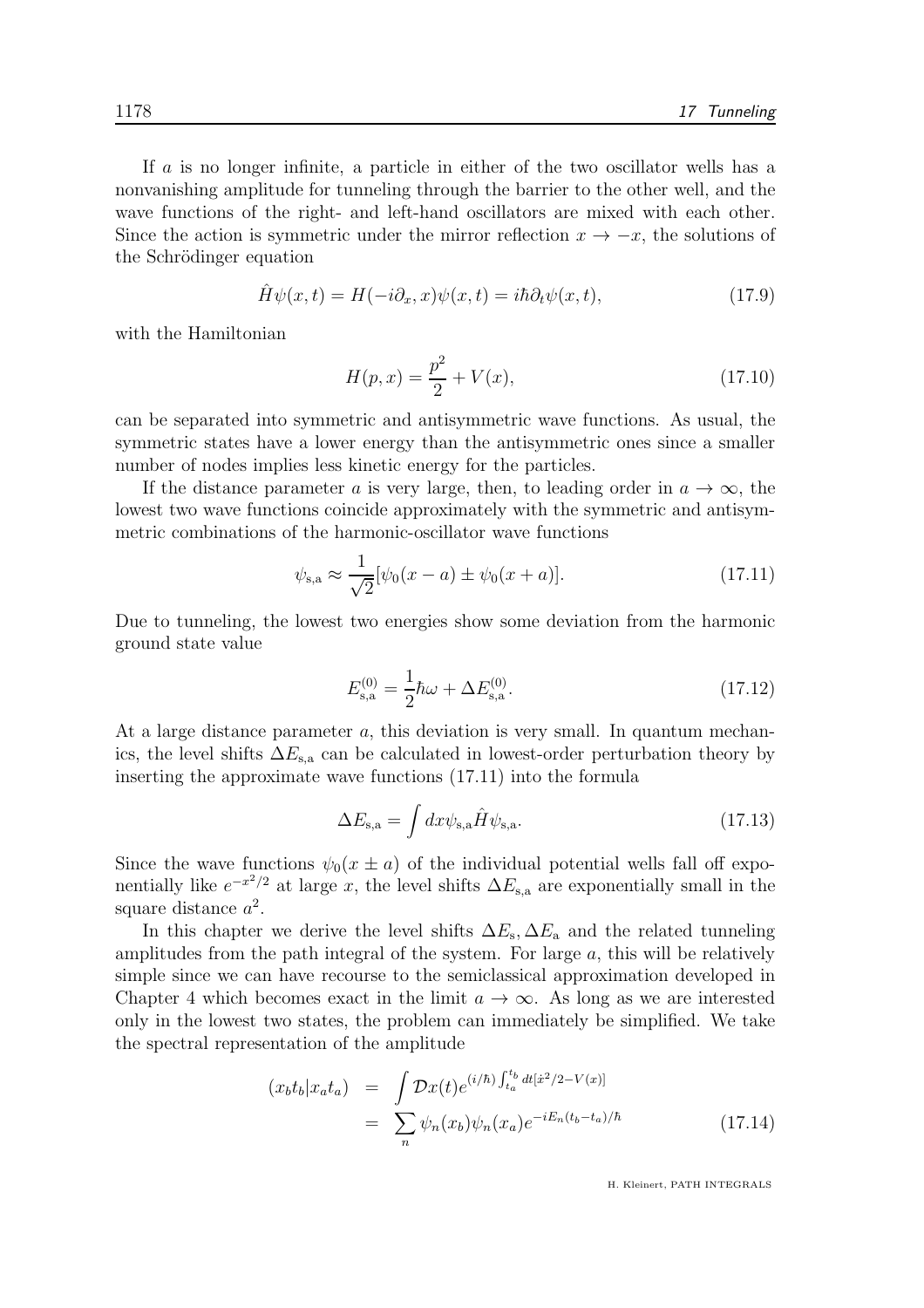to imaginary times  $t_{a,b} \to \tau_{a,b} = \mp iL/2$ , where it becomes

$$
(x_b L/2|x_a - L/2) = \int \mathcal{D}x(\tau)e^{-(1/\hbar)\int_{-L/2}^{L/2} d\tau [x'^2/2 + V(x)]}
$$
\n
$$
= \sum_n \psi_n(x_b)\psi_n(x_a)e^{-E_nL/\hbar},
$$
\n(17.15)

with the notation  $x'(\tau) \equiv dx(\tau)/d\tau$ . In the limit of large L, the spectral sum (17.15) is obviously most sensitive to the lowest energies, the contributions of the higher energies  $E_n$  being suppressed exponentially. Thus, to calculate the small level shifts of the two lowest states,  $\Delta E_{s,a}$ , we have only to find the leading and subleading exponential behaviors. Since the wave functions are largest close to the bottoms of the double well at  $x \sim \pm a$ , we may consider the amplitudes with the initial and final positions  $x_a$  and  $x_b$  lying precisely at the bottoms, once on the same side of the potential barrier,

$$
(a L/2|a - L/2) = (-a L/2|-a - L/2), \qquad (17.16)
$$

and once on the opposite sides

$$
(a L/2) - a - L/2) = (-a L/2)a - L/2.
$$
 (17.17)

For these amplitudes we now calculate the semiclassical approximation in the limit  $L \to \infty$ . The results will lead to level shift formula in Section 17.7.

#### 17.2 Classical Solutions — Kinks and Antikinks

According to Chapter 4, the leading exponential behavior of the semiclassical approximation is obtained from the classical solutions to the path integral. The fluctuation factor requires the calculation of the quadratic fluctuation correction. The result has the form

$$
\sum_{\text{class. solutions}} \exp\{-\mathcal{A}_{\text{cl}}/\hbar\} \times F , \qquad (17.18)
$$

where  $\mathcal{A}_{\text{cl}}$  denotes the action of each classical solution and F the fluctuation factor.

The amplitude (17.16), which contains the bottom of the same well on either side, is dominated by a trivial classical solution which remains all the time at the same bottom:

$$
x(\tau) \equiv \pm a. \tag{17.19}
$$

Classical solutions exist also for the other amplitudes (17.17) which connect the different bottoms at  $-a$  and  $a$ . These solutions cross the barrier and read, in the limit  $L \to \infty$ ,

$$
x(\tau) = x_{\text{cl}}^{\pm}(\tau) \equiv \pm a \tanh[\omega(\tau - \tau_0)/2],\tag{17.20}
$$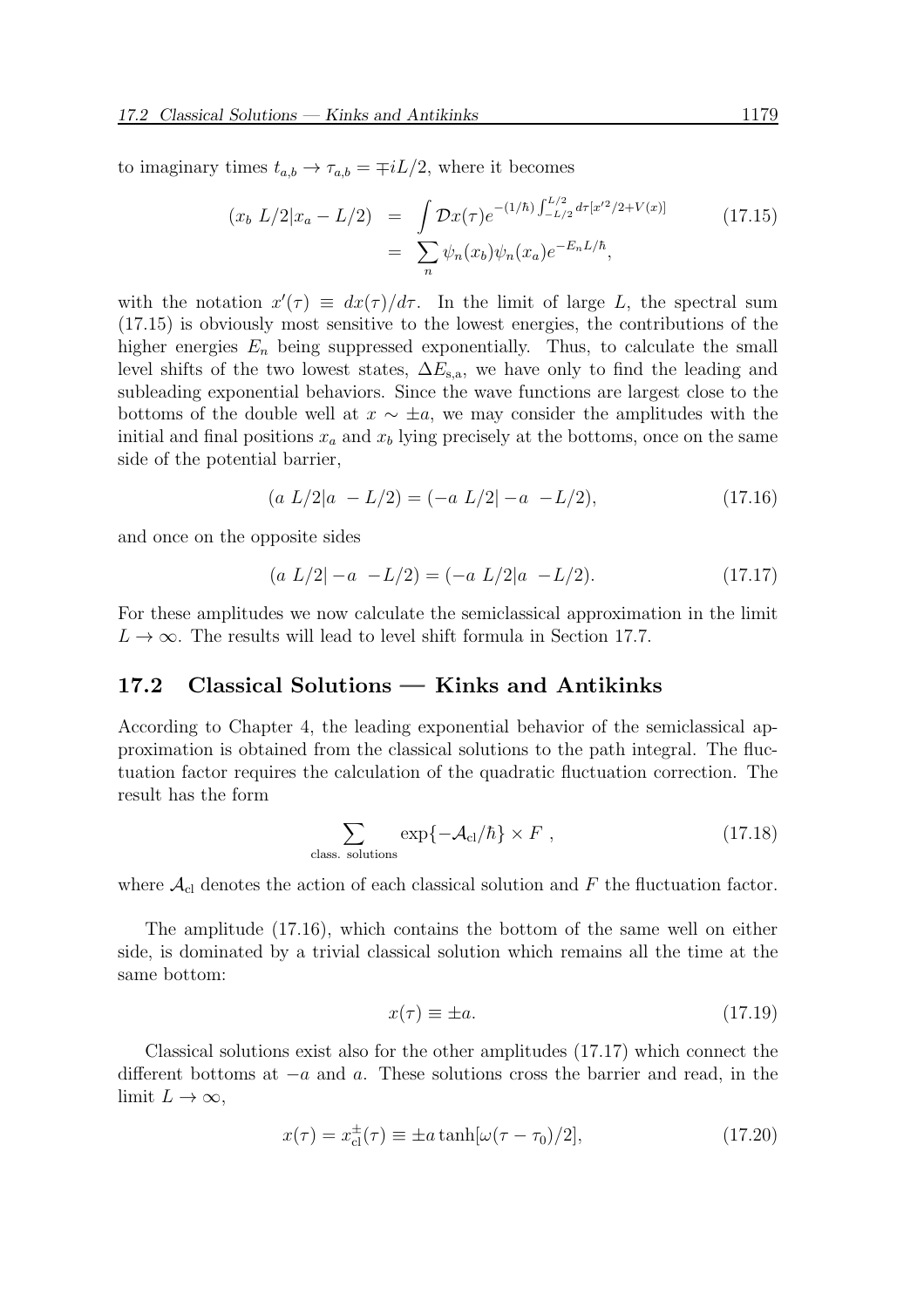

Figure 17.2 Classical kink solution (solid curve) in double-well potential (short-dashed curve with units marked on the lower half of the vertical axis). The solution connects the two degenerate maxima in the reversed potential. The long-dashed curve shows a solution which starts out at a maximum and slides down into the adjacent abyss.

with an arbitrary parameter  $\tau_0$  specifying the point on the imaginary time axis where the crossing takes place. The crossing takes place within a time of the order of  $2/\omega$ . For large positive and negative  $\tau$ , the solution approaches  $\pm a$  exponentially (see Fig. 17.2). Alluding to their shape, the solutions  $x_{\text{cl}}^{\pm}(\tau)$  are called *kink* and *antikink* solutions, respectively.<sup>1</sup>

To derive these solutions, consider the equation of motion in real time,

$$
\ddot{x}(t) = -V'(x(t)),\tag{17.21}
$$

where  $V'(x) \equiv dV(x)/dx$ . In the Euclidean version with  $\tau = -it$ , this reads

$$
x''(\tau) = V'(x(\tau)).
$$
\n(17.22)

Since the differential equation is of second order, there is merely a sign change in front of the potential with respect to the real-time differential equation (17.21). The Euclidean equation of motion corresponds therefore to a usual equation of motion of a point particle in real time, whose potential is turned upside down with respect to Fig. 17.1. This is illustrated in Fig. 17.3. The reversed potential allows obviously for a classical solution which starts out at  $x = -a$  for  $\tau \to -\infty$  and arrives at  $x = a$  for  $\tau \to +\infty$ . The particle needs an infinite time to leave the initial potential mountain and to climb up to the top of the final one. The movement through the central valley proceeds within the finite time  $\approx 2/\omega$ . If the particle does not start

<sup>&</sup>lt;sup>1</sup>In field-theoretic literature, such solutions are also referred to as instanton or anti-instanton solutions, since the valley is crossed within a short time interval. See the references quoted at the end of the chapter.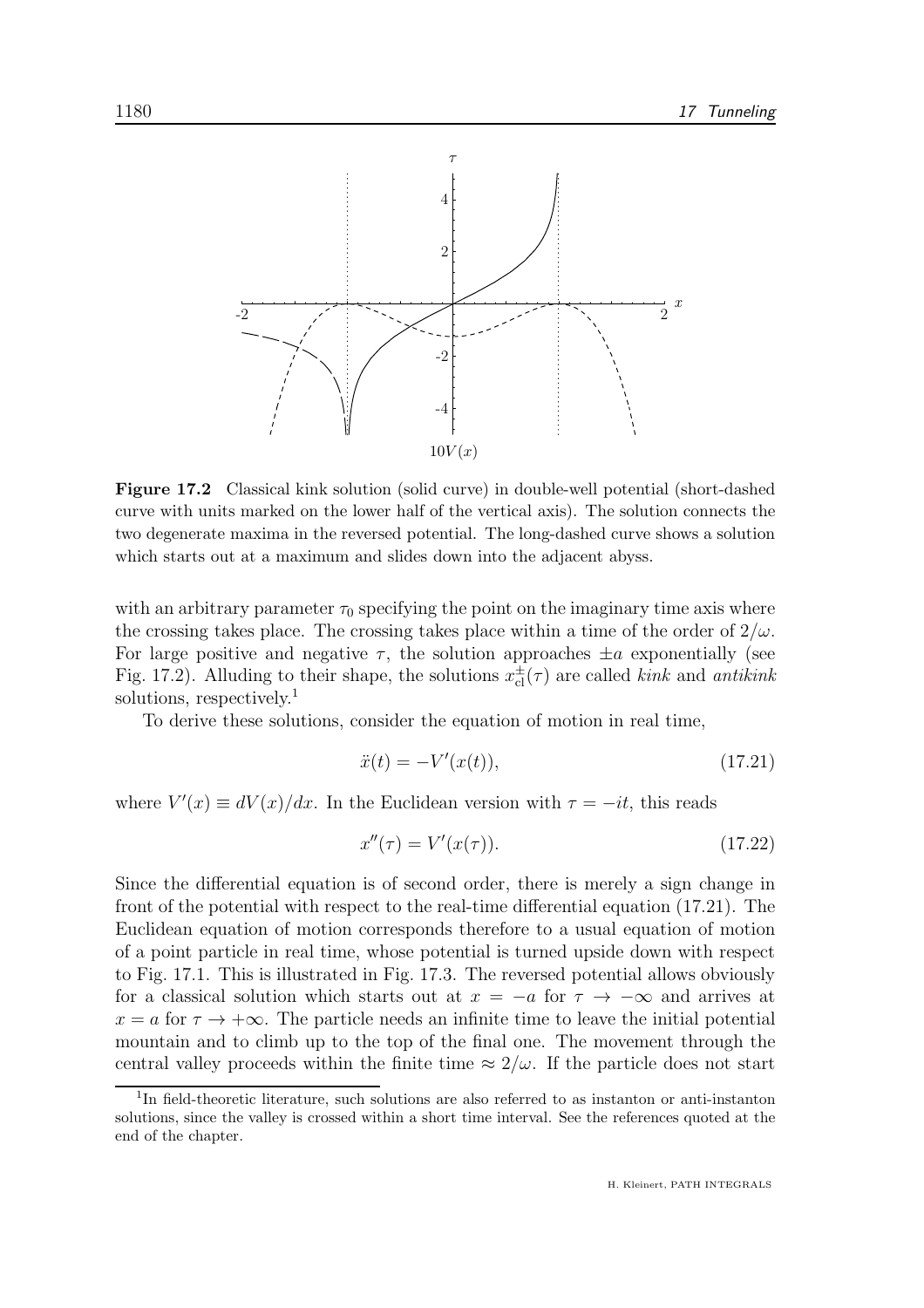

**Figure 17.3** Reversed double-well potential governing motion of position x as function of imaginary time  $\tau$ .

its movement exactly at the top but slightly displaced towards the valley, say at  $x = -a + \epsilon$ , it will reach  $x = a - \epsilon$  after a finite time, then return to  $x = -a + \epsilon$ , and oscillate back and forth forever. In the limit  $\epsilon \to 0$ , the period of oscillation goes to infinity and only a single crossing of the valley remains.

To calculate this movement, the differential equation (17.22) is integrated once after multiplying it by  $x' = dx/d\tau$  and rewriting it as

$$
\frac{1}{2}\frac{d}{d\tau}x'^2 = \frac{d}{d\tau}V(x(\tau)).\tag{17.23}
$$

The integration gives

$$
\frac{x^2}{2} + [-V(x(\tau))] = \text{const.}\tag{17.24}
$$

If  $\tau$  is reinterpreted as the physical time, this is the law of energy conservation for the motion in the reversed potential  $-V(x)$ . Thus we identify the integration constant in  $(17.24)$  as the total energy E in the reversed potential:

$$
const \equiv E. \tag{17.25}
$$

Integrating (17.24) further gives

$$
\tau - \tau_0 = \pm \frac{1}{\sqrt{2}} \int_{x(\tau_0)}^{x(\tau)} \frac{dx}{\sqrt{E + V(x)}}.
$$
\n(17.26)

A look at the potential in Fig. 17.3 shows that an orbit starting out with the particle at rest for  $\tau \to -\infty$  must have  $E = 0$ . Inserting the explicit potential (17.1) into  $(17.26)$ , we obtain for  $|x| < a$ 

$$
\tau - \tau_0 = \pm \frac{2a}{\omega} \int_0^x \frac{dx'}{(a - x')(x' + a)} = \pm \frac{1}{\omega} \log \frac{a + x}{a - x}
$$
(17.27)  
=  $\pm \frac{2}{\omega} \operatorname{arctanh} \frac{x}{a}.$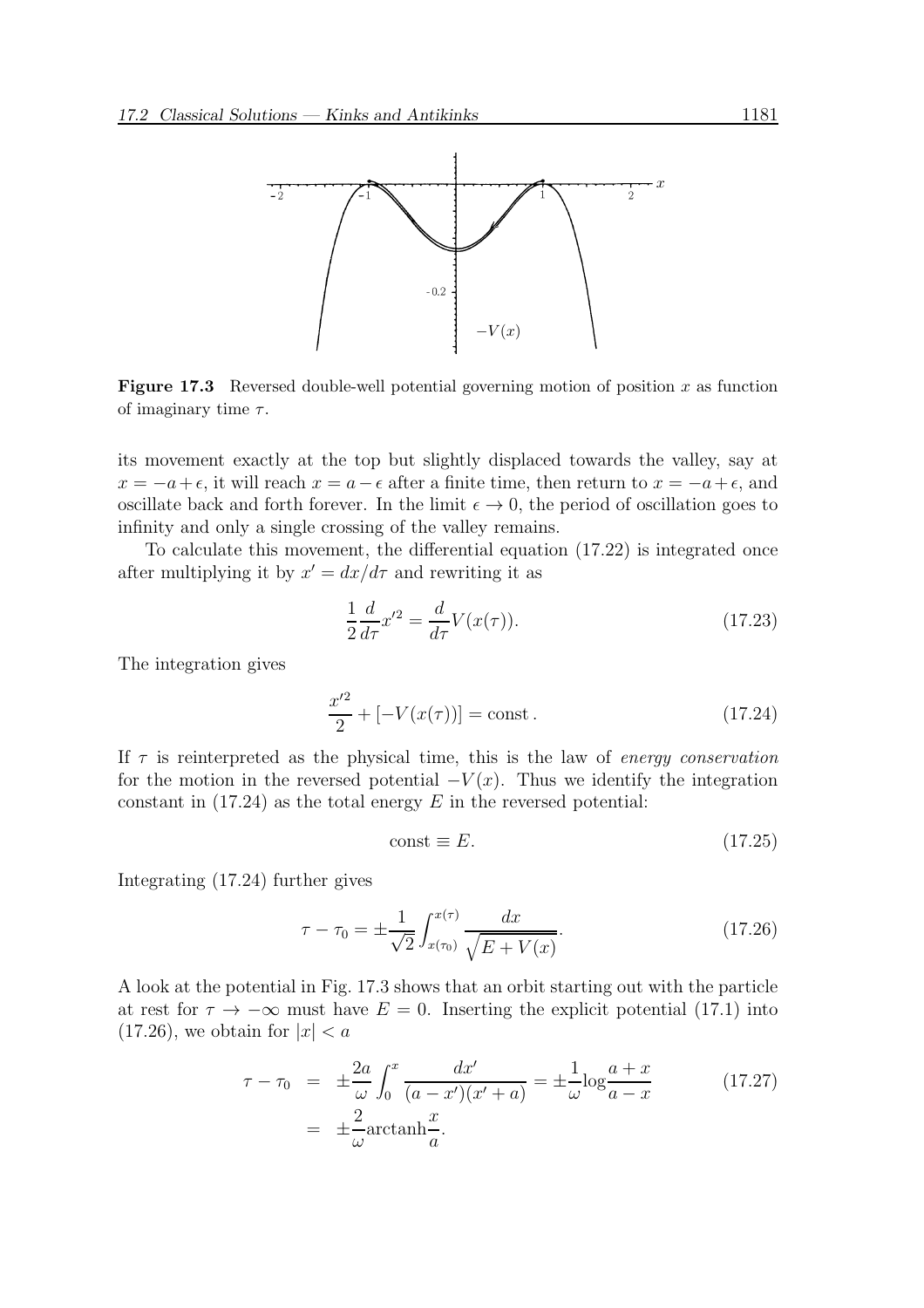Thus we find the kink and antikink solutions crossing the barrier:

$$
x_{\rm cl}(\tau) = \pm a \tanh[(\tau - \tau_0)\omega/2]. \tag{17.28}
$$

The Euclidean action of such a classical object can be calculated as follows [using (17.24) and (17.25)]:

$$
\mathcal{A}_{\text{cl}} = \int_{-\infty}^{\infty} d\tau \left[ \frac{x_{\text{cl}}^{\prime \, 2}}{2} + V(x_{\text{cl}}(\tau)) \right] = \int_{-\infty}^{\infty} d\tau (x_{\text{cl}}^{\prime 2} - E)
$$
  
= -EL +  $\int_{-a}^{a} dx \sqrt{2[E + V(x)]}$ . (17.29)

The kink has  $E = 0$ , so that

$$
\sqrt{2[E + V(x)]} = \frac{\omega}{2a}(a^2 - x^2),\tag{17.30}
$$

and the classical action becomes

$$
\mathcal{A}_{\rm cl} = \frac{\omega}{2a} \int_{-a}^{a} dx (a^2 - x^2) = \frac{2}{3} a^2 \omega = \frac{\omega^3}{3g}.
$$
 (17.31)

Note that for  $E = 0$ , the classical action is also given by the integral

$$
\mathcal{A}_{\rm cl} = \int_{-\infty}^{\infty} d\tau \; x_{\rm cl}'^2. \tag{17.32}
$$

There are also solutions starting out at the top of either mountain and sliding down into the adjacent exterior abyss, for instance (see again Fig. 17.3)

$$
\tau - \tau_0 = \mp \frac{2a}{\omega} \int_x^\infty \frac{dx'}{(x'-a)(x'+a)} = \pm \frac{1}{\omega} \log \frac{x+a}{x-a}
$$
(17.33)  

$$
= \pm \frac{2}{\omega} \operatorname{arccoth} \frac{x}{a}.
$$

However, these solutions cannot connect the bottoms of the double well with each other and will not be considered further.

Being in the possession of the classical solutions (17.19) and (17.28) with a finite action, we are now ready to write down the classical contributions to the amplitudes (17.16) and (17.17). According to the semiclassical formula (17.18), they are

$$
(a L/2|a - L/2) = 1 \times F_{\omega}(L) \tag{17.34}
$$

and

$$
(a L/2) - a - L/2 = e^{-A_{\rm cl}/\hbar} \times F_{\rm cl}(L). \tag{17.35}
$$

The factor 1 in (17.34) emphasizes the vanishing action of the trivial classical solution (17.19). The exponential  $e^{-\mathcal{A}_{cl}/\hbar}$  contains the action of the kink solutions (17.28).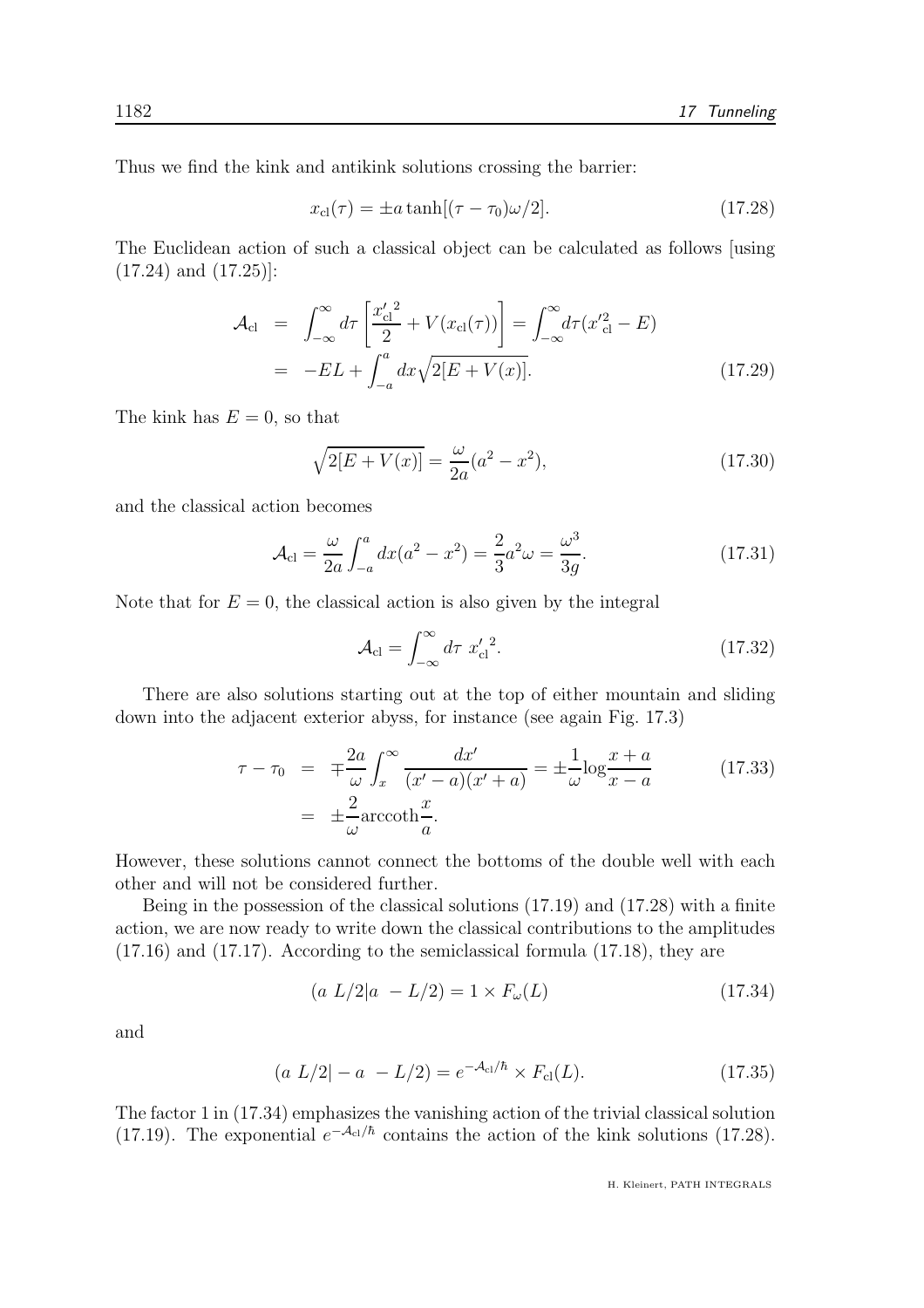The degeneracy of the solutions in  $\tau_0$  is accounted for by the fluctuation factor  $F_{\text{cl}}(L)$ , as will be shown below.

Actually, the classical kink and antikink solutions (17.28) do not occur exactly in (17.35) since they reach the well bottoms at  $x = \pm a$  only at infinite Euclidean times  $\tau \to \pm \infty$ . For the amplitude to be calculated we need solutions for which x is equal to  $\pm a$  at large but finite values  $\tau = \pm L/2$ . Fortunately, the error can be ignored since for large L the kink and antikink solutions approach  $\pm a$  exponentially fast. As a consequence the action of a proper solution which would reach  $\pm a$  at a finite L differs from the action  $\mathcal{A}_{\text{cl}}$  only by terms which tend to zero like  $e^{-\omega L}$ . Since we shall ultimately be interested only in the large-L limit we can neglect such exponentially small deviations.

In the following section we determine the fluctuation factors  $F_{\text{cl}}$ .

#### 17.3 Quadratic Fluctuations

The semiclassical limit includes the effects of the quadratic fluctuations. These are obtained after approximating the potential around each minimum by a harmonic potential and keeping only the lowest term in the expansion (17.3). The fluctuation factor of a pure harmonic oscillator of frequency  $\omega$  and unit mass has been calculated in Section 2.3 with the result

$$
F_{\omega}(L) = \sqrt{\frac{\omega}{2\pi\hbar \sinh \omega L}} \sim \sqrt{\frac{\omega}{\pi\hbar}} e^{-\omega L/2} + \mathcal{O}(e^{-3\omega L/2}).
$$
 (17.36)

The leading exponential at large L displays the ground state energy  $\omega/2$ , while the corrections contain all information on the exited states whose energy is  $(n + 1/2)\omega$ with  $n = 1, 2, 3, \ldots$ .

Note that according to the spectral representation of the amplitude (17.15), the factor  $\sqrt{\omega/\pi\hbar}$  in (17.36) must be equal to the square of the ground state wave function  $\Psi_0(\Delta x_\pm)$  at the potential minimum. This agrees with (17.5).

Consider now the fluctuation factor of a single kink contribution. It is given by the path integral over the fluctuations  $y(\tau) \equiv \delta x(\tau)$ 

$$
F_{\rm cl}(L) = \int \mathcal{D}y(\tau) e^{-(1/\hbar) \int_{-L/2}^{L/2} d\tau (1/2) [y'^2 + V''(x_{\rm cl}(\tau))y^2]},\tag{17.37}
$$

where  $x_{\text{cl}}(\tau)$  is the kink solution, and  $y(\tau)$  vanishes at the endpoints:

$$
y(L/2) = y(-L/2) = 0.
$$
\n(17.38)

Suppose for the moment that  $L = \infty$ . Then the kink solution is given by (17.28) and we obtain the fluctuation potential

$$
V''(x_{\rm cl}(\tau)) = \frac{3}{2} \frac{\omega^2}{a^2} x_{\rm cl}^2(\tau) - \frac{1}{2} \omega^2 = \omega^2 \left(\frac{3}{2} \tanh^2[\omega(\tau - \tau_0)/2] - \frac{1}{2}\right)
$$
  
=  $\omega^2 \left(1 - \frac{3}{2} \frac{1}{\cosh^2[\omega(\tau - \tau_0)/2]}\right).$  (17.39)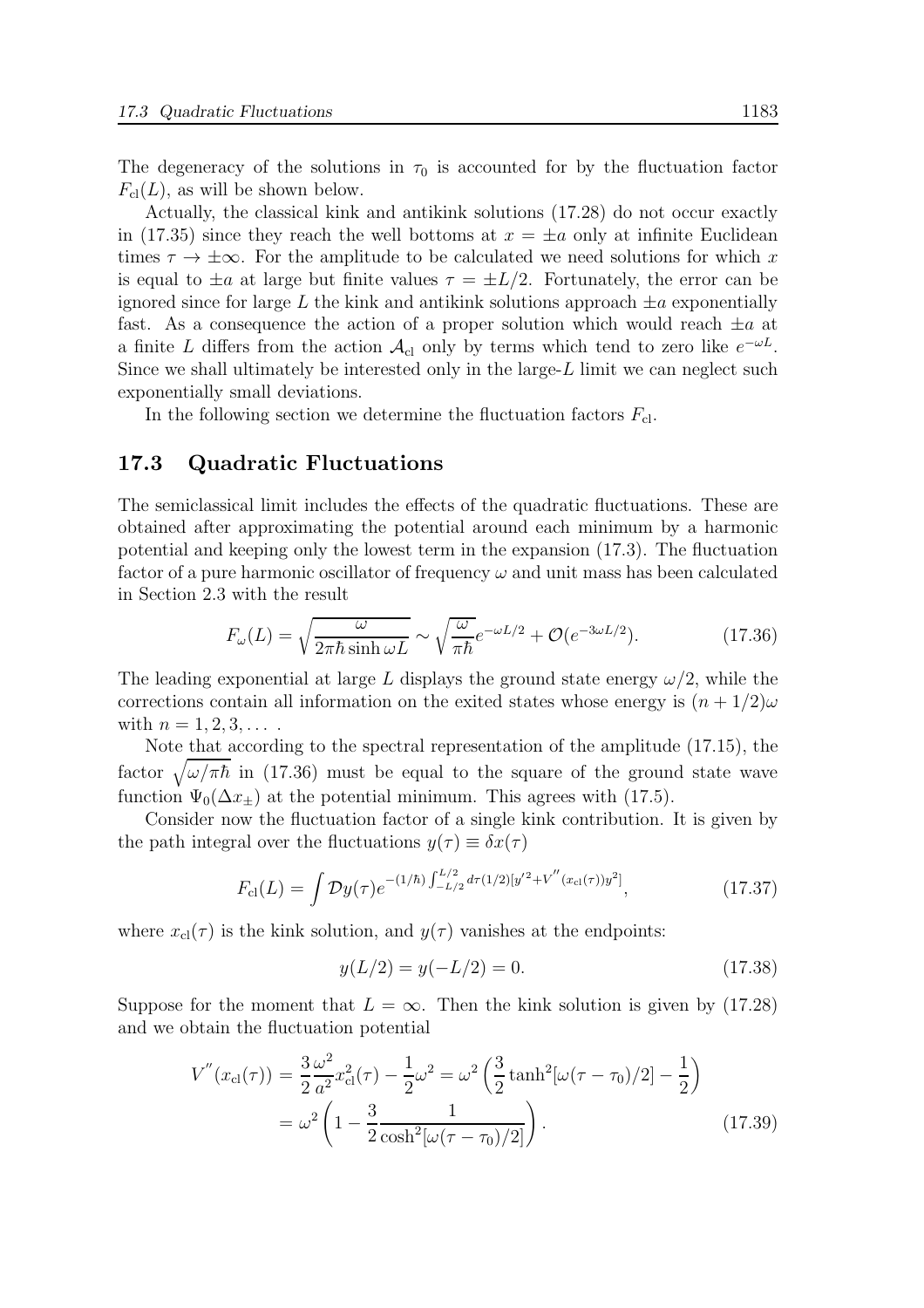

Figure 17.4 Potential (17.41) for quadratic fluctuations around kink solution (17.28) in Schrödinger equation. The dashed lines indicate the bound states at energies 0 and  $3\omega^2/4$ .

Thus, the quadratic fluctuations are governed by the Euclidean action

$$
\mathcal{A}_{\rm fl}^0 = \int_{-L/2}^{L/2} d\tau \frac{1}{2} \left[ y'^2 + \omega^2 \left( 1 - \frac{3}{2} \frac{1}{\cosh^2[\omega(\tau - \tau_0)/2]} \right) y^2 \right]. \tag{17.40}
$$

The rules for doing a functional integral with a quadratic exponent were explained in Chapter 2. The paths  $y(\tau)$  are expanded in terms of eigenfunctions of the differential equation

$$
\left[ -\frac{d^2}{d\tau^2} + \omega^2 \left( 1 - \frac{3}{2} \frac{1}{\cosh^2[\omega(\tau - \tau_0)/2]} \right) \right] y_n(\tau) = \lambda_n y_n(\tau), \quad (17.41)
$$

with  $\lambda_n$  being the eigenvalues. This is a Schrödinger equation for a particle moving along the  $\tau$ -axis in an attractive potential well of the Rosen-Morse type [compare (14.135) and see Fig. 17.4]:

$$
V(\tau) = \omega^2 \left( 1 - \frac{3}{2} \frac{1}{\cosh^2[\omega(\tau - \tau_0)/2]} \right). \tag{17.42}
$$

The eigenfunctions  $y_n(\tau)$  satisfy the usual orthonormality condition

$$
\int_{-\infty}^{\infty} d\tau y_n(\tau) y_{n'}(\tau) = \delta_{nn'}.
$$
\n(17.43)

Given a complete set of these solutions  $y_n(\tau)$  with  $n = 0, 1, 2, \ldots$ , we now perform the normal-mode expansion

$$
y^{\xi_0, \xi_1, \dots}(\tau) = \sum_{n=0}^{\infty} \xi_n y_n(\tau). \tag{17.44}
$$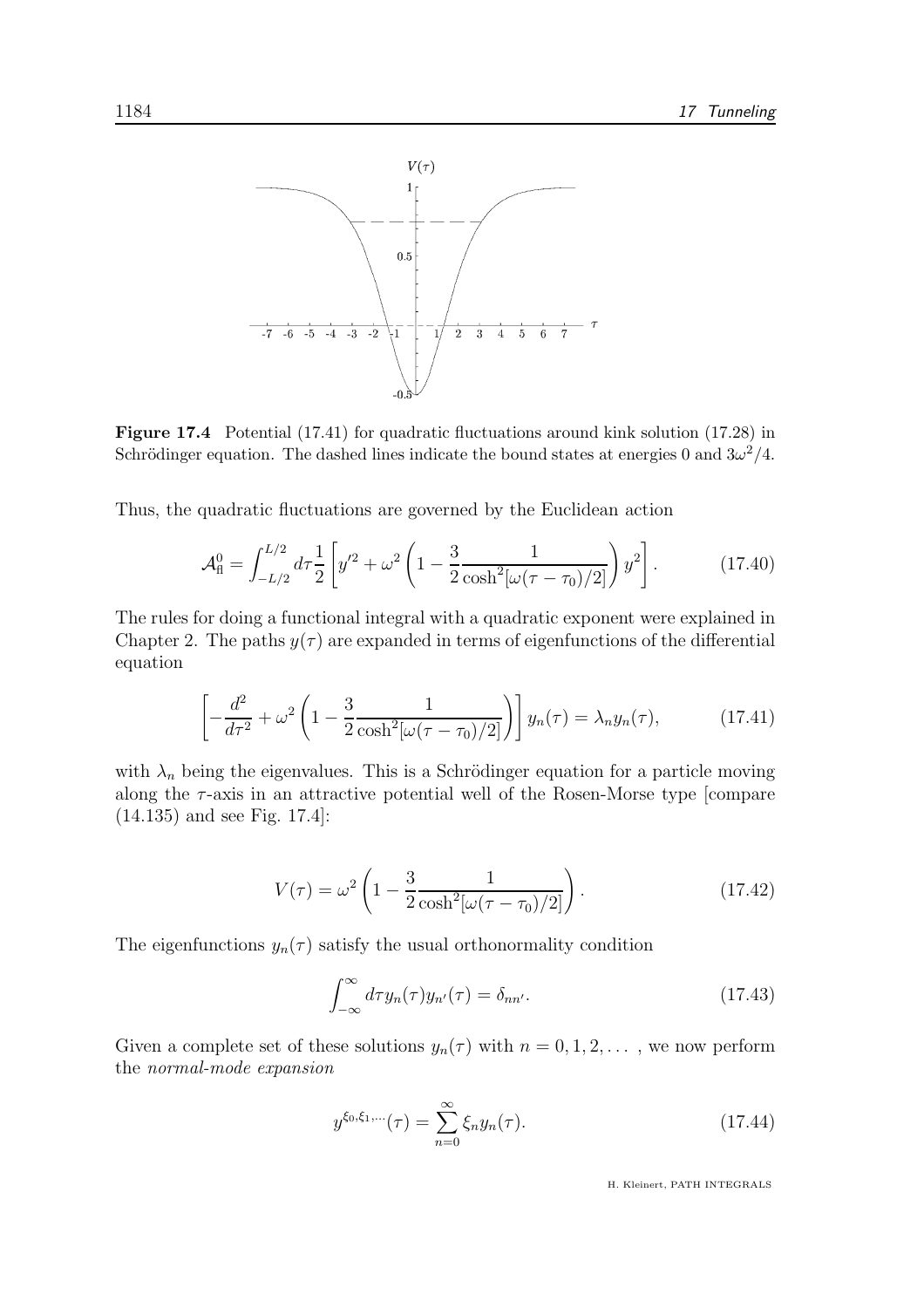After inserting this into (17.40), we perform a partial integration in the kinetic term and the  $\tau$ -integrals with the help of (17.43), and the Euclidean action of the quadratic fluctuations takes the simple form

$$
\mathcal{A} = \frac{1}{2} \sum_{n=0}^{\infty} \lambda_n \xi_n^2.
$$
 (17.45)

With this, the fluctuation factor (17.37) reduces to a product of Gaussian integrals over the normal modes

$$
F_{\text{cl}}(L) = \mathcal{N} \prod_{n=0}^{\infty} \left[ \int_{-\infty}^{\infty} \frac{d\xi_n}{\sqrt{2\pi\hbar}} \right] e^{-\sum_{n=0}^{\infty} \xi_n^2 \lambda_n / 2\hbar} = \mathcal{N} \frac{1}{\sqrt{\Pi_n \lambda_n}}.
$$
 (17.46)

The normalization constant  $\mathcal N$ , to be calculated below, accounts for the Jacobian which relates the time-sliced measure to the normal mode measure.

First we shall calculate the eigenvalues  $\lambda_n$ . For this we use the amplitude of the Rosen-Morse potential obtained via the Duru-Kleinert transformation (14.138) in Eq. (14.139). If the potential is written in the form

$$
V(\tau) = \omega^2 - \frac{V_0}{\cosh^2[m(\tau - \tau_0)]},
$$
\n(17.47)

there are bound states for  $n = 0, 1, 2, \ldots, n_{\text{max}} < s$ , where s is defined by [2]

$$
s \equiv \frac{1}{2} \left[ -1 + \sqrt{1 + 4\frac{V_0}{m^2}} \right].
$$
 (17.48)

Their wave functions are, according to (14.141), and (14.143),

$$
y_n(\tau) = \sqrt{\frac{m}{n!}} \sqrt{\Gamma(s-n)\Gamma(1+2s-n)} \frac{2^{n-s}}{\Gamma(1+s-n)} \cosh^{n-s}[m(\tau-\tau_0)]
$$
  
 
$$
\times F(-n, 1+2s-n; s-n+1; \frac{1}{2}(1-\tanh[m(\tau-\tau_0)])), \qquad (17.49)
$$

where  $F(a, b; c; z)$  are the hypergeometric functions (1.453). In terms of s, the parameter  $V_0$  becomes

$$
V_0 = m^2 s(s+1). \tag{17.50}
$$

The bound-state energies are

$$
\lambda_n^2 = \omega^2 - m^2(s - n)^2.
$$
 (17.51)

In the Schrödinger equation (17.41), we have  $m = \omega/2$ ,  $V_0 = 3\omega^2/2$ , so that  $s = 2$ and there are exactly two bound-state solutions. These are

$$
y_0(\tau) = -\sqrt{\frac{3\omega}{8} \frac{1}{\cosh^2[\omega(\tau - \tau_0)/2]}}
$$
(17.52)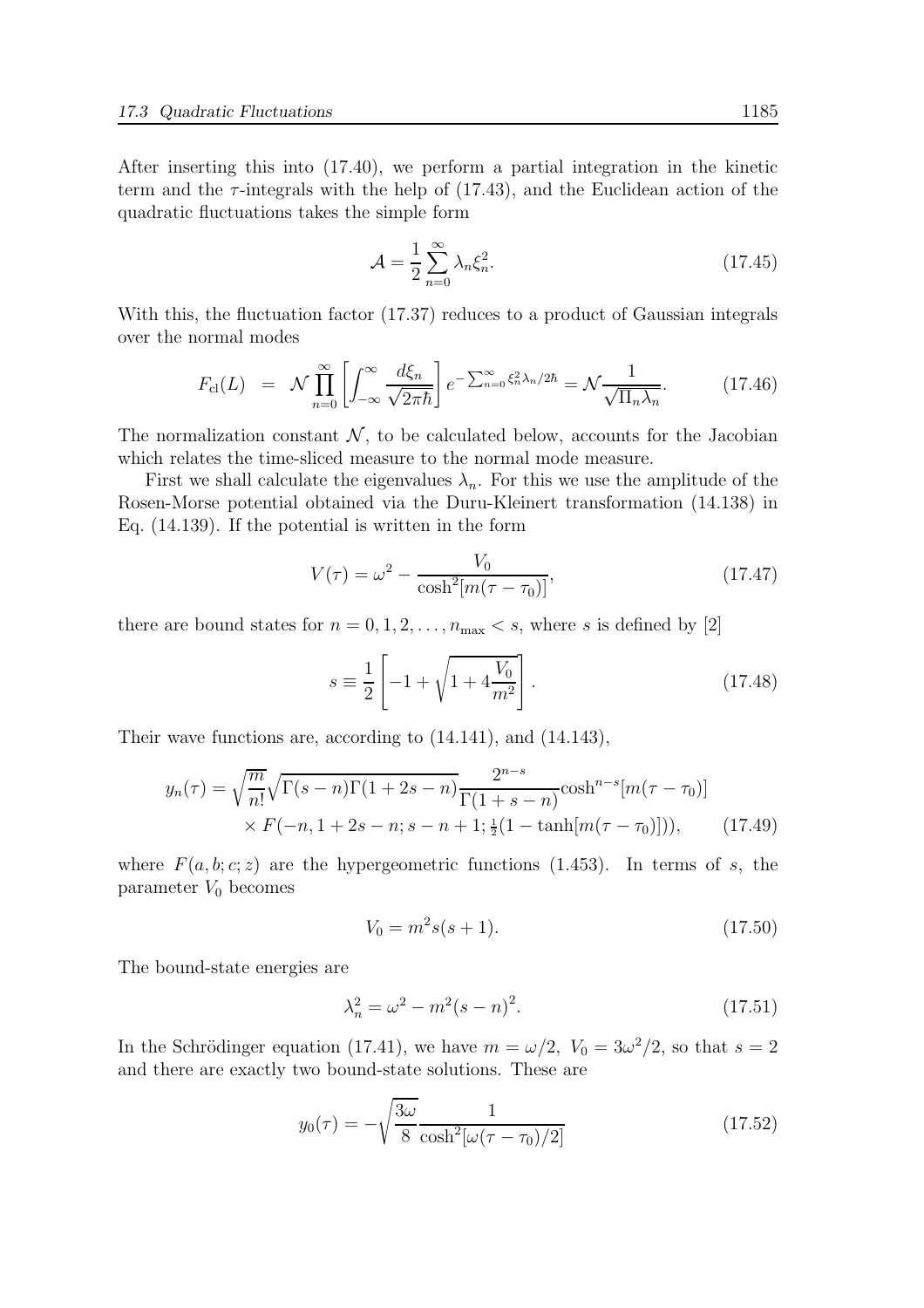and

$$
y_1(\tau) = \sqrt{\frac{3\omega}{4}} \frac{1}{\cosh[\omega(\tau - \tau_0)/2]} F(-1, 4; 2; \frac{1}{2}(1 - \tanh[\omega(\tau - \tau_0)/2]))
$$
  
=  $\sqrt{\frac{3\omega}{4}} \frac{\sinh[\omega(\tau - \tau_0)/2]}{\cosh^2[\omega(\tau - \tau_0)/2]}.$  (17.53)

The negative sign in (17.52) is a matter of convention, to give  $y_1(\tau)$  the same sign as  $x_{\text{cl}}(\tau - \tau_0)$  in Eq. (17.89) below. The normalization factors can be checked using the formula

$$
\int_0^\infty \frac{\sinh^{\mu} x}{\cosh^{\nu} x} = \frac{1}{2} B(\frac{\mu+1}{2}, \frac{\nu-\mu}{2}),\tag{17.54}
$$

with  $B(x, y) \equiv \Gamma(x)\Gamma(y)/\Gamma(x + y)$  being the Beta function. The corresponding eigenvalues are

$$
\lambda_0 = 0, \quad \lambda_1 = 3\omega^2/4. \tag{17.55}
$$

The existence of a zero-eigenvalue mode is a general property of fluctuations around localized classical solutions in a system which is translationally invariant along the  $\tau$ -axis. It prevents an immediate application of the quadratic approximation, since a zero-eigenvalue mode is not controlled by a Gaussian integral as the others are in Eq. (17.46). This difficulty and its solution will be discussed in Subsection 17.3.1.

In addition to the two bound states, there are continuum wave functions with  $\lambda_n \geq \omega^2$ . For an energy

$$
\lambda_k = \omega^2 + k^2,\tag{17.56}
$$

they are given by a linear combination of

$$
y_k(\tau) \propto A e^{ik\tau} F(s+1, -s; 1-ik/m; \frac{1}{2}(1-\tanh[m(\tau-\tau_0)]))
$$
 (17.57)

and its complex-conjugate (see the end of Subsection 14.4.4). Using the identity for the hypergeometric function<sup>2</sup>

$$
F(a, b, c; z) = \frac{\Gamma(c)\Gamma(c - a - b)}{\Gamma(c - a)\Gamma(c - b)} F(a, b; a + b - c + 1; 1 - z)
$$
  
+ 
$$
(1 - z)^{c - a - b} \frac{\Gamma(c)\Gamma(-c + a + b)}{\Gamma(a)\Gamma(b)} F(c - a, c - b; c - a - b + 1; 1 - z), (17.58)
$$

and  $F(a, b; c; 0) = 1$ , we find the asymptotic behavior

$$
F \xrightarrow{\tau \to \infty} 1,
$$
\n
$$
F \xrightarrow{\tau \to -\infty} \frac{\Gamma(-ik/m)\Gamma(1-ik/m)}{\Gamma(-s-ik/m)\Gamma(s+1-ik/m)} + e^{-2ik\tau} \frac{\Gamma(ik/m)\Gamma(1-ik/m)}{\Gamma(-s)\Gamma(1+s)}.
$$
\n(17.59)\n(17.60)

<sup>2</sup>M. Abramowitz and I. Stegun, *op. cit.*, formula 15.3.6.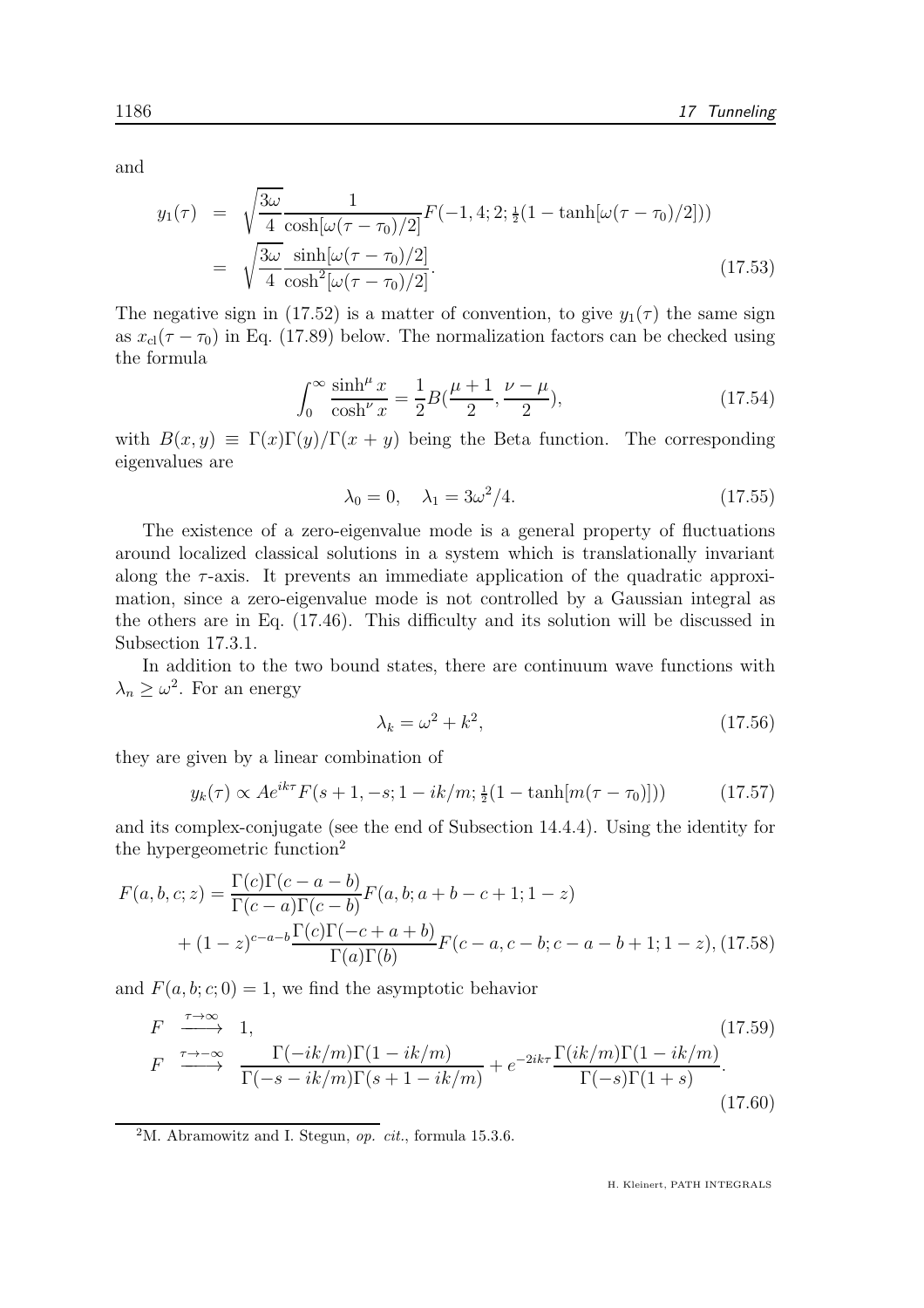These limits determine the asymptotic behavior of the wave functions (17.57). With an appropriate choice of the normalization factor in (17.57) we fulfill the standard scattering boundary conditions

$$
\psi(\tau) \to \begin{cases} e^{ik\tau} + R_k e^{-ik\tau}, & \tau \to -\infty, \\ T_k e^{ik\tau}, & \tau \to \infty. \end{cases}
$$
\n(17.61)

These define the transmission and reflection amplitudes. From (17.59) and (17.60) we calculate directly

$$
T_k = \frac{\Gamma(-s - ik/m)\Gamma(s + 1 - ik/m)}{\Gamma(-ik/m)\Gamma(1 - ik/m)},
$$
\n(17.62)

$$
R_k = \frac{\Gamma(-s - ik/m)\Gamma(s + 1 - ik/m)}{\Gamma(-s)\Gamma(1 + s)} \frac{\Gamma(ik/m)}{\Gamma(-ik/m)} = T_k \frac{\Gamma(ik/m)\Gamma(1 - ik/m)}{\Gamma(-s)\Gamma(1 + s)}.
$$
(17.63)

Using the relation  $\Gamma(z) = \pi / \sin(\pi z) \Gamma(1-z)$ , this can be written as

$$
T_k = \frac{\Gamma(s+1-ik/m)}{\Gamma(s+1+ik/m)} \frac{\Gamma(1+ik/m)}{\Gamma(1-ik/m)} \frac{\sin(ik/m)}{\sin(s+ik/m)},
$$
(17.64)

$$
R_k = T_k \frac{\sin(\pi s)}{\sin(ik/m)}.
$$
\n(17.65)

The scattering matrix

$$
S_k = \left(\begin{array}{cc} T_k & R_k \\ R_k & T_k \end{array}\right) \tag{17.66}
$$

is unitary since

$$
R_k T_k^* + R_k^* T_k = 0, \qquad |T_k|^2 + |R_k|^2 = 1. \tag{17.67}
$$

It is diagonal on the state vectors

$$
\psi^{\mathbf{e}} = \frac{1}{\sqrt{2}} \begin{pmatrix} 1 \\ 1 \end{pmatrix}, \quad \psi^{\mathbf{o}} = \frac{1}{\sqrt{2}} \begin{pmatrix} 1 \\ -1 \end{pmatrix}, \tag{17.68}
$$

which, as we shall prove below, correspond to odd and even partial waves. The respective eigenvalues  $\lambda_k^{e,o} = e^{2i\delta_k^{e,o}}$  define the phase shifts  $\delta_k^{e,o}$  $k^{\text{e},\text{o}}$ , in terms of which

$$
T_k = \frac{1}{2} (e^{2i\delta_k^e} + e^{2i\delta_k^o}), \qquad (17.69)
$$

$$
R_k = \frac{1}{2} (e^{2i\delta_k^e} - e^{2i\delta_k^o}). \tag{17.70}
$$

Let us verify the association of the eigenvectors (17.68) with the even and odd partial waves. For this we add to the wave function  $(17.61)$  the mirror-reflected solution

$$
\psi^{\mathrm{r}}(\tau) \to \begin{cases} T_k e^{-ik\tau}, & \tau \to -\infty, \\ e^{-ik\tau} + R_k e^{ik\tau}, & \tau \to \infty, \end{cases}
$$
(17.71)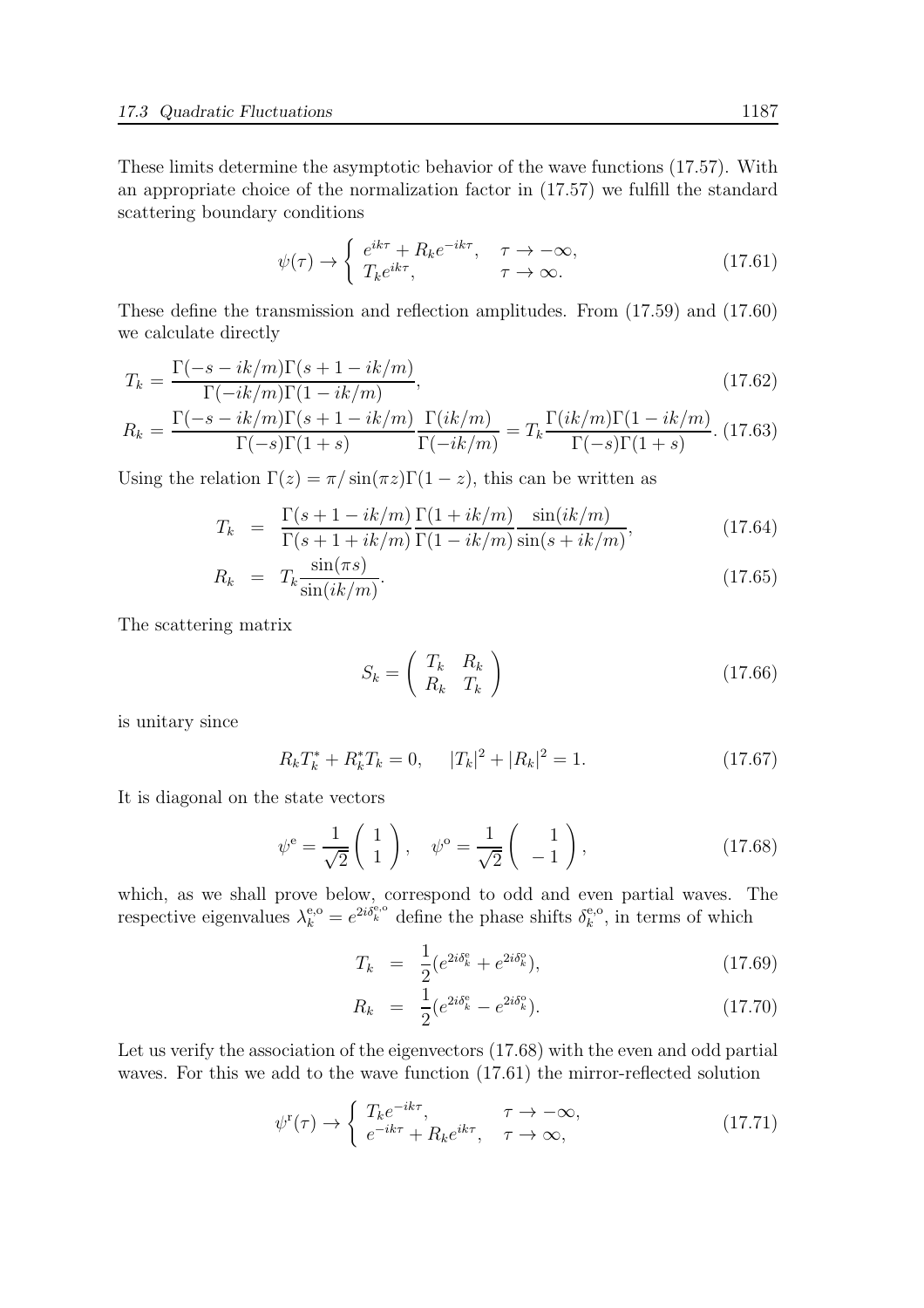and obtain

$$
\psi^{\text{e}}(\tau) = \psi(\tau) + \psi^{\text{r}}(\tau) \rightarrow \begin{cases} e^{ik\tau} + (R_k + T_k)e^{-ik\tau}, & \tau \rightarrow -\infty, \\ e^{-ik\tau} + (R_k + T_k)e^{ik\tau}, & \tau \rightarrow \infty. \end{cases}
$$
(17.72)

Inserting (17.69), this can be rewritten as

$$
\psi^{\mathbf{e}}(\tau) \to \begin{cases} e^{i\delta_k^{\mathbf{e}}} [e^{i(k\tau - \delta_k^{\mathbf{e}})} + e^{-i(k\tau - \delta_k^{\mathbf{e}})}] = 2e^{i\delta_k^{\mathbf{e}}} \cos(k|\tau| + \delta_k^{\mathbf{e}}), & \tau \to -\infty, \\ e^{i\delta_k^{\mathbf{e}}} [e^{-i(k\tau + \delta_k^{\mathbf{e}})} + e^{i(k\tau + \delta_k^{\mathbf{e}})}] = 2e^{i\delta_k^{\mathbf{e}}} \cos(k|\tau| + \delta_k^{\mathbf{e}}), & \tau \to \infty. \end{cases} (17.73)
$$

The odd combination, on the other hand, gives

$$
\psi^{\circ}(\tau) = \psi(\tau) - \psi^{\mathfrak{r}}(\tau) \rightarrow \begin{cases} e^{ik\tau} + (R_k - T_k)e^{-ik\tau}, & \tau \rightarrow -\infty, \\ -e^{-ik\tau} - (R_k - T_k)e^{ik\tau}, & \tau \rightarrow \infty, \end{cases}
$$
(17.74)

and becomes with (17.69):

$$
\psi^{\mathrm{o}}(\tau) \rightarrow \begin{cases} e^{i\delta_k^{\mathrm{o}}}[e^{i(k\tau - \delta_k^{\mathrm{e}})} - e^{-i(k\tau - \delta_k^{\mathrm{o}})}] = 2ie^{i\delta_k^{\mathrm{e}}} \sin(k|\tau| + \delta_k^{\mathrm{o}}), & \tau \rightarrow -\infty, \ -e^{i\delta_k^{\mathrm{e}}} [e^{-i(k\tau + \delta_k^{\mathrm{o}})} - e^{i(k\tau + \delta_k^{\mathrm{o}})}] = -2ie^{i\delta_k^{\mathrm{e}}} \sin(k|\tau| + \delta_k^{\mathrm{o}}), & \tau \rightarrow \infty. \end{cases} (17.75)
$$

From Eqs. (17.69), (17.70) we see that

$$
|T_k|^2 = \cos^2(\delta_k^e - \delta_k^o), \qquad |R_k|^2 = \sin^2(\delta_k^e - \delta_k^o), \qquad (17.76)
$$

and further

$$
e^{2i(\delta_k^e + \delta_k^o)} = (T_k + R_k)(T_k - R_k) = T_k^2 + \frac{R_k R_k^* T_k}{T_k^*} = T_k^2 + (1 - T_k T_k^*) \frac{T_k}{T_k^*} = \frac{T_k}{T_k^*}. \tag{17.77}
$$

From this we find the explicit equation for the sum of even and odd phase shifts

$$
\delta_k^{\rm e} + \delta_k^{\rm o} = \frac{1}{2} \text{arg}\frac{T_k}{T_k^*} = \text{arg}\, T_k. \tag{17.78}
$$

Similarly we derive the equation for the difference of the phase shifts:

$$
-i\sin[2(\delta_k^e - \delta_k^o)] = T_k R_k^* - T_k^* R_k = 2T_k R_k^* = -2\frac{R_k^*}{T_k^*} |T_k|^2. \tag{17.79}
$$

Dividing this by the first equation in (17.76), we obtain

$$
-i\tan(\delta_k^e - \delta_k^o) = -\frac{R_k^*}{T_k^*} = -\frac{\sinh(ik/m)}{\sin(\pi s)},
$$
\n(17.80)

and thus

$$
\delta_k^e - \delta_k^o = \arctan \frac{\sin(\pi s)}{\sinh(k/m)} \sin(\pi s). \tag{17.81}
$$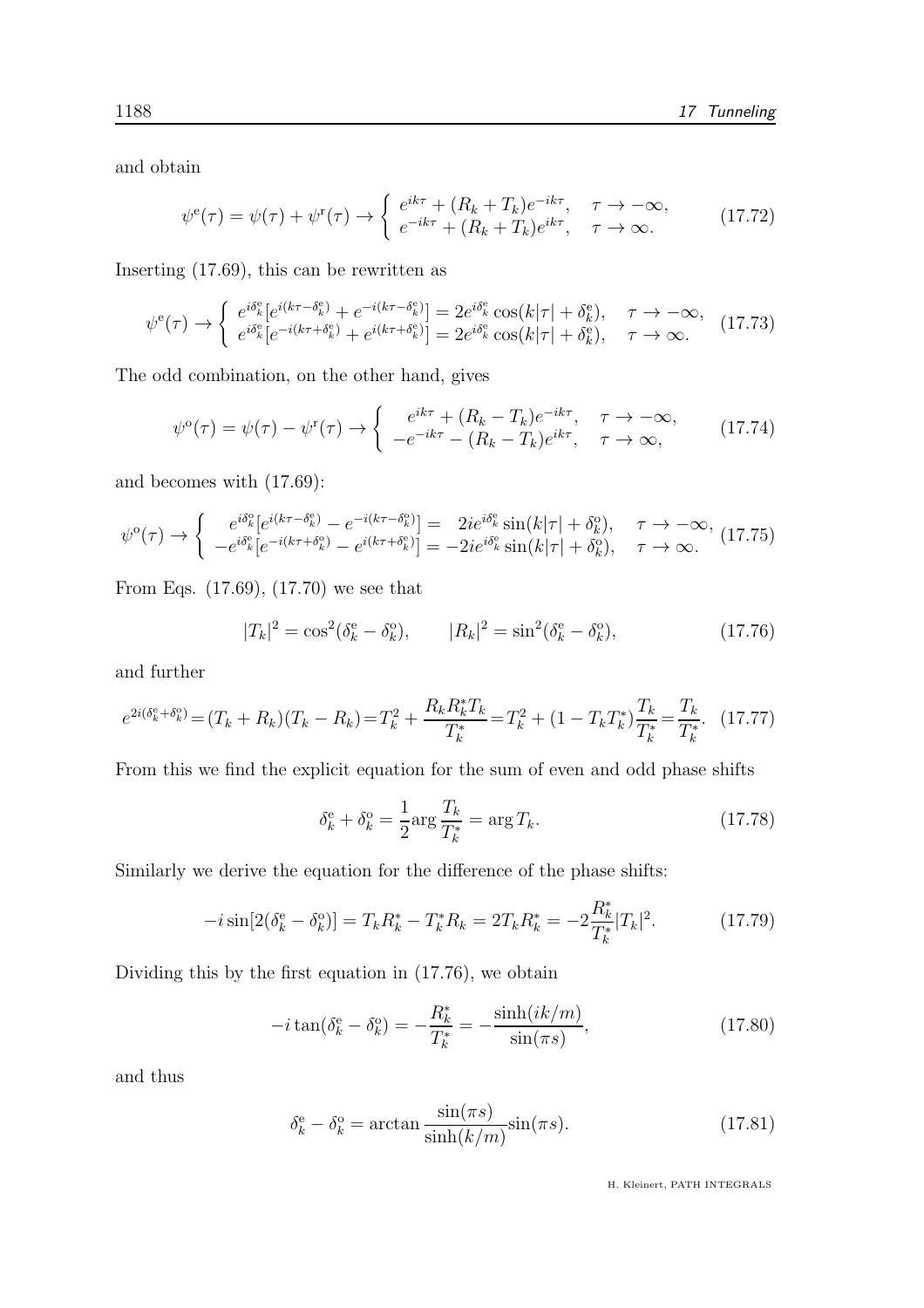For  $s =$  integer, the even and odd phase shifts become equal,

$$
\delta_k^e = \delta_k^o \equiv \delta_k,\tag{17.82}
$$

so that the reflection amplitude vanishes, and the transmission amplitude reduces to a pure phase factor  $T_k = e^{2i\delta_k}$ , with the phase shift determined from (17.78) to

$$
2\delta_k = -i\log T_k. \tag{17.83}
$$

Now the wave functions have the simple asymptotic behavior

$$
y_k(\tau) \to e^{i(k\tau \pm \delta_k)}, \quad \tau \to \pm \infty,
$$
\n(17.84)

and (17.64) reduces for both even and odd phase shifts to

$$
e^{2i\delta_k} = (-1)^s \frac{\Gamma(s+1-ik/m)}{\Gamma(1-ik/m)} \frac{\Gamma(1+ik/m)}{\Gamma(s+1+ik/m)}.
$$
 (17.85)

For the Schrödinger equation (17.41) with  $s = 2$ , this becomes simply

$$
e^{2i\delta_k} = \frac{2 - ik/m}{2 + ik/m} \frac{1 - ik/m}{1 + ik/m},
$$
(17.86)

and hence

$$
\delta_k = \arctan[k/m] + \arctan[k/2m].\tag{17.87}
$$

If we now try to evaluate the product of eigenvalues in (17.46), two difficulties arise:

1) The zero eigenvalue causes the result to be infinite.

2) The continuum states make the evaluation of the product of eigenvalues  $\prod_n \sqrt{\lambda_n}$ nontrivial.

These two difficulties will be removed in the following two subsections.

#### 17.3.1 Zero-Eigenvalue Mode

The physical origin of the infinity caused by the zero-eigenvalue solution in the fluctuation integral over  $\xi_0$  in (17.46) lies in the time-translational invariance of the system. This fact supplies the key to removing the infinity. A kink at an imaginary time  $\tau_0$  contributes as much to the path integral as a kink at any other time  $\tau'_0$ . The difference between two adjacent solutions at an infinitesimal temporal distance can be viewed as a small kink fluctuation which does not change the Euclidean action. There is a zero eigenvalue associated with this difference. If there is only a single zero-eigenvalue solution as in the Schrödinger equation  $(17.41)$  its wave function must be proportional to the derivative of the kink solution:

$$
y_0 = \alpha \left[ \frac{x_{\text{cl}}(\tau - \tau_0) - x_{\text{cl}}(\tau - \tau_1)}{\tau_0 - \tau_1} \right]_{\tau_0 \to \tau_1} = \alpha x_{\text{cl}}'(\tau - \tau_0)
$$
  
= 
$$
-\alpha \frac{a\omega/2}{\cosh^2[\omega(\tau - \tau_0)/2]}.
$$
 (17.88)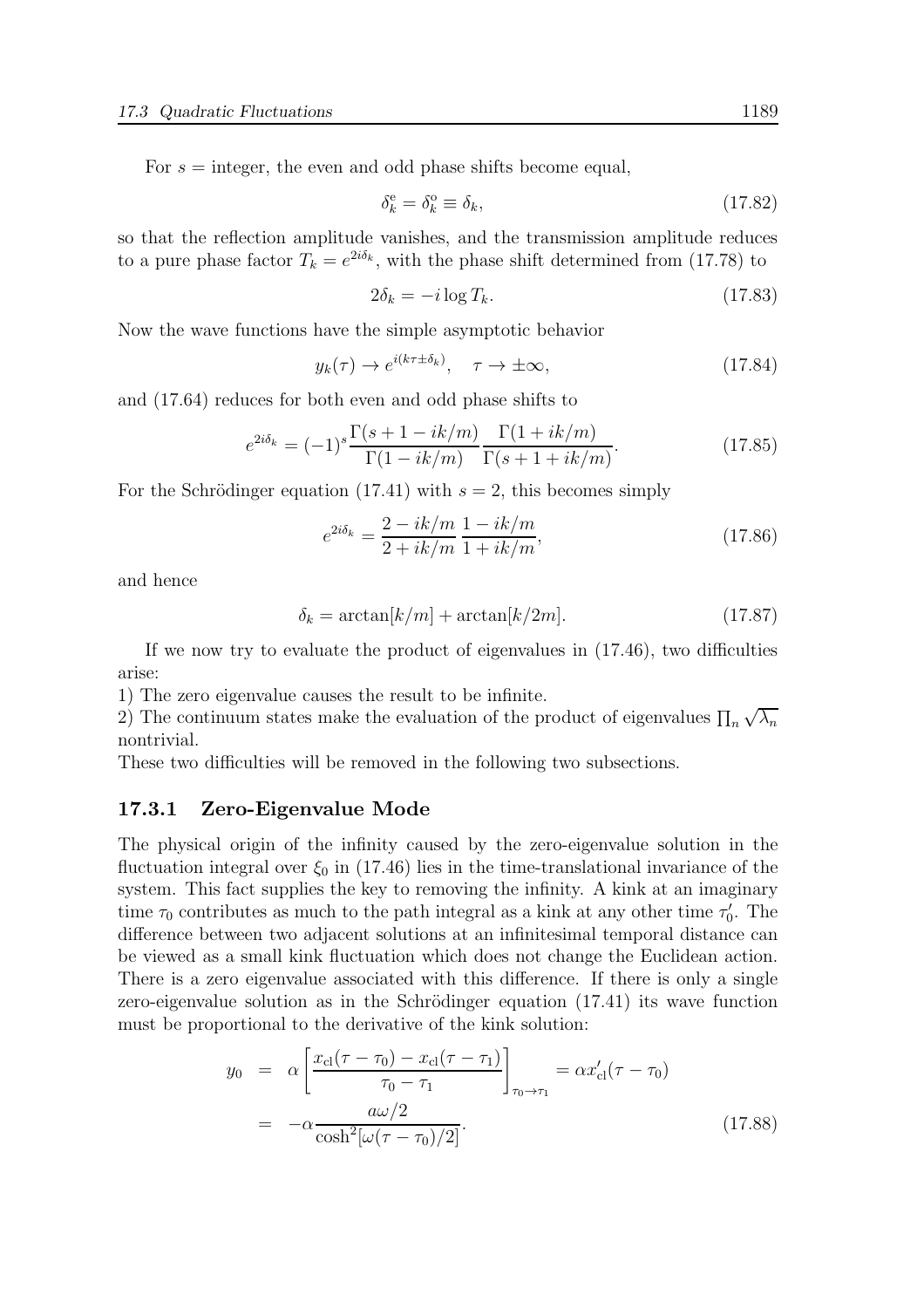This coincides indeed with the zero-eigenvalue solution (17.52). The normalization factor  $\alpha$  is fixed by the integral

$$
\alpha = \left[ \int_{-\infty}^{\infty} d\tau x_{\rm cl}^{\prime 2} \right]^{-1/2}.
$$
 (17.89)

With the help of (17.32) the right-hand side can also be expressed in terms of the kink action:

$$
\alpha = \frac{1}{\sqrt{\mathcal{A}_{\text{cl}}}}.\tag{17.90}
$$

Inserting (17.2) and (17.31), this becomes

$$
\alpha = \sqrt{3/2a^2\omega} = \sqrt{3g/\omega^3} \tag{17.91}
$$

[the positive square root corresponding to the negative sign in  $(17.52)$ ]. The zeroeigenvalue mode is associated with a shift of the position of the kink solution from  $\tau_0$  to any other place  $\tau'_0$ . For an infinite length L of the  $\tau$ -axis, this is the source of the infinity of the integral over  $\xi_0$  in the product (17.46). At a finite L, on the other hand, only a  $\tau$ -interval of length L is available for displacements. Therefore, the infinite  $1/\sqrt{\lambda_0}$  should become proportional to L for large L:

$$
\frac{1}{\sqrt{\lambda_0}} = \text{const} \cdot L. \tag{17.92}
$$

What is the proportionality constant? We find it by transforming the integration measure (17.46),

$$
\mathcal{N} \int_{-\infty}^{\infty} \frac{d\xi_0}{\sqrt{2\pi\hbar}} \prod_{n=1}^{\infty} \left[ \int_{-\infty}^{\infty} \frac{d\xi_n}{\sqrt{2\pi\hbar}} \right],
$$
\n(17.93)

to a form in which the translational degree of freedom appears explicitly

$$
\mathcal{N}\frac{1}{\sqrt{2\pi\hbar}}\int_{-\infty}^{\infty}d\tau_0\prod_{n\neq 0}\int_{-\infty}^{\infty}\left[\frac{d\xi_n}{\sqrt{2\pi\hbar}}\right]\left|\frac{\partial\xi_0}{\partial\tau_0}(\xi_1,\xi_2,\ldots)\right|.\tag{17.94}
$$

The Jacobian appearing in the integrand satisfies the identity

$$
\int d\tau_0 \,\delta(\xi_0) \left| \frac{\partial \xi_0}{\partial \tau_0} \right| = 1. \tag{17.95}
$$

Let us calculate this Jacobian using the method developed by Faddeev and Popov [3]. Given an arbitrary fluctuation  $y^{\xi_0,\xi_1,\xi_2,\ldots}$ , the parameter  $\xi_0$  may be recovered by forming the scalar product with the zero-eigenvalue wave function  $y_0(\tau)$ :

$$
\xi_0 = \int_{-\infty}^{\infty} d\tau y^{\xi_0, \xi_1, \xi_2, \dots}(\tau) y_0(\tau). \tag{17.96}
$$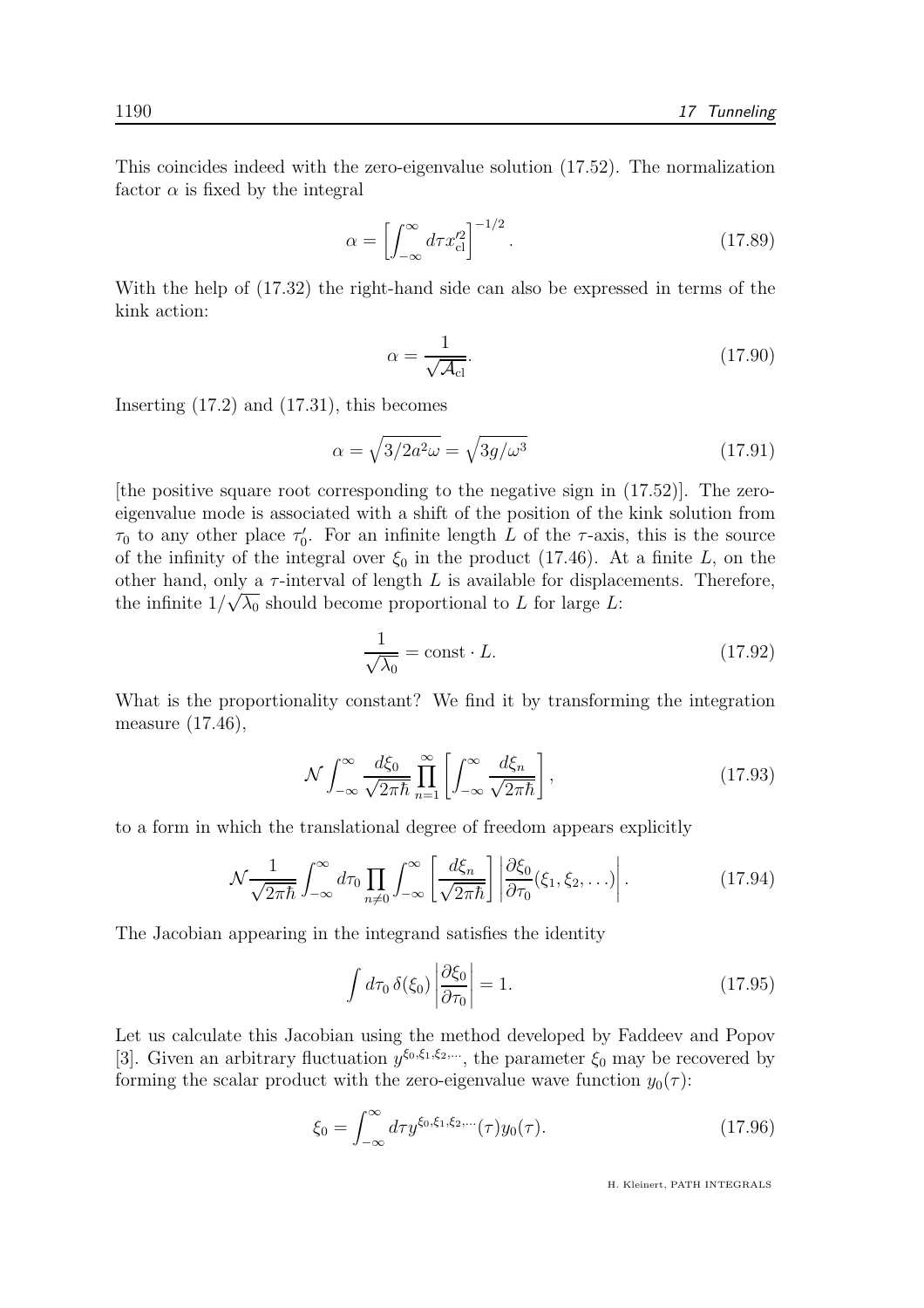Moreover, it is easy to see that the fluctuation  $y^{\xi_0,\xi_1,\xi_2,\dots}$  can be replaced by the full path

$$
x^{\xi_0,\xi_1,\xi_2,\dots}(\tau) = x_{\text{cl}}(\tau) + y^{\xi_0,\xi_1,\xi_2,\dots}(\tau),
$$
\n(17.97)

so that we can also write

$$
\xi_0 = \int_{-\infty}^{\infty} d\tau \, x^{\xi_0, \xi_1, \xi_2, \dots}(\tau) y_0(\tau). \tag{17.98}
$$

This follows from the fact that the additional kink solution  $x_{\text{cl}}(\tau)$  does not have any overlap with its derivative. Indeed,

$$
\int_{-\infty}^{\infty} d\tau \, x_{\text{cl}}(\tau - \tau_0) y_0(\tau - \tau_0) \propto \int_{-\infty}^{\infty} d\tau \, x_{\text{cl}}(\tau - \tau_0) x_{\text{cl}}'(\tau - \tau_0)
$$

$$
\propto \left. \frac{1}{2} x_{\text{cl}}^2 \right|_{-\infty}^{\infty} = 0. \tag{17.99}
$$

With (17.98), the delta function  $\delta(\xi_0)$  appearing in (17.95) can be rewritten in the form

$$
\delta(\xi_0) = \delta\left(\int_{-\infty}^{\infty} d\tau \, x^{\xi_0, \xi_1, \xi_2, \dots}(\tau) y_0(\tau)\right). \tag{17.100}
$$

To establish the relation between the normal coordinate  $\xi_0$  and the kink position  $\tau_0$ , we now replace  $x^{\xi_0,\xi_1,\xi_2,\dots}$  by an alternative parametrization of the paths in which the role of the variable  $\xi_0$  is traded against the position of the kink solution, i.e., we rewrite the fluctuating path

$$
x^{\xi_0, \xi_1, \xi_2, \dots}(\tau) = x_{\text{cl}}(\tau) + \sum_{n=0}^{\infty} \xi_n y_n(\tau) \tag{17.101}
$$

in the form

$$
x^{\tau_0, \xi_1, \xi_2, \dots}(\tau) \equiv x_{\text{cl}}(\tau - \tau_0) + \sum_{n=1}^{\infty} \xi_n y_n(\tau - \tau_0). \tag{17.102}
$$

By definition the point  $\tau_0 = 0$  coincides with  $\xi_0 = 0$ . Thus, if we insert (17.102) into (17.100) and use this  $\delta$ -function in the identity (17.95), we find the condition for the Jacobian  $\partial \xi_0 / \partial \tau_0$ :

$$
\int_{-\infty}^{\infty} d\tau_0 \ \delta\left(\int_{-\infty}^{\infty} d\tau \ x^{\tau_0, \xi_1, \xi_2, \dots}(\tau) y_0(\tau)\right) \left|\frac{\partial \xi_0}{\partial \tau_0}\right| = 1.
$$
 (17.103)

Since the  $\delta$ -function has a vanishing argument at  $\tau_0 = 0$ , we expand the argument in powers of  $\tau_0$ , keeping only the lowest order. Writing  $y_0(\tau) = \alpha x'_{\text{cl}}(\tau)$ , we obtain

$$
\int_{-\infty}^{\infty} d\tau \, x^{\tau_0, \xi_1, \xi_2, \dots}(\tau) y_0(\tau) = -\alpha \tau_0 \left[ \int_{-\infty}^{\infty} d\tau \, x_{\text{cl}}'^2 + \sum_{n=1}^{\infty} \xi_n \int_{-\infty}^{\infty} d\tau \, x_{\text{cl}}' \, y_n' \right] + \mathcal{O}(\tau_0^2). \tag{17.104}
$$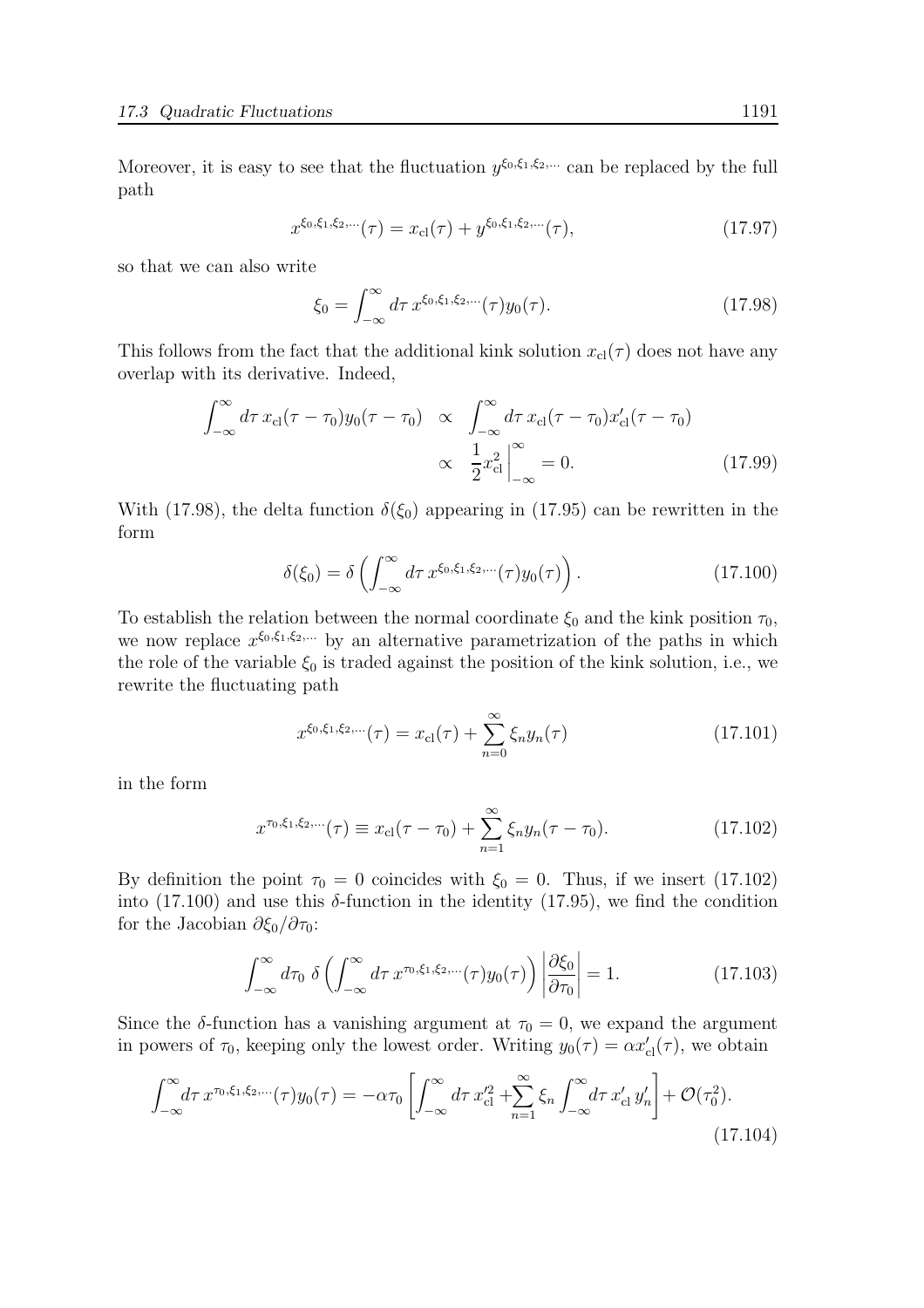Using (17.32) and abbreviating the scalar products in the brackets as

$$
r_n \equiv \int_{-\infty}^{\infty} d\tau \, x'_{\rm cl} \, y'_n,\tag{17.105}
$$

we may express the right-hand side of (17.104) more succinctly as

$$
-\alpha \tau_0 \left[ \mathcal{A}_{\text{cl}} + \sum_{n=1}^{\infty} \xi_n r_n \right] + \mathcal{O}(\tau_0^2). \tag{17.106}
$$

Inserting this into (17.103), and using (17.90), we arrive at the Jacobian

$$
\left|\frac{\partial \xi_0}{\partial \tau_0}\right| = \mathcal{A}_{\rm cl}^{1/2} \left(1 + \mathcal{A}_{\rm cl}^{-1} \sum_{n=1}^{\infty} \xi_n r_n\right). \tag{17.107}
$$

As a consequence, the zero-eigenvalue modes contribute to the fluctuation factor  $(17.46)$  as follows:

$$
F_{\text{cl}}(L) = \mathcal{N} \prod_{n=1}^{\infty} \left[ \int_{-\infty}^{\infty} \frac{d\xi_n}{\sqrt{2\pi\hbar}} \right] e^{-(1/2\hbar) \sum_{n=1}^{\infty} \xi_n^2 \lambda_n} \int_{-\infty}^{\infty} \frac{d\xi_0}{\sqrt{2\pi\hbar}} e^{-(1/2\hbar)\xi_0^2 \lambda_0}
$$
  
\n
$$
= \mathcal{N} \prod_{n=1}^{\infty} \left[ \int_{-\infty}^{\infty} \frac{d\xi_n}{\sqrt{2\pi\hbar}} e^{-(1/2\hbar) \sum_{n=1}^{\infty} \xi_n^2 \lambda_n} \right] \int_{-\infty}^{\infty} \frac{d\tau_0}{\sqrt{2\pi\hbar}} \mathcal{A}_{\text{cl}}^{1/2} \left( 1 + \mathcal{A}_{\text{cl}}^{-1} \sum_{n=1}^{\infty} \xi_n r_n \right)
$$
  
\n
$$
= \mathcal{N} \frac{1}{\sqrt{\prod_{n=1}^{\infty} \lambda_n}} \sqrt{\frac{\mathcal{A}_{\text{cl}}}{2\pi\hbar}} \int_{-\infty}^{\infty} d\tau_0.
$$
 (17.108)

The linear terms in the large parentheses disappear at the level of quadratic fluctuations since they are odd in  $\xi$ . Thus we may use for *quadratic fluctuations* the simple mnemonic rule

$$
-\frac{\partial \xi_0}{\partial \tau_0} = \frac{\partial x(\tau)/\partial \tau_0}{\partial x(\tau)/\partial \xi_0} = \frac{\dot{x}_{\text{cl}}(\tau) + \dots}{\alpha \dot{x}_{\text{cl}}(\tau)} = \frac{1}{\alpha} + \dots = \sqrt{\mathcal{A}_{\text{cl}}} + \dots,
$$
(17.109)

where ... stands for the irrelevant linear terms in  $\xi_n$  inside the integral (17.108).

For higher-order fluctuations, the linear terms in the large parentheses cannot be ignored. They contribute an effective Euclidean action

$$
\mathcal{A}_{\mathrm{e}}^{\mathrm{eff}} = -\hbar \log \left[ 1 + \mathcal{A}_{\mathrm{cl}}^{-1} \sum_{n=1}^{\infty} \xi_n r_n \right] = -\hbar \log \left[ 1 + \mathcal{A}_{\mathrm{cl}}^{-1} \int d\tau \, x_{\mathrm{cl}}'(\tau) y'(\tau) \right], \tag{17.110}
$$

which will be needed for calculations in Section 17.8.

The integral over  $\tau_0$  is now an appropriate place to impose the finiteness of the time interval  $\tau \in (-L/2, L/2)$ , namely

$$
\int_{-L/2}^{L/2} d\tau_0 = L. \tag{17.111}
$$

A comparison of (17.108) with (17.46) shows that the correct evaluation of the formally diverging zero-eigenvalue contribution  $1/\sqrt{\lambda_0}$  is equivalent to the following replacement:

$$
\frac{1}{\sqrt{\lambda_0}} \equiv \int \frac{d\xi_0}{\sqrt{2\pi\hbar}} e^{-(1/2\hbar)\lambda_0 \xi_0^2} \longrightarrow \sqrt{\frac{\mathcal{A}_{\text{cl}}}{2\pi\hbar}} \int_{-L/2}^{L/2} d\tau_0 = \sqrt{\frac{\mathcal{A}_{\text{cl}}}{2\pi\hbar}} L. \tag{17.112}
$$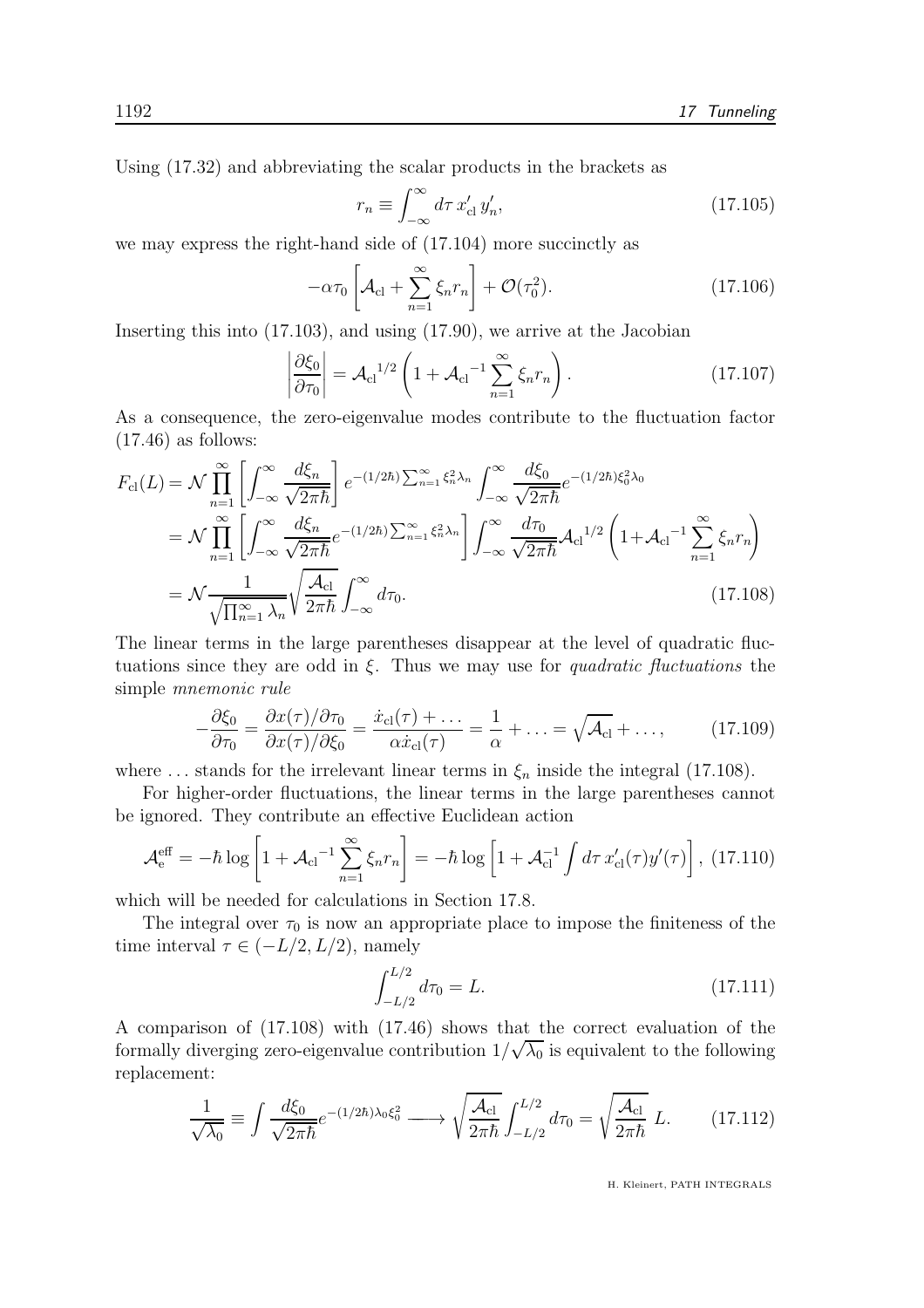#### 17.3.2 Continuum Part of Fluctuation Factor

We now turn to the second problem, the calculation of the product of the continuum eigenvalues in (17.46). To avoid carrying around the overall normalization factor  $\mathcal N$ it is convenient to factor out the quadratic fluctuations (17.36) in the absence of a kink solution. Let  $\lambda_n^0$  be the associated eigenvalues. Their fluctuation potential  $V''(x_{\text{cl}}(\tau)) = \omega^2 x^2$  is harmonic [compare (17.39)] with a fluctuation factor known from (2.171). Comparing this with the expression (17.46) without a kink, we obtain for the normalization factor the equation

$$
\mathcal{N}\frac{1}{\sqrt{\prod_n \lambda_n^0}} = F_{\omega}(L) = \sqrt{\frac{\omega}{2\pi\hbar \sinh \omega L}} \sim \sqrt{\frac{\omega}{\pi\hbar}} e^{-\omega L/2}.
$$
 (17.113)

Pulling this factor out of the product on the right-hand side of (17.46), we are left with a ratio of eigenvalue products:

$$
F_{\text{cl}}(L) = \mathcal{N} \frac{1}{\sqrt{\prod_n \lambda_n}} = \mathcal{N} \frac{1}{\sqrt{\prod_n \lambda_n^0}} \sqrt{\frac{\prod_n \lambda_n^0}{\prod_n \lambda_n}} = F_{\omega}(L) \sqrt{\frac{\prod_n \lambda_n^0}{\prod_n \lambda_n}}.
$$
 (17.114)

As long as L is finite, the continuum wave functions are all discrete. Let  $\partial n/\partial k$  denote their density of states per momentum interval. Then the ratio of the continuum eigenvalues can be written for large L as

$$
\sqrt{\frac{\prod_{n} \lambda_{n}^{0}}{\prod_{n} \lambda_{n}}}\Big|_{\text{cont}} = \exp\left[-\frac{1}{2} \int_{0}^{\infty} dk \left(\frac{\partial n}{\partial k} - \frac{\partial n}{\partial k}\Big|_{0}\right) \log \lambda_{n}\right].
$$
 (17.115)

The density of states, in turn, may be extracted from the phase shifts (17.85). For this we observe that for a very large  $L$  where boundary conditions are a matter of choice, we may impose the periodic boundary condition

$$
y(\tau + L) = y(\tau). \tag{17.116}
$$

Together with the asymptotic forms (17.84), this implies

$$
e^{i(kL/2+\delta_k)} = e^{-i(kL/2+\delta_k)},\tag{17.117}
$$

which quantizes the wave vectors  $k$  to discrete values satisfying

$$
kL + 2\delta_k = 2\pi n. \tag{17.118}
$$

The derivative with respect to  $k$  yields the density of states

$$
\frac{\partial n}{\partial k} = \frac{L}{2\pi} + \frac{1}{\pi} \frac{d\delta_k}{dk}.\tag{17.119}
$$

Since the phase shifts vanish in the absence of a kink solution, this implies

$$
\left. \frac{\partial n}{\partial k} \right|_0 = \frac{L}{2\pi},\tag{17.120}
$$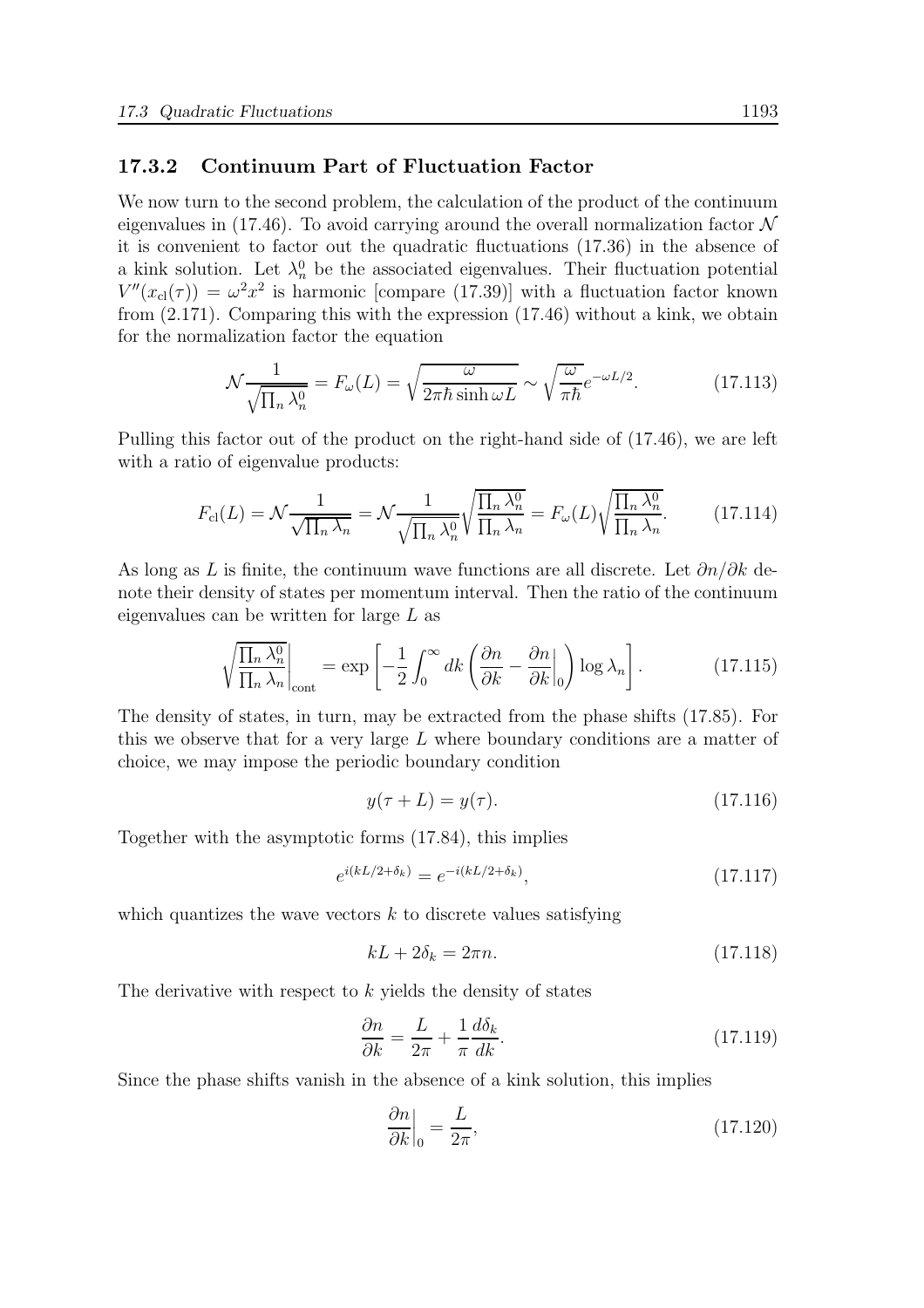and the general formula (17.115) becomes simply

$$
\sqrt{\frac{\prod_{n} \lambda_{n}^{0}}{\prod_{n} \lambda_{n}}}\Big|_{\text{cont}} = \exp\left[-\frac{1}{2\pi} \int_{0}^{\infty} dk \frac{d\delta_{k}}{dk} \log(\omega^{2} + k^{2})\right].
$$
 (17.121)

To calculate the integral for our specific fluctuation problem (17.41), we use the expression  $(17.85)$  to find the derivative of the phase shift for any integer value of s:

$$
\frac{d\delta_k}{dk} = -\frac{1}{m} \left[ \frac{2}{4 + (k/m)^2} + \ldots + \frac{s}{s^2 + (k/m)^2} \right].
$$
 (17.122)

For  $s = 2$ , the exponent in (17.121) becomes

$$
\frac{1}{2\pi} \int_{-\infty}^{\infty} dx \left( \frac{1}{1+x^2} + \frac{2}{4+x^2} \right) \log \left[ \omega^2 (1+x^2 m^2/\omega^2) \right]. \tag{17.123}
$$

The  $\omega^2$ -term in the logarithm can be separated from this using Levinson's theorem [1]. It states that the integral  $\int_0^\infty dk(\partial n/\partial k - \partial n/\partial k|_0)$  is equal to the number of bound states:

$$
\int_0^\infty dk \left(\frac{\partial n}{\partial k} - \frac{\partial n}{\partial k}\Big|_0\right) = \frac{1}{\pi} \int_0^\infty dk \frac{d\delta_k}{dk} = s.
$$
 (17.124)

This relation is obviously fulfilled by (17.122). It is a consequence of the fact that a potential with s bound states has s states less in the continuum than a free system. Using this property, the integral (17.123) can be rewritten as

$$
\log \omega^2 + \int_{-\infty}^{\infty} \frac{dx}{2\pi} \left( \frac{1}{1+x^2} + \frac{2}{4+x^2} \right) \log(1+x^2m^2/\omega^2). \tag{17.125}
$$

The rescaled integral is calculated using the formula

$$
\int_{-\infty}^{\infty} \frac{dx}{2\pi} \frac{\log(1 + p^2 x^2)}{r^2 + s^2 x^2} = \frac{1}{rs} \log\left(1 + p\frac{r}{s}\right). \tag{17.126}
$$

The result is

$$
\log \omega^2 + \log \left( 1 + \frac{m}{\omega} 1 \right) + \log \left( 1 + \frac{m}{\omega} 2 \right). \tag{17.127}
$$

When inserted into the exponent of (17.121), it yields

$$
\sqrt{\frac{\prod_{n} \lambda_{n}^{0}}{\prod_{n} \lambda_{n}}}\Big|_{\text{cont}} = \omega^{2} \left(1 + \frac{m}{\omega}\right) \left(1 + \frac{m}{\omega} 2\right). \tag{17.128}
$$

In our case with  $m = \omega/2$ , this reduces to  $3\omega^2$ . Including the bound-state eigenvalue  $\lambda_1$  of Eq. (17.55) in the denominator, this amounts to

$$
\sqrt{\frac{\prod_n \lambda_n^0}{\prod_n' \lambda_n}} = \frac{1}{\sqrt{3\omega^2/4}} 3\omega^2 = \sqrt{12}\omega \equiv K'.\tag{17.129}
$$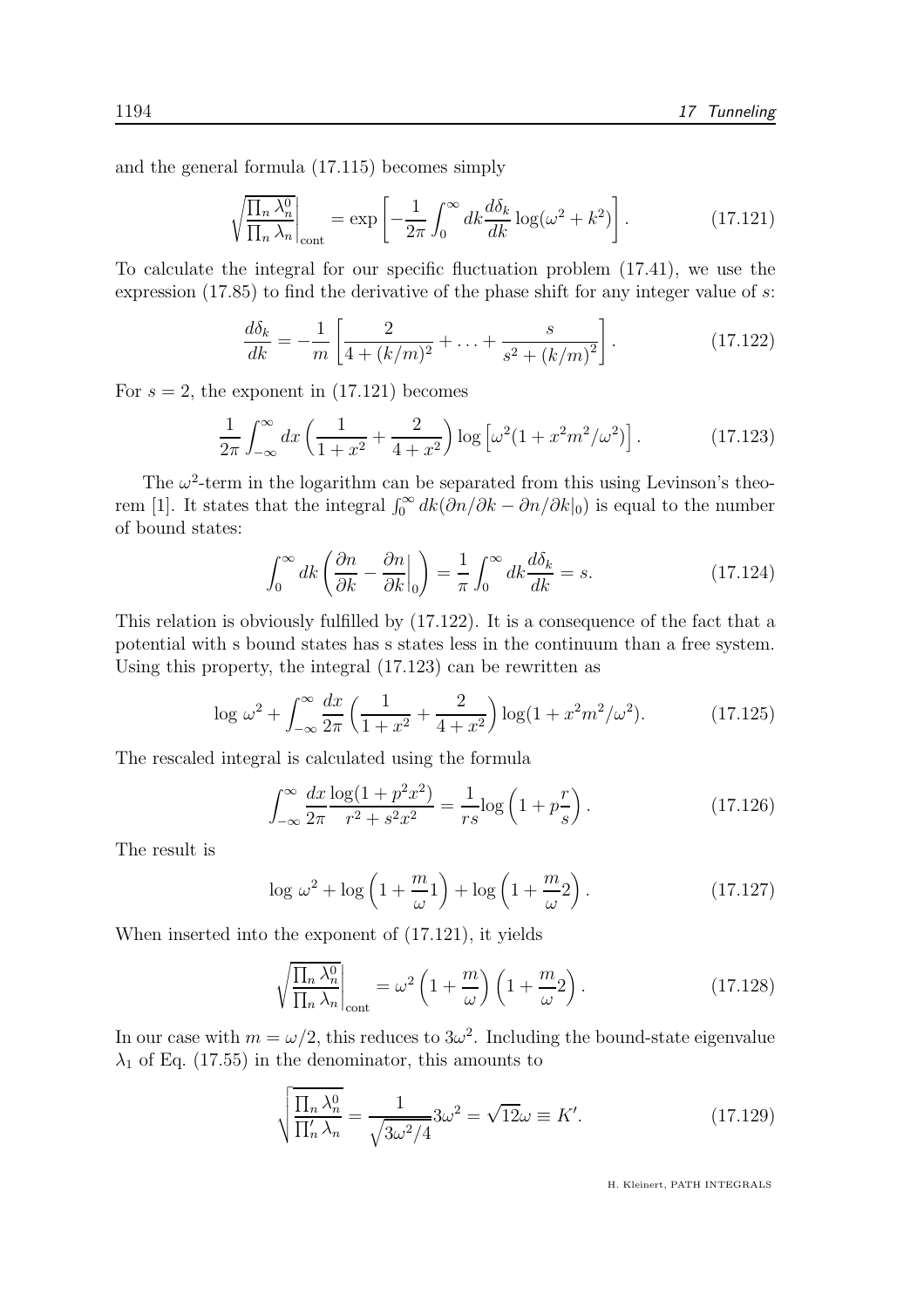Multiplying this with the zero-eigenvalue contribution as evaluated in Eq. (17.108), we arrive at the final result for the fluctuation factor in the presence of a kink or an antikink solution:

$$
F_{\rm cl}(L) = F_{\omega}(L)KL,
$$
\n(17.130)

with

$$
K = \frac{1}{\sqrt{\lambda_0}L}K' = \sqrt{\frac{\mathcal{A}_{\text{cl}}}{2\pi\hbar}}\sqrt{12\omega}.
$$
 (17.131)

#### 17.4 General Formula for Eigenvalue Ratios

The above-calculated ratio of eigenvalue products

$$
\sqrt{\frac{\prod_{n} \lambda_n^0}{\prod_{n} \lambda_n}}\Big|_{\text{cont}}\tag{17.132}
$$

of the Rosen-Morse Schrödinger equation appears in many applications with different potential strength parameters s. It is therefore useful to derive a formula for this ratio which is valid for any s. The eigenvalue equation reads

$$
\left[ -\frac{d^2}{d\tau^2} + \omega^2 - \frac{m^2 s(s+1)}{\cosh^2 m(\tau - \tau_0)} \right] y_n(\tau) = \lambda_n y_n(\tau). \tag{17.133}
$$

First we consider the case of an arbitrary integer value of s. Following the previous discussion, the ratio of eigenvalue products is found to be

$$
\sqrt{\frac{\prod_{n} \lambda_{n}^{0}}{\prod_{n} \lambda_{n}}} \Big|_{\text{cont}} = \exp\left[-\frac{1}{2\pi} \int_{0}^{\infty} dk \frac{d\delta_{k}}{dk} \log(\omega^{2} + k^{2})\right]
$$
\n
$$
= \exp\left\{-\frac{1}{2\pi} \int_{0}^{\infty} d(k/m) \sum_{n=1}^{s} \frac{n}{n^{2} + (k/m)^{2}} \log[\omega^{2} + (k/m)^{2} m^{2}]\right\}.
$$
\n(17.134)

The  $\omega^2$ -term in the logarithm is eliminated by the generalization of (17.124) to any integer s:

$$
\frac{1}{\pi} \int_{-\infty}^{\infty} d(k/m) \sum_{n=1}^{s} \frac{n}{n^2 + (k/m)^2} = s.
$$
 (17.135)

Hence

$$
\sqrt{\frac{\prod_n \lambda_n^0}{\prod_n \lambda_n}}\Big|_{\text{cont}} = \omega^s \exp\left[\frac{1}{2\pi} \int_{-\infty}^{\infty} dx \sum_{n=1}^s \frac{n}{n^2 + x^2} \log(1 + x^2 m^2/\omega^2)\right]. \tag{17.136}
$$

The integrals can be done using formula (17.126), and we obtain

$$
\sqrt{\frac{\prod_{n} \lambda_n^0}{\prod_{n} \lambda_n}}\Big|_{\text{cont}} = \omega^s \prod_{n=1}^s \left(1 + \frac{m}{\omega}n\right). \tag{17.137}
$$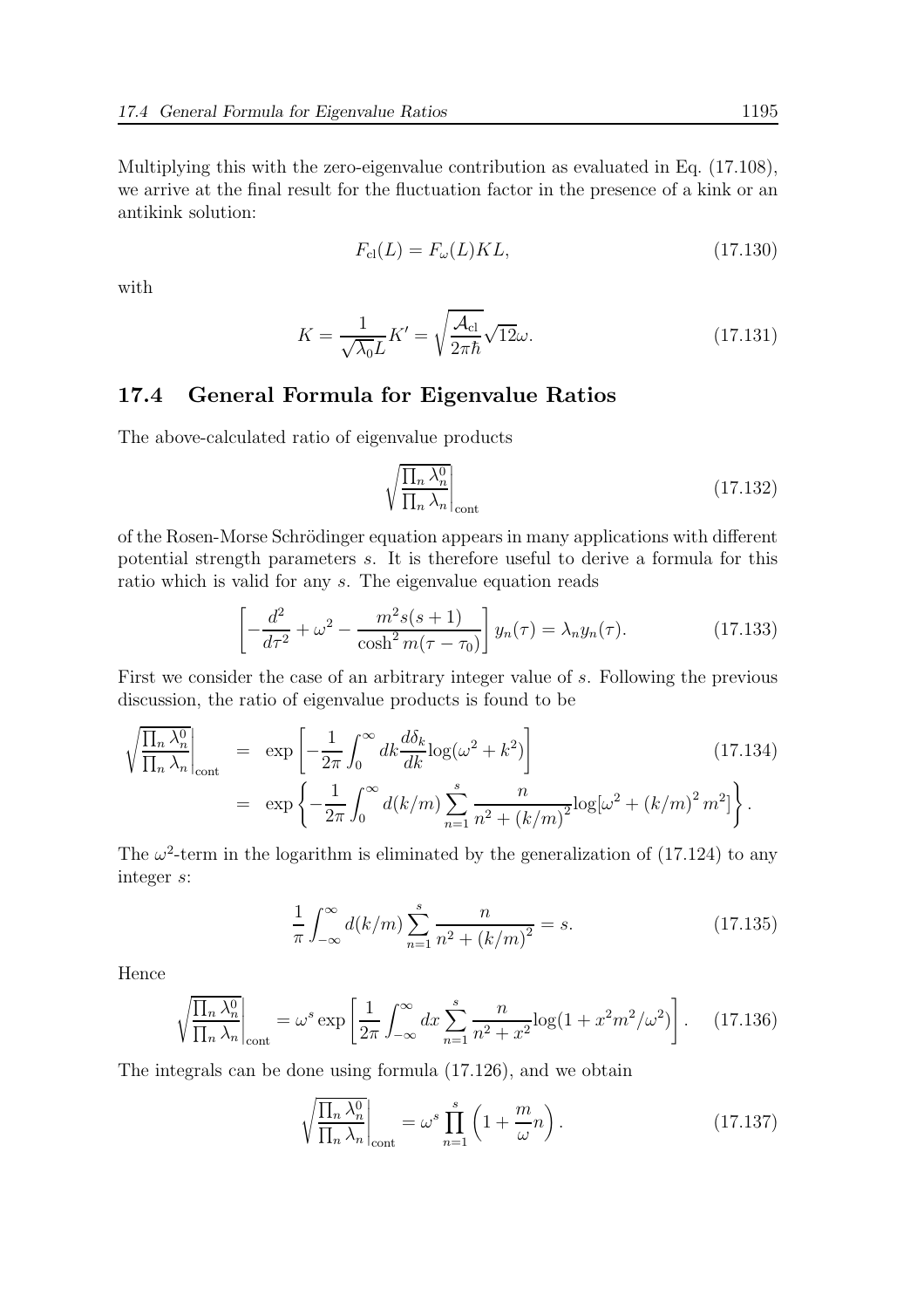For  $s = 2$ , and  $m = \omega/2$ , this reduces to the previous result (17.128).

Only a little more work is required to find the ratio of all discrete and continuous eigenvalue products for a noninteger value of s. Introduce a new parameter z, let s be a parameter smaller than 1 so that there are no bound states, and consider the fluctuation equation

$$
\left[ -\frac{d^2}{d\tau^2} + m^2 \left( z - \frac{s(s+1)}{\cosh^2 m(\tau - \tau_0)} \right) \right] y_n(\tau) = \lambda_n y_n(\tau). \tag{17.138}
$$

The general Schrödinger operator under consideration (17.133) corresponds to  $z =$  $\omega^2/m^2$ . Since there are no bound states by assumption, the first line in formula (17.134) now gives the ratio of all eigenvalues:

$$
\sqrt{\frac{\prod_{n} \lambda_n^0}{\prod_{n} \lambda_n}} = \exp\left[-\frac{1}{2\pi} \int_{-\infty}^{\infty} dk \frac{d\delta_k}{dk} \log(m^2 z + k^2)\right].
$$
 (17.139)

Here  $\delta_k$  is equal to the average of even and odd phase shifts  $(\delta_k^e + \delta_k^o)/2$ . For the same reason, we can replace  $\log(m^2z + k^2)$  by  $\log(z + k^2/m^2)$  without error [using the generalization of (17.124)]. After substituting  $k^2 \to \omega^2 \epsilon$ , we find

$$
\sqrt{\frac{\Pi_n \lambda_n^0}{\Pi_n \lambda_n}} = \exp\left[-\frac{1}{2\pi} \int_C d\epsilon \frac{d\delta \omega \sqrt{\epsilon}}{d\epsilon} \log(z + \epsilon)\right],\tag{17.140}
$$

where the contour of integration  $C$  encircles the right-hand cut clockwise in the  $\epsilon$ -plane. A partial integration brings this to

$$
\exp\left(\frac{1}{2\pi} \int_C d\epsilon \,\delta_{m\sqrt{\epsilon}} \frac{1}{z+\epsilon}\right). \tag{17.141}
$$

For  $z < 0$ , the contour of integration can be deformed to encircle the only pole at  $\epsilon = -z$  counterclockwise, yielding

$$
\sqrt{\frac{\prod_{n} \lambda_n^0}{\prod_{n} \lambda_n}} = \exp[i\delta_{m\sqrt{-z}}].
$$
\n(17.142)

Inserting for  $\delta_k$  the average of even and odd phase shifts from (17.78), we obtain

$$
\sqrt{\frac{\prod_{n} \lambda_n^0}{\prod_{n} \lambda_n}} = \left[ \frac{\Gamma(\sqrt{z} - s) \Gamma(\sqrt{z} + s + 1)}{\Gamma(\sqrt{z}) \Gamma(\sqrt{z} + 1)} \right]^{1/2}.
$$
\n(17.143)

In the fluctuation equation (17.41), the parameters  $m^2$  and  $\omega^2 = zm^2$  are such as to create a zero eigenvalue at  $n = 0$  according to formula (17.51). Then  $z = s^2$ . In the neighborhood of this z-value, the eigenvalue

$$
\lambda_0 = m^2 [z - s^2] \tag{17.144}
$$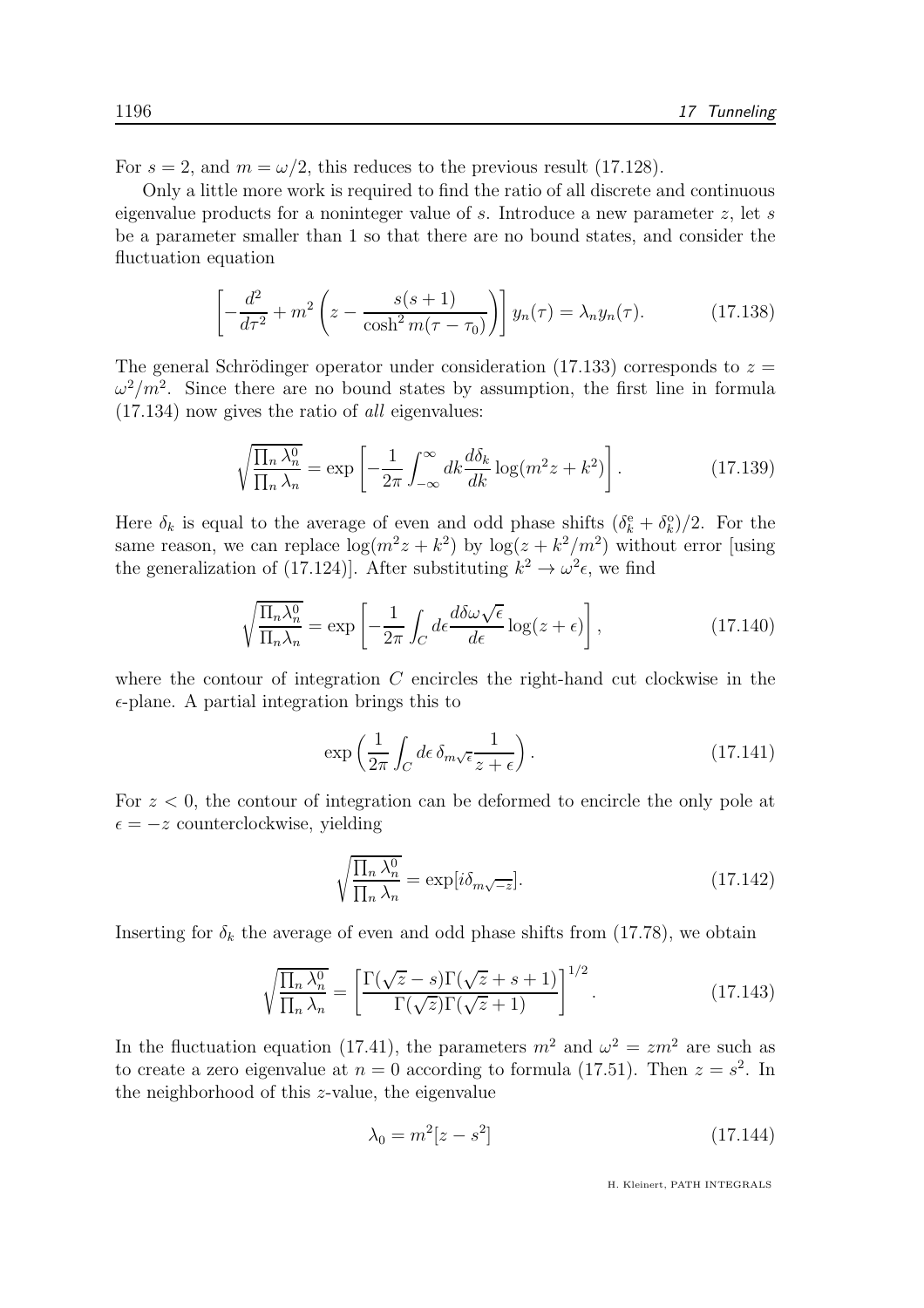is a would-be zero eigenvalue. Dividing it out of the product (17.143), we obtain an equation which remains valid in the limit  $z \to s^2$ :

$$
\sqrt{\frac{\prod_n \lambda_n^0}{\prod_n' \lambda_n}} = m \left[ (\sqrt{z} + s) \frac{\Gamma(\sqrt{z} - s + 1)\Gamma(\sqrt{z} + s + 1)}{\Gamma(\sqrt{z})\Gamma(\sqrt{z} + 1)} \right]^{1/2}.
$$
 (17.145)

This can be continued analytically to arbitrary z and s, as long as z remains sufficiently close to  $s = 2$ . For  $s = 2$  and  $z = 4$  (corresponding to  $m = \omega/2$ ) we recover the earlier result (17.129):

$$
\sqrt{\frac{\prod_{n} \lambda_n^0}{\prod_{n}' \lambda_n}} = \sqrt{12}\omega.
$$
\n(17.146)

#### 17.5 Fluctuation Determinant from Classical Solution

The above evaluations of the fluctuation determinant require the complete knowledge of the bound and continuum spectrum of the fluctuation equation. Fortunately, there exists a way to find the determinant which needs much less information, requiring only the knowledge of the large- $\tau$  behavior of the classical solution and the value of its action. The basis for this derivation is the Gelfand-Yaglom formula derived in Section 2.4. According to it, the fluctuation determinant of a differential operator

$$
\hat{\mathcal{O}} = -\frac{d^2}{d\tau^2} + \omega^2 - \frac{m^2 s(s+1)}{\cosh^2[m(\tau - \tau_0)]}
$$
(17.147)

is given by the value of the zero-eigenvalue solution  $D(\tau)$  at the final  $\tau$  value  $\tau = L/2$ 

$$
\det \hat{\mathcal{O}} = \mathcal{N}D(L/2),\tag{17.148}
$$

provided that it was chosen to satisfy the initial conditions at  $\tau = -L/2$ :

$$
D(-L/2) = 0, \quad \dot{D}(-L/2) = 1.
$$
 (17.149)

The normalization factor  $\mathcal N$  is irrelevant when considering ratios of fluctuation determinants, as we do in the problem at hand.<sup>3</sup> To satisfy the boundary conditions (17.149), we need two linearly independent solutions of zero eigenvalue. One is known from the invariance under time translations. It is proportional to the time derivative of the classical solution [see (17.88)]:

$$
y_0(\tau) = \alpha x'_{\text{cl}}(\tau). \tag{17.150}
$$

<sup>&</sup>lt;sup>3</sup>If the determinant is calculated for the time-sliced operator  $\hat{\mathcal{O}}$  with  $d/d\tau$  replaced by the difference operator  $\nabla_{\tau}$ , the normalization is  $\mathcal{N} = 1/\epsilon$  where  $\epsilon$  is the thickness of the time slices. See Chapter 2.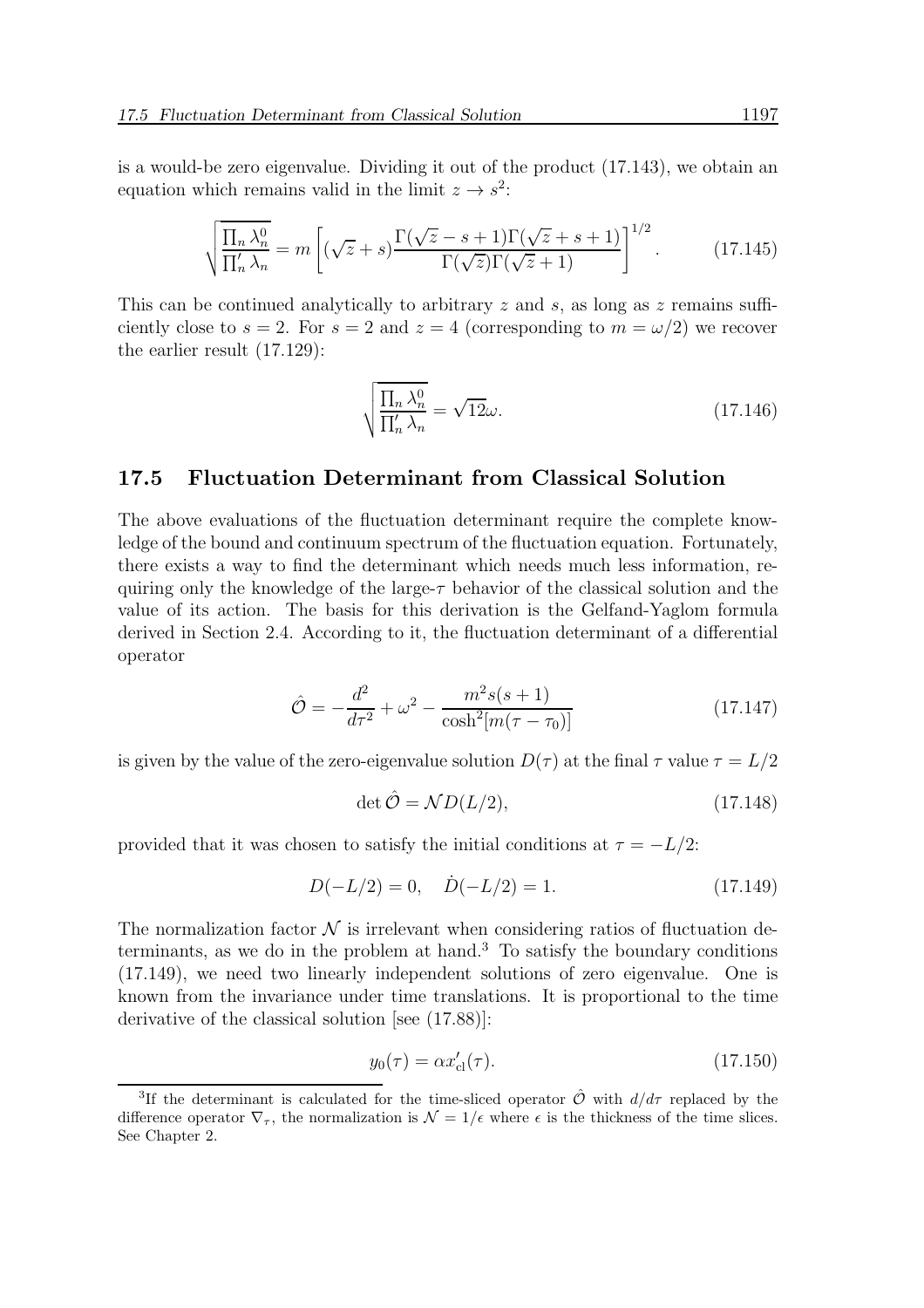In the above fluctuation problem (17.41) with  $s = 2$  and  $m = \omega/2$ , the classical solution is  $x_{\text{cl}}(\tau) = \arctanh[\omega(\tau - \tau_0)/2]$ . It has the asymptotic behavior

$$
y_0(\tau) \to \frac{\omega}{2} e^{-\omega|\tau|}
$$
 for  $\tau \to \pm \infty$ , (17.151)

with a symmetric exponential falloff in both directions of the  $\tau$ -axis. In the sequel it will be convenient to work with zero-eigenvalue solutions without the prefactor  $\omega/2$ , which behave asymptotically like a pure exponential. These will be denoted by  $\xi(\tau)$  and  $\eta(\tau)$ , the solution  $\xi(\tau)$  being proportional to  $y_0$ , i.e.,

$$
\xi(\tau) \to e^{-\omega|\tau|} \quad \text{for } \tau \to \pm \infty. \tag{17.152}
$$

The second independent solution can be found from d'Alembert's formula (2.236). Its explicit form is not required; only its asymptotic behavior is relevant. Assuming the Lagrangian to be invariant under time reversal, which is usually the case, this asymptotic behavior is found via the following argument: Since  $\phi_0^{(2)}$  $_{0}^{(2)}(\tau)$  is linearly independent of  $\phi_0^{(1)}$  $_{0}^{(1)}(\tau)$ , we can be sure that it has asymptotically the opposite exponential behavior (i.e., it grows with  $\tau$ ) and the opposite symmetry under time reversal (i.e., it is antisymmetric). Thus  $\eta$  must behave as follows:

$$
\eta(\tau) \to \pm e^{\omega|\tau|} \quad \text{for } \tau \to \pm \infty. \tag{17.153}
$$

We now form the linear combination which satisfies the boundary conditions (17.149) for large negative  $\tau = -L/2$ :

$$
D(\tau) = \frac{1}{W} \left[ \xi(-L/2)\eta(\tau) - \eta(-L/2)\xi(\tau) \right],
$$
\n(17.154)

where

$$
W \equiv W[\xi(\tau)\eta(\tau)] = \xi(\tau)\dot{\eta}(\tau) - \eta(\tau)\dot{\xi}(\tau) \tag{17.155}
$$

is the *Wronskian* of the two solutions. It is independent of  $\tau$  and can be evaluated from the asymptotic behavior as

$$
W = 2\omega.\t(17.156)
$$

Inserting  $(17.152)$  and  $(17.153)$  into  $(17.154)$ , we find the solution

$$
D(\tau) = \frac{1}{W} \left[ e^{-\omega L/2} \eta(\tau) + e^{\omega L/2} \xi(\tau) \right].
$$
 (17.157)

Even without knowing the solutions  $\phi_0^{(1)}$  $\stackrel{(1)}{0}(\tau),\; \phi_0^{(2)}$  $\int_0^{(2)} (\tau)$  at a finite  $\tau$ , the fluctuation determinant at large  $\tau = L/2$  can be written down:

$$
D(L/2) = \frac{2}{W} = \frac{1}{\omega}.
$$
\n(17.158)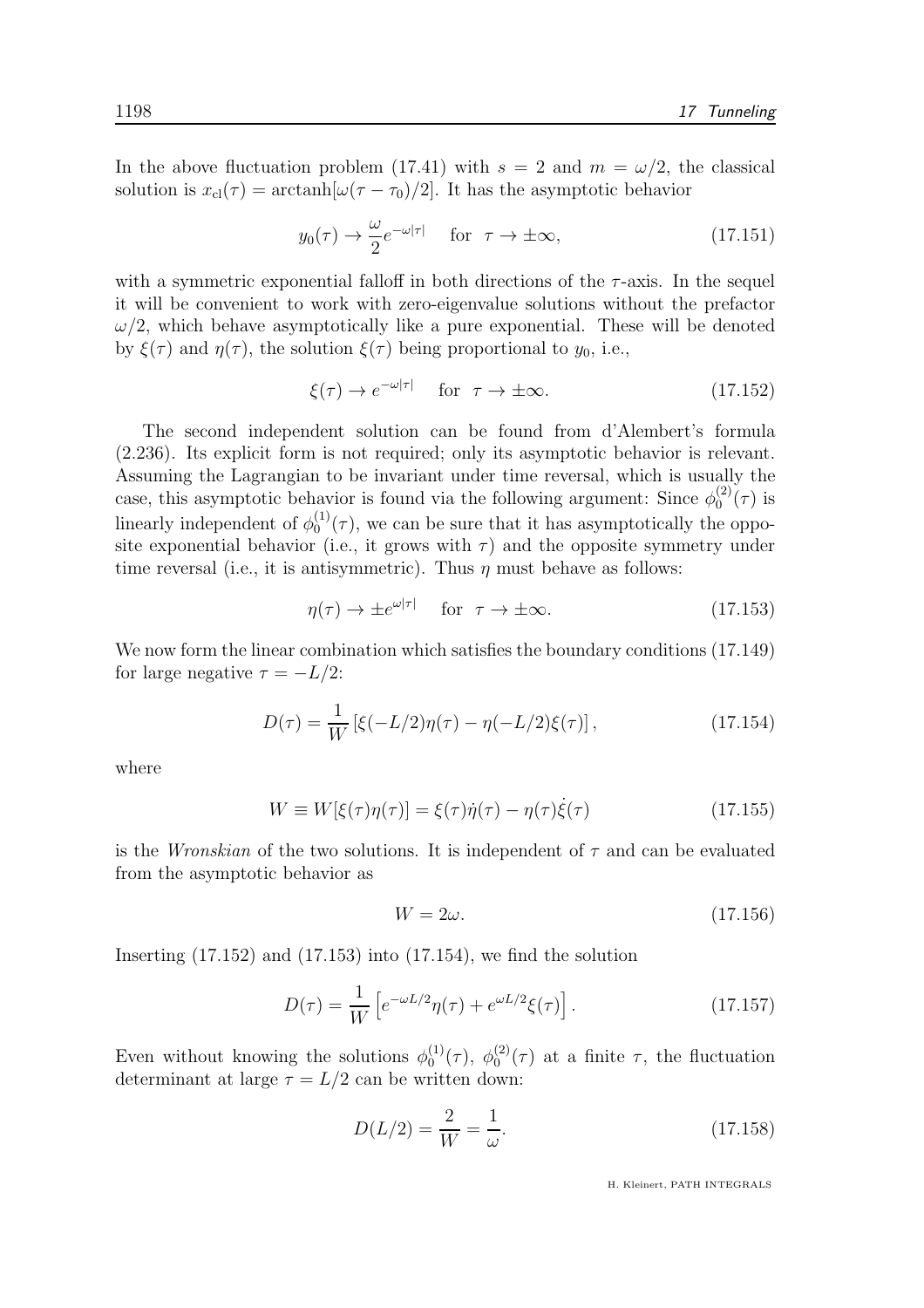For fluctuations around the constant classical solution, the zero-eigenvalue solution with the boundary conditions (17.149) is

$$
D^{(0)}(\tau) = \frac{1}{\omega} \sinh[\omega(\tau + L/2)].
$$
 (17.159)

It behaves for large  $\tau = L$  like

$$
D^{(0)}(L/2) \to \frac{1}{2\omega} e^{\omega L} \quad \text{for large } L. \tag{17.160}
$$

The ratio is therefore

$$
\frac{D^{(0)}(L/2)}{D(L/2)} \to \frac{1}{2}e^{\omega L} \qquad \text{for large } L. \tag{17.161}
$$

This exponentially large number is a signal for the presence of a would-be zero eigenvalue in  $D(L/2)$ . Since the  $\tau$ -interval  $(-L/2, L/2)$  is finite, there exists no exactly vanishing eigenvalue. In the finite interval, the derivative (17.150) of the kink solution does not quite satisfy the Dirichlet boundary condition. If the vanishing at the endpoints was properly enforced, the particle distribution would have to be compressed somewhat, and this would shift the energy slightly upwards. The shift is exponentially small for large  $L$ , so that the would-be zero eigenvalue has an exponentially small eigenvalue  $\lambda_0 \propto e^{-\omega L}$ . A finite result for  $L \to \infty$  is obtained by removing this mode from the ratio (17.161) and considering the limit

$$
\frac{\prod_{n} \lambda_n^0}{\prod_{n}^{\prime} \lambda_n} = \lim_{L \to \infty} \frac{D^{(0)}(L/2)}{D(L/2)} \lambda_0.
$$
\n(17.162)

The leading  $e^{-\omega L}$ -behavior of the would-be zero eigenvalue can be found perturbatively using as before only the asymptotic behavior of the two independent solutions. To lowest order in perturbation theory, an eigenfunction satisfying the Dirichlet boundary condition at finite L is obtained from an eigenfunction  $\phi_0$  which vanishes at  $\tau = -L/2$  by the formula

$$
\phi_0^L(\tau) = \phi_0(\tau) + \frac{\lambda_0}{W} \int_{-L/2}^{\tau} d\tau' \, \left[ \xi(\tau) \eta(\tau') - \eta(\tau) \xi(\tau') \right] \phi_0(\tau'). \tag{17.163}
$$

The limits of integration ensure that  $\phi_0^L(\tau)$  vanishes at  $\tau = -L/2$ . The eigenvalue  $\lambda_0$  is determined by enforcing the vanishing also at  $\tau = L/2$ . Taking for  $\phi_0(\tau)$  the zero-eigenvalue solution  $D(\tau)$ 

$$
\lambda_0 = -D(L/2)W \left[ \xi(L/2) \int_{-L/2}^{L/2} d\tau \, \eta(\tau) D(\tau) - \eta(L/2) \int_{-L/2}^{L/2} d\tau \, \xi(\tau) D(\tau) \right]^{-1} (17.164)
$$

Inserting (17.154) and using the orthogonality of  $\xi(\tau)$  and  $\eta(\tau)$  (following from the fact that the first is symmetric and the second antisymmetric), this becomes

$$
\lambda_0 = -D(L/2)W^2 \bigg[ \xi(-L/2)\xi(L/2) \int_{-L/2}^{L/2} d\tau \,\eta^2(\tau) + \eta(-L/2)\eta(L/2) \int_{-L/2}^{L/2} d\tau \,\xi^2(\tau) \bigg]^{-1}.
$$
\n(17.165)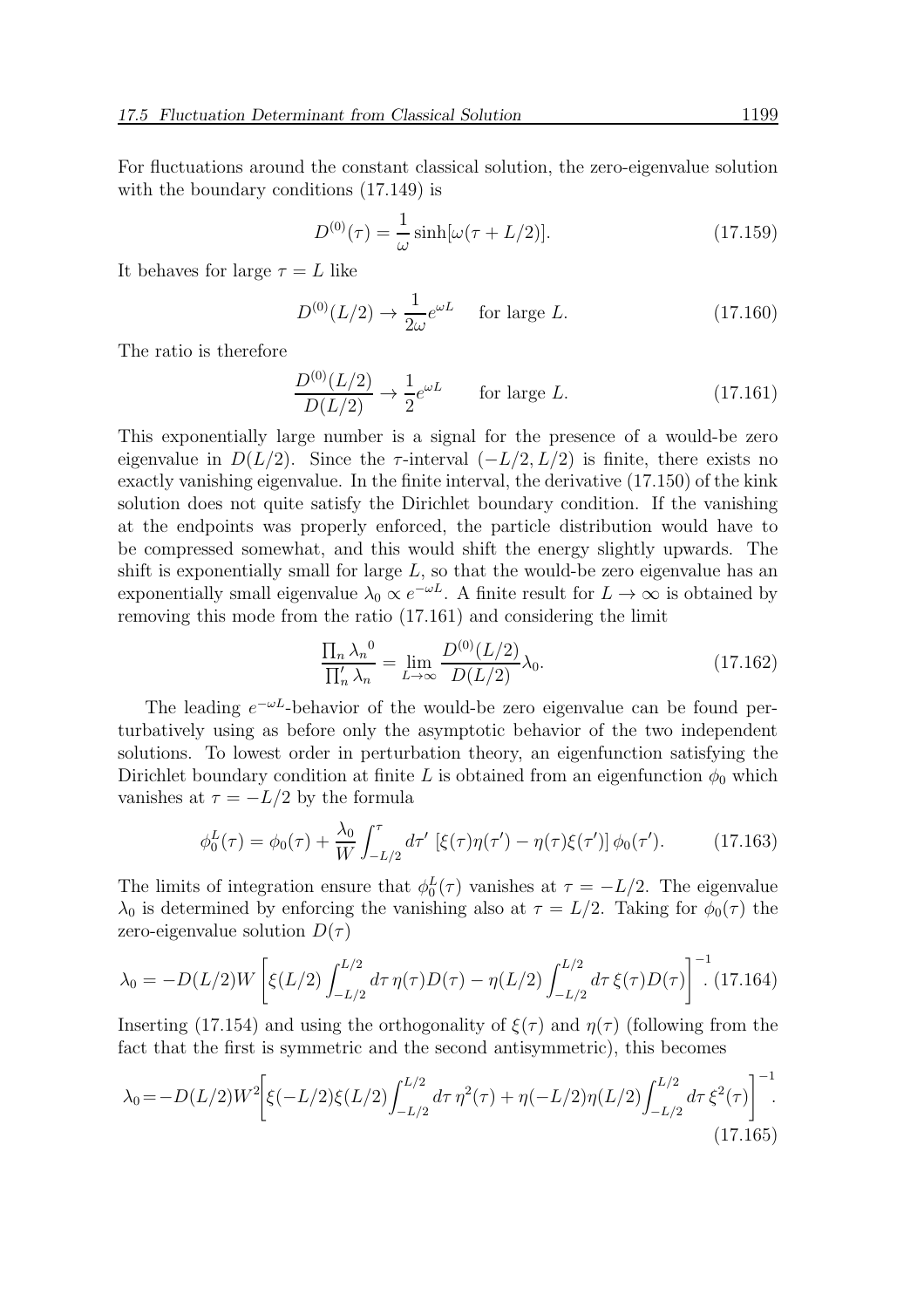Invoking once more the symmetry of  $\xi(\tau)$  and  $\eta(\tau)$  and the asymptotic behavior (17.152) and (17.153), we obtain

$$
\lambda_0 = -D(L/2)W^2 \left[ e^{-\omega L} \int_{-L/2}^{L/2} d\tau \, \eta^2(\tau) - e^{\omega L} \int_{-L/2}^{L/2} d\tau \, \xi^2(\tau) \right]^{-1} . \tag{17.166}
$$

The first integral diverges like  $e^{\omega L}$ ; the second is finite. The prefactor makes the second integral much larger than the first, so that we find for large  $L$  the would-be zero eigenvalue

$$
\lambda_0 = D(L/2)e^{-\omega L} \frac{W^2}{\int_{-\infty}^{\infty} d\tau \,\xi^2(\tau)}.
$$
\n(17.167)

This eigenvalue is exponentially small and positive, as expected. Inserting it into  $(17.162)$  and using  $(17.156)$  and  $(17.160)$ , we find the eigenvalue ratio

$$
\frac{\prod_{n} \lambda_n^0}{\prod_{n}^{\prime} \lambda_n} = \lim_{L \to \infty} 2\omega \frac{1}{\int_{-\infty}^{\infty} d\tau \,\xi^2(\tau)}.
$$
\n(17.168)

The determinant  $D(L/2)$  has disappeared and the only nontrivial quantity to be evaluated is the normalization integral over the translational eigenfunction  $\xi(\tau)$ .

The normalization integral requires the knowledge of the full  $\tau$ -behavior of the zero-eigenvalue solution  $\phi_0^{(1)}$  $_{0}^{(1)}(\tau)$ ; the asymptotic behavior used up to this point is insufficient. Fortunately, the classical solution  $x_{\text{cl}}(\tau)$  also supplies this information. The normalized solution is  $y_0 = \alpha x'_{\text{cl}}(\tau)$  behaving asymptotically like  $2a\alpha\omega e^{-\omega\tau}$ . Imposing the normalization convention (17.152) for  $\phi_0^{(1)}$  $_0^{(1)}(\tau)$ , we identify

$$
\xi(\tau) = \frac{1}{2a\omega\alpha} \alpha x'_{\text{cl}}(\tau). \tag{17.169}
$$

Using the relation (17.32), the normalization integral is simply

$$
\int_{-\infty}^{\infty} d\tau \,\xi(\tau)^2 = \frac{\mathcal{A}_{\text{cl}}}{4a^2 \omega^2}.
$$
\n(17.170)

With it the eigenvalue ratio (17.168) becomes

$$
\frac{\prod_{n} \lambda_n^0}{\prod_{n}' \lambda_n} = 2\omega \frac{4a^2 \omega}{\mathcal{A}_{\text{cl}}}.
$$
\n(17.171)

By inserting the value of the classical action  $A_{\text{cl}} = 2a^2\omega/3$  from (17.31), we obtain

$$
\frac{\prod_{n} \lambda_n^0}{\prod_{n}' \lambda_n} = 12\omega^2,\tag{17.172}
$$

just as in (17.146) and (17.129).

It is remarkable that the calculation of the ratio of the fluctuation determinants with this method requires only the knowledge of the classical solution  $x_{\text{cl}}(\tau)$ .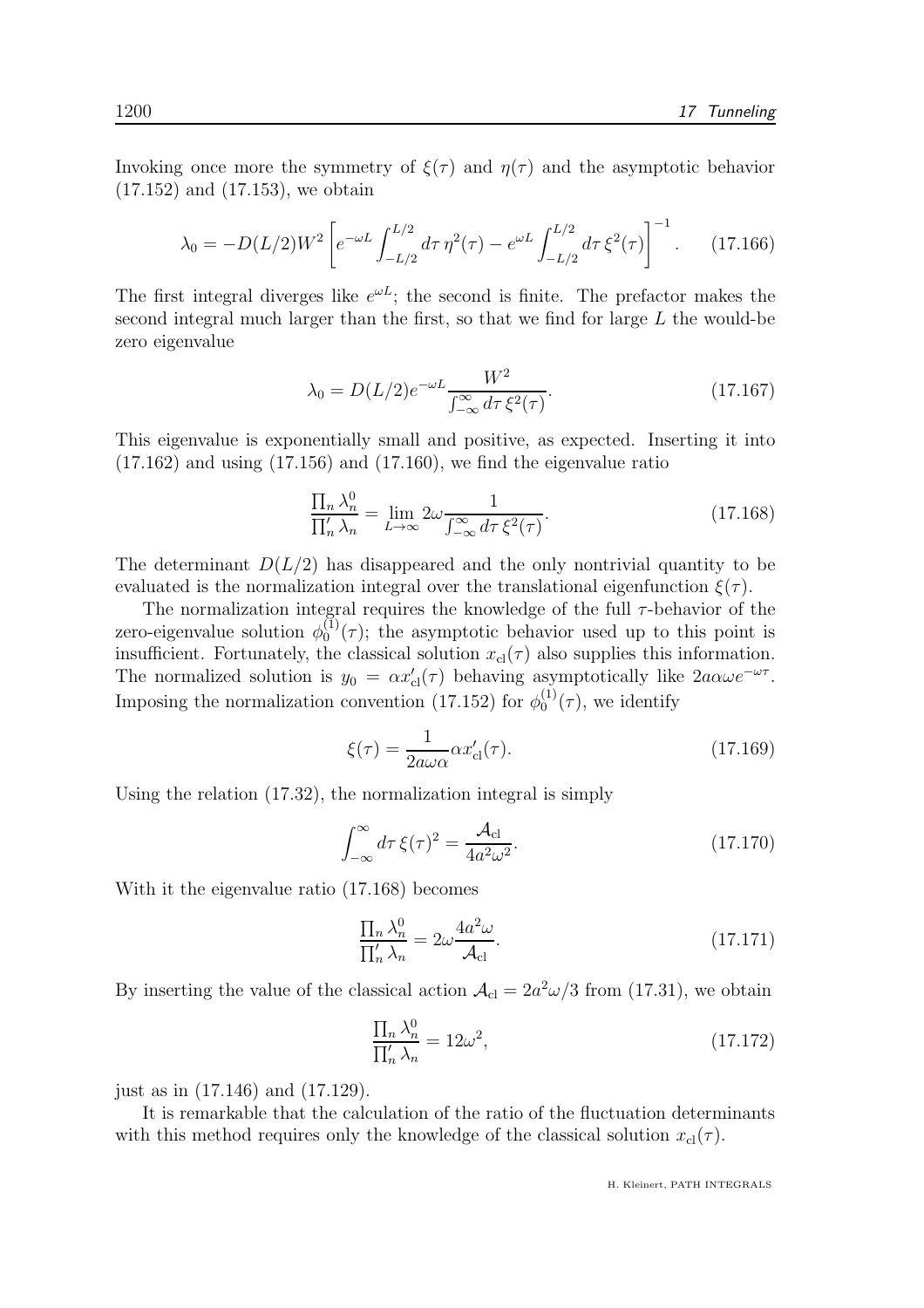#### 17.6 Wave Functions of Double-Well

The semiclassical result for the amplitudes

$$
(a L/2|a - L/2), \quad (a L/2|-a - L/2), \tag{17.173}
$$

with the endpoints situated at the bottoms of the potential wells can easily be extended to variable endpoints  $x_b \neq a, x_a \neq \pm a$ , as long as these are situated near the bottoms. The extended amplitudes lead to approximate particle wave functions for the lowest two states. The extension is trivial for the formula (17.34) without a kink solution. We simply multiply the fluctuation factor by the exponential  $\exp(-\mathcal{A}_{cl}/\hbar)$ containing the classical action of the path from  $x_a$  to  $x_b$ . If  $x_a$  and  $x_b$  are both near one of the bottoms of the well, the entire classical orbit remains near this bottom. If the distance of the orbit from the bottom is less than  $1/a\sqrt{\omega}$ , the potential can be approximated by the harmonic potential  $\omega^2 x^2$ . Thus near the bottom at  $x = a$ , we have the simple approximation to the action

$$
\mathcal{A}_{\rm cl} \approx \frac{\omega}{2\hbar \sinh \omega L} \left\{ \left[ (x_a - a)^2 + (x_b - a)^2 \right] \cosh \omega L - 2(x_b - a)(x_a - a) \right\}.
$$
\n(17.174)

For a very long Euclidean time L, this tends to

$$
\mathcal{A}_{cl} \approx \frac{\omega}{2\hbar} [(x_b - a)^2 + (x_a - a)^2].
$$
 (17.175)

The amplitude (17.34) can therefore be generalized to

$$
(x_b L/2|x_a L/2) \approx \sqrt{\frac{\omega}{\pi\hbar}} e^{-(\omega/2\hbar)[(x_b-a)^2 + (x_a-a)^2]} e^{-\omega L/2\hbar}.
$$

This can also be written in terms of the bound-state wave functions  $(17.5)$  for  $n = 0$ as

$$
(x_b L/2|x_a L/2) \approx \psi_0(x_b - a)\psi_0(x_a - a)e^{-\omega L/2\hbar}.
$$
 (17.176)

For the amplitude (17.35) with the path running from one potential valley to the other, the construction is more subtle. The approximate solution is obtained by combining a harmonic classical path running from  $(x_a, -L/2)$  to  $(a, -L/4)$ , a kink solution running from  $(a, -L/4)$  to  $(a, L/4)$ , and a third harmonic classical path running from  $(a, L/4)$  to  $(x_b, L/2)$ . This yields the amplitude

$$
\sqrt{\frac{\omega}{\pi\hbar}}e^{-(\omega/2\hbar)(x_b-a)^2}KLe^{-\mathcal{A}_{\rm cl}/\hbar}e^{-(\omega/2\hbar)(x_a-a)^2}.
$$
 (17.177)

Note that by patching the three pieces together, it is impossible to obtain a true classical solution. For this we would have to solve the equations of motion containing a kink with the modified boundary conditions  $x(-L/2) = x_a$ ,  $x(L/2) = x_b$ . From the exponential convergence of  $x(\tau) \to \pm a$  (like  $e^{-\omega L}$ ) it is, however, obvious that the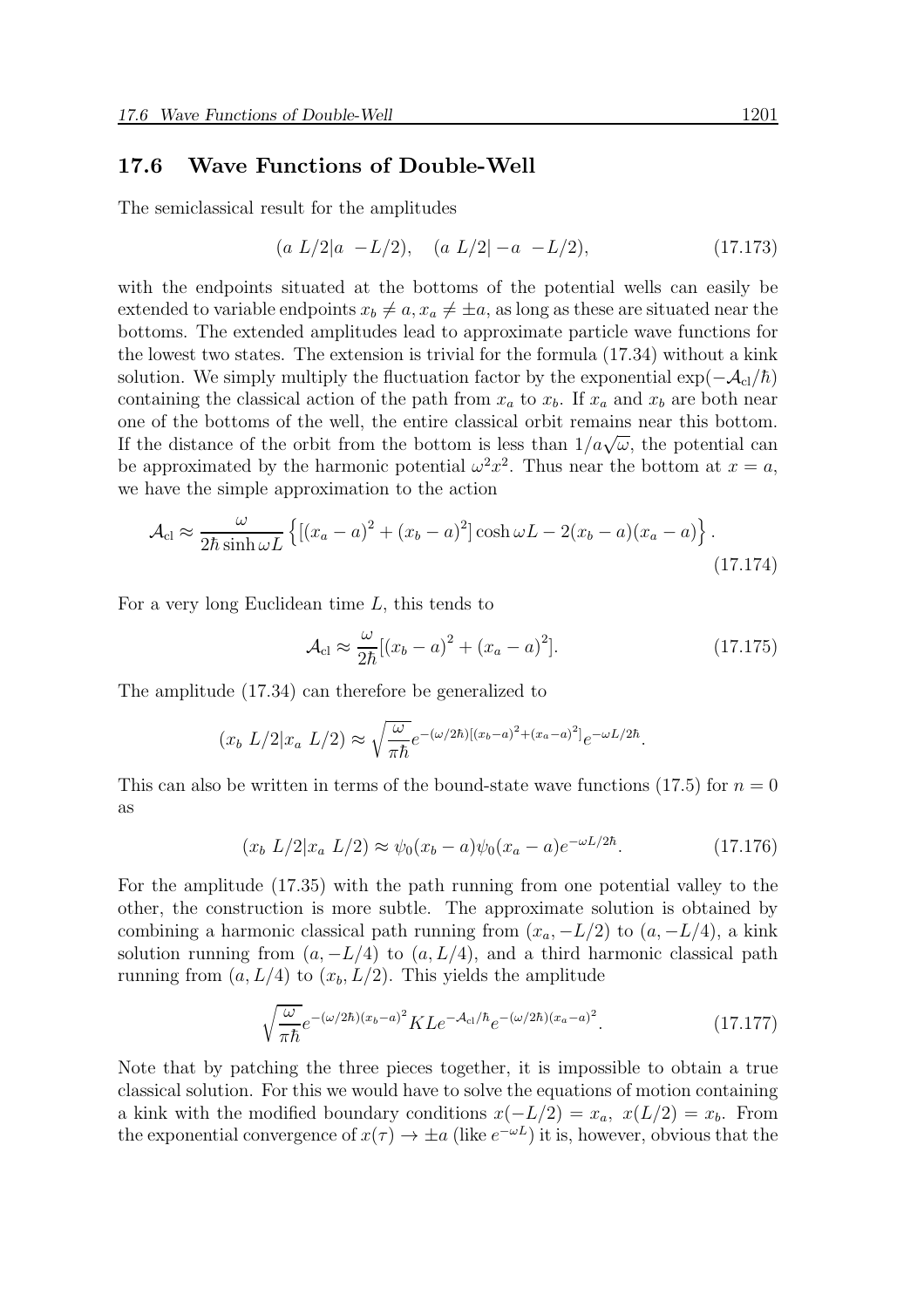true classical action differs from the action of the patched path only by exponentially small terms.

As before, the prefactor in (17.177) can be attributed to the ground state wave functions  $\psi_0(x)$ , and we find the amplitude for  $x_b$  close to  $-a$  and  $x_a$  close to a:

> $(x_b L/2|x_a - L/2) \approx \psi_0(x_b + a)\psi_0(x_a - a)KL e^{-\mathcal{A}_{cl}/\hbar}e^{-\omega L/2\hbar}$  $(17.178)$

## 17.7 Gas of Kinks and Antikinks and Level Splitting Formula

The above semiclassical treatment is correct to leading order in  $e^{-\omega L}$ . This accuracy is not sufficient to calculate the degree of level splitting between the two lowest states of the double well caused by tunneling. Further semiclassical contributions to the path integral must be included. These can be found without further effort. For very large L, it is quite easy to accommodate many kinks and antikinks along the  $\tau$ -axis without a significant deviation of the path from the equation of motion. Due to the fast approach to the potential bottoms  $x = \pm a$  near each kink or antikink solution, an approximate solution can be constructed by smoothly combining a number of individual solutions as long as they are widely separated from each other. The deviations from a true classical solution are all exponentially small if the separation distance  $\Delta \tau$  on the  $\tau$ -axis is much larger than the size of an individual kink (i.e.,  $\Delta \tau \gg 1/\omega$ ). The combined solution may be thought of as a very dilute gas of kinks and antikinks on the  $\tau$ -axis. This situation is referred to as the *dilute-gas limit*. Consider such an "almost-classical solution" consisting of N kink-antikink solutions  $x_{\text{cl}}(\tau) = \pm a \tanh[\omega(\tau - \tau_i)/2]$  in alternating order positioned at, say,  $\tau_1 \gg \tau_2 \gg \tau_3 \gg$  $\ldots \gg \tau_N$  and smoothly connected at some intermediate points  $\bar{\tau}_1, \ldots, \bar{\tau}_{N-1}$ . In the dilute-gas approximation, the combined action is given by the sum of the individual actions. For the amplitude (17.34) in which the paths connect the same potential valleys, the number of kinks must be equal to the number of antikinks. The action combined is then an even multiple of the single kink action:

$$
\mathcal{A}_{2n} \approx 2n\mathcal{A}_{\text{cl}}.\tag{17.179}
$$

For the amplitude (17.35), where the total number is odd, the combined action is

$$
\mathcal{A}_{2n+1} \approx (2n+1)\mathcal{A}_{\text{cl}}.\tag{17.180}
$$

As the kinks and antikinks are localized objects of size  $2/\omega$ , it does not matter how they are distributed on the large- $\tau$  interval  $[-L/2, L/2]$ , as long as their distances are large compared with their size. In the dilute-gas limit, we can neglect the sizes. In the path integral, the translational degree of freedom of widely spaced N kinks and antikinks leads, via the zero-eigenvalue modes, to the multiple integral

$$
\int_{-L/2}^{L/2} d\tau_N \int_{-L/2}^{\tau_N} d\tau_{N-1} \dots \int_{-L/2}^{\tau_1} d\tau_1 = \frac{L^N}{N!}.
$$
 (17.181)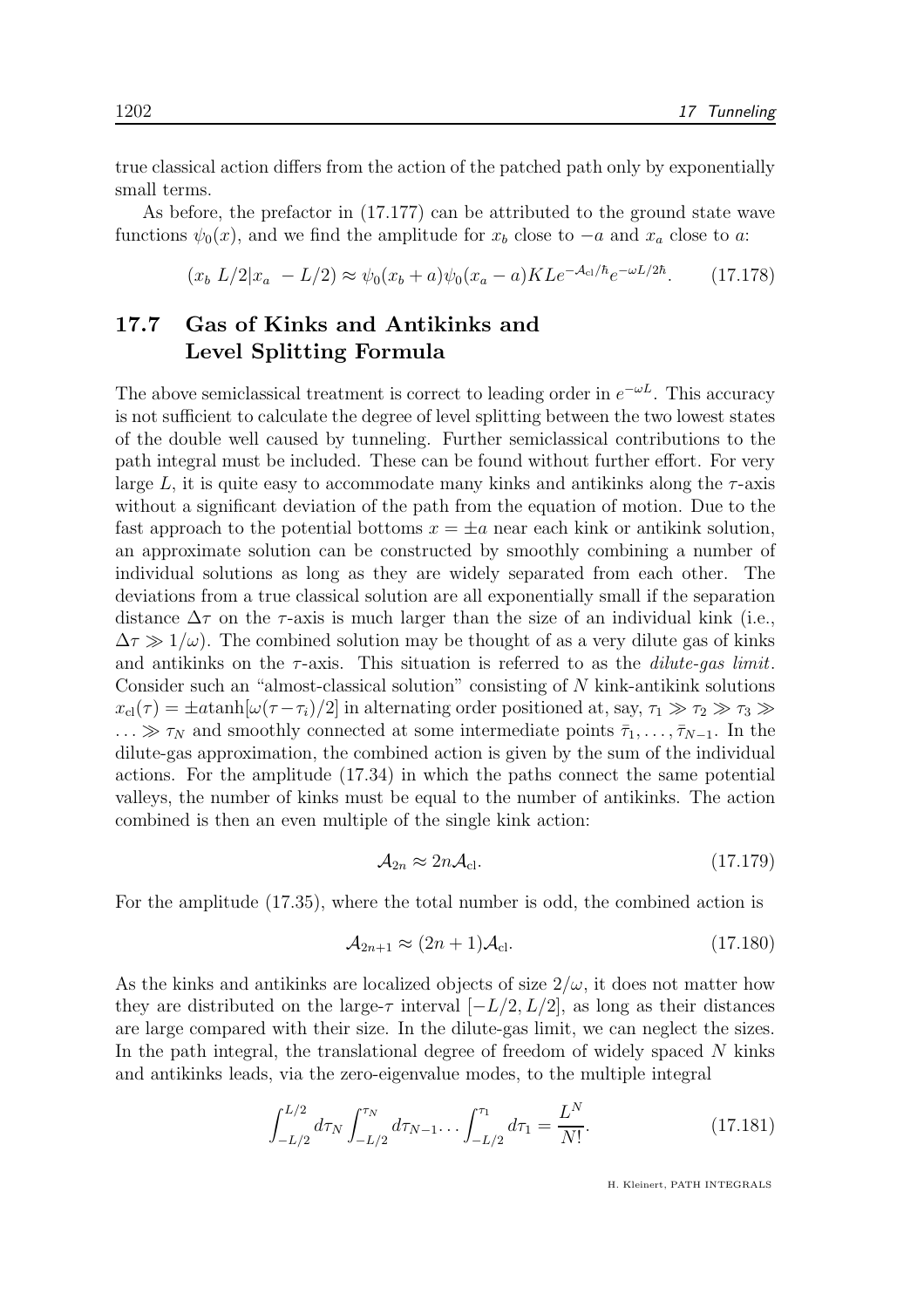The Jacobian associated with these  $N$  integrals is [see  $(17.112)$ ]

$$
\sqrt{\frac{\mathcal{A}_{\rm cl}}{2\pi\hbar}}^{N}.
$$
\n(17.182)

The fluctuations around the combined solution yield a product of the individual fluctuation factors. For a given set of connection points we have

$$
\frac{1}{\sqrt{\prod_{n}' \lambda_{n}} \left|_{\bar{L}_{N}}} \frac{1}{\sqrt{\prod_{n}' \lambda_{n}} \left|_{\bar{L}_{N-1}}} \right|} \times \dots \times \frac{1}{\sqrt{\prod_{n}' \lambda_{n}} \left|_{\bar{L}_{1}}} \right|},
$$
\n(17.183)

where  $\bar{L}_i \equiv \bar{\tau}_i - \bar{\tau}_{i-1}$  are the patches on the  $\tau$ -axis in which the individual solutions are exact. Their total sum is

$$
L = \sum_{i=1}^{N} \bar{L}_i.
$$
\n(17.184)

We now include the effect of the fluctuations at the intermediate times  $\bar{\tau}_i$  where the individual solutions are connected. Remembering the amplitudes (17.176), we see that the fluctuation factor for arbitrary endpoints  $x_i, x_{i-1}$  near the bottom of the potential valley must be multiplied at each end with a wave function ratio  $\psi_0(x \pm a)/\psi_0(0)$ . Thus we have to replace

$$
\frac{1}{\sqrt{\prod_n \lambda_n}} \to \frac{\psi_0(x_i \pm a)}{\psi_0(0)} \frac{1}{\sqrt{\prod_n \lambda_n}} \frac{\psi_0^{\dagger}(x_{i-1} \pm a)}{\psi_0^{\dagger}(0)}.
$$
\n(17.185)

The adjacent  $x_i$ -values of all fluctuation factors are set equal and integrated out, giving

$$
\frac{1}{\sqrt{\prod_n \lambda_n}}\Big|_L = \int dx_N \cdots dx_1 \frac{1}{\sqrt{\prod_n \lambda_n}}\Big|_{L_N} \frac{\psi_0(x_{N-1} - a)\psi_0^{\dagger}(x_{N-1} - a)}{|\psi_0(0)|^2} \frac{1}{\sqrt{\prod_n \lambda_n}}\Big|_{L_{N-1}}\right. \\
\times \cdots \times \frac{\psi_0(x_1 - a)\psi_0^{\dagger}(x_1 - a)}{|\psi_0(0)|^2} \frac{1}{\sqrt{\prod_n \lambda_n}}\Big|_{L_1}.\tag{17.186}
$$

Due to the unit normalization of the ground state wave functions, the integrals are trivial. Only the  $|\psi_0(0)|^2$ -denominators survive. They yield a factor

$$
\frac{1}{|\psi_0(0)|^{2(N-1)}} = \sqrt{\frac{\omega}{\pi \hbar}}^{-(N-1)}.
$$
\n(17.187)

It is convenient to multiply and divide the result by the square root of the product of eigenvalues of the harmonic kink-free fluctuations, whose total fluctuation factor is known to be

$$
\frac{1}{\sqrt{\Pi_n \lambda_n^0}|_L} = \sqrt{\frac{\omega}{\pi \hbar}} e^{-\omega L/2\hbar}.
$$
\n(17.188)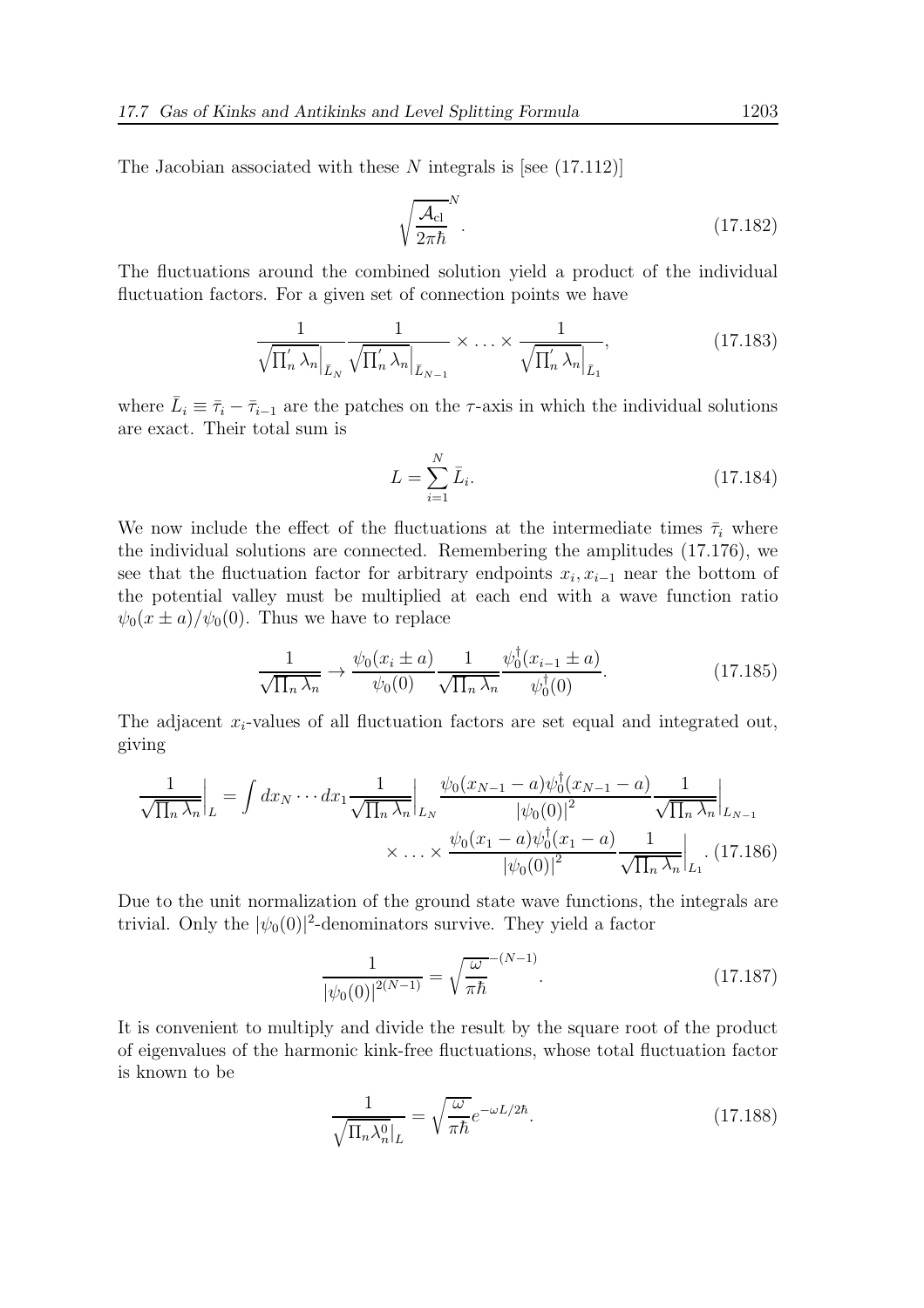Then we obtain the total corrected fluctuation factor

$$
\sqrt{\frac{\omega}{\pi\hbar}}^{-(N-2)} e^{-\omega L/2\hbar} \sqrt{\prod_{n} \lambda_n^0} \Big|_L \frac{1}{\sqrt{\prod_n' \lambda_n} \Big|_{L_1}} \frac{1}{\sqrt{\prod_n' \lambda_n} \Big|_{L_2}} \times \dots \times \frac{1}{\sqrt{\prod_n' \lambda_n} \Big|_{L_N}}.
$$
 (17.189)

We now observe that the harmonic fluctuation factor (17.188) for the entire interval  $\sqrt{\prod_n \lambda_n^0}$ <sub>L</sub> =  $\sqrt{\omega/\pi\hbar}$  exp( $-\omega L/2\hbar$ ) can be factorized into a product of such factors for each interval  $\bar{\tau}_i, \bar{\tau}_{i-1}$  as follows:

$$
\sqrt{\prod_{n} \lambda_n^0} \bigg|_L = \sqrt{\frac{\omega}{\pi \hbar}} \sqrt{\frac{N-1}{N}} \sqrt{\prod_{n} \lambda_n^0} \bigg|_{L_1} \cdots \sqrt{\prod_{n} \lambda_n^0} \bigg|_{L_N} . \tag{17.190}
$$

The total corrected fluctuation factor can therefore be rewritten as

$$
\sqrt{\frac{\omega}{\pi\hbar}}e^{-\omega L/2\hbar}\sqrt{\frac{\prod_{n}\lambda_{n}^{0}}{\prod'_{n}\lambda_{n}}}\Big|_{L_{1}} \times \ldots \times \sqrt{\frac{\prod_{n}\lambda_{n}^{0}}{\prod'_{n}\lambda_{n}}}\Big|_{L_{N}}.
$$
\n(17.191)

Each eigenvalue ratio gives the  $L_i$ -independent result

$$
K' = \sqrt{\frac{\prod_{n} \lambda_n^0}{\prod_{n}' \lambda_n}} \Big|_{L_i},\tag{17.192}
$$

with  $K'$  of Eq. (17.131). Expressing  $K'$  in terms of K via

$$
K' = \sqrt{\frac{\mathcal{A}_{\rm cl}}{2\pi\hbar}}^{-1} K,\tag{17.193}
$$

the factors  $\sqrt{\mathcal{A}_{\text{cl}}/2\pi\hbar}^{-1}$  remove the Jacobian factors (17.182) arising from the positional integrals  $(17.181)$ . Altogether, the total fluctuation factor of N kink-antikink solutions with all possible distributions on the  $\tau$ -axis is

$$
\sqrt{\frac{\omega}{\pi\hbar}}e^{-\omega L/2\hbar}\frac{L^N}{N!}K^N e^{-N\mathcal{A}_{\rm cl}/\hbar}.\tag{17.194}
$$

Summing over all even and odd kink-antikink configurations, we thus obtain

$$
(a L/2) \pm a - L/2 = \sqrt{\frac{\omega}{\pi \hbar}} e^{-\omega L/2\hbar} \sum_{\substack{\text{even} \\ \text{odd}}} \frac{1}{N!} (K L e^{-\mathcal{A}_{\text{cl}}/\hbar})^N. \tag{17.195}
$$

This can be summed up to

$$
(a L/2) \pm a - L/2 = \sqrt{\frac{\omega}{\pi \hbar}} e^{-\omega L/2\hbar}
$$
  
 
$$
\times \frac{1}{2} \left[ \exp\left( KL e^{-A_{\text{cl}}/\hbar} \right) \pm \exp\left( -KL e^{-A_{\text{cl}}/\hbar} \right) \right].
$$
 (17.196)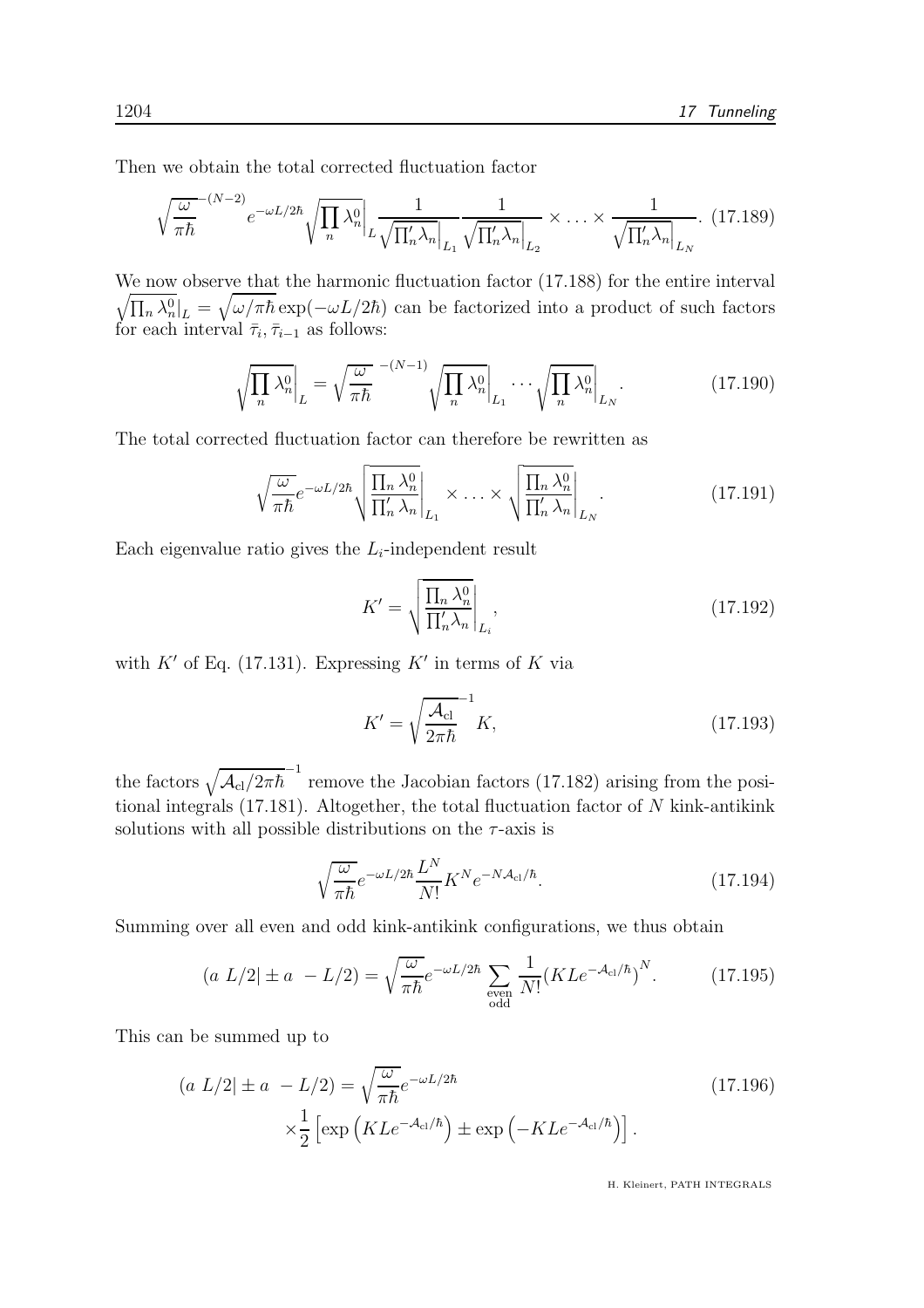As in the previous section, we generalize this result to positions  $x_b, x_a$  near the potential minima (with a maximal distance of the order of  $\sqrt{\hbar/\omega}$ ). Using the classical action (17.175) and expressing it in terms of ground state wave functions, we can now add the contribution of the amplitudes for all possible configurations, arriving at

$$
(x_b L/2|x_a - L/2) = e^{-\omega L/2\hbar}
$$
\n
$$
\times \left\{ \psi_0(x_b - a)\psi_0(x_a - a) \frac{1}{2} \left[ \exp(Ke^{-A_{c1}/\hbar}L) + \exp(-Ke^{-A_{c1}/\hbar}L) \right] \right.
$$
\n
$$
+ \psi_0(x_b - a)\psi_0(x_a - a) \frac{1}{2} \left[ \exp(Ke^{-A_{c1}/\hbar}L) - \exp(-Ke^{-A_{c1}/\hbar}L) \right]
$$
\n
$$
+ (x_b \to -x_b) + (x_a \to -x_a) + (x_b \to -x_b, x_a \to -x_a) \right\}.
$$
\n(17.197)

The right-hand side is recombined to

$$
\frac{1}{\sqrt{2}}[\psi_0(x_b - a) + \psi_0(x_b + a)] \times \frac{1}{\sqrt{2}}[\psi_0(x_a - a) + \psi_0(x_a + a)]
$$
  
 
$$
\times \exp\left[-\left(\frac{\omega}{2} - Ke^{-A_{cl}/\hbar}\right)L\right]
$$
  
+ 
$$
\frac{1}{\sqrt{2}}[\psi_0(x_b - a) - \psi_0(x_b + a)] \times \frac{1}{\sqrt{2}}[\psi_0(x_a - a) - \psi_0(x_a + a)]
$$
  
 
$$
\times \exp\left[-\left(\frac{\omega}{2} + Ke^{-A_{cl}/\hbar}\right)L\right].
$$
 (17.198)

Here we identify the ground state wave function as the symmetric combination of the ground state wave functions of the individual wells

$$
\Psi_0(x) = \frac{1}{\sqrt{2}} [\psi_0(x-a) + \psi_0(x+a)].
$$
\n(17.199)

Its energy is

$$
\mathcal{E}^{(0)} = E^{(0)} - \frac{\Delta E^{(0)}}{2} = \left(\omega/2 - Ke^{-A_{\text{cl}}/\hbar}\right)\hbar. \tag{17.200}
$$

The first excited state has the antisymmetric wave function

$$
\Psi_1(x) = \frac{1}{\sqrt{2}} [\psi_0(x-a) - \psi_0(x+a)] \tag{17.201}
$$

and the slightly higher energy

$$
\mathcal{E}^{(1)} = E^{(0)} + \frac{\Delta E^{(0)}}{2} = \left(\omega/2 + Ke^{-\mathcal{A}_{\text{cl}}/\hbar}\right)\hbar. \tag{17.202}
$$

The level splitting is therefore

$$
\Delta E = 2K\hbar e^{-A_{\rm cl}/\hbar}.\tag{17.203}
$$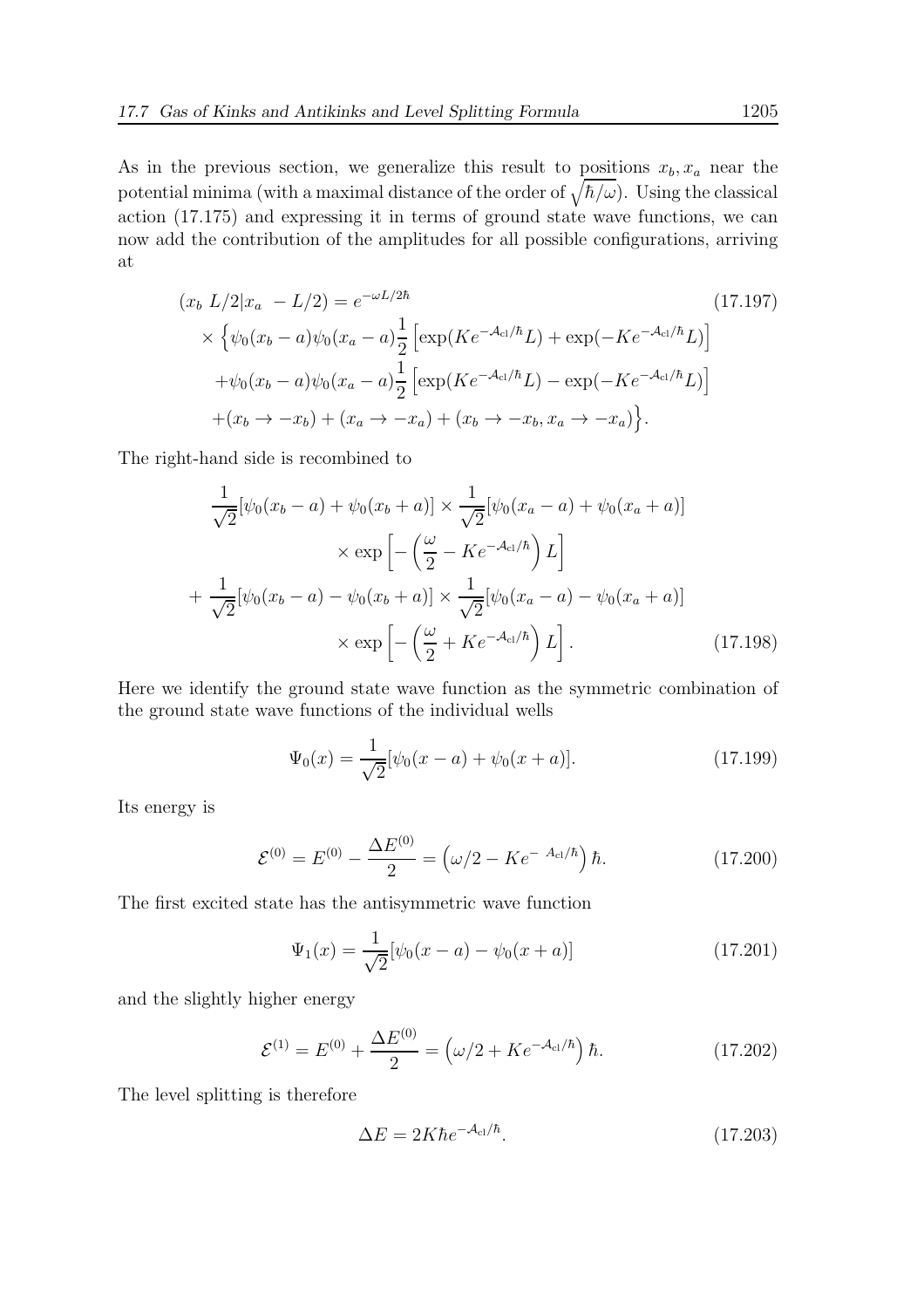Inserting  $K$  from  $(17.131)$ , we obtain the formula

$$
\Delta E = 4\sqrt{3}\sqrt{\frac{\mathcal{A}_{\rm cl}}{2\pi\hbar}}\hbar\omega e^{-\mathcal{A}_{\rm cl}/\hbar},\qquad(17.204)
$$

with  $A_{\rm cl} = (2/3)a^2\omega$ . When expressing the action in terms of the height of the potential barrier  $V_{\text{max}} = a^2 \omega^2 / 8 = 3\omega \mathcal{A}_{\text{cl}} / 16$ , the formula reads

$$
\Delta E = 4\sqrt{3} \sqrt{\frac{8V_{\text{max}}}{3\pi \omega \hbar}} \hbar \omega e^{-16V_{\text{max}}/3\hbar \omega}.
$$
 (17.205)

The level splitting decreases exponentially with increasing barrier height. Note that  $V_{\text{max}}$  is related to the coupling constant of the  $x^4$ -interaction by  $V_{\text{max}} = \omega^4/16g$ .

To ensure the consistency of the approximation we have to check that the assumption of a low density gas of kinks and antikinks is self-consistent. When looking at the series (17.195) for the exponential (17.196), we see that the average number of contributing terms is given by

$$
\bar{N} \approx K L e^{-\mathcal{A}_{\rm cl}/\hbar} = \frac{\Delta E}{2\hbar} L. \tag{17.206}
$$

The associated average separation between kinks and antikinks is

$$
\Delta L \equiv 2\hbar/\Delta E. \tag{17.207}
$$

If we compare this with their size  $2/\omega$ , we find the ratio

$$
\frac{\text{distance}}{\text{size}} \approx \frac{\hbar\omega}{\Delta E}.
$$
 (17.208)

For increasing barrier height, the level splitting decreases and the dilution increases exponentially. Thus the dilute-gas approximation becomes exact in the limit of infinite barrier height.

#### 17.8 Fluctuation Correction to Level Splitting

Let us calculate the first fluctuation correction to the level splitting formula (17.204). For this we write the potential  $(17.1)$  as in  $(5.78)$ :

$$
V(x) = -\frac{\omega^2}{4}x^2 + \frac{g}{4}x^4 + \frac{1}{4g},\tag{17.209}
$$

with the interaction strength

$$
g \equiv \frac{\omega^2}{2a^2}.\tag{17.210}
$$

Expanding the action around the classical solution, we obtain the action of the fluctuations  $y(\tau)$  =  $x(\tau) - x_{\text{cl}}(\tau)$ . Its quadratic part was given in Eq. (17.40) which we write as

$$
\mathcal{A}_{\rm H}^0 = \frac{1}{2} \int d\tau d\tau' y(\tau) \mathcal{O}_{\omega}(\tau, \tau') y(\tau'),\tag{17.211}
$$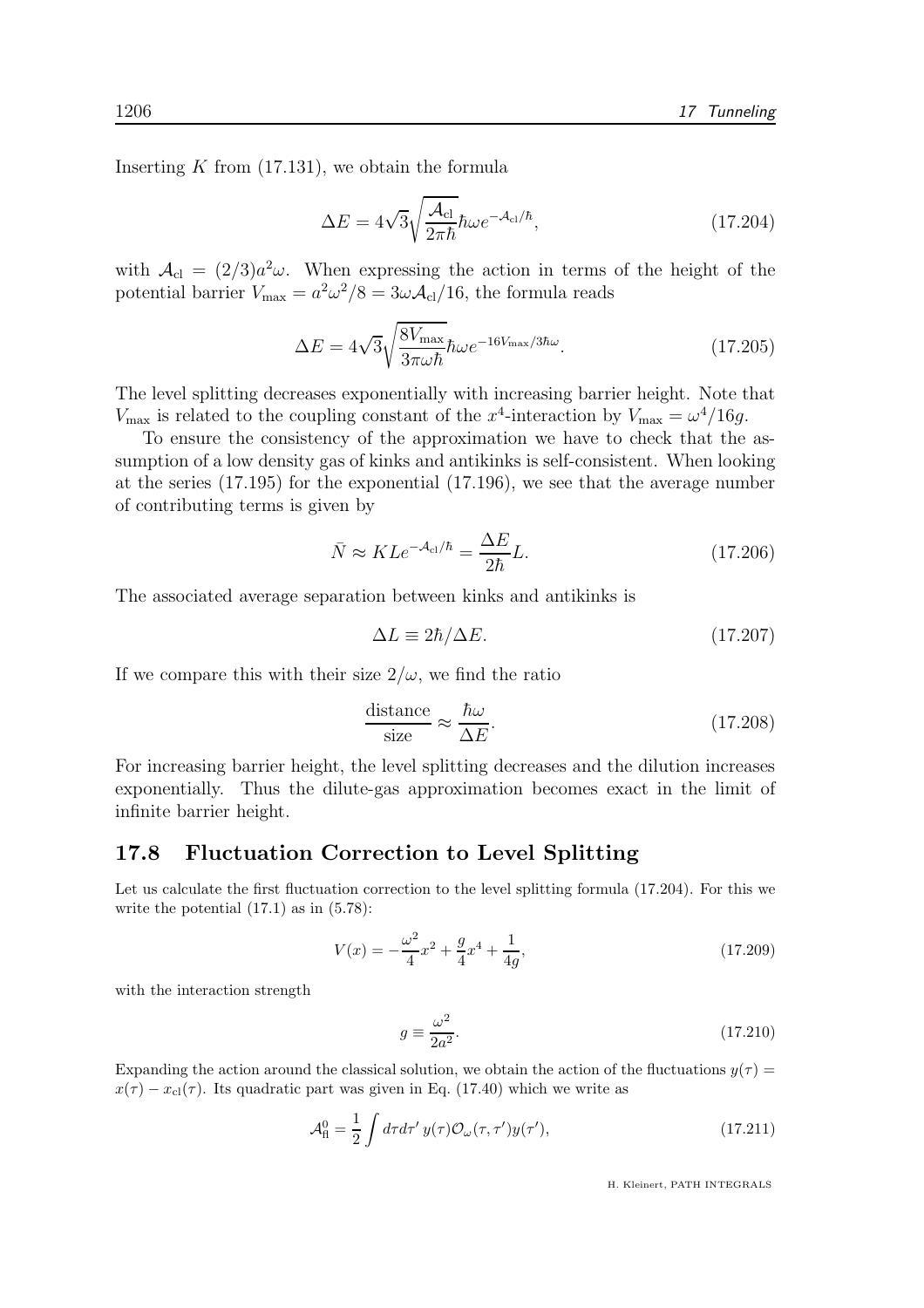with the functional matrix

$$
\mathcal{O}_{\omega}(\tau,\tau') \equiv \left[ -\frac{d^2}{d\tau^2} + \omega^2 \left( 1 - \frac{3}{2} \frac{1}{\cosh^2[\omega(\tau - \tau_0)/2]} \right) \right]' \delta(\tau - \tau')
$$
(17.212)

associated with the Schrödinger operator for a particle in a Rosen-Morse potential  $(14.136)$ . The prime indicates the absence of the zero eigenvalue in the spectral decomposition of  $\mathcal{O}_{\omega}(\tau, \tau')$ . Since the associated mode does not perform Gaussian fluctuations, it must be removed from  $y(\tau)$  and treated separately. At the semiclassical level, this was done in Subsection 17.3.1, and the zero eigenvalue appeared in the level splitting formula (17.204) as a factor (17.112). The removal gave rise to an additional effective interaction (17.110):

$$
\mathcal{A}_{e}^{\text{eff}} = -\hbar \log \left[ 1 + \mathcal{A}_{cl}^{-1} \int d\tau \, x_{cl}'(\tau) y'(\tau) \right]. \tag{17.213}
$$

With  $(17.88)$ – $(17.91)$ , this can be rewritten after a partial integration as

$$
\mathcal{A}_{\rm e}^{\rm eff} = -\hbar \log \left[ 1 - \sqrt{\frac{3g}{\omega^3}} \int d\tau \, y_0'(\tau) y(\tau) \right]. \tag{17.214}
$$

The interaction between the fluctuations is

$$
\mathcal{A}_{\rm fl}^{\rm int} = \frac{g}{4} \int d\tau \, \left[ y^4(\tau) + 4x_{\rm cl}(\tau) y^3(\tau) \right]. \tag{17.215}
$$

In the path integral, we now perform a Taylor series expansion of the exponential  $e^{-(\mathcal{A}_{\rm fl}^{\rm int} + \mathcal{A}_{e}^{\rm eff})/\hbar}$ in powers of the coupling strength g. A perturbative evaluation of the correlation functions of the fluctuations  $y(\tau)$  according to the rules of Section 3.20 produces a correction factor to the path integral

$$
C = \left[1 - (I_1 + I_2 + I_3)\frac{g\hbar}{\omega^3} + \mathcal{O}(g^2)\right],
$$
\n(17.216)

where  $I_1$ ,  $I_2$ , and  $I_3$  are the dimensionless integrals running over the entire  $\tau$ -axis:

$$
I_1 = \frac{\omega^3}{4\hbar^2} \int d\tau \, \langle y^4(\tau) \rangle_{\mathcal{O}_{\omega}},
$$
  
\n
$$
I_2 = -\frac{\omega^3 g}{2\hbar^3} \int d\tau d\tau' x_{\text{cl}}(\tau) \langle y^3(\tau) y^3(\tau') \rangle_{\mathcal{O}_{\omega}} x_{\text{cl}}(\tau'),
$$
  
\n
$$
I_3 = -\frac{\omega^3}{\hbar^2} \sqrt{\frac{3g}{\omega^3}} \int d\tau d\tau' y_0'(\tau) \langle y(\tau) y^3(\tau') \rangle_{\mathcal{O}_{\omega}} x_{\text{cl}}(\tau').
$$
\n(17.217)

In order to check the dimensions we observe that the classical solution  $(17.28)$  can be written with (17.210) as  $x_{\text{cl}}(\tau) = \sqrt{\omega^2/2g} \tanh[\omega(\tau - \tau_0)/2]$ , while  $y(\tau)$  and  $\tau$  have the dimensions  $\sqrt{\hbar/\omega}$ and  $1/\omega$ , respectively. The Dirac brackets  $\langle \ldots \rangle_{\mathcal{O}_{\omega}}$  denote the expectation with respect to the quadratic fluctuations controlled by the action (17.211). Due to the absence of a zero eigenvalue, the fluctuations are harmonic. The expectation values of the various powers of  $y(\tau)$  can therefore be expanded according to the Wick rule of Section 3.17 into a sum of pair contractions involving products of Green functions

$$
G'_{\mathcal{O}_{\omega}}(\tau,\tau') = \langle y(\tau)y(\tau')\rangle_{\mathcal{O}_{\omega}} = \hbar \mathcal{O}_{\omega}^{-1}(\tau,\tau'),\tag{17.218}
$$

where  $\mathcal{O}_{\omega}^{-1}(\tau, \tau')$  denotes the inverse of the functional matrix (17.212).

The first term in (17.217) gives rise to three Wick contractions and becomes

$$
I_1 = \frac{3\omega^3}{4\hbar^2} \int d\tau \, G_{\mathcal{O}_{\omega}}^{\prime 2}(\tau, \tau). \tag{17.219}
$$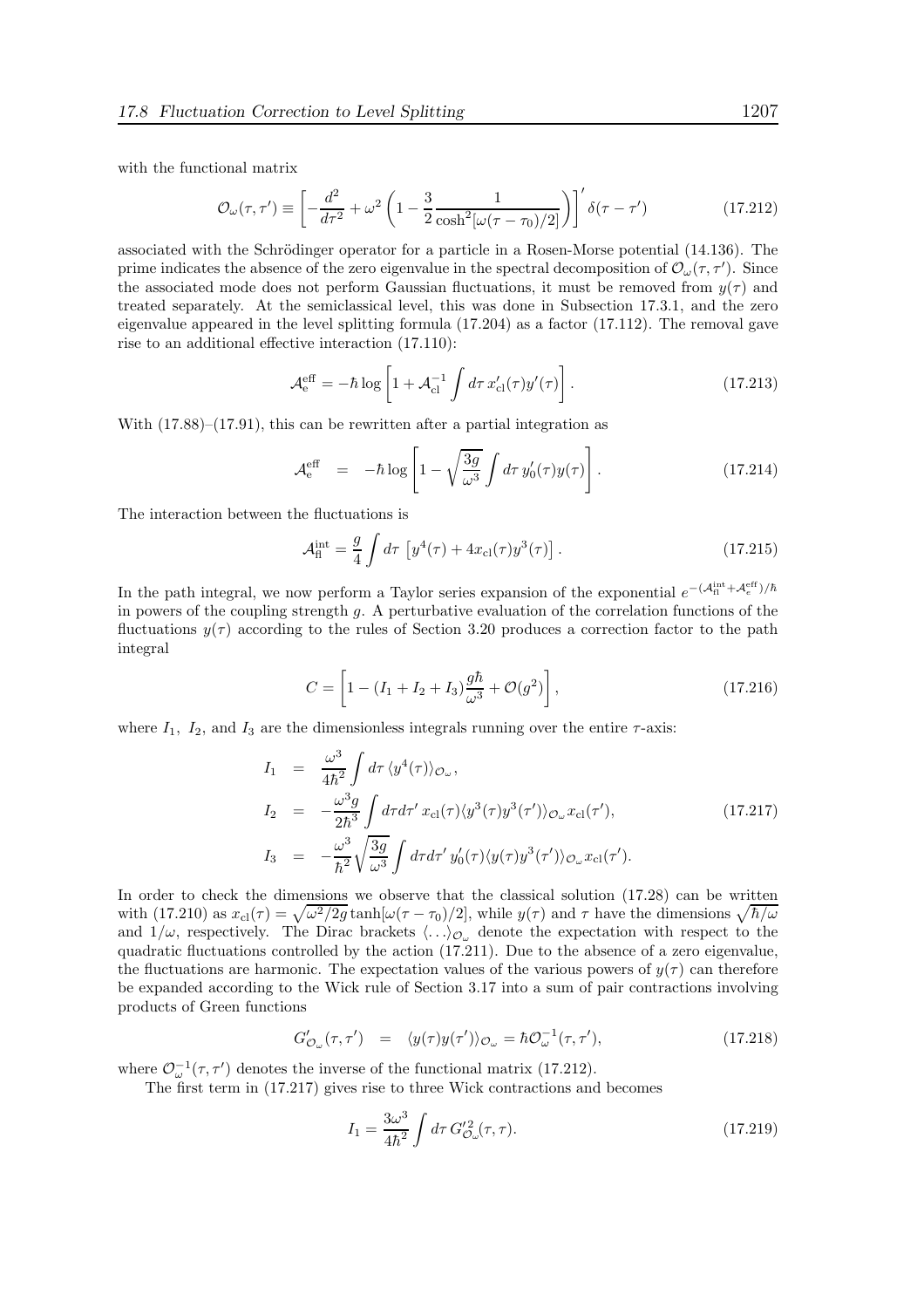The integrand contains an asymptotically constant term which produces a linear divergence for large L. This divergence is subtracted out as follows:

$$
I_1 = L\frac{3\omega}{16} + \frac{3\omega^3}{4\hbar^2} \int d\tau \left[ G'_{\mathcal{O}_{\omega}}^2(\tau,\tau) - \frac{\hbar^2}{4\omega^2} \right]. \tag{17.220}
$$

The first term is part of the first-order fluctuation correction without the classical solution, i.e., it contributes to the constant background energy of the classical solution. It is obtained by replacing

$$
G_{\mathcal{O}_{\omega}}^{2}(\tau,\tau') \to \hbar G_{\omega}(\tau-\tau') = \frac{\hbar}{2\omega} e^{-\omega|\tau-\tau'|}
$$
\n(17.221)

[recall (3.304) and (3.249)]. In the amplitudes (17.195), the background energy changes only the exponential prefactor  $e^{-\omega L/2\hbar}$  to  $e^{-(1+3g\hbar/16\omega^3)\omega L/2\hbar}$  and does not contribute to the level splitting. The level splitting formula receives a correction factor

$$
C' = \left[1 - c_1 \frac{g\hbar}{\omega^3} + \dots\right] = \left[1 - (I'_1 + I'_2 + I'_3) \frac{g\hbar}{\omega^3} + \mathcal{O}(g^2)\right],\tag{17.222}
$$

in which all contributions proportional to  $L$  are removed. Thus  $I_1$  is replaced by its subtracted part  $I'_1 \equiv I_1 - L3\omega/16$ .

The integral  $I_2$  has 15 Wick contractions which decompose into two classes:

$$
I_2 \equiv I_{21} + I_{22} = -\frac{g\omega^3}{2\hbar^3} \int d\tau d\tau'
$$
  
 
$$
\times x_{\text{cl}}(\tau) \left[ 6G_{\mathcal{O}_{\omega}}'^3(\tau, \tau') + 9G_{\mathcal{O}_{\omega}}'(\tau, \tau)G_{\mathcal{O}_{\omega}}'(\tau, \tau')G_{\mathcal{O}_{\omega}}'(\tau', \tau') \right] x_{\text{cl}}(\tau'). \tag{17.223}
$$

Each of the two subintegrals  $I_{21}$  and  $I_{22}$  contains a divergence with L which can again be found via the replacement (17.221). The subtracted integrals in (17.222) are  $I'_{21} = I_{21} + \omega L/8$  and  $I'_{22} = I_{22} + 3\omega L/16$ . Thus, altogether, the exponential prefactor  $e^{-\omega L/2\hbar}$  in the amplitudes (17.195) is changed to  $e^{-[1/2+(3/16-1/8-9/16)gh/\omega^3)\omega L/2\hbar} = e^{-(1/2-g\hbar/2\omega^3)\omega L/2\hbar}$ , in agreement with (5.258). To compare the two expressions, we have to set  $\omega = \sqrt{2}$  since the present  $\omega$  is the frequency at the bottom of the potential wells whereas the  $\omega$  in Chapter 5 [which is set equal to 1 in (5.258)] parametrized the negative curvature at  $x = 0$ .

The Wick contractions of the third term lead to the finite integral

$$
I_3 = I'_3 = -3\frac{\omega^3}{\hbar^2} \sqrt{\frac{3g}{\omega^3}} \int d\tau d\tau' y'_0(\tau) G'_{\mathcal{O}_{\omega}}(\tau, \tau') G'_{\mathcal{O}_{\omega}}(\tau', \tau') x_{\text{cl}}(\tau'). \tag{17.224}
$$

The correction factor (17.216) can be pictured by means of Feynman diagrams as

$$
C = 1 - 3 \qquad \qquad \bigotimes \qquad + \frac{1}{2!} \left( 6 \xrightarrow{\text{true}} + 9 \xrightarrow{\text{true}} + 9 \xrightarrow{\text{true}} \qquad \qquad \bigotimes \qquad \qquad \bigotimes \qquad \bigotimes \qquad \bigotimes \qquad \bigotimes \qquad \bigotimes \qquad \bigotimes \qquad \bigotimes \qquad \bigotimes \qquad \bigotimes \qquad \bigotimes \qquad \bigotimes \qquad \bigotimes \qquad \bigotimes \qquad \bigotimes \qquad \bigotimes \qquad \bigotimes \qquad \bigotimes \qquad \bigotimes \qquad \bigotimes \qquad \bigotimes \qquad \bigotimes \qquad \bigotimes \qquad \bigotimes \qquad \bigotimes \qquad \bigotimes \qquad \bigotimes \qquad \bigotimes \qquad \bigotimes \qquad \bigotimes \qquad \bigotimes \qquad \bigotimes \qquad \bigotimes \qquad \bigotimes \qquad \bigotimes \qquad \bigotimes \qquad \bigotimes \qquad \bigotimes \qquad \bigotimes \qquad \bigotimes \qquad \bigotimes \qquad \bigotimes \qquad \bigotimes \qquad \bigotimes \qquad \bigotimes \qquad \bigotimes \qquad \bigotimes \qquad \bigotimes \qquad \bigotimes \qquad \bigotimes \qquad \bigotimes \qquad \bigotimes \qquad \bigotimes \qquad \bigotimes \qquad \bigotimes \qquad \bigotimes \qquad \bigotimes \qquad \bigotimes \qquad \bigotimes \qquad \bigotimes \qquad \bigotimes \qquad \bigotimes \qquad \bigotimes \qquad \bigotimes \qquad \bigotimes \qquad \bigotimes \qquad \bigotimes \qquad \bigotimes \qquad \bigotimes \qquad \bigotimes \qquad \bigotimes \qquad \bigotimes \qquad \bigotimes \qquad \bigotimes \qquad \bigotimes \qquad \bigotimes \qquad \bigotimes \qquad \bigotimes \qquad \bigotimes \qquad \bigotimes \qquad \bigotimes \qquad \bigotimes \qquad \bigotimes \qquad \bigotimes \qquad \bigotimes \qquad \bigotimes \qquad \bigotimes \qquad \bigotimes \qquad \bigotimes \qquad \bigotimes \qquad \bigotimes \qquad \bigotimes \qquad \bigotimes \qquad \bigotimes \qquad \bigotimes \qquad \bigotimes \qquad \bigotimes \qquad \bigotimes \qquad
$$

where the vertices and lines represent the analytic expressions shown in Fig. 17.5.

For the evaluation of the integrals we need an explicit expression for  $G'_{\mathcal{O}_{\omega}}(\tau, \tau')$ . This is easily found from the results of Section 14.4.4. In Eq. (14.139), we gave the fixed-energy amplitude  $(x_b|x_a)_{E_{\mathcal{RM}},E_{\mathcal{PT}}}$  solving the Schrödinger equation

$$
\left(-\frac{\hbar^2}{2\mu}\frac{d^2}{dx^2} - E_{\mathcal{RM}} + \frac{\hbar^2}{2\mu} - \frac{E_{\mathcal{PT}}}{\cosh^2 x}\right)(x_b|x_a)_{E_{\mathcal{RM}}, E_{\mathcal{PT}}} = -i\hbar\delta(x_b - x_a). \tag{17.226}
$$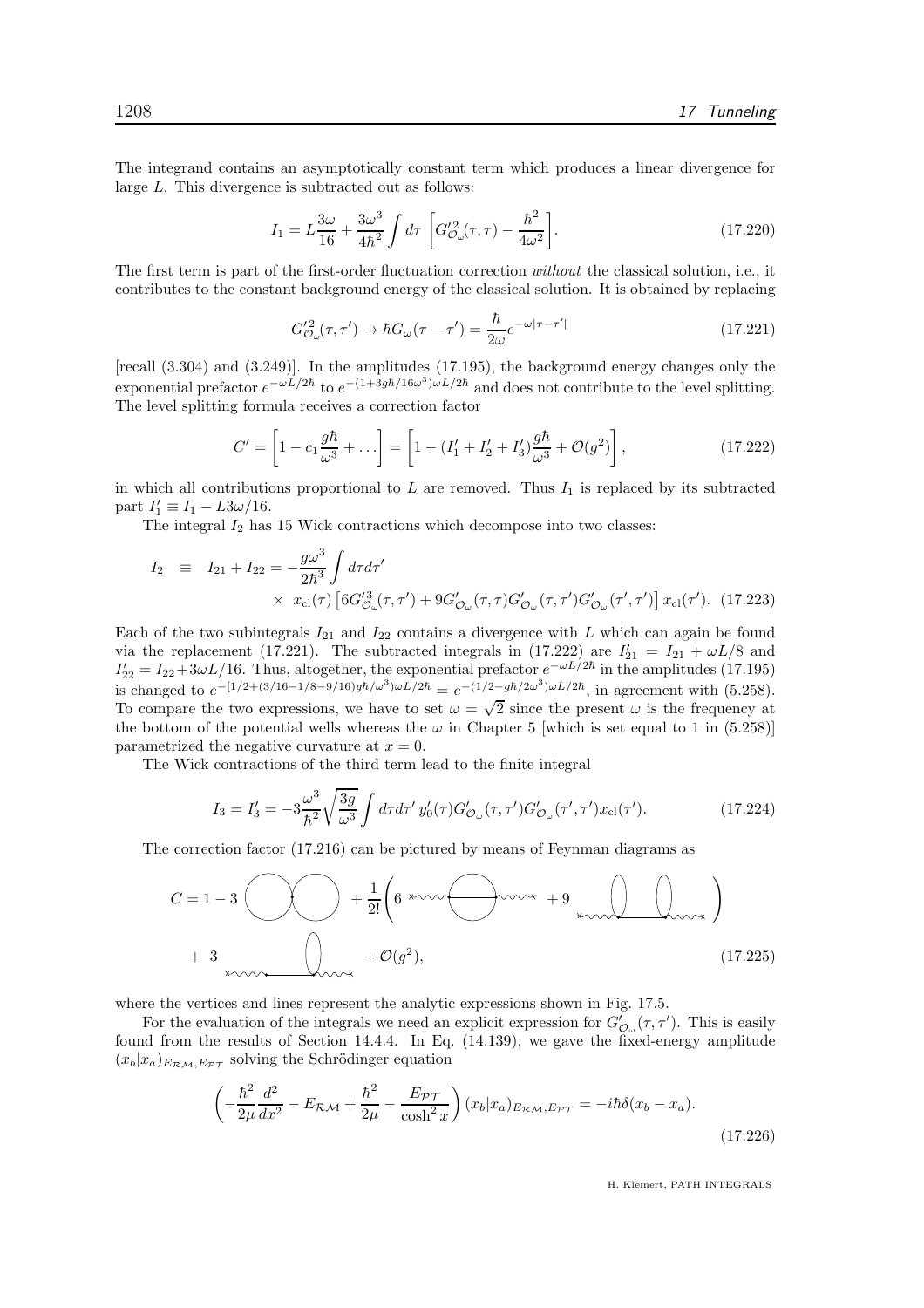Inserting  $E_{\mathcal{PT}} = (\hbar^2/2\mu)s(s+1)$ , the amplitude reads for  $x_b > x_a$ 

$$
(x_b|x_a)_{E_{\mathcal{RM}},E_{\mathcal{PT}}} = \frac{-i\mu}{\hbar} \Gamma(m(E_{\mathcal{RM}}) - s)\Gamma(s + m(E_{\mathcal{RM}}) + 1)
$$

$$
\times P_s^{-m(E_{\mathcal{RM}})}(\tanh x_b) P_s^{-m(E_{\mathcal{RM}})}(-\tanh x_a), \tag{17.227}
$$

with

$$
m(E_{\mathcal{RM}}) = \sqrt{1 - 2\mu E_{\mathcal{RM}}/\hbar^2}.
$$
\n(17.228)

After a variable change  $x = \omega \tau/2$  and  $\hbar^2/\mu = \omega^2/2$ , we set  $s = 2$  and insert the energy  $E_{\mathcal{RM}} =$  $-3\omega^2/4$ . Then the operator in Eq. (17.226) coincides with  $\mathcal{O}_{\omega}(\tau, \tau')$  of Eq. (17.212), and we obtain the desired Green function for  $\tau>\tau'$ 

$$
G_{\mathcal{O}_{\omega}}(\tau,\tau') = \frac{\hbar}{\omega} \Gamma(m-2) \Gamma(m+3) P_2^{-m}(\tanh\frac{\omega\tau}{2}) P_2^{-m}(-\tanh\frac{\omega\tau'}{2}),\tag{17.229}
$$

with  $m = 2$ . Due to translational invariance along the  $\tau$ -axis, this Green function has a pole at  $E_{\mathcal{RM}} = -3\omega^2/4$  which must be removed before going to this energy. The result is the subtracted Green function  $G'_{\mathcal{O}_{\omega}}(\tau, \tau')$  which we need for the perturbation expansion. The subtraction procedure is most easily performed using the formula  $G'_{\mathcal{O}_{\omega}} = (d/dE_{\mathcal{RM}})E_{\mathcal{RM}}G_{\mathcal{O}_{\omega}}|_{E_{\mathcal{RM}}=-3\omega^2/4}$ . In terms of the parameter  $m$ , this amounts to

$$
G'_{\mathcal{O}_{\omega}}(\tau,\tau') = \frac{1}{2m} \frac{d}{dm} (m^2 - 4) G_{\mathcal{O}_{\omega}}(\tau,\tau') \Big|_{m=2}.
$$
 (17.230)

Inserting into (17.227) the Legendre polynomials from (14.143),

$$
P_2^{-m}(z) = \frac{1}{\Gamma(1+m)} \left(\frac{1+z}{1-z}\right)^{-m/2} \left[1 - \frac{3}{1+m}(1-z) + \frac{3}{(1+m)(2+m)}(1-z)^2\right], \quad (17.231)
$$

the Green function (17.230) can be written as

$$
G'_{\mathcal{O}_{\omega}}(\tau, \tau') = \hbar[Y_0(\tau_>) y_0(\tau_<) + y_0(-\tau_>) Y_0(-\tau_<)], \qquad (17.232)
$$

where  $\tau$  and  $\tau$  are the greater and the smaller of the two times  $\tau$  and  $\tau'$ , respectively, and  $y_0(\tau)$ ,  $Y_0(\tau)$  are the wave functions

$$
y_0(\tau) = -2\sqrt{6\omega}P_2^{-2}\left(-\tanh\frac{\omega\tau}{2}\right) = -\sqrt{\frac{3\omega}{8}}\frac{1}{\cosh^2\frac{\omega\tau}{2}},\tag{17.233}
$$



Figure 17.5 Vertices and lines of Feynman diagrams for correction factor C in Eq. (17.225).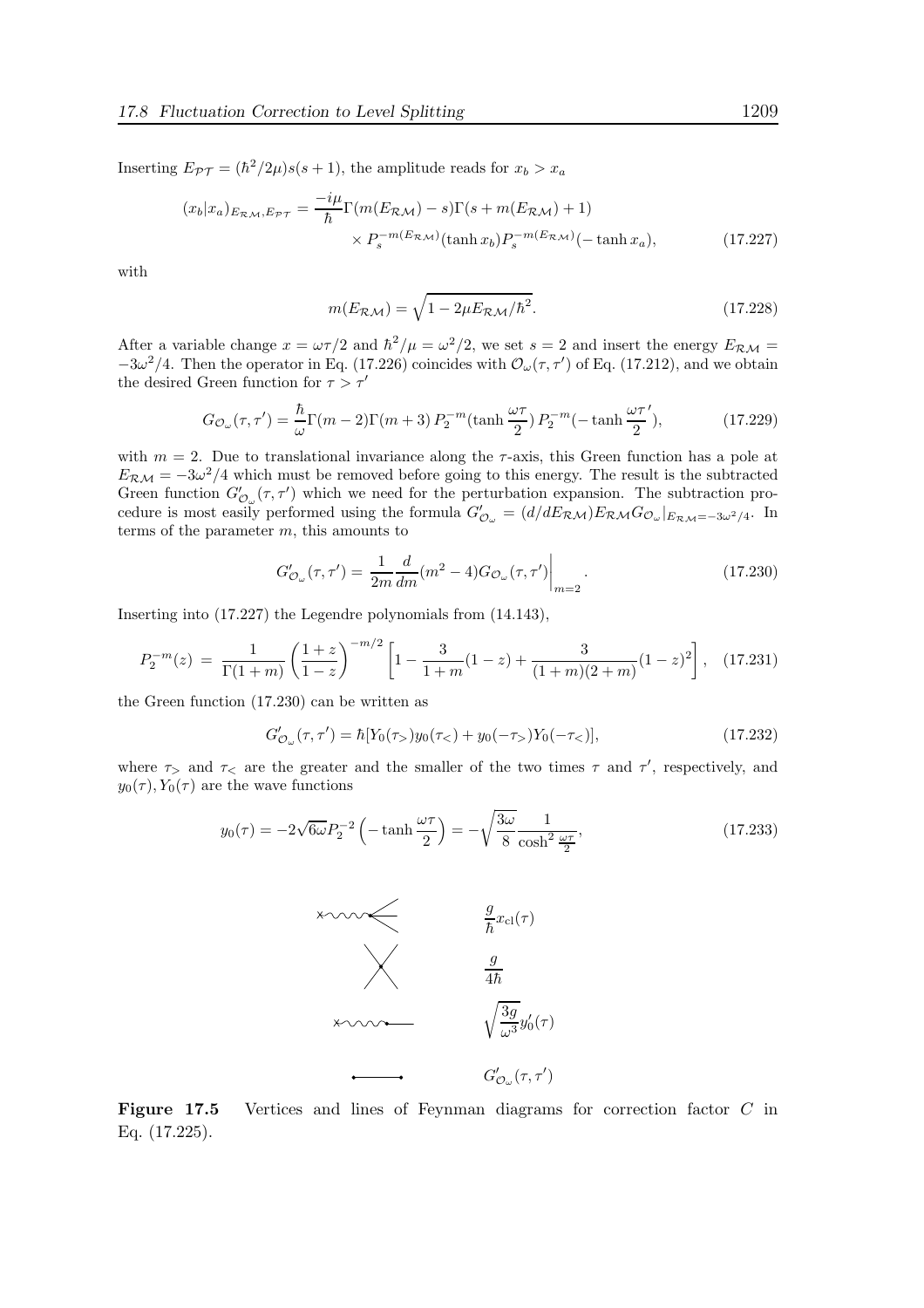$$
Y_0(\tau) = \frac{1}{2\sqrt{6\omega}} \frac{1}{2\omega m} \left\{ \frac{1}{2} \left[ \frac{d}{dm} (m^2 - 4) \Gamma(m - 2) \Gamma(m + 3) \right] P_2^{-m} \left( \tanh \frac{\omega \tau}{2} \right) + \left[ (m^2 - 4) \Gamma(m - 2) \Gamma(m + 3) \right] \frac{d}{dm} P_2^{-m} \left( \tanh \frac{\omega \tau}{2} \right) \right\} \Big|_{m=2} . \tag{17.234}
$$

From (17.231) we see that

$$
\frac{d}{dm}P_2^{-m}\left(\tanh\frac{\omega\tau}{2}\right)\bigg|_{m=2} = \frac{\sqrt{6}}{144}y_0(\tau)[6(3-2\gamma+\omega\tau)-e^{-\omega\tau}(8+e^{-\omega\tau})],\tag{17.235}
$$

where  $\gamma \approx 0.5773156649$  is the Euler-Mascheroni constant (2.469). Hence

$$
Y_0(\tau) = \frac{1}{12\omega^2} y_0(\tau) [e^{-\omega \tau} (e^{-\omega \tau} + 8) - 2(2 + 3\omega \tau)]. \tag{17.236}
$$

For  $\tau = \tau'$ , the Green function is

$$
G'_{\mathcal{O}_{\omega}}(\tau,\tau) = \frac{\hbar}{2\omega} \frac{1}{\cosh^4 \frac{\omega\tau}{2}} \left( \cosh^4 \frac{\omega\tau}{2} + \cosh^2 \frac{\omega\tau}{2} - \frac{11}{8} \right). \tag{17.237}
$$

Note that an application of the Schrödinger operator (17.212) to the wave functions  $Y_0(\tau)$  and  $y_0(\tau)$  produces  $-y_0(\tau)$  and 0, respectively. These properties can be used to construct the Green function  $G'_{\mathcal{O}_{\omega}}(\tau, \tau')$  by a slight modification of the Wronski method of Chapter 3. Instead of the differential equation  $\mathcal{O}_{\omega}G(\tau, \tau') = \hbar \delta(\tau - \tau')$ , we must solve the projected equation

$$
\mathcal{O}'_{\omega} G'_{\mathcal{O}_{\omega}}(\tau, \tau') = \hbar [\delta(\tau - \tau') - y_0(\tau)y_0(\tau')], \qquad (17.238)
$$

where the right-hand side is the completeness relation without the zero-eigenvalue solution:

$$
\sum_{n\neq 0} y_n(\tau) y_n(\tau') = \delta(\tau - \tau') - y_0(\tau) y_0(\tau'). \tag{17.239}
$$

The solution of the projected equation (17.238) is precisely given by the combination (17.232) of the solutions  $Y_0(\tau)$  and  $y_0(\tau)$  with the above-stated properties.

The evaluation of the Feynman integrals  $I_1, I_{21}, I_{22}, I_3$  is somewhat tedious and is therefore described in Appendix 17A. The result is

$$
I_1' = \frac{97}{560}, \quad I_{21}' = \frac{53}{420}, \quad I_{22}' = \frac{117}{560}, \quad I_3 = \frac{49}{20}.
$$
 (17.240)

These constants yield for the correction factor (17.222)

$$
C' = \left[1 - \frac{71}{24} \frac{g\hbar}{\omega^3} + \mathcal{O}(g^2)\right],
$$
\n(17.241)

modifying the level splitting formula (17.204) for the ground state energy to

$$
\Delta E^{(0)} = 4\sqrt{3} \sqrt{\frac{\omega^3/3g}{2\pi\hbar}} \hbar \omega e^{-\omega^3/3gh - 71gh/24\omega^3 + \dots}.
$$
 (17.242)

This expression can be compared with the known energy eigenvalues of the lowest two double-well states. In Section 5.15, we have calculated the variational approximation  $W_3(x_0)$  to the effective classical potential of the double well and obtained for small q an energy (see Fig.  $5.24$ ) which did not yet incorporate the effects of tunneling. We now add to this the level shifts  $\pm \Delta E^{(0)}/2$  from Eq. (17.242) and obtain the curves also shown in Fig. 5.24. They agree reasonably well with the Schrödinger energies.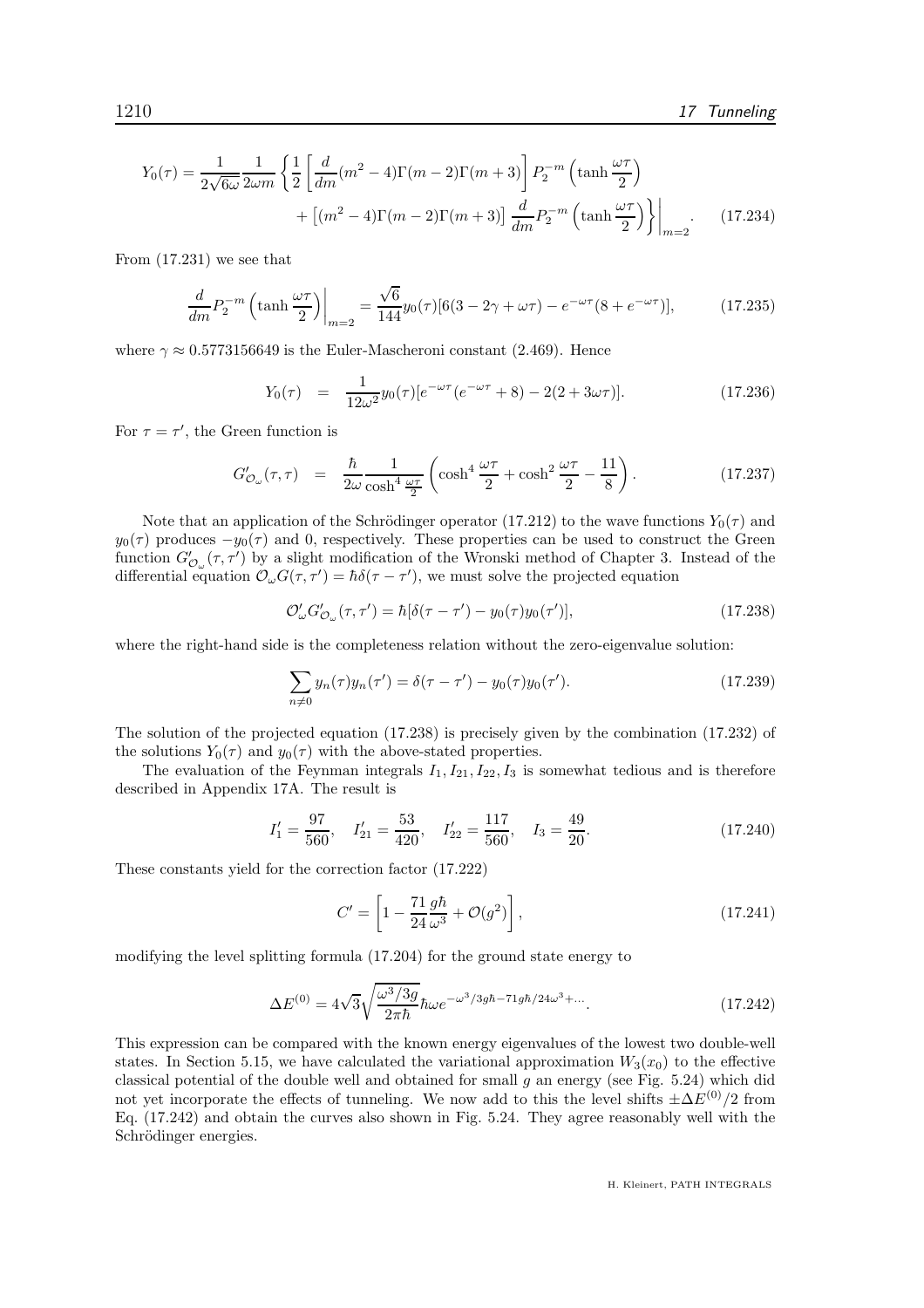

**Figure 17.6** Positions of extrema  $x_{\text{ex}}$  in asymmetric double-well potential, plotted as function of asymmetry parameter  $\epsilon$ . If rotated by  $90^0$ , the plot shows the typical cubic shape. Between  $\epsilon$  and  $\epsilon$ , there are two minima and one central maximum. The branches denoted by "min" are absolute minima; those denoted by "rel min" are relative minima.

#### 17.9 Tunneling and Decay

The previous discussion of level splitting leads us naturally to another important tunneling phenomenon of quantum theory: the decay of metastable states. Suppose that the potential is not completely symmetric. For definiteness, let us add to  $V(x)$ of Eq. (17.1) a linear term which breaks the symmetry  $x \to -x$ :

$$
\Delta V = -\epsilon \frac{x - a}{2a}.\tag{17.243}
$$

For small  $\epsilon > 0$ , this slightly depresses the left minimum at  $x = -a$ . The positions of the extrema are found from the cubic equation

$$
V'(x_{\text{ex}}) = \frac{\omega^2 a}{2} \left[ \left( \frac{x_{\text{ex}}}{a} \right)^3 - \frac{x_{\text{ex}}}{a} - \frac{\epsilon}{\omega^2 a^2} \right] = 0. \tag{17.244}
$$

They are shown in Fig. 17.6. For large  $\epsilon$ , there is only one extremum, and this is always a minimum. In the region where  $x_{ex}$  has three solutions, say  $x_-, x_0, x_+$ , the branches denoted by "rel min." in Fig. 17.6 correspond to relative minima which lie higher than the absolute minimum. The central branch corresponds to a maximum. As  $\epsilon$  decreases from large positive to large negative values, a classical particle at rest at the minimum follows the upper branch of the curve and drops to the lower branch as  $\epsilon$  becomes smaller than  $\epsilon_{\leq}$ . Quantum-mechanically, however, there is tunneling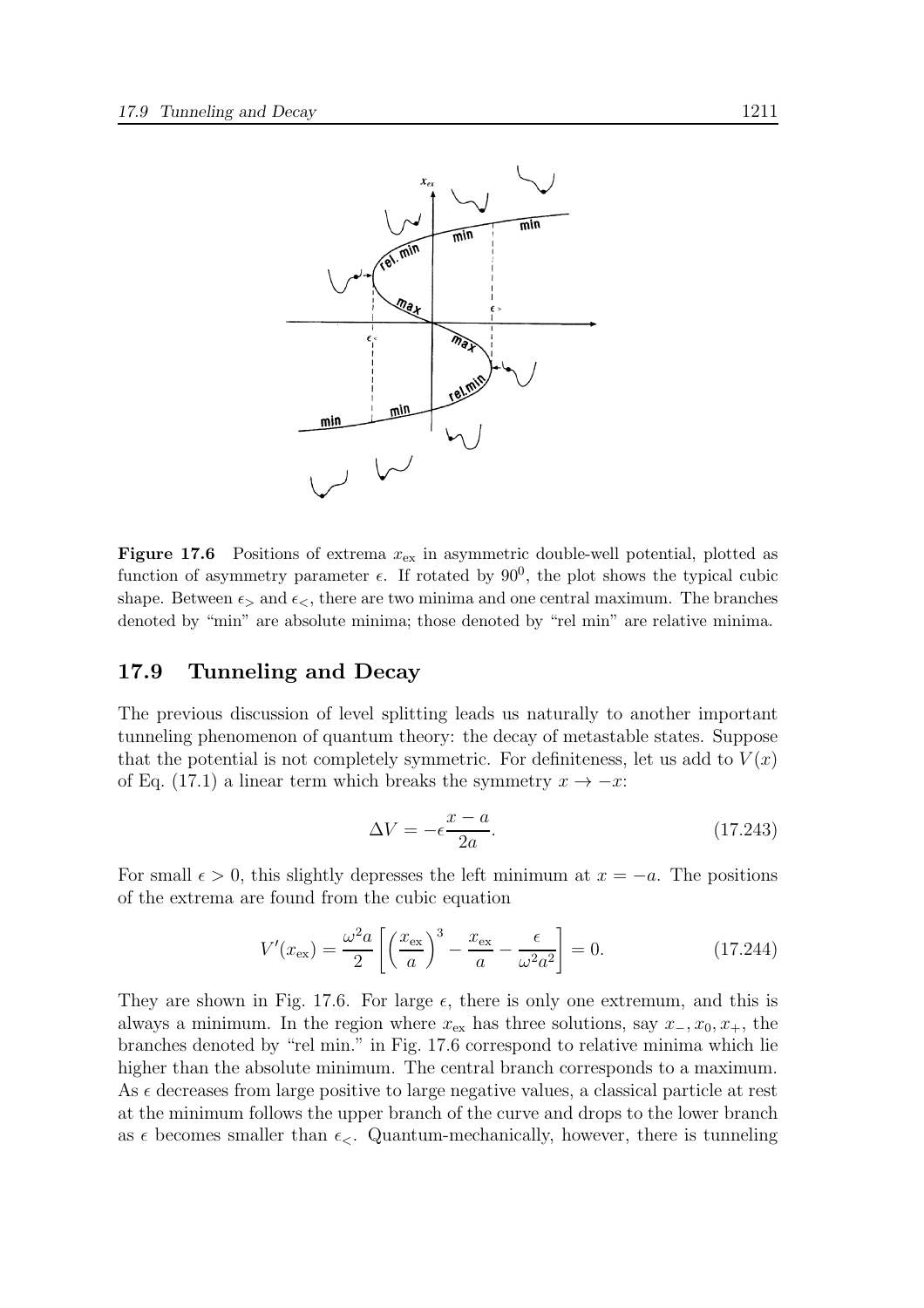to the lower state before  $\epsilon_{\leq}$ . Tunneling sets in as soon as  $\epsilon$  becomes negative, i.e., as soon as the initial minimum at  $x_+$  comes to lie higher than the other minimum at  $x_-\$ . The state whose wave packet is localized initially around  $x_+\$  decays into the lower minimum around  $x_$ . After some finite time, the wave packet is concentrated around  $x_-\$ .

A state with a finite lifetime is described analytically by an energy which lies in the lower half of the complex energy plane, i.e., which carries a negative imaginary part  $E^{im}$ . The imaginary part gives half the decay rate  $\Gamma/2\hbar$ . This follows directly from the temporal behavior of a wave function with an energy  $E = E<sup>re</sup> + iE<sup>im</sup>$  which is given by

$$
\psi(\mathbf{x})e^{-iEt/\hbar} = \psi(\mathbf{x})e^{-iE^{\text{ref}}/\hbar}e^{E^{\text{im}}t/\hbar} = \psi(\mathbf{x})e^{-iE^{\text{ref}}/\hbar}e^{-\Gamma t/2\hbar}.
$$
 (17.245)

The last factor leads to an exponential decay of the norm of the state

$$
\int d^3x |\psi(\mathbf{x})|^2 = e^{-\Gamma t/\hbar},\tag{17.246}
$$

which shows that  $\hbar/\Gamma$  is the lifetime of the state. A positive sign of the imaginary part of the energy is ruled out since it would imply the state to have an exponentially growing norm.

We are now going to calculate  $\Gamma$  for the lowest state.<sup>4</sup> If  $\epsilon$  has a small negative value, the initial probability is concentrated in the potential valley around the righthand minimum  $x = x_+ \approx a$ . We assume the potential barrier to be high compared to the ground state energy. Then a semiclassical treatment is adequate. In this approximation we evaluate the amplitude

$$
(x_{+}t_{b}|x_{+}t_{a}).
$$

It contains the desired information on the lifetime of the lowest state by behaving, for large  $t_b - t_a$ , as

$$
(x_{+}t_{b}|x_{+}t_{a}) \sim \psi_{0}(0)\psi_{0}(0)e^{-iE^{\text{re}}(t_{b}-t_{a})/\hbar}e^{-\Gamma(t_{b}-t_{a})/2\hbar}.
$$

As before, it is convenient to work with the Euclidean amplitude with  $\tau_a = -L/2$ and  $\tau_b = L/2$ ,

$$
(x+L/2)x+ -L/2), \t(17.247)
$$

which behaves for large L as

$$
(x+L/2|x+ -L/2) \sim \psi_0(0)\psi_0(0)e^{-E^{\rm re}L/\hbar}e^{i\Gamma L/2\hbar}.\tag{17.248}
$$

The classical approximation to this amplitude is dominated by the path solving the imaginary-time equation of motion which corresponds to a real-time motion in the reversed potential  $-V(x)$  (see Fig. 17.7). The particle starts out at  $x = x_{+}$  for

<sup>&</sup>lt;sup>4</sup>Due to the finite lifetime this state is not stationary. For sufficiently long lifetimes, however, it is approximately stationary for a finite time.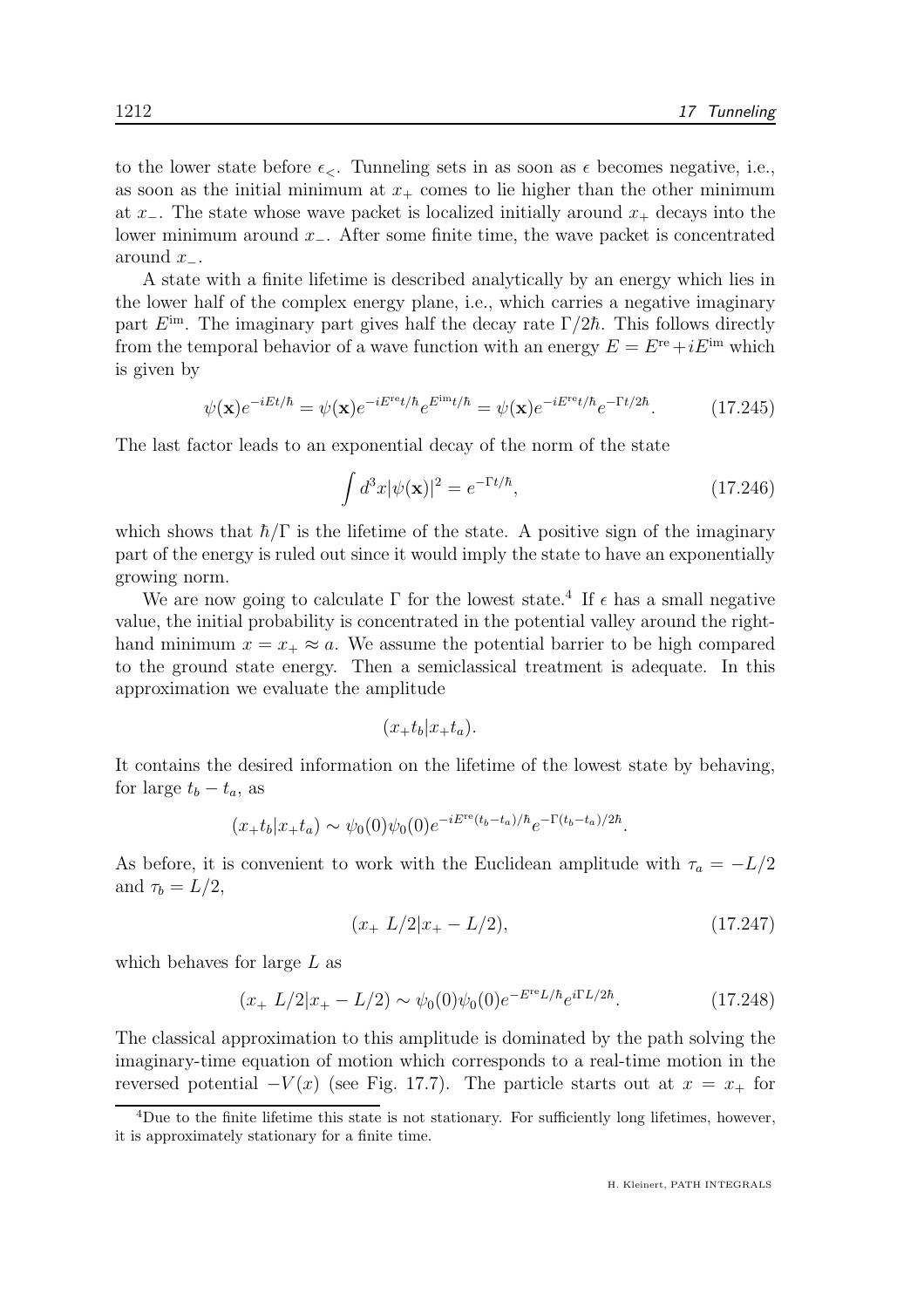

**Figure 17.7** Classical bubble solution in reversed asymmetric quartic potential for  $\epsilon < 0$ , starting out at the potential maximum at  $x_{+}$ , crossing the valley, and returning to the maximum.

 $\tau = -L/2$ , traverses the minimum of  $-V(x)$  at some finite value  $\tau = \tau_0$ , and comes back to  $x_+$  at  $\tau = L/2$ . This solution is sometimes called a *bounce* solution, because of its returning to the initial point.

There exists an important application of the tunneling theory to the vaporization process of overheated water, to be discussed in Section 17.11. There the same type of solutions plays the role of critical bubbles triggering the phase transition. Since bounce solutions were first discussed in this context [4], we shall call them bubble solutions or critical bubbles.

We now proceed as in the previous section, i.e., we calculate

- a) the classical action of a bubble solution,
- b) the quadratic fluctuations around a bubble solution,
- c) the sum over infinitely many bubble solutions.

By following these three steps naively, we obtain the amplitude

$$
(x_{+} L/2|x_{+} - L/2) = \sqrt{\frac{\omega}{\pi \hbar}} e^{-\omega L/2\hbar} \exp\left[\sqrt{\mathcal{A}_{\rm cl}/2\pi \hbar} K'L e^{-\mathcal{A}_{\rm cl}/\hbar}\right].
$$
 (17.249)

Here  $\mathcal{A}_{\text{cl}}$  is the action of the bubble solution and  $K'$  collects the fluctuations of all nonzero-eigenvalue modes in the presence of the bubble solution as in (17.192):

$$
K' = \sqrt{\frac{\prod_{n}^{0} \lambda_n}{\prod_{n}' \lambda_n}} \Big|_{L}.
$$
\n(17.250)

The translational invariance makes the imaginary part in the exponent proportional to the total length  $L$  of the  $\tau$ -axis.

From the large- $L$  behavior of the amplitude  $(17.249)$  we obtain the ground state energy

$$
E^{(0)} = \left(\frac{\omega}{2} - \sqrt{\frac{\mathcal{A}_{\rm cl}}{2\pi\hbar}} K'e^{-\mathcal{A}_{\rm cl}/\hbar}\right). \tag{17.251}
$$

In order to deduce the finite lifetime of the state from this formula we note that, just like the kink solution, the bubble solution has a zero-eigenvalue fluctuation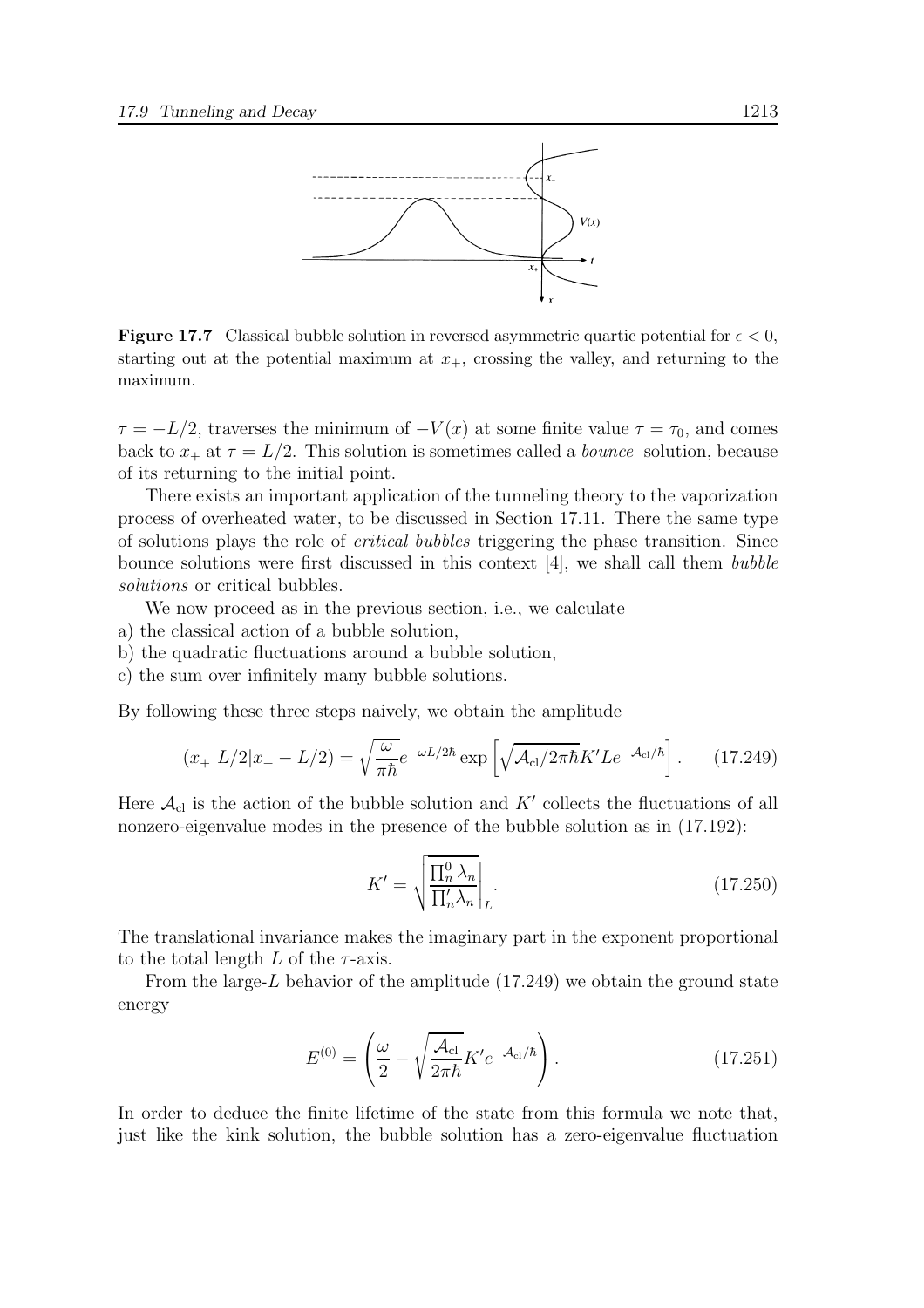associated with the time translation invariance of the system. As before, its wave function is given by the time derivative of the bubble solution

$$
y_0(\tau) = \frac{1}{\sqrt{\mathcal{A}_{\rm cl}}} x'_{\rm cl}(\tau). \tag{17.252}
$$

In contrast to the kink solution, however, the bubble solution returns to the initial position, implying that  $x_{\text{cl}}(\tau)$  has a maximum. Thus, the zero-eigenvalue mode  $\propto x'_{\text{cl}}(\tau)$  contains a sign change (see Fig. 17.7). In wave mechanics, such a place is called a node of the wave function. A wave function with a node cannot be the ground state of the Schrödinger equation governing the fluctuations

$$
\left[-\frac{d^2}{d\tau^2} + V''(x_{\rm cl}(\tau))\right]y_n(\tau) = \lambda_n y_n(\tau). \tag{17.253}
$$

A symmetric wave function without a node must exist, which will have a lower energy than the zero-eigenvalue mode, i.e., it will have a negative eigenvalue  $\lambda_{-1} < 0$ . The associated wave function is denoted by  $y_{-1}(\tau)$ . It corresponds to a size fluctuation of the bubble solution. The nodeless wave function  $y_{-1}(\tau)$  is the ground state. There can be no further negative-eigenvalue solution [5].

It is instructive to trace the origin of the negative sign within the efficient calculation method of the fluctuation determinant in Section 17.5. In contrast to the instanton treated there, the bubble solution has opposite symmetry, with an antisymmetric translational mode  $x'_{\text{cl}}(\tau)$ . From this we may construct again two linearly independent solutions to find the determinant  $D(\tau)$  to be used in Eq. (17.154).

The negative eigenvalue  $\lambda_{-1}$  enters in the calculation of the functional integral (17.46) via a fluctuation integral

$$
\int \frac{d\xi_1}{\sqrt{2\pi\hbar}} e^{-(1/2\hbar)\xi_1^2 \lambda_{-1}}.
$$
\n(17.254)

This integral diverges. The harmonic fluctuations of the integration variable take place around a maximum; they are unstable. At first sight one might hope to obtain a correct result by a naive analytic continuation doing first the integral for  $\lambda_{-1} > 0$ , where it gives

$$
\int \frac{d\xi_{-1}}{\sqrt{2\pi\hbar}} e^{-(1/2\hbar)\xi_{-1}^2 \lambda_{-1}} = \frac{1}{\sqrt{\lambda_{-1}}},\tag{17.255}
$$

and then continuing the right-hand side analytically to negative  $\lambda_{-1}$ . The result would be

$$
\int \frac{d\xi_{-1}}{\sqrt{2\pi\hbar}} e^{-(1/2\hbar)\xi_{-1}^2 \lambda_{-1}} = \pm \frac{i}{\sqrt{|\lambda_{-1}|}}.
$$
\n(17.256)

From (17.250) and (17.251) we then might expect the formula for the decay rate to be

$$
\frac{1}{\hbar}\Gamma = -2i\sqrt{\frac{\mathcal{A}_{\rm cl}}{2\pi\hbar}}K'e^{-\mathcal{A}_{\rm cl}/\hbar} \quad \text{(wrong)},\tag{17.257}
$$

H. Kleinert, PATH INTEGRALS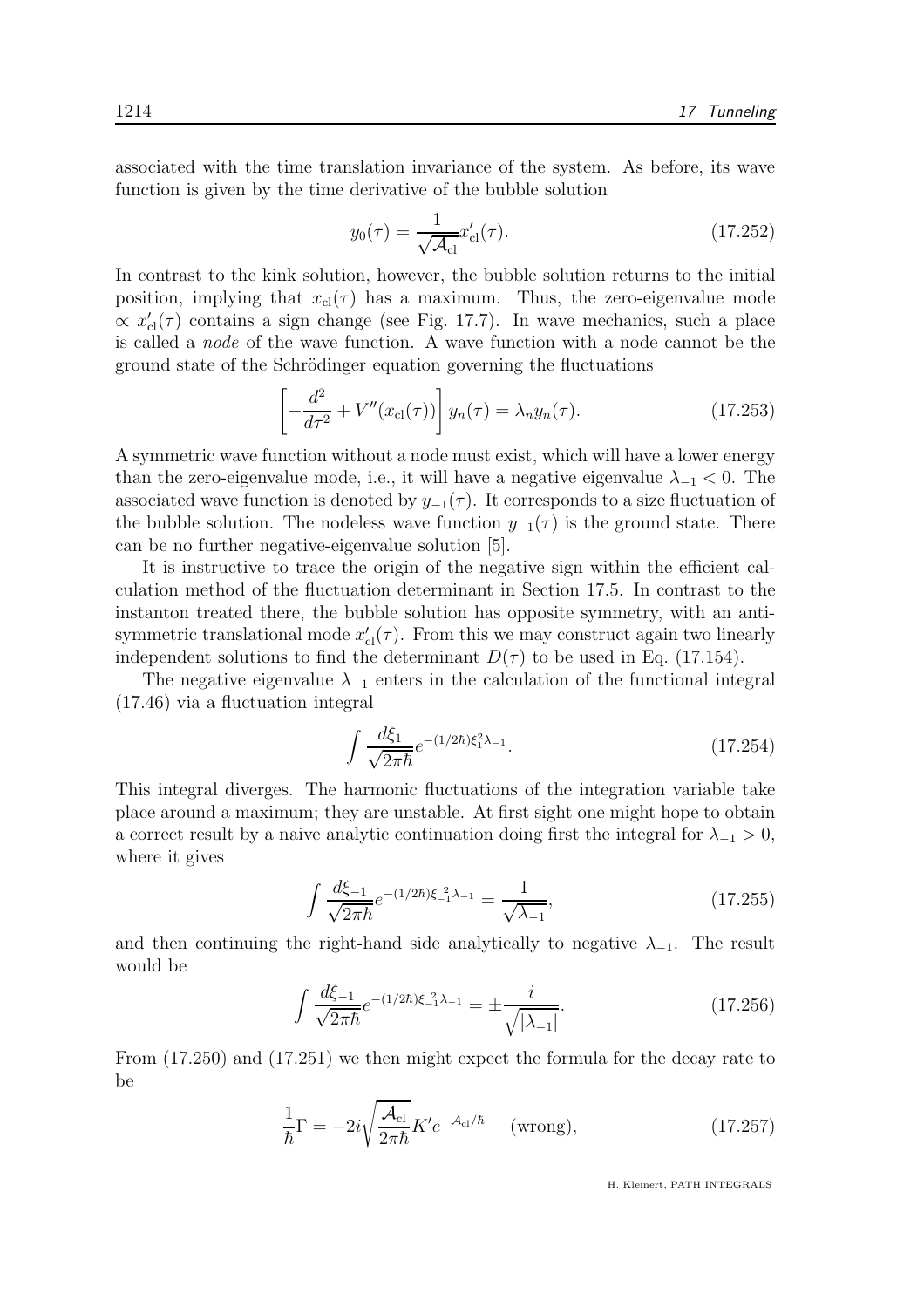

Figure 17.8 Action of deformed bubble solution as function of deformation parameter  $\xi$ . The maximum at  $\xi = 1$  represents the critical bubble.

with

$$
K' = i|K'| = \sqrt{\frac{\prod_{n}^{0} \lambda_n}{\prod_{n \neq 0, -1} \lambda_n}} \bigg|_L \frac{i}{\sqrt{|\lambda_{-1}|}}.
$$
\n(17.258)

However, this naive manipulation does not quite give the correct result. As we shall see immediately, the error consists in a missing factor  $1/2$  which has a simple physical explanation. A more careful analytic continuation is necessary to find this factor [4]. As a function of  $\xi$ , it behaves as shown in Fig. 17.8.

For a proper analytic continuation, consider a continuous sequence of paths in the functional space and parametrize it by some variable  $\xi$ . Let the trivial path

$$
x(\tau) \equiv x_+ \tag{17.259}
$$

correspond to  $\xi = 0$ , and the bubble solution

$$
x(\tau) = x_{\text{cl}}(\tau) \tag{17.260}
$$

to  $\xi = 1$ . The action of the trivial path is zero, that of the bubble solution is  $\mathcal{A} = \mathcal{A}_{cl}$ . As the parameter  $\xi$  increases to values  $> 1$ , the bubble solution is deformed with a growing portion of the curve moving down towards the bottom of the lower potential valley (see Fig. 17.9). This lowers the action more and more.

There is a maximum at the bubble solution  $\xi = 1$ . The negative eigenvalue  $\lambda_{-1}$  < 0 of the fluctuation equation (17.253) is proportional to the negative curvature at the maximum. Since there exists only a single negative eigenvalue, the fluctuation determinant of the remaining modes is positive. It does not influence the process of analytic continuation. Thus we may study the analytic continuation within a simple model integral designed to have the qualitative behavior described above:

$$
Z = \int_0^\infty \frac{d\xi}{\sqrt{2\pi}} e^{\lambda(\xi^2 + \alpha \xi^3)}.
$$
 (17.261)

The parameter  $\lambda$  stands for the negative eigenvalue  $\lambda_{-1}$ , whereas  $\alpha$  is an auxiliary parameter to help perform the analytic continuation. For  $\alpha > 0$ , the integral is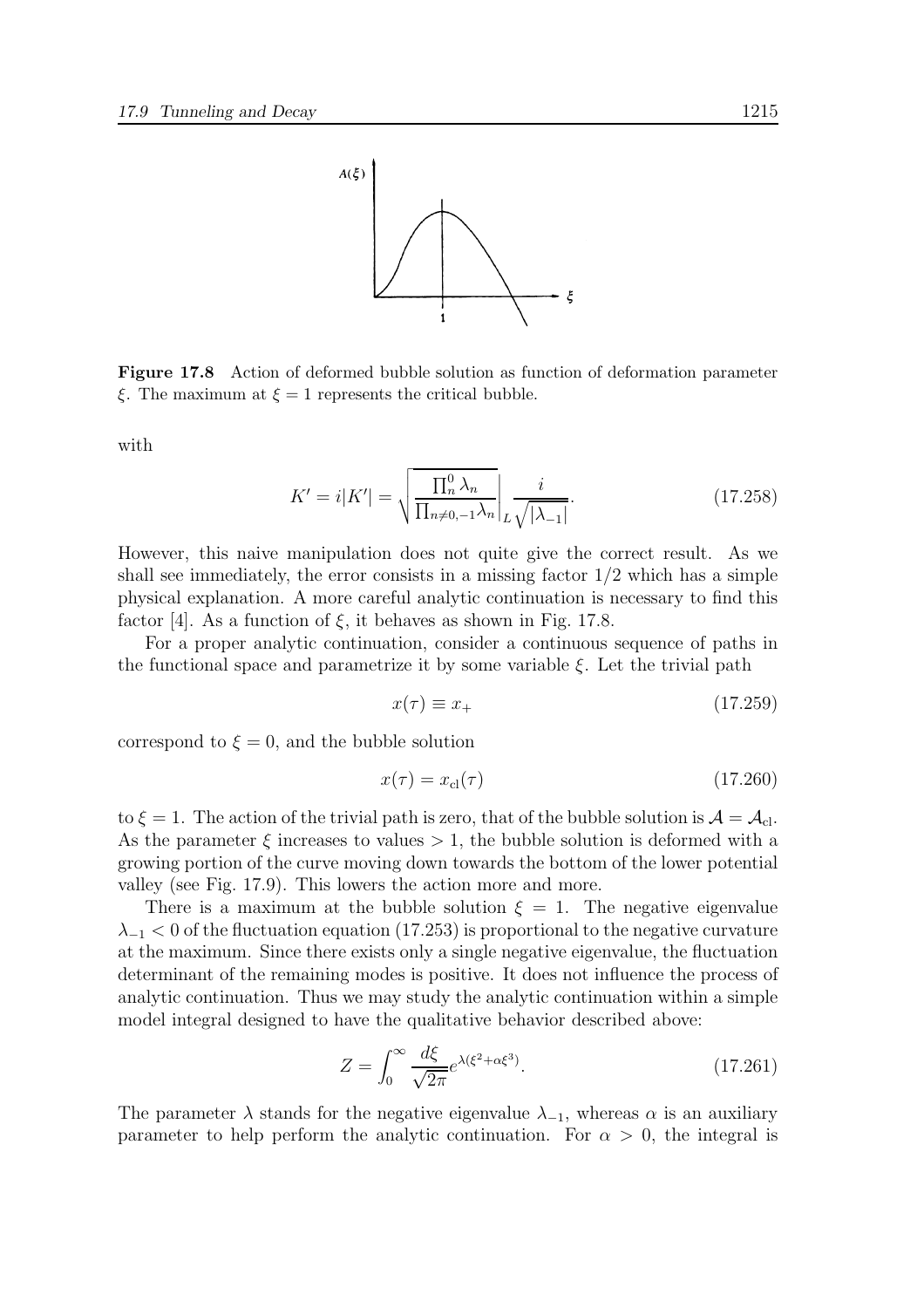

**Figure 17.9** Sequence of paths as function of parameter  $\xi$ , starting out at  $\xi = 0$ , with a constant solution in the metastable valley  $x(\tau) \equiv x \equiv x_+$ , reaching the extremal bubble solution  $x(\tau) \equiv x_{\text{cl}}(\tau)$  for  $\xi = 1$ , and sliding more and more down towards the stable minimum for  $1 < \xi \to \infty$ .

stable and well defined. For  $\alpha$  < 0, the "Euclidean action" in the exponent  $\mathcal{A} =$  $-\lambda(\xi^2 + \alpha\xi^3)$  has a maximum at

$$
\xi_m = -\frac{2}{3\alpha}.\tag{17.262}
$$

Near the maximum, it has the expansion

$$
\mathcal{A} = -\lambda \left[ \frac{4}{27\alpha^2} - (\xi - \xi_m)^2 + \dots \right].
$$
 (17.263)

The second term possesses a negative curvature  $\lambda$  which represents the negative eigenvalue  $\lambda_{-1}$ . The parameter  $\alpha^2$  plays the role of  $\hbar/(-\lambda A_{\text{cl}})$  in the bubble discussion, and the semiclassical expansion of the path integral corresponds to an expansion of the model integral in powers of  $\alpha^2$ . We want to show that the lowest two orders of this expansion yield an imaginary part

$$
\operatorname{Im} Z \sim e^{\lambda 4/27\alpha^2} \frac{1}{2} \frac{1}{\sqrt{|\lambda|}},\tag{17.264}
$$

where the exponential is the classical contribution and the factor contains the fluctuation correction. To derive (17.264), we continue the integral (17.261) analytically from  $\alpha > 0$ , where it is well defined, into the complex  $\alpha$ -plane. It is convenient to introduce a new variable  $t = \alpha \xi$ . Then Z becomes

$$
Z = \frac{1}{\alpha} \int_0^\infty \frac{dt}{\sqrt{2\pi}} \exp\left[\frac{\lambda}{\alpha^2} (t^2 + t^3)\right].
$$
 (17.265)

Since  $\lambda < 0$  this integral converges for  $\alpha > 0$ . To continue it to negative real values of  $\alpha$ , we set  $\alpha \equiv |\alpha|e^{i\varphi}$  and increase the angle  $\varphi$  from zero to  $\pi/2$ . While doing so,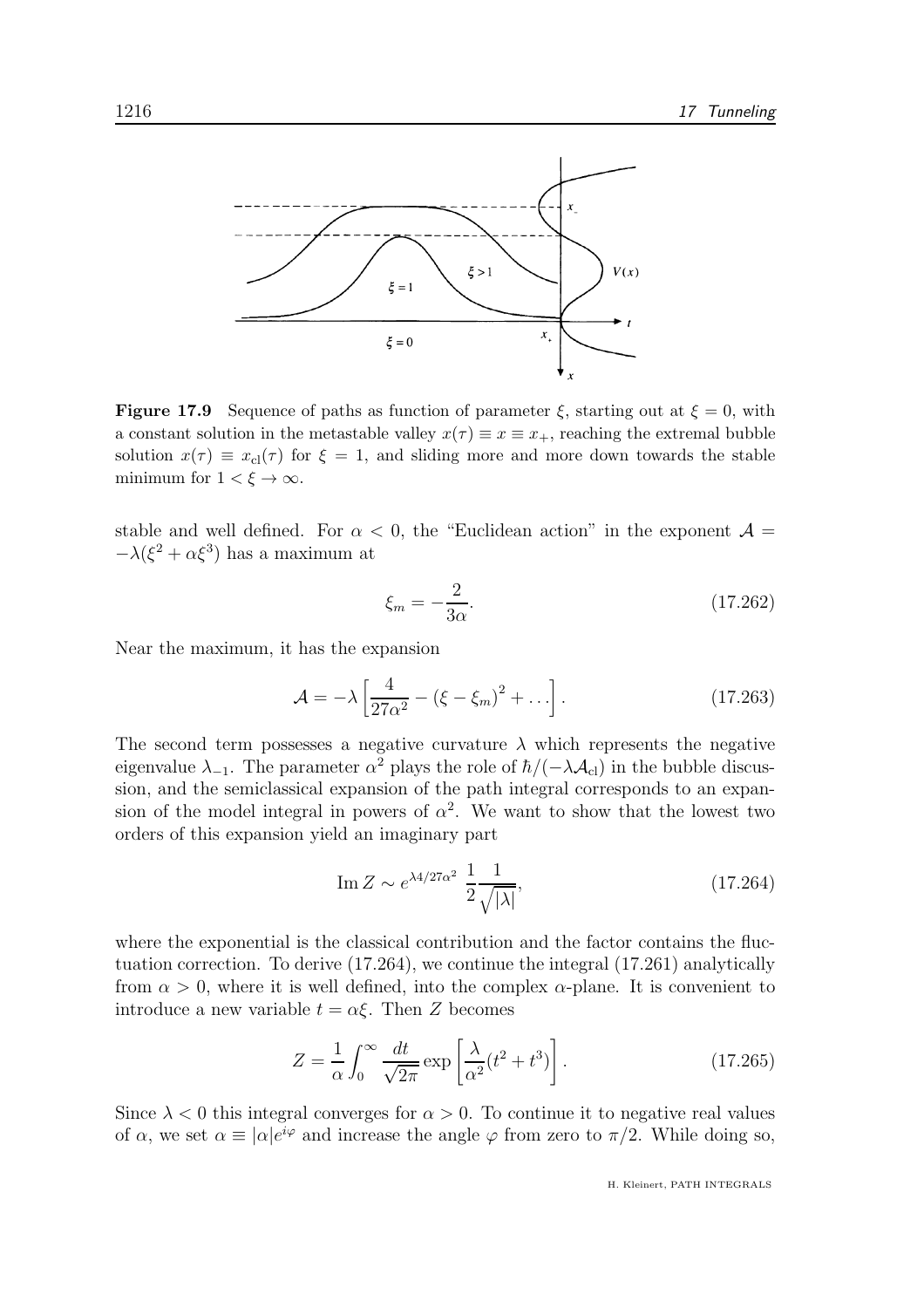

**Figure 17.10** Lines of constant Re  $(t^2 + t^3)$  in complex *t*-plane and integration contours  $C_i$  for various phase angles of  $\alpha$  (shown in the insert) which maintain convergence of the integral (17.265).

we deform the contour in the t-plane in order to maintain convergence. Thus we introduce an auxiliary real variable  $t'$  and set

$$
t = e^{i2\varphi/3}t', \quad t' \in (0, \infty). \tag{17.266}
$$

The continued integral is then performed as  $\int dt = e^{i2\varphi/3} \int_0^\infty dt'$ . From the geometric viewpoint, the convergence is maintained for the following reason: For  $\alpha > 0$ , the real part of the "action"  $-(\lambda/\alpha^2)(t^2 + t^3)$  has asymptotically three mountains at azimuthal angles  $\varphi = 0$ ,  $2\pi/3$ ,  $4\pi/3$ , and three valleys at  $\varphi = \pi/3$ ,  $\pi$ ,  $5\pi/3$  (see Fig. 17.10). As  $\alpha$  is rotated by the phase  $e^{i\varphi}$ , these mountains rotate with 2/3 of the angle  $\varphi$  anticlockwise in the t-plane. Since the contour keeps running up the same mountain, the integral continues to converge, rendering an analytic function of  $\alpha$ . After  $\alpha$  has been rotated to  $e^{i\pi}\alpha = -\alpha$ , the exponent in (17.265) takes back the original form, but the contour C runs up the mountain at  $\varphi = 2\pi/3$ . It does not matter which particular shape is chosen for the contour in the finite regime. We may deform the contour to the shape  $C_2$  shown in Fig. 17.10. Next we observe that the point  $-\alpha$  can also be reached by rotating  $\alpha$  in the clockwise sense with  $-\varphi$ increasing to  $\pi$ . In this case the final contour will run like  $C_3$  in Fig. 17.10. The difference between the two analytic continuations is

$$
\Delta Z \equiv Z(|\alpha|e^{-i\pi}) - Z(|\alpha|e^{i\pi}) = \frac{1}{|\alpha|} \int_{C_4} \frac{dt}{\sqrt{2\pi}} \exp\left\{\frac{\lambda}{\alpha^2} (t^2 + t^3)\right\},\qquad(17.267)
$$

where the contour  $C_4 = C_2 - C_3$  connects the mountain at  $\varphi = 4\pi/3$  with that at  $\varphi = 2\pi/3$ . The convergence of the combined integral is most rapid if the contour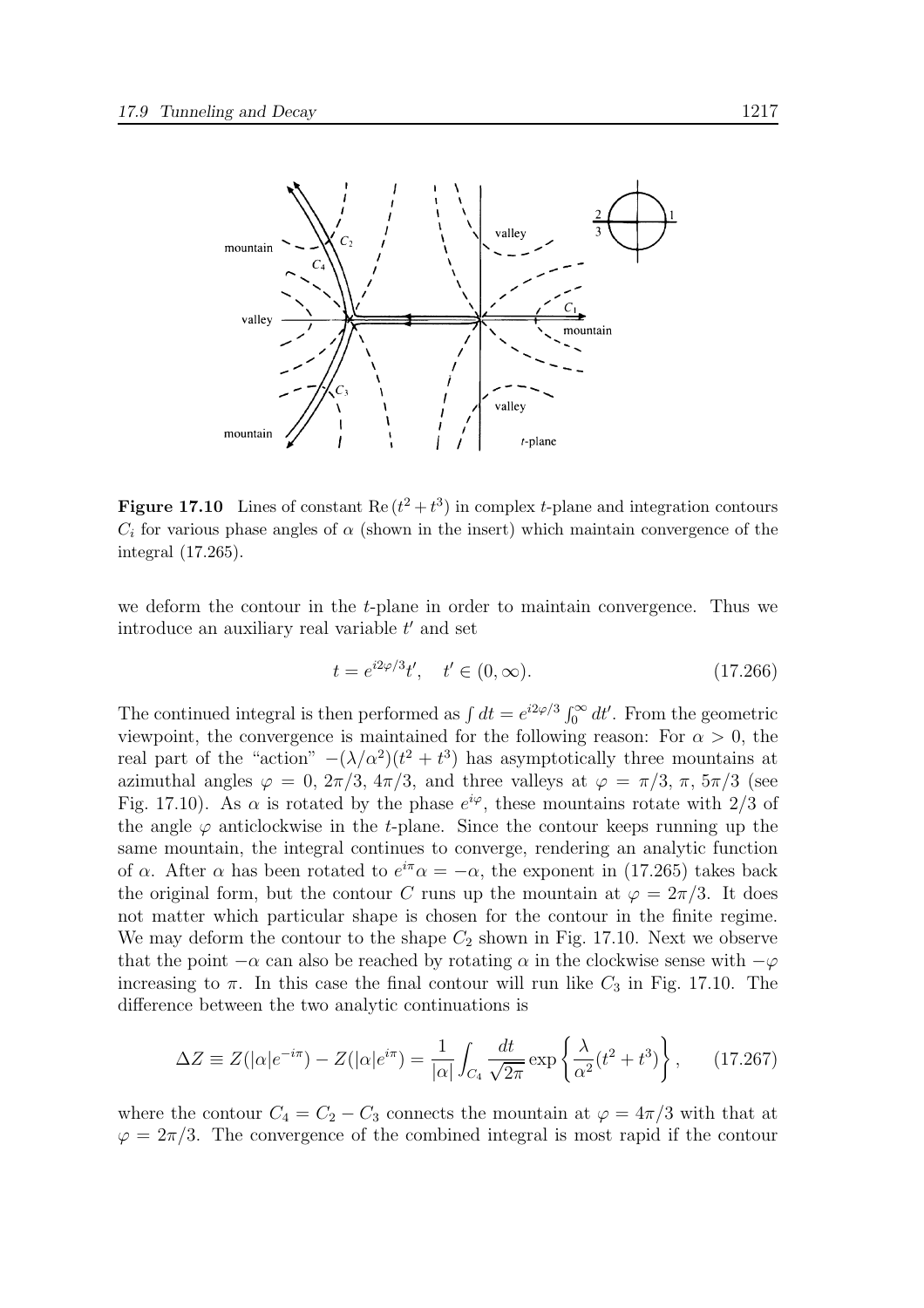$C_4$  is chosen to run along the line of steepest slope. This traverses the minimum at  $t = -1$  vertically in the complex t-plane.

The fact that  $\Delta Z$  is nonzero implies that the partition function has a cut in the complex  $\alpha$ -plane along the negative real axis. Since Z is real for  $\alpha > 0$ , it is a real analytic function in the complex  $\alpha$ -plane and the difference  $\Delta Z$  gives a purely imaginary discontinuity across the cut:

$$
\Delta Z \equiv \operatorname{disc} Z = Z(-|\alpha| - i\eta) - Z(-|\alpha| + i\eta). \tag{17.268}
$$

Let us calculate the discontinuity in the limit of small  $\alpha$  where the dominant contribution comes from the neighborhood of the point  $t = -1$ . While the action at this point has a local maximum along the real t-axis, it has a local minimum along the vertical contour in the complex *t*-plane. For small  $\alpha^2$ , the integral can be found via the saddle point approximation calculating the local minimum in the quadratic approximation:

$$
\operatorname{disc} Z \approx e^{\lambda 4/27\alpha^2} \int_{-i\infty}^{i\infty} \frac{d\xi}{\sqrt{2\pi}} e^{\lambda(\xi - \xi_0)^2}
$$
\n
$$
= e^{\lambda 4/27\alpha^2} \frac{i}{\sqrt{-\lambda}}.
$$
\n(17.269)

Due to the real analyticity of  $Z$ , the imaginary part of  $Z$  is equal to one half of this:

Im 
$$
Z(-|\alpha| \mp i\eta) = \pm e^{\lambda 4/27\alpha^2} \frac{1}{2\sqrt{-\lambda}}
$$
. (17.270)

The contour leading up to the extremal point adds only a real part to Z. The result (17.270) is therefore the exact leading contributing to the imaginary part in the limit  $\alpha^2 \to 0$ , corresponding to the semiclassical limit  $\hbar \to 0$ .

The exponent in (17.270) is the action of the model integral at the saddle point. The second factor produces the desired imaginary part. For a sequence of paths in functional space whose action depends on  $\xi$  as in Fig. 17.9, the result can be phrased as follows:

$$
\int_0^\infty \frac{d\xi}{\sqrt{2\pi\hbar}} e^{-\mathcal{A}(\xi)/\hbar} = \int_0^1 \frac{d\xi}{\sqrt{2\pi\hbar}} e^{-\mathcal{A}(\xi)/\hbar} + e^{-\mathcal{A}(1)/\hbar} \int_1^{1-i\infty} \frac{d\xi}{\sqrt{2\pi\hbar}} e^{-\mathcal{A}''(1)(\xi-1)^2/2\hbar} \approx \int_0^1 \frac{d\xi}{\sqrt{2\pi\hbar}} e^{-\mathcal{A}(\xi)/\hbar} + \frac{i}{2} e^{-\mathcal{A}(1)/\hbar} \frac{1}{\sqrt{-\mathcal{A}''(1)}}.
$$
(17.271)

After translating this result to the form (17.254), we conclude that the integration over the negative-eigenvalue mode

$$
\int \frac{d\xi_{-1}}{\sqrt{2\pi\hbar}} e^{-\xi_{-1}^2 \lambda_{-1}/2\hbar} \tag{17.272}
$$

becomes, for  $\lambda_{-1}$  < 0 and after a proper analytic continuation,

$$
\int \frac{d\xi_{-1}}{\sqrt{2\pi\hbar}} e^{-\xi_{-1}^2 \lambda_{-1}/2\hbar} = \frac{i}{2} \frac{1}{\sqrt{|\lambda_{-1}|}}.
$$
\n(17.273)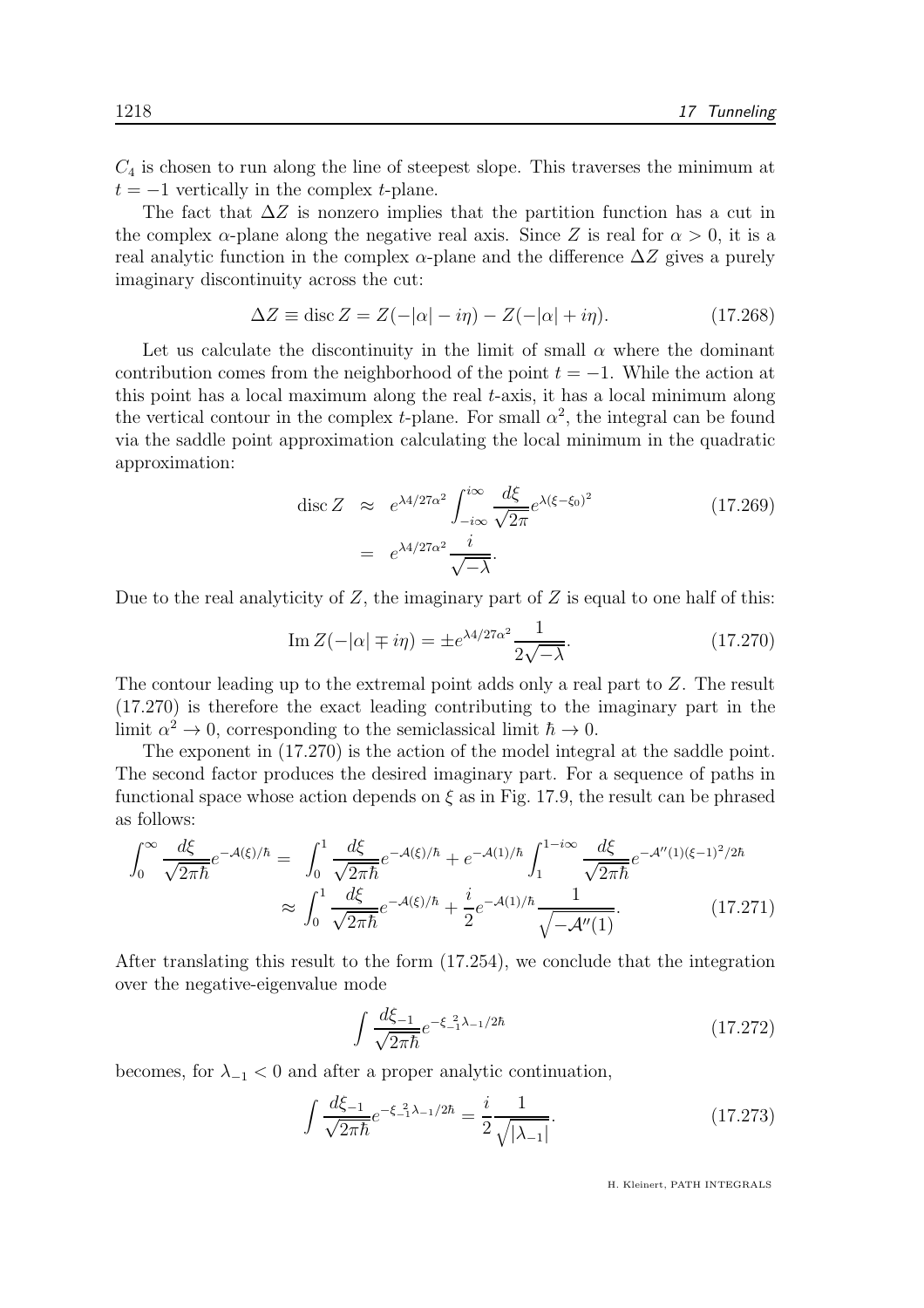It is easy to give a physical interpretation to the factor 1/2 appearing in this formula, in contrast to the naively continued formula (17.287). At the extremum, the classical solution, which plays the role of a critical bubble, can equally well contract or expand in size. In the first case, the path  $x(\tau)$  returns towards to the original valley and the bubble disappears. In the second case, the path moves more and more towards the lower valley at  $x = -x_+$ , thereby transforming the system into the stable ground state. The factor  $1/2$  accounts for the fact that only the *expansion* of the bubble solution produces a stable ground state, not the contraction.

The factor 1/2 multiplies the naively calculated imaginary part of the partition function which becomes

$$
\operatorname{Im} Z(-|g| - i\eta) \approx \frac{1}{2} \sqrt{\mathcal{A}_{\text{cl}}/2\pi\hbar} |K'| L e^{-\mathcal{A}_{\text{cl}}/\hbar}.
$$
\n(17.274)

The summation over an infinite number of bubble solutions moves the imaginary contribution to  $Z$  into the exponent as follows:

$$
\operatorname{Re} Z + \operatorname{Im} Z = \operatorname{Re} Z (1 + \operatorname{Im} Z / \operatorname{Re} Z) \xrightarrow{\text{infinite sum}} \operatorname{Re} Z e^{\operatorname{Im} Z / \operatorname{Re} Z} \tag{17.275}
$$

as in Eqs. (17.195), (17.196). By comparison with (17.248), we obtain the correct semiclassical *tunneling rate formula* [rather than  $(17.257)$ ]:

$$
\frac{1}{\hbar}\Gamma = \sqrt{\frac{\mathcal{A}_{\rm cl}}{2\pi\hbar}}|K'|e^{-\mathcal{A}_{\rm cl}/\hbar},\tag{17.276}
$$

where  $K'$  is the square root of the eigenvalue ratios, with the zero-eigenvalue mode removed. The prefactor has the dimension of a frequency. It defines the bubble decay frequency

$$
\omega_{\rm att} = \sqrt{\frac{\mathcal{A}_{\rm cl}}{2\pi\hbar}} |K'|.
$$
\n(17.277)

The exponential in (17.276) is a "quantum Boltzmann factor" which suppresses the formation of a bubble triggering the tunneling process via its expansion. The subscript indicates that the frequency plays the role of an *attempt frequency* by which the metastable state attempts to tunnel through the barrier into the stable ground state.

## 17.10 Large-Order Behavior of Perturbation Expansions

The above semiclassical approach of the decay rate of a metastable state has an important fundamental application. At the end of Chapter 3 we have remarked that the perturbation expansion of the anharmonic oscillator has a zero radius of convergence. This property is typical for many quantum systems. The precise form of the divergence is controlled by the tunneling rate formula (17.276), as we shall see now.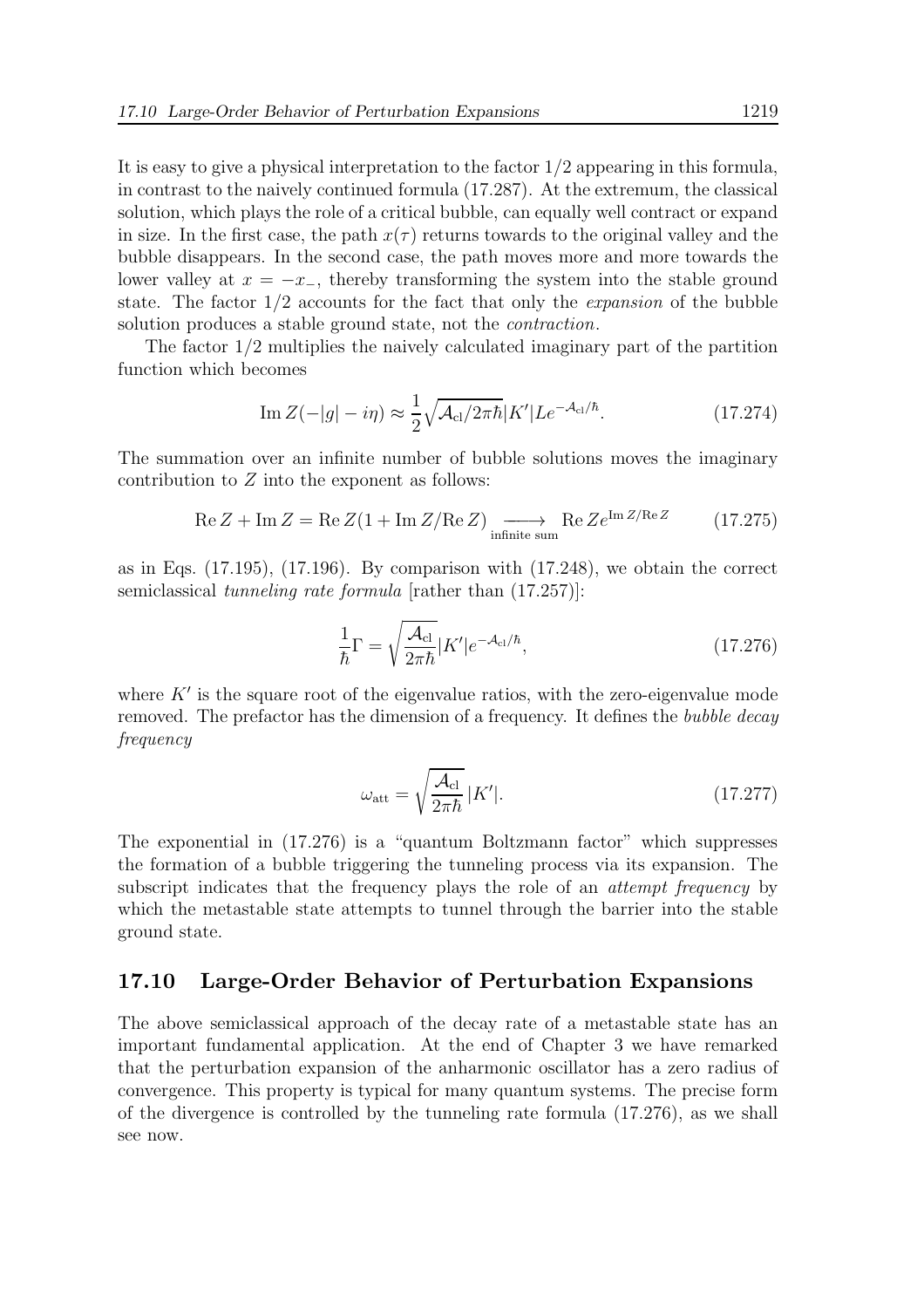#### 17.10.1 Growth Properties of Expansion Coefficients

As a specific, but typical, example we consider the anharmonic oscillator with the action

$$
\mathcal{A} = \int_{-L/2}^{L/2} d\tau \left[ \frac{x'^2}{2} - \frac{\omega^2}{2} x^2 - \frac{g}{4} x^4 \right],
$$
 (17.278)

and study the partition function as an analytic function of  $q$ . It is given by the path integral at large L (which now represents the imaginary time  $\beta = 1/k_BT$ , setting  $\hbar = 1$ )

$$
Z(g) = \int \mathcal{D}x(\tau)e^{\mathcal{A}}.\tag{17.279}
$$

The L-dependence of the partition function follows from the spectral representation

$$
Z(g) = \sum_{n} e^{-E^{(n)}(g)L},
$$
\n(17.280)

where  $E^{(n)}(g)$  are the energy eigenvalues of the system. In the limit  $L \to \infty$ , this becomes an expansion for the ground state energy  $E^{(0)}(q)$ . In the limit  $L \to \infty$ ,  $Z(q)$  behaves like

$$
Z(g) \to e^{-E^{(0)}(g)L}, \tag{17.281}
$$

exhibiting directly the ground state energy.

Since the path integral can be done exactly at the point  $q = 0$ , it is suggestive to expand the exponential in powers of  $q$  and to calculate the perturbation series

$$
Z(g) = \sum_{k=0} Z_k \left(\frac{g}{\omega^3}\right)^k.
$$
 (17.282)

As shown in Section 3.20, the expansion coefficients are given by the path integrals

$$
Z_k = \frac{(-g)^k}{k!} \int \mathcal{D}x(\tau) \left[ \int_{-L/2}^{L/2} d\tau \, x^4(\tau) \right]^k \exp\left[ - \int_{-L/2}^{L/2} d\tau \, \left( \frac{1}{2} \dot{x}^2 + \frac{\omega^2}{2} x^2 \right) \right]
$$
  
=  $Z^{-1} \frac{(-g)^k}{k!} \left\langle \int_{-L/2}^{L/2} d\tau \, x^4(\tau) \right\rangle_\omega$ . (17.283)

By selecting the connected Feynman diagrams in Fig. 3.7 contributing to this path integral, we obtain the perturbation expansion in powers of  $q$  for the free energy F. In the limit  $L \to \infty$ , this becomes an expansion for the ground state energy  $E^{(0)}(g)$ , in accordance with (17.281). By following the method in Section 3.18, we find similar expansions for all excited energies  $E^{(n)}(g)$  in powers of g. For  $g = 0$ , the energies are, of course, those of a harmonic oscillator,  $E_0^{(n)} = \omega(n + 1/2)$ . In general, we find the series

$$
E^{(n)}(g) = \sum_{k=0}^{\infty} E_k^{(n)} \left(\frac{g}{4}\right)^k.
$$
 (17.284)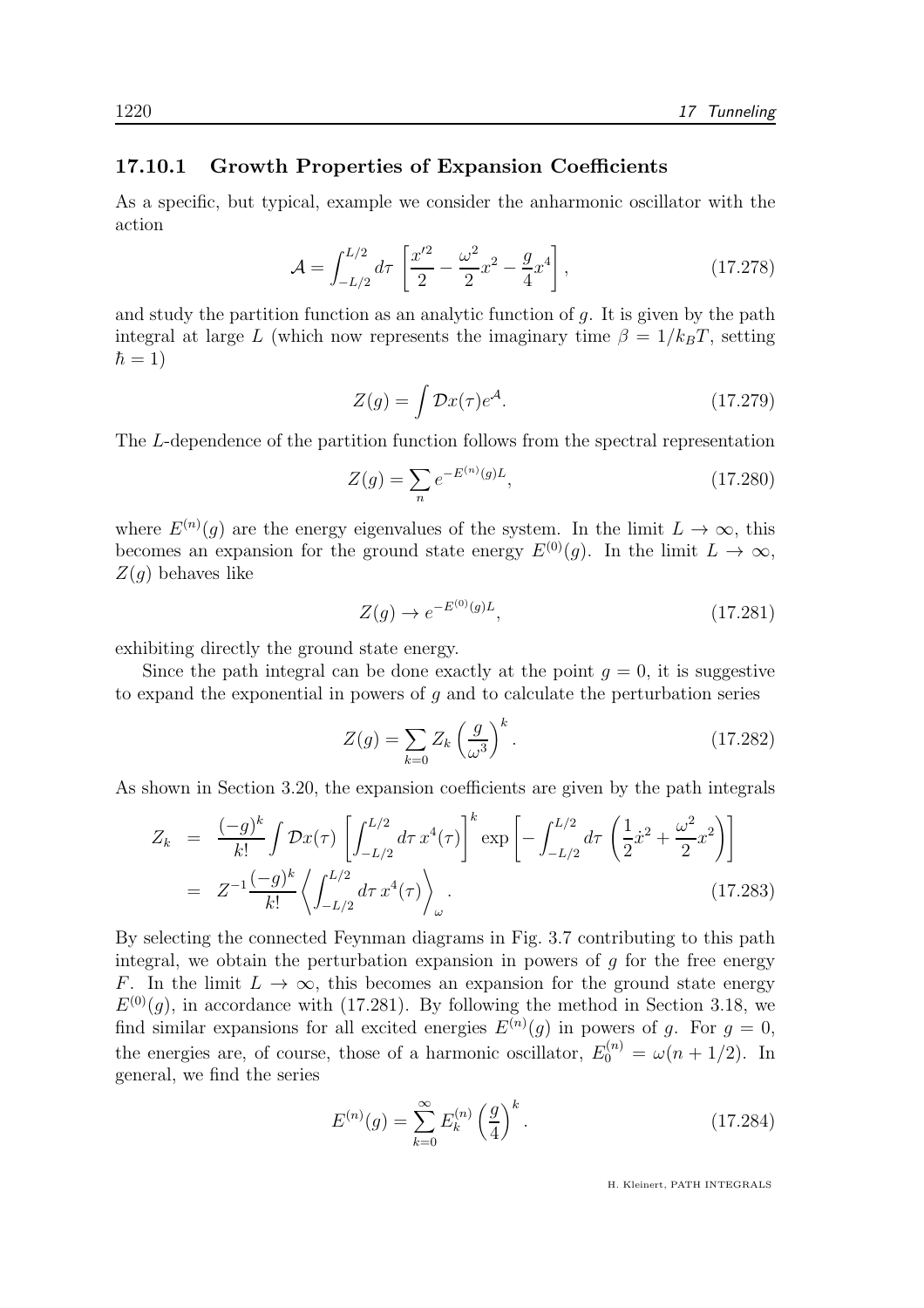Most perturbation expansions have the grave deficiency observed in Eq. (3C.27). Their coefficients grow for large order k like a factorial k! causing a vanishing radius of convergence. They can yield approximate results only for very small values of g. Then the expansion terms  $E_k^{(n)}$  $\binom{n}{k} (g/4)^k$  decrease at least for an initial sequence of kvalues, say for  $k = 0, \ldots, N$ . For large k-values, the factorial growth prevails. Such series are called asymptotic. Their optimal evaluation requires a truncation after the smallest correction term. In general, the large-order behavior of perturbation expansions may be parametrized as

$$
E_k = \gamma p^{\beta+1} k^{\beta} (-4a)^k (pk)! \left[ 1 + \frac{\gamma_1}{k} + \frac{\gamma_2}{k^2} + \ldots \right],
$$
 (17.285)

where the leading term  $(pk)!$  grows like

$$
(pk)! = (k!)^p (p^p)^k k^{(1-p)/2} \frac{\sqrt{p}}{(2\pi)^{(p-1)/2}} \left[1 + \mathcal{O}(1/k)\right]. \tag{17.286}
$$

This behavior is found by approximating  $n!$  via Stirling's formula (5.204). It is easy to see that the kth term of the series (17.284) is minimal at

$$
k \approx k_{\min} \equiv \frac{1}{p(a|g|)^{1/p}}.\tag{17.287}
$$

This is found by applying Stirling's formula once more to  $(k!)^p$  and by minimizing  $\gamma(k!)^p k^{\beta'} (p^p a |g|)^k$  with  $\beta' = \beta + (1 - p)/2$ , which yields the equation

$$
p \log k + \log(p^p a |g|) + (\beta + p/2)/k + \dots = 0.
$$
 (17.288)

An equivalent way of writing (17.285) is

$$
E_k = \gamma p(-4a)^k \Gamma(pk + \beta + 1) \left[ 1 + \frac{c_1}{pk + \beta} + \frac{c_2}{(pk + \beta)(pk + \beta - 1)} + \dots \right] \cdot (17.289)
$$

The simplest example for a function with such strongly growing expansion coefficients can be constructed with the help of the exponential integral

$$
E_1(g) = \int_g^{\infty} \frac{dt}{t} e^{-t}.
$$
 (17.290)

Defining

$$
E(g) \equiv \frac{1}{g} e^{1/g} E_1(1/g) = \int_0^\infty dt \frac{1}{1+gt} e^{-t}, \tag{17.291}
$$

this has the diverging expansion

$$
E(g) = 1 - g + 2!g2 - 3!g3 + ... + (-1)NN!gN + ...
$$
 (17.292)

At a small value of g, such as  $g = 0.05$ , the series can nevertheless be evaluated quite accurately if truncated at an appropriate value of  $N$ . The minimal correction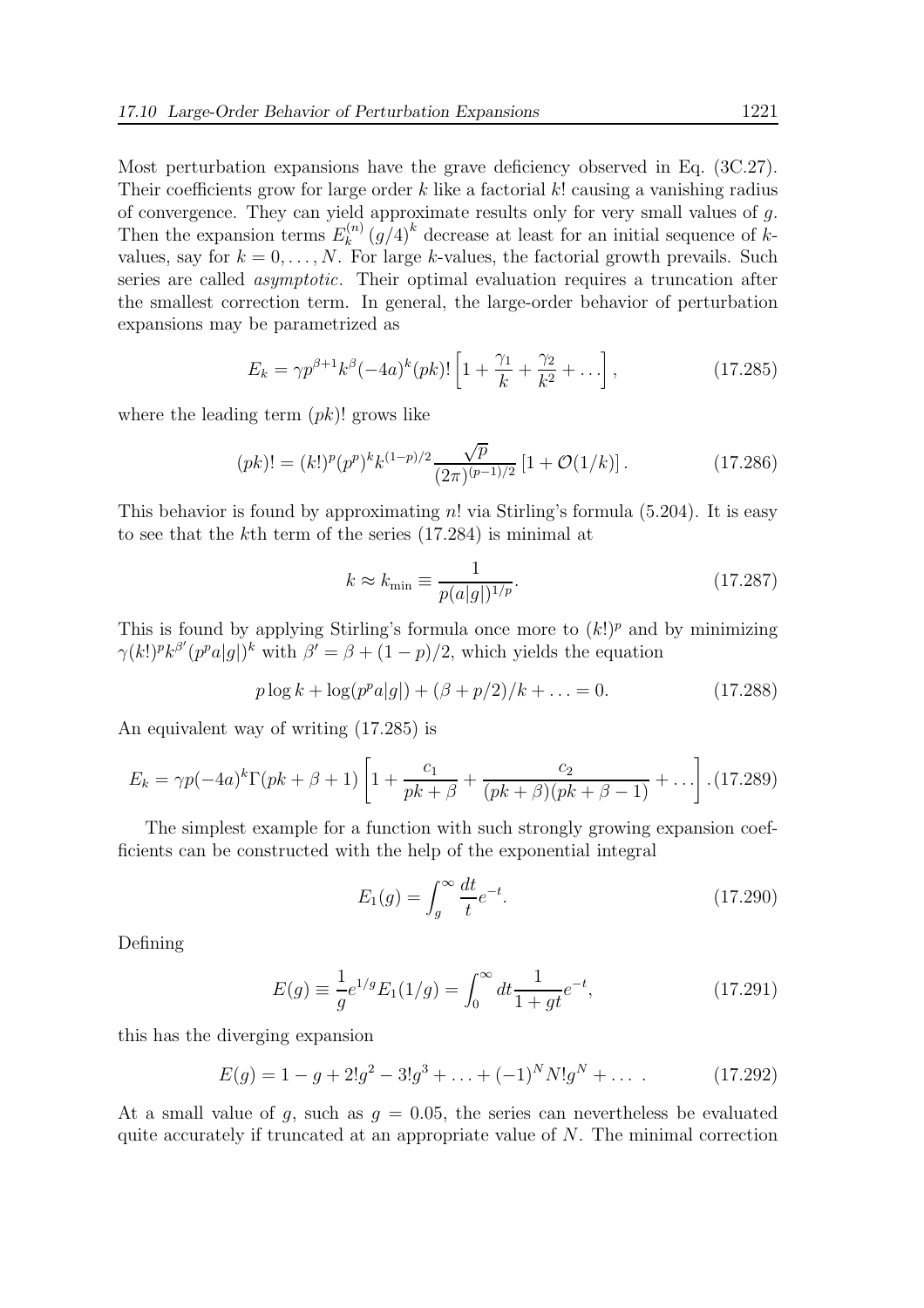is reached at  $N = 1/q = 20$  where the relative error with respect to the true value  $E \approx 0.9543709099$  is equal to  $\Delta E/E \approx 1.14 \cdot 10^{-8}$ . At a somewhat larger value  $q = 0.2$ , on the other hand, the optimal evaluation up to  $N = 5$  yields the much larger relative error  $\approx 1.8\%$ , the true value being  $E \approx 0.852110880$ .

The integrand on the right-hand side of (17.291), the function

$$
B(t) = \frac{1}{1+t},\tag{17.293}
$$

is the so-called *Borel transform* of the function  $E(g)$ . It has a power series expansion which can be obtained from the divergent series  $(17.292)$  for  $E(g)$  by removing in each term the catastrophically growing factor  $k!$ . This produces the convergent series

$$
B(t) = 1 - t + t2 - t3 + ..., \qquad (17.294)
$$

which sums up to (17.293). The integral

$$
F(g) = \int_0^\infty \frac{dt}{g} e^{-t/g} B(t) \tag{17.295}
$$

restores the original function by reinstalling, in each term  $t^k$ , the removed k!-factor.

Functions  $F(q)$  of this type are called *Borel-resummable*. They possess a convergent Borel transform  $B(t)$  from which  $F(g)$  can be recovered with the help of the integral (17.295). The resummability is ensured by the fact that  $B(t)$  has no singularities on the integration path  $t \in [0, \infty)$ , including a wedge-like neighborhood around it. In the above example,  $B(t)$  contains only a pole at  $t = -1$ , and the function  $E(q)$  is Borel-resummable. Alternating signs of the expansion coefficients of  $F(q)$  are a typical signal for the resummability.

The best-known quantum field theory, quantum electrodynamics, has divergent perturbation expansions, as was first pointed out by Dyson [6]. The expansion parameter  $q$  in that theory is the *fine-structure constant* 

$$
\alpha = 1/137.035963(15) \approx 0.0073. \tag{17.296}
$$

Fortunately, this is so small that an evaluation of observable quantities, such as the anomalous magnetic moment of the electron

$$
a_{\rm e} = \frac{\Delta\mu}{\mu} = \frac{1}{2}\frac{\alpha}{\pi} - 0.328\,478\,965\,7\left(\frac{\alpha}{\pi}\right)^2 + 1.1765(13)\left(\frac{\alpha}{\pi}\right)^3 + \dots \,,\tag{17.297}
$$

gives an extremely accurate result:

$$
a_e^{\text{theor}} = (1\,159\,652\,478 \pm 140) \cdot 10^{-12}.\tag{17.298}
$$

The experimental value differs from this only in the last three digits, which are  $200 \pm 40$ . The divergence of the series sets in only after the 137th order.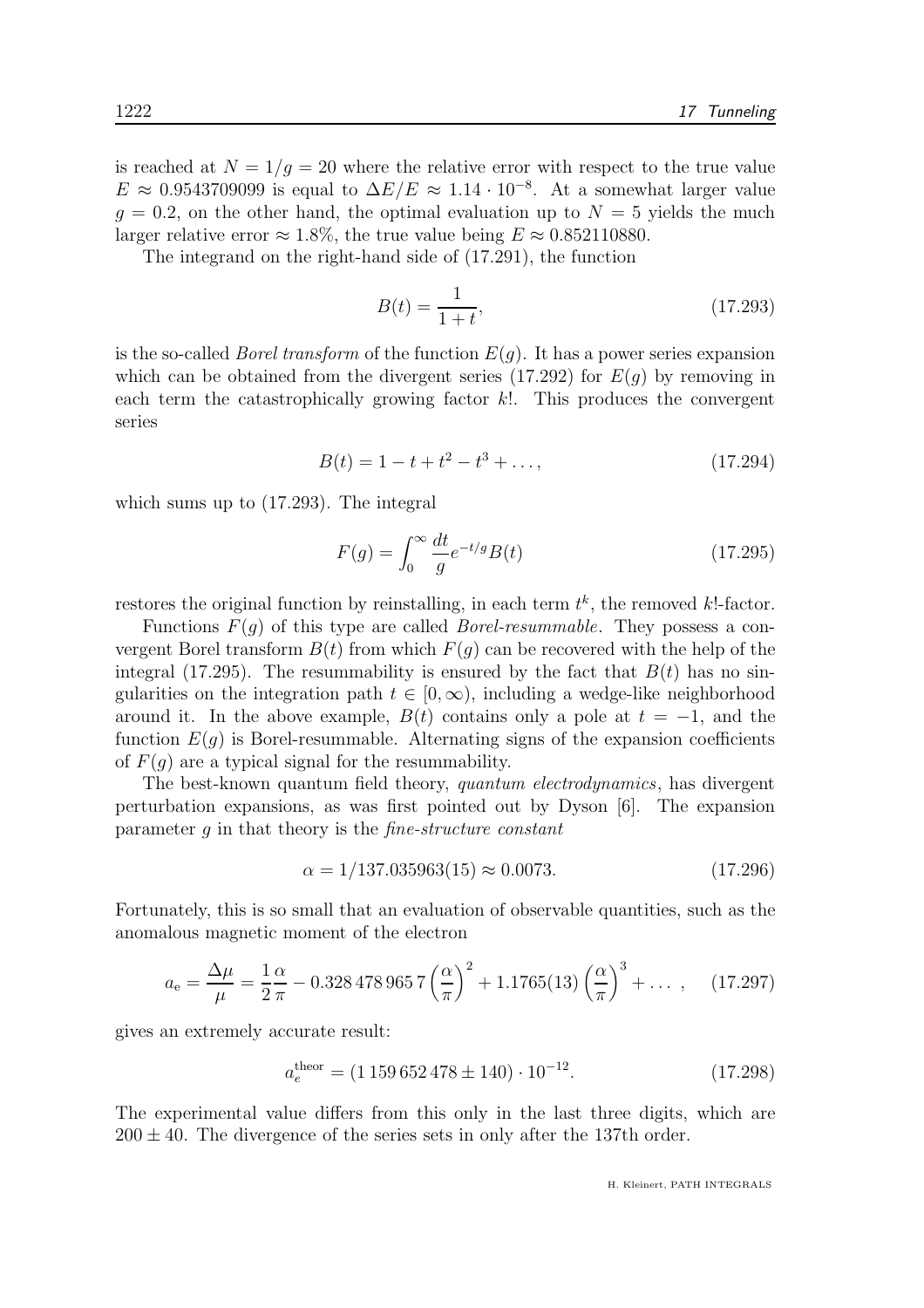A function  $E(q)$  with factorially growing expansion coefficients cannot be analytic at the origin. We shall demonstrate below that it has a left-hand cut in the complex g-plane. Thus it satisfies a dispersion relation

$$
E(g) = \frac{1}{2\pi i} \int_0^\infty dg' \frac{\text{disc } E(-g')}{g' + g},\tag{17.299}
$$

where disc  $E(g')$  denotes the discontinuity across the left-hand cut

$$
\operatorname{disc} E(g) \equiv E(g - i\eta) - E(g + i\eta). \tag{17.300}
$$

It is then easy to see that the above large-order behavior (17.289) is in one-to-one correspondence with a discontinuity which has an expansion, around the tip of the cut,

disc 
$$
E(-|g|) = 2\pi i \gamma(a|g|)^{-(\beta+1)/p} e^{-1/(a|g|)^p} [1 + c_1(a|g|)^{1/p} + c_2(a|g|)^{2/p} + \ldots].
$$
 (17.301)

The parameters are the same as in (17.289). The one-to-one correspondence is proved by expanding the dispersion relation  $(17.299)$  in powers of  $q/4$ , giving

$$
E_k = (-4)^k \int_0^\infty \frac{dg'}{2\pi i} \frac{1}{g'^{k+1}} \operatorname{disc} E(-g'). \tag{17.302}
$$

The expansion coefficients are given by moment integrals of the discontinuity with respect to the inverse coupling constant  $1/q$ . Inserting (17.301) and using the integral formula<sup>5</sup>

$$
\int_0^\infty dg \frac{1}{|g|^{\alpha+1}} e^{-1/(a|g|)^{(1/p)}} = a^\alpha p \Gamma(p\alpha),\tag{17.303}
$$

we indeed recover (17.289).

From the strong-coupling limit of the ground state energy of the anharmonic oscillator Eq. (5.168) we see that the discontinuity grow for large g like  $g^{1/3}$ . In this case, the dispersion relation (17.304) needs a subtraction and reads

$$
E(g) = E(0) + \frac{g}{2\pi i} \int_0^\infty \frac{dg'}{g'} \frac{\text{disc } E(-g')}{g' + g}.
$$
 (17.304)

This does not influence the moment formula (17.302) for the expansion coefficients, except that the lowest coefficient is no longer calculable from the discontinuity. Since the lowest coefficient is known, there is no essential restriction.

## 17.10.2 Semiclassical Large-Order Behavior

The large-order behavior of many divergent perturbation expansions can be determined with the help of the tunneling theory developed above. Consider the potential

<sup>&</sup>lt;sup>5</sup>I.S. Gradshteyn and I.M. Ryzhik, op. cit., Formula 3.478.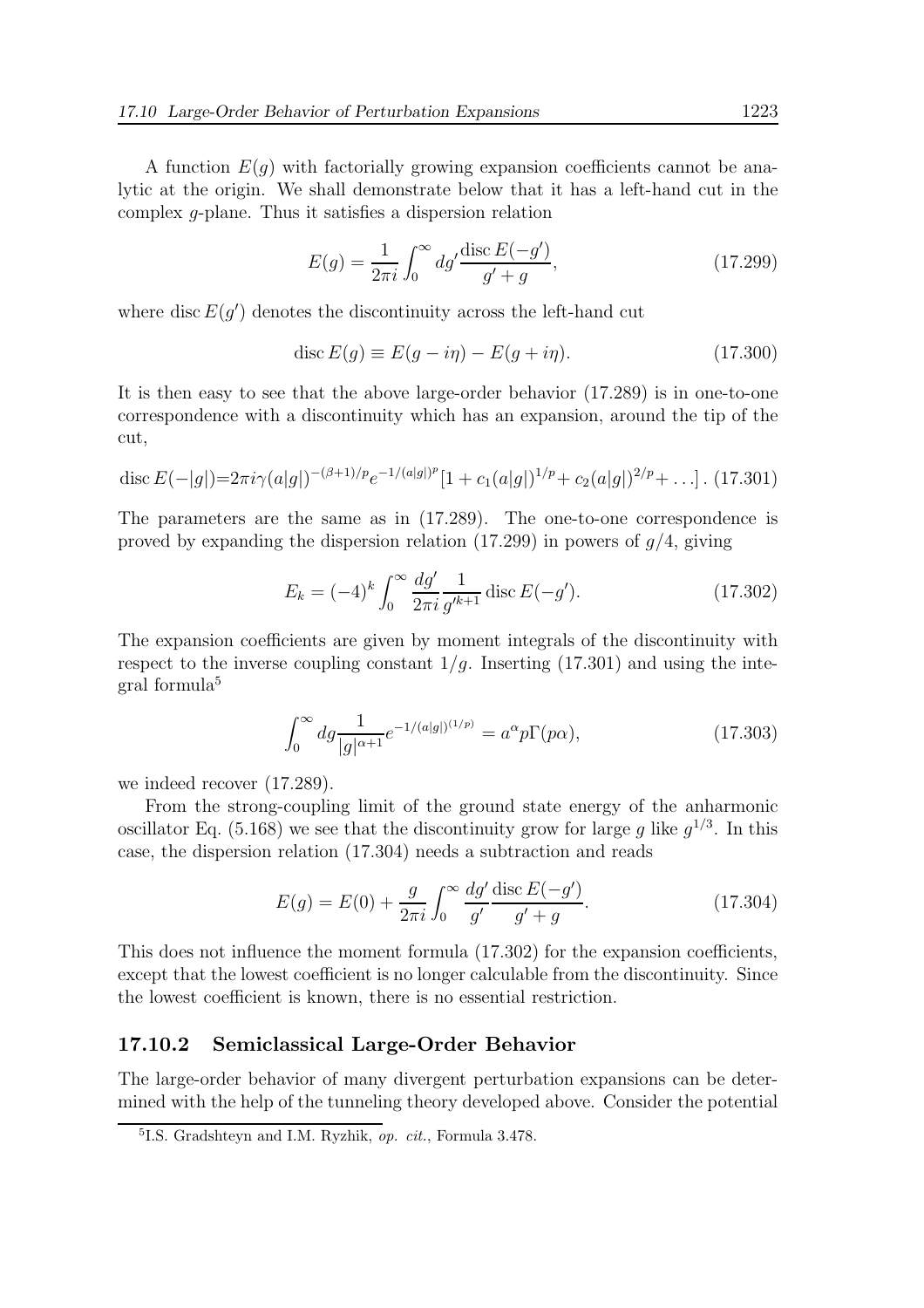of the anharmonic oscillator at a small negative coupling constant  $q$  (see Fig. 17.11). The minimum at the origin is obviously metastable so that the ground state has only a finite lifetime. There are barriers to the right and left of the metastable minimum, which are very high for very small negative coupling constants. In this limit, the lifetime can be calculated accurately with the semiclassical methods of the last section. The fluctuation determinant yields an imaginary part of  $Z(q)$  of the form (17.270), which determines the imaginary part of the ground state energy via  $(17.276)$ , which is accurate near the tip of the left-hand cut in the complex g-plane. From this imaginary part, the dispersion relation (17.302) determines the large-order behavior of the perturbation coefficients.

The classical equation of motion as a function of  $\tau$  is

$$
x''(\tau) - V'(x(\tau)) = 0.
$$
 (17.305)

The differential equation is integrated as in (17.26), using the first integral of motion

$$
\frac{1}{2}x'^2 - \frac{1}{2}\omega^2 x^2 - \frac{g}{4}x^4 = E = \text{const},\qquad(17.306)
$$

from which we find the solutions for  $E = 0$ 

$$
\tau - \tau_0 = \pm \frac{1}{\omega} \int dx \frac{1}{x\sqrt{1 - (|g|/2\omega^2)x^2}} = \mp \frac{1}{\omega} \text{arcosh}\left(\sqrt{\frac{2\omega^2}{|g|} \frac{1}{x}}\right), \quad (17.307)
$$

or

$$
x(\tau) = x_{\text{cl}}(\tau) \equiv \pm \sqrt{\frac{2\omega^2}{|g|}} \frac{1}{\cosh[\omega(\tau - \tau_0)]}.
$$
 (17.308)

They represent excursions towards the abysses outside the barriers and correspond precisely to the bubble solutions of the tunneling discussion in the last section. The excursion towards the abyss on the right-hand side is illustrated in Fig. 17.11. The associated action is calculated as in (17.29):

$$
\mathcal{A}_{\text{cl}} = \int_{-L/2}^{L/2} d\tau \left[ \frac{1}{2} x_{\text{cl}}'^2(\tau) + V(x_{\text{cl}}(\tau)) \right] = 2 \int_0^{L/2} d\tau \left[ x_{\text{cl}}'^2(\tau) - E \right]
$$
  
=  $2 \int_0^{x_m} dx \sqrt{2(E+V)} - EL,$  (17.309)

where  $x_m$  is the maximum of the solution. The bubble solution has  $E = 0$ , so that

$$
\mathcal{A}_{\rm cl} = 2 \int_0^{x_m} dx \sqrt{2V} = \frac{4\omega^3}{3|g|}.
$$
 (17.310)

Inserting the fluctuating path  $x(\tau) = x_{\text{cl}}(\tau) + y(\tau)$  into the action (17.278) and expanding it in powers of  $y(\tau)$ , we find an action for the quadratic fluctuations of the same form as in Eq. (17.211), but with a functional matrix

$$
\mathcal{O}_{\omega}(\tau,\tau') = \left[ -\frac{d^2}{d\tau^2} + \omega^2 + 3gx_{\text{cl}}^2(\tau) \right]' \delta(\tau - \tau')
$$
  
= 
$$
\left[ -\frac{d^2}{d\tau^2} + \omega^2 \left( 1 - \frac{6}{\cosh^2[\omega(\tau - \tau_0)]} \right) \right]' \delta(\tau - \tau'). \tag{17.311}
$$

H. Kleinert, PATH INTEGRALS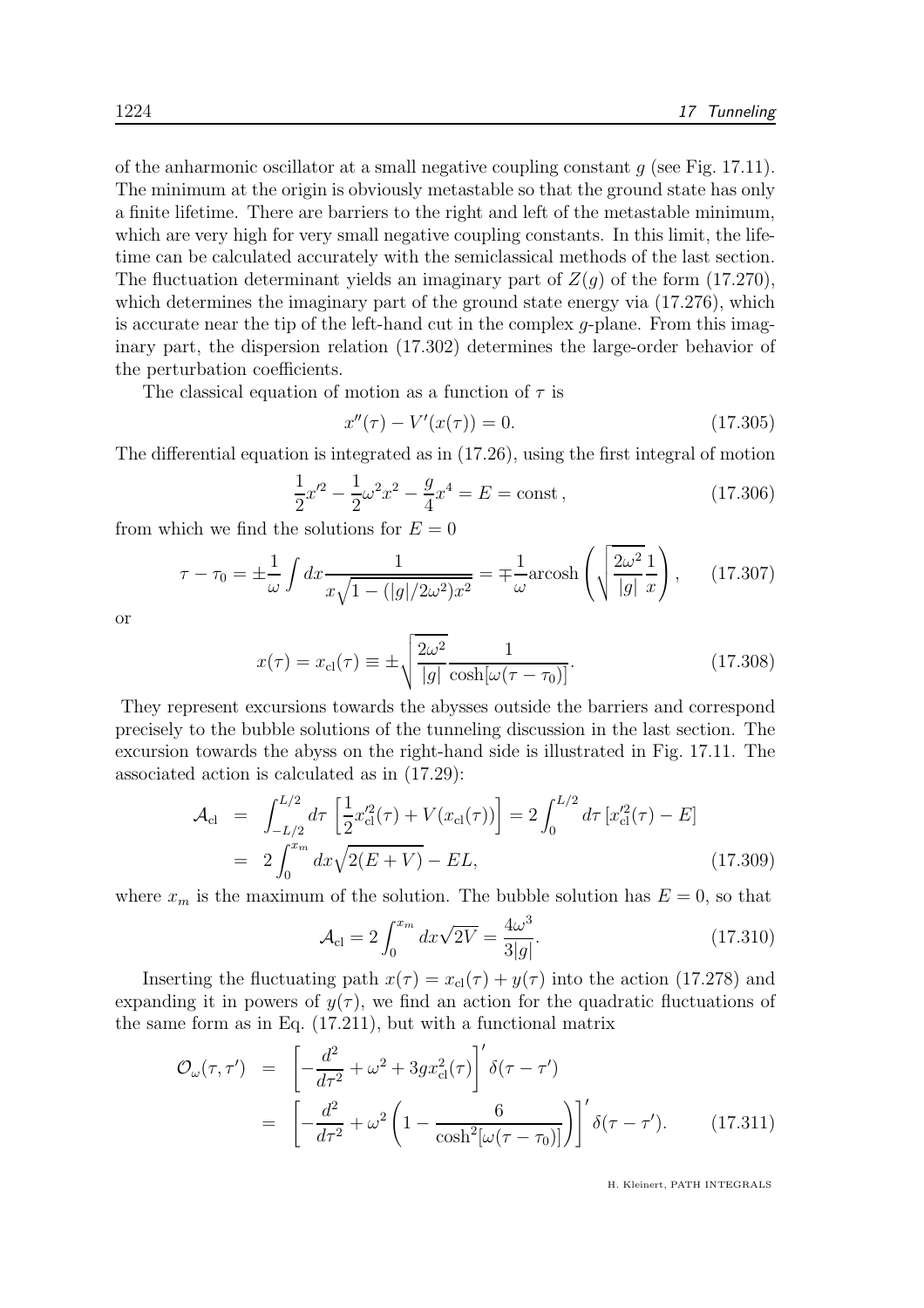

Figure 17.11 Potential of anharmonic oscillator (17.278) for small negative coupling g. The ground state centered at the origin is metastable. It decays via a classical solution which makes an excursion towards the abyss as indicated by the oriented curve.

This is once more the operator of the Rosen-Morse type encountered in Eq. (17.138) with  $m = \omega, z = 1$ , and  $s = 2$ . The subscript  $\omega$  on the operator symbol indicates the asymptotic harmonic form of the potential. The potential accommodates again two bound states with the normalized wave functions<sup>6</sup> and energies (see Fig. 17.12)

$$
y_0(\tau) = -\sqrt{\frac{3\omega}{2}} \frac{\sinh[\omega(\tau - \tau_0)]}{\cosh^2[\omega(\tau - \tau_0)]} \quad \text{with} \quad \lambda_0 = 0,
$$
 (17.312)

$$
y_{-1}(\tau) = \sqrt{\frac{3\omega}{4}} \frac{1}{\cosh^2[\omega(\tau - \tau_0)]} \quad \text{with} \quad \lambda_{-1} = -3\omega^2. \tag{17.313}
$$

These are the same functions as in  $(17.52)$ ,  $(17.53)$ , apart from the fact that m is now  $\omega$  rather than  $\omega/2$ . However, the energies are shifted with respect to the earlier case. Now the first excited state has a zero eigenvalue so that the ground state has a negative eigenvalue. This is responsible for the finite lifetime of the ground state.

The fluctuation determinant is obtained by any of the above procedures, for instance from the general formula (17.143),

$$
\frac{\prod_{n} \lambda_n^0}{\prod_{n} \lambda_n} = \frac{\Gamma(\sqrt{z} - s)\Gamma(\sqrt{z} + s + 1)}{\Gamma(\sqrt{z})\Gamma(\sqrt{z} + 1)},
$$
\n(17.314)

<sup>&</sup>lt;sup>6</sup>The sign of  $y_0$  is chosen to agree with that of  $x'_{\text{cl}}(\tau)$  in accordance with (17.88).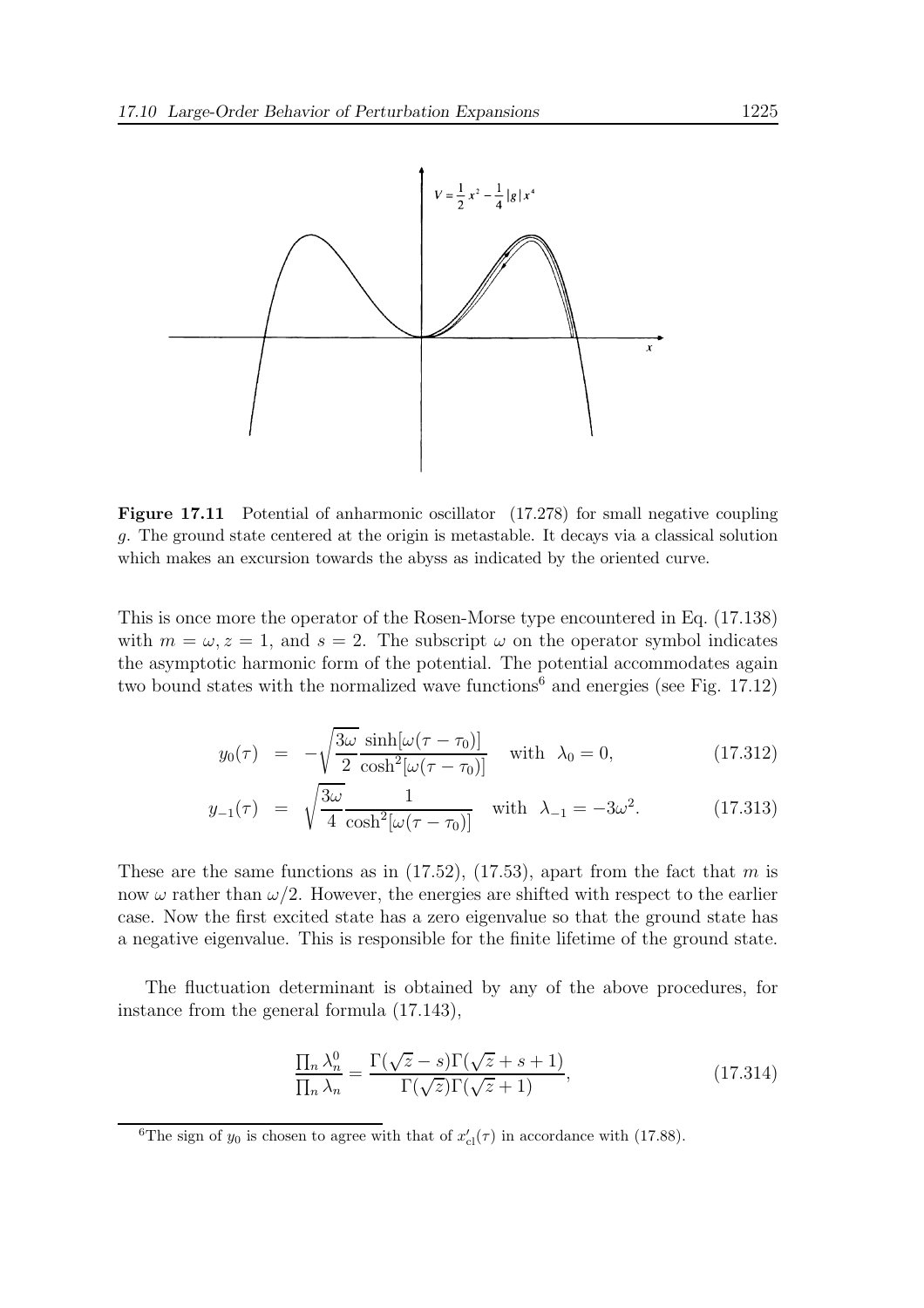

Figure 17.12 Rosen-Morse Potential for fluctuations around the classical bubble solution.

by inserting the parameters  $z = 1$  and  $s = 2$ . The zero eigenvalue is removed by multiplying this with  $(z - 1)\omega^2$ , resulting in the eigenvalue ratio

$$
\frac{\prod_n \lambda_n^0}{\prod_n' \lambda_n} = \lim_{z \to 1} (\sqrt{z} - 1)(\sqrt{z} + 1)\omega^2 \left[ \frac{\Gamma(\sqrt{z} - 2)\Gamma(\sqrt{z} + 3)}{\Gamma(\sqrt{z})\Gamma(\sqrt{z} + 1)} \right] = -12\omega^2. \tag{17.315}
$$

The negative sign due to the negative-eigenvalue solution in (17.313) accounts for the instability of the fluctuations.

Using formula (17.274), we find the imaginary part of the partition function

Im 
$$
Z(-|g| - i\eta) \approx \sqrt{\frac{6}{\pi}} \sqrt{\frac{4\omega^3}{3|g|}} \omega L e^{-4\omega^3/3|g|} e^{-\omega L/2}.
$$
 (17.316)

After summing over all bubble solutions, as in (17.275), we obtain the imaginary part of the ground state energy

Im 
$$
E^{(0)}(-|g| - i\eta) = -\omega \sqrt{\frac{6}{\pi}} \sqrt{\frac{4\omega^3}{3|g|}} e^{-4\omega^3/3|g|}.
$$
 (17.317)

A comparison of this with (17.301) fixes the growth parameters of the large-order perturbation coefficients to

$$
a = 3/4\omega^3
$$
,  $\beta = -\frac{1}{2}$ ,  $\gamma = -\frac{\omega}{\pi} \sqrt{\frac{6}{\pi}}$ ,  $p = 1$ . (17.318)

Recalling the one-to-one correspondence between (17.301) and (17.289), we see that the large-order behavior of the perturbation coefficients of the ground state energy  $E^{(0)}(g)$  is

$$
E_k^{(0)} = -\frac{\omega}{\pi} \sqrt{\frac{6}{\pi}} (-3/\omega^3)^k \Gamma(k + 1/2).
$$
 (17.319)

H. Kleinert, PATH INTEGRALS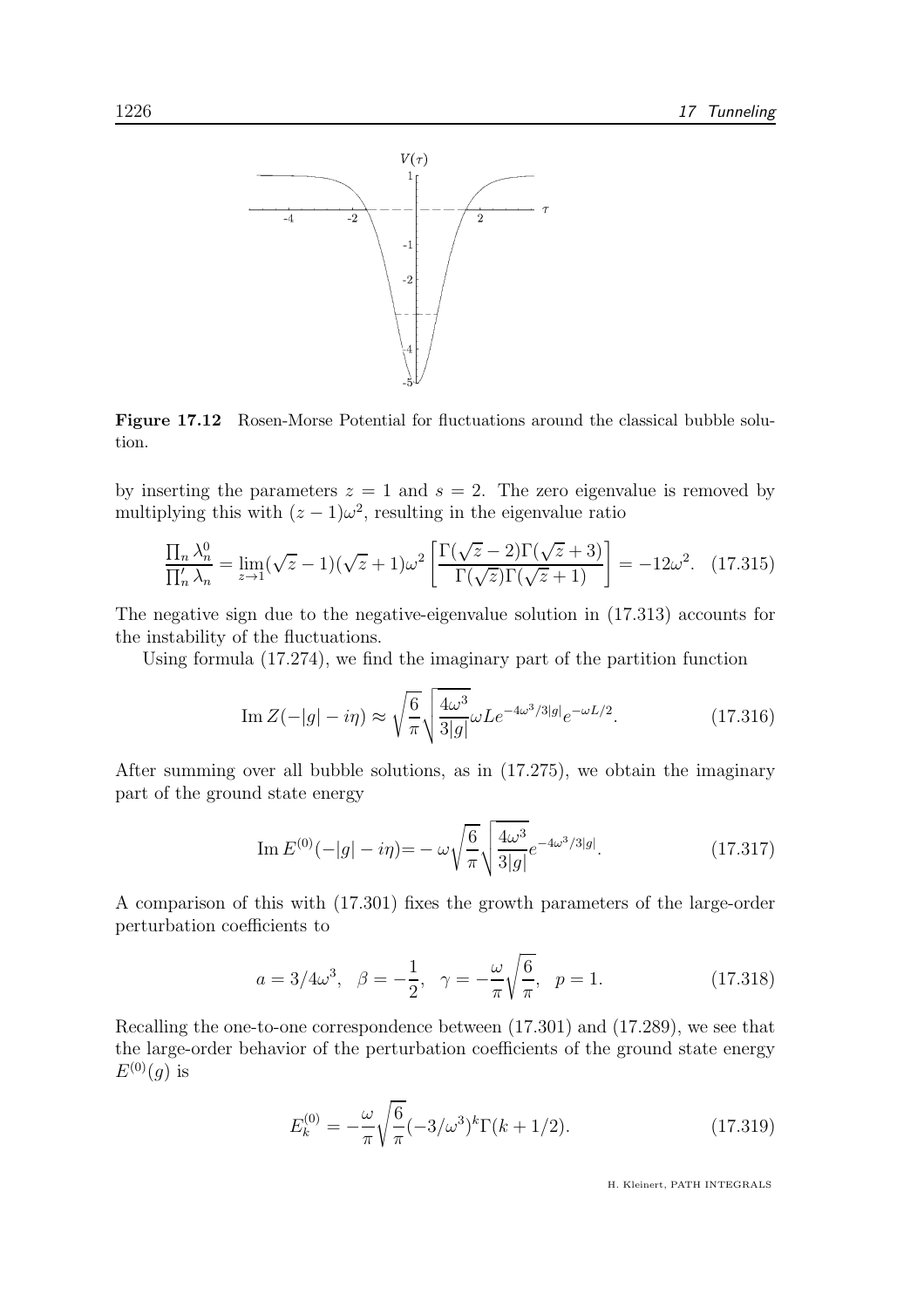It is just as easy to find the large-k behavior of the excited states. Their decay is triggered by a periodic classical solution with a very long but finite Euclidean period L, which moves back and forth between positions  $x \leq \neq 0$  and  $x > \sqrt{2\omega^2/|g|}$ . Its action is approximately given by

$$
\mathcal{A}'_{\text{cl}} \approx \frac{4\omega^3}{3|g|} (1 - 12e^{-\omega L}).\tag{17.320}
$$

In comparison with the limit  $L \to \infty$ , the Boltzmann-like factor  $e^{-\mathcal{A}_{cl}}$  of this solution is replaced by

$$
e^{-\mathcal{A}'_{\text{cl}}} = e^{-\mathcal{A}_{\text{cl}}}\sum_{n=0}^{\infty} \mathcal{A}_{\text{cl}}^{n} \frac{12^{n}}{n!} e^{-n\omega L}.
$$
 (17.321)

The exponentials in the sum raise the reference energies in the imaginary part of  $Z(-|q|-i\eta)$  in (17.316) from  $\omega/2$  to  $\omega(n+1/2)$ . The imaginary parts for the energies to the nth excited states become

Im 
$$
E^{(n)}(-|g| - i\eta) = -\frac{12^n}{n!} \omega \sqrt{\frac{6}{\pi}} \sqrt{\frac{4\omega^3}{3|g|}} e^{-4\omega^3/3|g|},
$$
 (17.322)

implying an asymptotic behavior of the perturbation coefficients:

$$
E_k^{(n)} = -\frac{\omega}{\pi} \sqrt{\frac{6}{\pi}} \frac{12^n}{n!} (-3/\omega^3)^k \Gamma(k+n+1/2).
$$
 (17.323)

It is worth mentioning that within the semiclassical approximation, the dispersion integrals for the energies can be derived directly from the path integral (17.279). This can obviously be rewritten as

$$
Z(g) = \int_{-i\infty}^{i\infty} \frac{d\lambda}{2\pi i} \int_0^{\infty} \frac{da}{4} e^{-(ga+\lambda a)/4} \times \int \mathcal{D}x(\tau) \exp\left\{-\int_{L/2}^{L/2} d\tau \left[\frac{1}{2}x'^2 + \frac{\omega^2}{2}x^2 - \frac{\lambda}{4}x^4\right]\right\}.
$$
 (17.324)

The integration over  $\lambda$  generates a  $\delta$ -function  $4\delta(\int d\tau x^4(\tau) - a)$  which eliminates the additionally introduced  $\alpha$ -integration. The integral over  $\alpha$  is easily performed. It yields a factor  $1/(\lambda + g)$ , so that we obtain the integral formula

$$
Z(g) = \int_{-i\infty}^{i\infty} \frac{d\lambda}{2\pi i} \frac{1}{\lambda + g} Z(-\lambda).
$$
 (17.325)

The integrand has a pole at  $\lambda = -g$  and a cut on the positive real  $\lambda$ -axis. We now deform the contour of integration in  $\lambda$  until it encloses the cut tightly in the clockwise sense. In the semiclassical approximation, the discontinuity across the cut is given by Eq. (17.316), i.e., with the present variable  $\lambda$ :

Im 
$$
Z(-|\lambda| - i\eta) = \sqrt{\frac{6}{\pi}} \sqrt{\frac{4\omega^3}{3\lambda}} e^{-4\omega^3/3\lambda} e^{-\omega L/2}.
$$
 (17.326)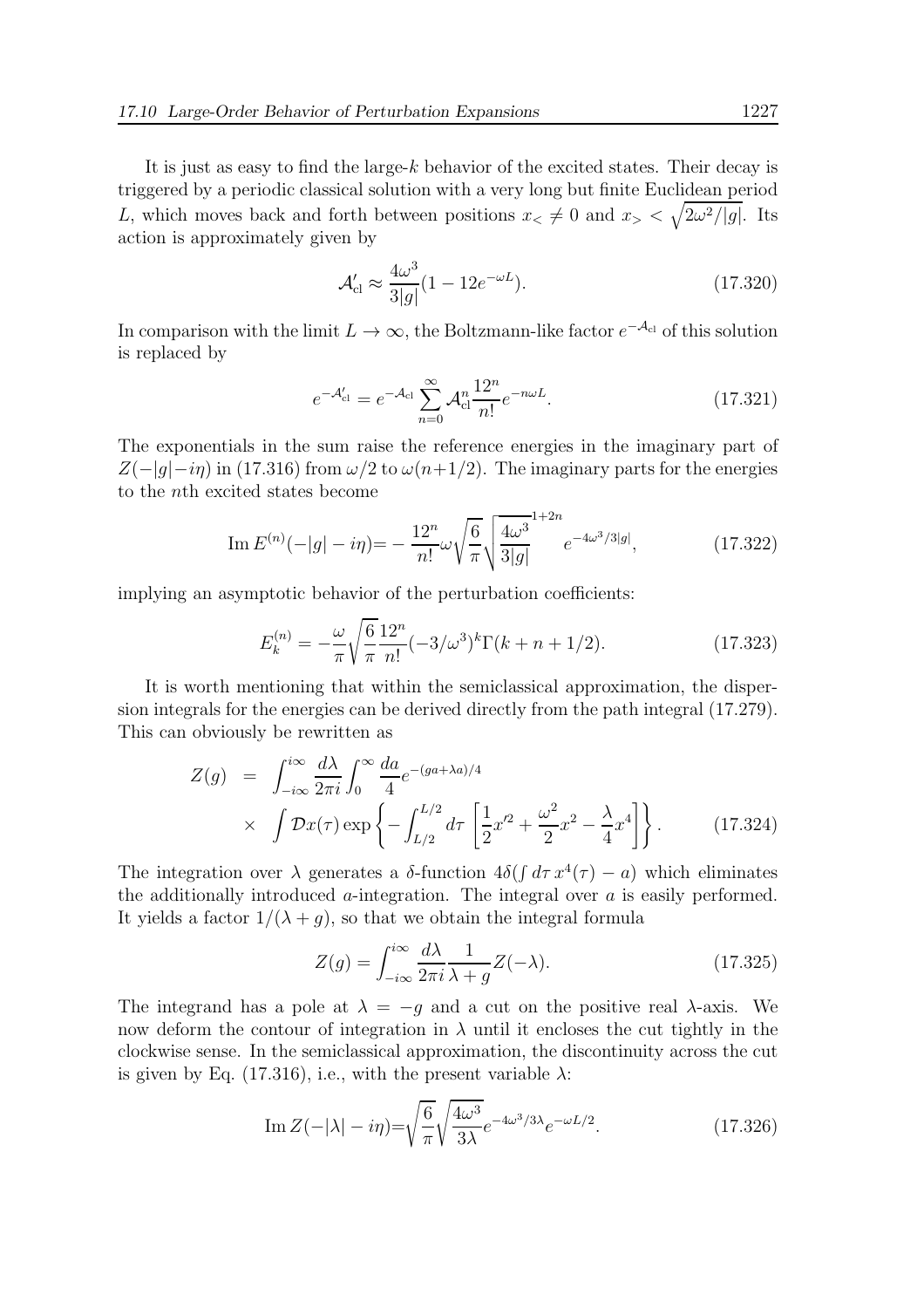On the upper branch of the cut,  $\sqrt{\lambda}$  is positive, on the lower negative. Thus we arrive at a simple dispersion integral from  $\lambda = 0$  to  $\lambda = \infty$ :

$$
Z(g) = 2\omega \int_0^\infty \frac{d\lambda}{2\pi} \frac{1}{\lambda + g} \sqrt{\frac{6}{\pi}} \sqrt{\frac{4\omega^3}{3\lambda}} e^{-4\omega^3/3\lambda} e^{-\omega L/2}.
$$
 (17.327)

For the ground state energy, this implies

$$
E^{(0)}(g) = -2\omega \int_0^\infty \frac{d\lambda}{2\pi} \frac{1}{\lambda + g} \sqrt{\frac{6}{\pi}} \sqrt{\frac{4\omega^3}{3\lambda}} e^{-4\omega^3/3\lambda}.
$$
 (17.328)

Of course, this expression is just an approximation, since the integrand is valid only at small  $\lambda$ . In fact, the integral converges only in this approximation. If the full imaginary part is inserted, the integral diverges. We shall see below that for large  $\lambda$ , the imaginary part grows like  $\lambda^{1/3}$ . Thus a subtraction is necessary. A convergent integral representation exists for  $E^{(0)}(g) - E^{(0)}(0)$ . With  $E^{(0)}(0)$  being equal to  $\omega/2$ , we find the convergent dispersion integral

$$
E^{(0)}(g) = \frac{\omega}{2} + 2\omega g \int_0^\infty \frac{d\lambda}{2\pi} \frac{1}{\lambda(\lambda + g)} \sqrt{\frac{6}{\pi}} \sqrt{\frac{4\omega^3}{3\lambda}} e^{-4\omega^3/3\lambda}.
$$
 (17.329)

The subtraction is advantageous also if the initial integral converges since it suppresses the influence of the large- $\lambda$  regime on which the semiclassical tunneling calculation contains no information.

After substituting  $\lambda \to 4g/3t\omega^3$ , the integral (17.329) is seen to become a Borel integral of the form (17.295).

By expanding  $1/(\lambda + g)$  in a power series in g

$$
\frac{1}{\lambda + g} = \sum_{k=0}^{\infty} (-1)^k g^k \lambda^{-k-1},\tag{17.330}
$$

we obtain the expansion coefficients as the moment integrals of the imaginary part as a function of  $1/q$ :

$$
E_k^{(0)} = -2\omega \left(-4\right)^k \int_0^\infty \frac{d\lambda}{2\pi} \frac{1}{\lambda^{k+1}} \sqrt{\frac{6}{\pi}} \sqrt{\frac{4\omega^3}{3\lambda}} e^{-4\omega^3/3\lambda}.\tag{17.331}
$$

This leads again to the large-k behavior  $(17.319)$ .

The direct treatment of the path integral has the virtue that it can be generalized also to systems which do not possess a Borel-resummable perturbation series. As an example, one may derive and study the integral representation for the level splitting formula in Section 17.7.

# 17.10.3 Fluctuation Correction to the Imaginary Part and Large-Order Behavior

It is instructive to calculate the first nonleading term  $c_1a|g|$  in the imaginary part  $(17.301)$ , which gives rise to a correction factor  $1 + c_1/k$  in the large-order behavior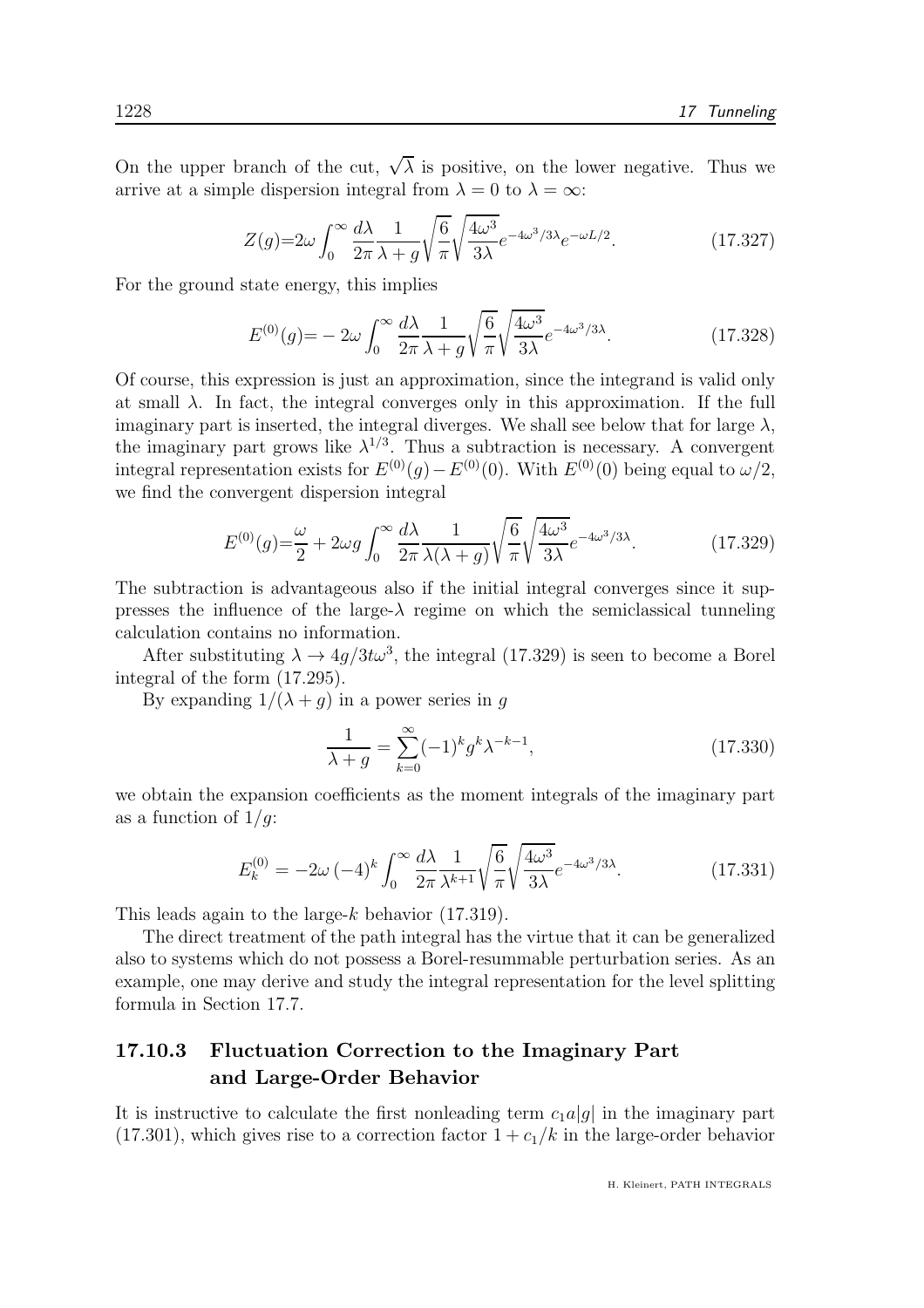(17.289). As in Section 17.8, we expand the action around the classical solution. The interaction between the fluctuations  $y(\tau)$  is the same as before in (17.215). The quadratic fluctuations are now governed by the differential operator

$$
\mathcal{O}_{\omega}(\tau,\tau') = \left[ -\frac{d^2}{d\tau^2} + \omega^2 \left( 1 - \frac{6}{\cosh^2 \omega(\tau - \tau_0)} \right) \right]' \delta(\tau - \tau'),\tag{17.332}
$$

the prime indicating the absence of the zero eigenvalue. Its removal gives rise to the factor

$$
\mathcal{A}_{\mathsf{e}}^{\text{eff}} = -\hbar \log \left[ 1 - \sqrt{\frac{3|g|}{4\omega^3}} \int d\tau \, y_0'(\tau) y(\tau) \right]. \tag{17.333}
$$

After expanding, in the path integral, the exponential  $e^{-(\mathcal{A}_{\rm fl}^{\rm int} + \mathcal{A}_{e}^{\rm eff})/\hbar}$  in powers of the interaction up to the second order, a perturbative evaluation of the correlation functions of the fluctuations  $y(\tau)$  according to the rules of Section 3.20 yields a correction factor

$$
C = \left[1 + (I_1 + I_2 + I_3)\frac{|g|\hbar}{\omega^3} + \mathcal{O}(g^2)\right],
$$
 (17.334)

with the same  $\tau$ -integrals as in Eqs. (17.217), (17.219), (17.223), and (17.224), after replacing g by  $|g|$ . The correction parameter C has again a diagrammatic expansion (17.225), where the vertices stand for the same analytic expressions as in Fig. 17.5, except for the third vertex, which is now

$$
\times \sim \qquad \qquad \sqrt{\frac{3|g|}{4\omega^3}} y_0'(\tau). \tag{17.335}
$$

The lines represent the subtracted Green function

$$
G'_{\mathcal{O}_{\omega}}(\tau,\tau') = \langle y(\tau)y(\tau')\rangle_{\mathcal{O}_{\omega}} = \hbar \mathcal{O}_{\omega}^{-1}(\tau,\tau'),\tag{17.336}
$$

where  $\mathcal{O}_{\omega}^{-1}(\tau, \tau')$  is the inverse of the functional matrix (17.332).

In contrast to the level splitting calculation in Section 17.8, only the integral  $I_1$ requires a subtraction,

$$
I_1 = \frac{3\omega^3}{4\hbar^2} \int d\tau \, G_{\mathcal{O}_{\omega}}'^2(\tau, \tau) = L\frac{3\omega}{16} + \frac{3\omega^3}{4\hbar^2} \int d\tau \, \left[ G_{\mathcal{O}_{\omega}}'^2(\tau, \tau) - \frac{\hbar^2}{4\omega^2} \right],\tag{17.337}
$$

and Eq. (17.334) assumes that  $I_1$  is subtracted, i.e.,  $I_1$  should be replaced by  $I'_1 \equiv$  $I_1 - L3\omega/16$ . The correction factor for the tunneling rate reads, therefore,

$$
C' = \left[1 + (I'_1 + I_2 + I_3)\frac{|g|\hbar}{\omega^3} + \mathcal{O}(g^2)\right].
$$
 (17.338)

The subtracted integral contributes only to the real part of the ground state energy which we know to be  $(1/2 + 3gh/16\omega^3)\hbar\omega$ .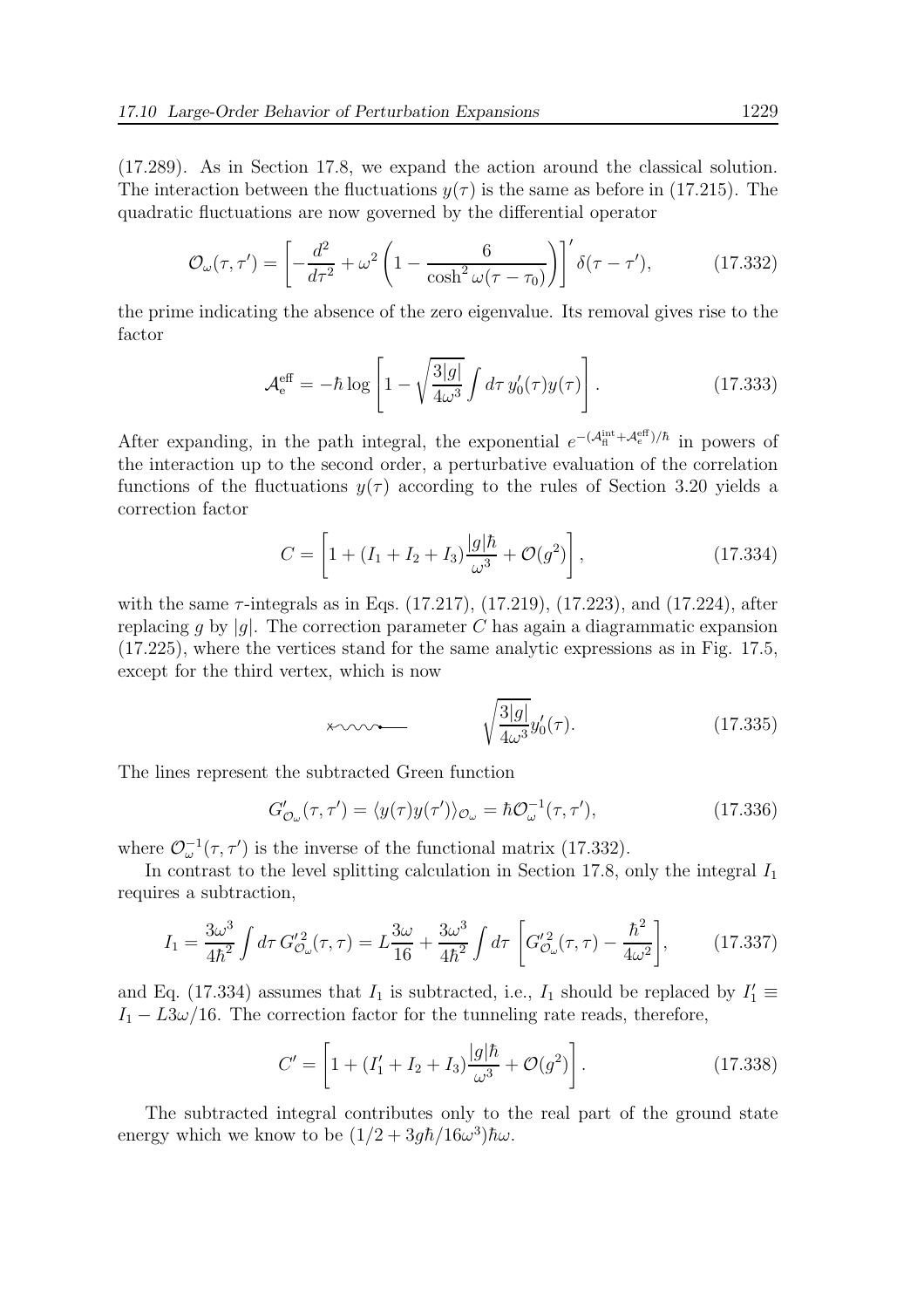As in Section 17.8, the explicit Green function  $G'_{\mathcal{O}_{\omega}}(\tau, \tau')$  is found from the amplitude (17.227). By a change of variables  $x = \omega \tau$  and  $\tilde{\hbar}^2/2\mu = \omega^2$ , setting  $s = 2$ , the Schrödinger operator in  $(17.226)$  coincides with that in  $(17.212)$ , provided we set  $E_{\mathcal{RM}} = 0$ . The amplitude (17.227) then yields the Green functions for  $\tau > \tau'$ 

$$
G_{\mathcal{O}_{\omega}}(\tau,\tau') = \frac{\hbar}{2\omega} \Gamma(m-2) \Gamma(m+3) \times P_2^{-m}(\tanh \omega \tau) P_2^{-m}(-\tanh \omega \tau'), (17.339)
$$

with  $m = 1$ . Due to translational invariance along the  $\tau$ -axis, this Green function has a pole at  $E_{\mathcal{RM}} = 0$  [just like the Green function (17.229)]. The pole must be removed before going to this energy, and the result is the subtracted Green function  $G'_{\mathcal{O}_{\omega}}(\tau,\tau')$ , given by

$$
G'_{\mathcal{O}_{\omega}}(\tau,\tau') = \frac{1}{2m} \frac{d}{dm} (m^2 - 1) G_{\mathcal{O}_{\omega}}(\tau,\tau') \Big|_{m=1}.
$$
 (17.340)

Using (17.231), we find the subtracted Green function

$$
G'_{\mathcal{O}_{\omega}}(\tau,\tau') = \hbar[Y_0(\tau_>)y_0(\tau_<) + y_0(-\tau_>)Y_0(-\tau_<)],\tag{17.341}
$$

with

$$
y_0(\tau) = 2\sqrt{\frac{3\omega}{2}} P_2^{-1}(-\tanh\omega\tau) = -\sqrt{\frac{3\omega}{2}} \frac{\sinh\omega\tau}{\cosh^2\omega\tau},
$$
(17.342)

$$
Y_0(\tau) = \sqrt{\frac{2}{3\omega}} \frac{1}{8\omega m} \left\{ \frac{1}{2} \left[ \frac{d}{dm} (m^2 - 1) \Gamma(m - 2) \Gamma(m + 3) \right] P_2^{-m}(\tanh \omega \tau) + \left[ (m^2 - 1) \Gamma(m - 2) \Gamma(m + 3) \right] \frac{d}{dm} P_2^{-m}(\tanh \omega \tau) \right\} \Big|_{m=1}
$$
  

$$
= -\sqrt{\frac{2}{3\omega^3}} \left[ \frac{3}{4} \frac{1}{\cosh \omega \tau} + \left( -\frac{3}{4} \omega \tau - \frac{1}{8} \right) \frac{\sinh \omega \tau}{\cosh^2 \omega \tau} - \frac{1}{4} e^{-\omega \tau} \right]. \tag{17.343}
$$
  
 $\tau = \tau'$ 

For  $\tau = \tau$ 

$$
G'_{\mathcal{O}_{\omega}}(\tau,\tau) = \frac{\hbar}{2\omega} \frac{1}{\cosh^2 \omega \tau} (\cosh^2 \omega \tau - 1)(\cosh^2 \omega \tau - 1/2). \tag{17.344}
$$

The evaluation of the integrals  $I'_1, I_{21}, I_{22}, I_3$  proceeds as in Section 17.8 (performed in Appendix 17A), yielding [7]

$$
I_1' = -\frac{11 \cdot 29}{2^4 \cdot 5 \cdot 7}, \quad I_{21} = -\frac{71}{2^5 \cdot 3 \cdot 7}, \quad I_{22} = \frac{3 \cdot 13}{2^4 \cdot 7}, \quad I_3 = -\frac{53}{2^4 \cdot 5}. \quad (17.345)
$$

The correction factor (17.338) is therefore

$$
C' = \left[1 - \frac{95}{72} \frac{3|g|\hbar}{4\omega^3} + \mathcal{O}(g^2)\right].
$$
 (17.346)

Using the one-to-one correspondence between (17.289) and (17.301), this yields the large- $k$  behavior of the expansion coefficients of the ground state energy:

$$
E_k^{(0)} = -\frac{\omega}{\pi} \sqrt{\frac{6}{\pi}} (-3/\omega^3)^k \Gamma(k+1/2)[1-95/72k+\ldots].
$$
 (17.347)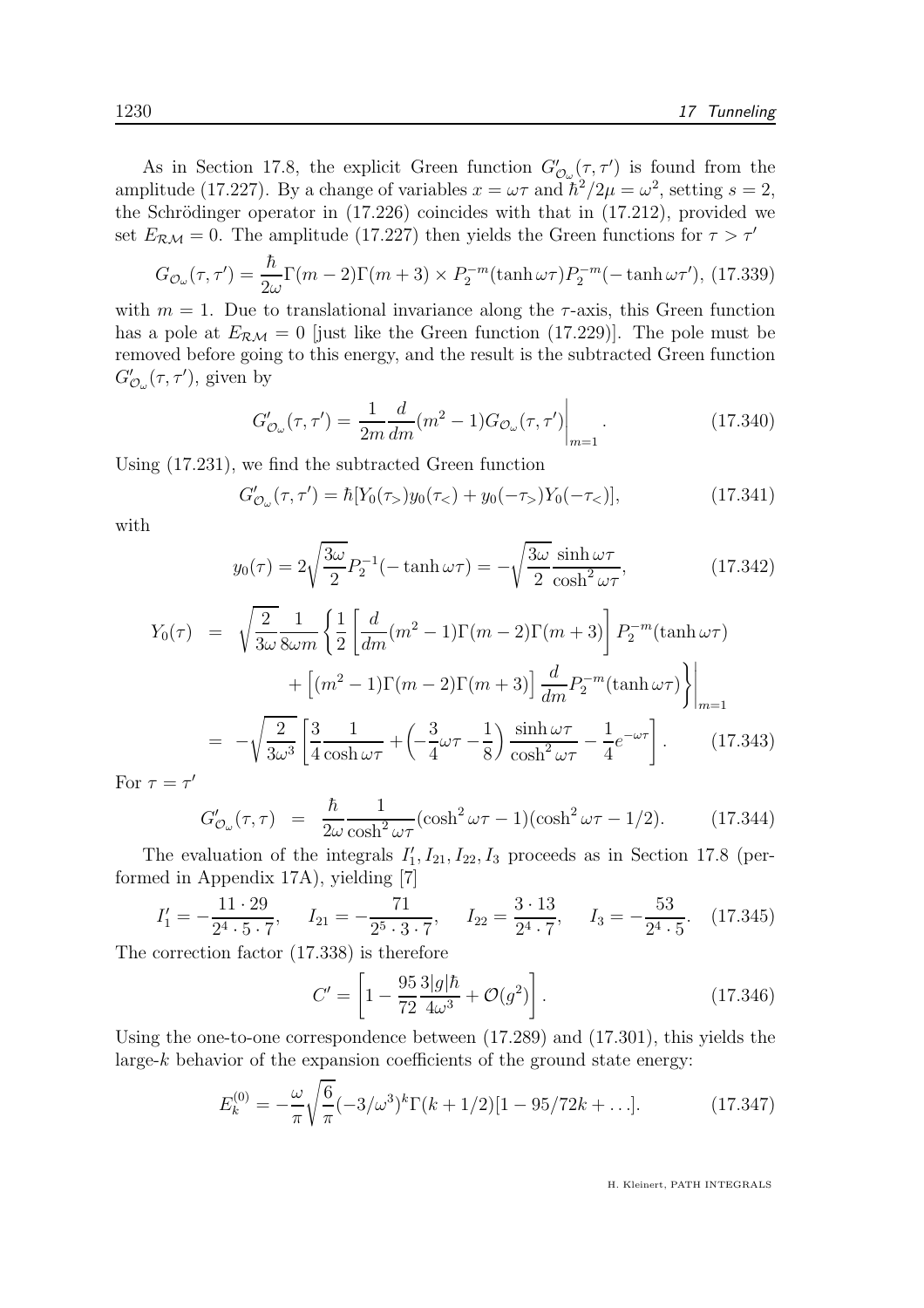## 17.10.4 Variational Approach to Tunneling. Perturbation Coefficients to All Orders

The semiclassical calculations of tunneling amplitudes are valid only for very high barriers. It is possible to remove this limitation with the help of a variational approach [8] similar to the one described in Chapter 5. For simplicity, we discuss here only the case of an anharmonic oscillator at zero temperature. For the lowest energy levels we shall derive highly accurate imaginary parts over the entire left-hand cut in the coupling constant plane. The accuracy can be tested by inserting these imaginary parts into the dispersion relation (17.329) to recover the perturbation coefficients of the energies. These turn out to be in good agreement with the exact ones to all orders.

For the path integral of the anharmonic oscillator

$$
Z(g) = \int \mathcal{D}x(\tau) \exp\left\{-\int_{-L/2}^{L/2} d\tau \left[\frac{1}{2}x'^2 + \frac{\omega^2}{2}x^2 + \frac{g}{4}x^4\right]\right\},\tag{17.348}
$$

the variational energy (5.32) at zero temperature is given by

$$
W_1 = \frac{\Omega}{2} + \frac{\omega^2 - \Omega^2}{2}a^2 + \frac{3g}{4}a^4,\tag{17.349}
$$

with  $a^2 = 1/2\Omega$ . We have omitted the path average argument  $x_0$  since, by symmetry of the potential, the minimum lies at  $x_0 = 0$ . The energy has to be extremized in  $\Omega^2$ . This yields the cubic equation  $\Omega^3 - \omega^2 \Omega - 3g/2 = 0$ . The physically relevant solution starts out with  $\omega$  at  $g = 0$  and has two branches: For  $g \in (-g^{(0)}, 0)$  with  $g^{(0)} = 4\omega^3/9\sqrt{3}$  [compare (5.163)], it is given by

$$
\Omega = \frac{2\omega}{\sqrt{3}} \cos\left[\frac{\pi}{3} - \frac{1}{3}\arccos(-g/g^{(0)})\right].
$$
 (17.350)

For large negative coupling constants  $g < -g^{(0)}$ , the solution is

$$
\Omega^{\text{re}} = \frac{\omega}{\sqrt{3}} \cosh(\gamma/3), \quad \Omega^{\text{im}} = \omega \sinh(\gamma/3); \quad \gamma = \text{arcosh}(-g/g^{(0)}). \tag{17.351}
$$

In this regime, the ground state energy acquires an imaginary part

Im 
$$
W_1 = \frac{1}{4} \Omega^i (1 - 1/|\Omega|^2) - \frac{3g}{4} \Omega^{re} \Omega^{im} / 2 |\Omega|^4
$$
. (17.352)

This imaginary part describes the instability of the system to slide down into the two abysses situated at large positive and negative  $x$ . In this regime of coupling constants, the barriers to the right and left of the origin are no obstacle to the decay since they are smaller than the zero-point energy.

In the first regime of small negative coupling constants  $g \in (-g^{(0)}, 0)$ , the barriers are high enough to prevent at least one long-lived ground state from sliding down. Its energy is approximately given by the minimum of (17.349). It can decay towards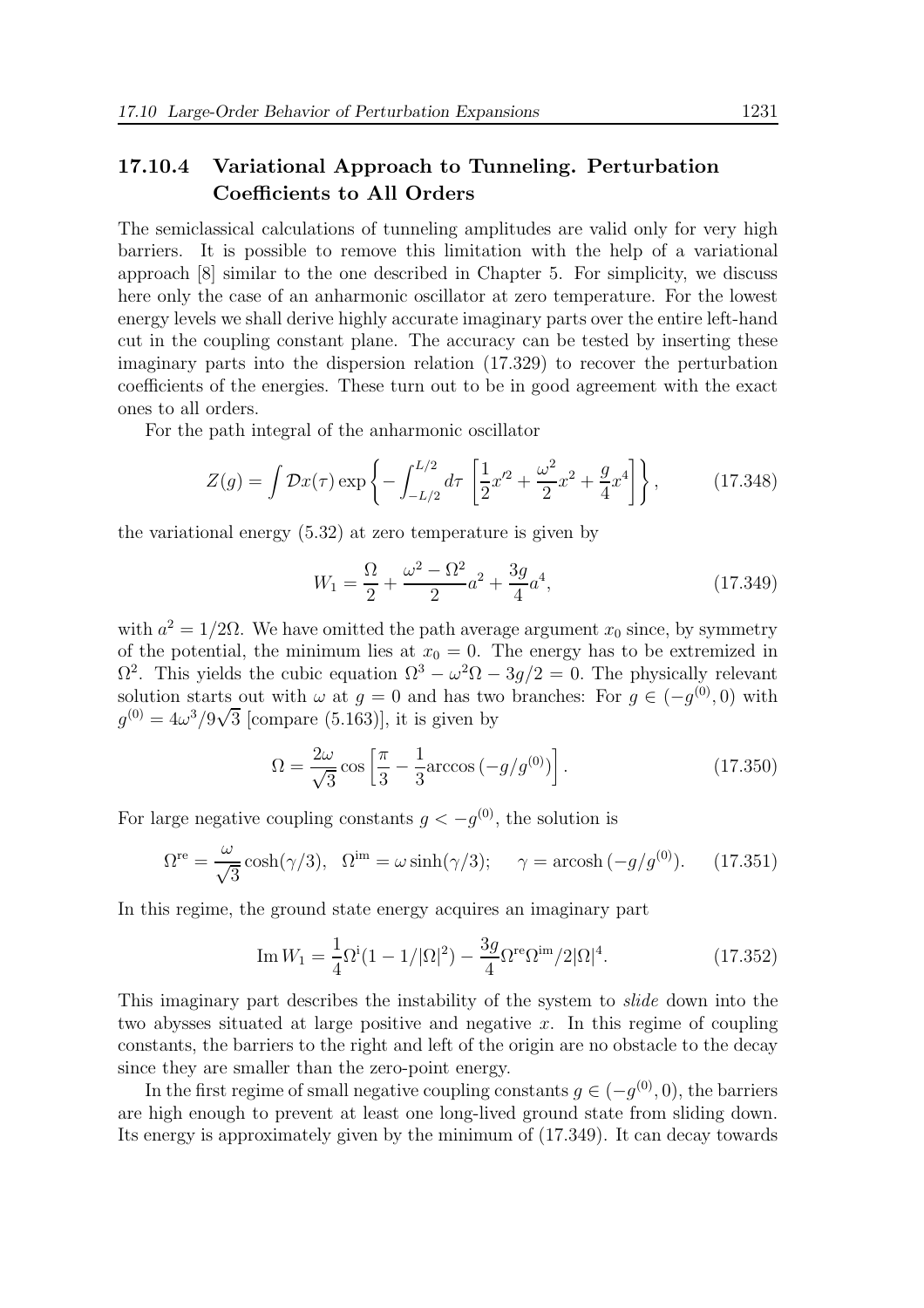the abysses via an extremal excursion across the trial potential  $\Omega^2 x^2/2 + g x^4/4$ . The associated bubble solution reads, according to (17.308),

$$
x(\tau) = x_{\rm cl}(\tau) \equiv \pm \sqrt{2\Omega^2/|g|} \frac{1}{\cosh[\Omega(\tau - \tau_0)]}.
$$
 (17.353)

It has the action  $A_{cl} = 4\Omega^3/3|g|$ . Its fluctuation determinant is given by (17.315), if  $\omega$  is replaced by the trial frequency Ω. Translations contribute a factor  $\beta\Omega\sqrt{\mathcal{A}_{\text{cl}}/2\pi}$ . Thus, the partition function has an imaginary part

Im 
$$
Z(-|g| - i\eta) = \beta \Omega \sqrt{\frac{6}{\pi}} \sqrt{\frac{4\Omega^3}{3|g|}} e^{-\beta \Omega/2 - 4\Omega^3/3|g|}.
$$
 (17.354)

In the variational approach, this replaces the semiclassical expression  $(17.316)$ , which will henceforth be denoted by  $Z_{\rm sc}^{\rm im}(g)$ .

The expression (17.354) receives fluctuation corrections. To lowest order, they produce a factor  $\exp(-\langle \mathcal{A}_{\text{fl,tot}}^{\text{int}} \rangle_{\mathcal{O}_{\Omega}})$ , where the action  $\mathcal{A}_{\text{fl,tot}}^{\text{int}}$  contains the interaction terms (17.215) and (17.213) of the fluctuations, with  $\omega$  replaced by  $\Omega$ , plus additional terms arising from the variational ansatz. They compensate for the fact that we are using the trial potential  $\Omega^2 x^2/2$  rather than the proper  $\omega^2 x^2/2$  as the zeroth-order potential for the perturbation expansion. These compensation terms have the action

$$
\mathcal{A}_{\text{fl,var}}^{\text{int}} = \int_{-\infty}^{\infty} d\tau \, \frac{\omega^2 - \Omega^2}{2} x^2(\tau) \n= \int_{-\infty}^{\infty} d\tau \, \frac{\omega^2 - \Omega^2}{2} [x_{\text{cl}}^2(\tau) + 2x_{\text{cl}}(\tau)y(\tau) + y^2(\tau)].
$$
\n(17.355)

The expectations  $\langle \ldots \rangle_{\mathcal{O}_{\Omega}}$  in the perturbation correction are calculated with respect to fluctuations governed by the operator (17.332), in which  $\omega$  is replaced by  $\Omega$ . As before, all correlation functions are expanded by Wick's rule into sums of products of the simple correlation functions  $G'_{\mathcal{O}_{\Omega}}(\tau, \tau')$  of (17.336). Using the integral formula (17.54), we have

$$
\int_{-\infty}^{\infty} d\tau \, x_{\text{cl}}^2(\tau) = 4\Omega/|g|.\tag{17.356}
$$

The expectation of  $\int_{-\infty}^{\infty} d\tau y(\tau)^2$  is found with the help of (17.344) as

$$
\int_{-\infty}^{\infty} d\tau \langle y^2(\tau) \rangle_{\mathcal{O}_{\Omega}} = L \frac{1}{2\Omega} + \frac{1}{\Omega} \int_{-\infty}^{\infty} d\tau \left[ G'_{\mathcal{O}_{\Omega}}(\tau, \tau) - 1/2 \right]
$$

$$
= L \frac{1}{2\Omega} - \frac{7}{6\Omega^2}.
$$
(17.357)

The second term can be obtained quite simply by differentiating the logarithm of  $(17.314)$  with respect to  $\Omega^2 z$ .

The linearly divergent term  $L/2\Omega$  contributes to the earlier-calculated term proportional to L in the integral (17.337) (with  $\omega$  replaced by  $\Omega$ ); together they yield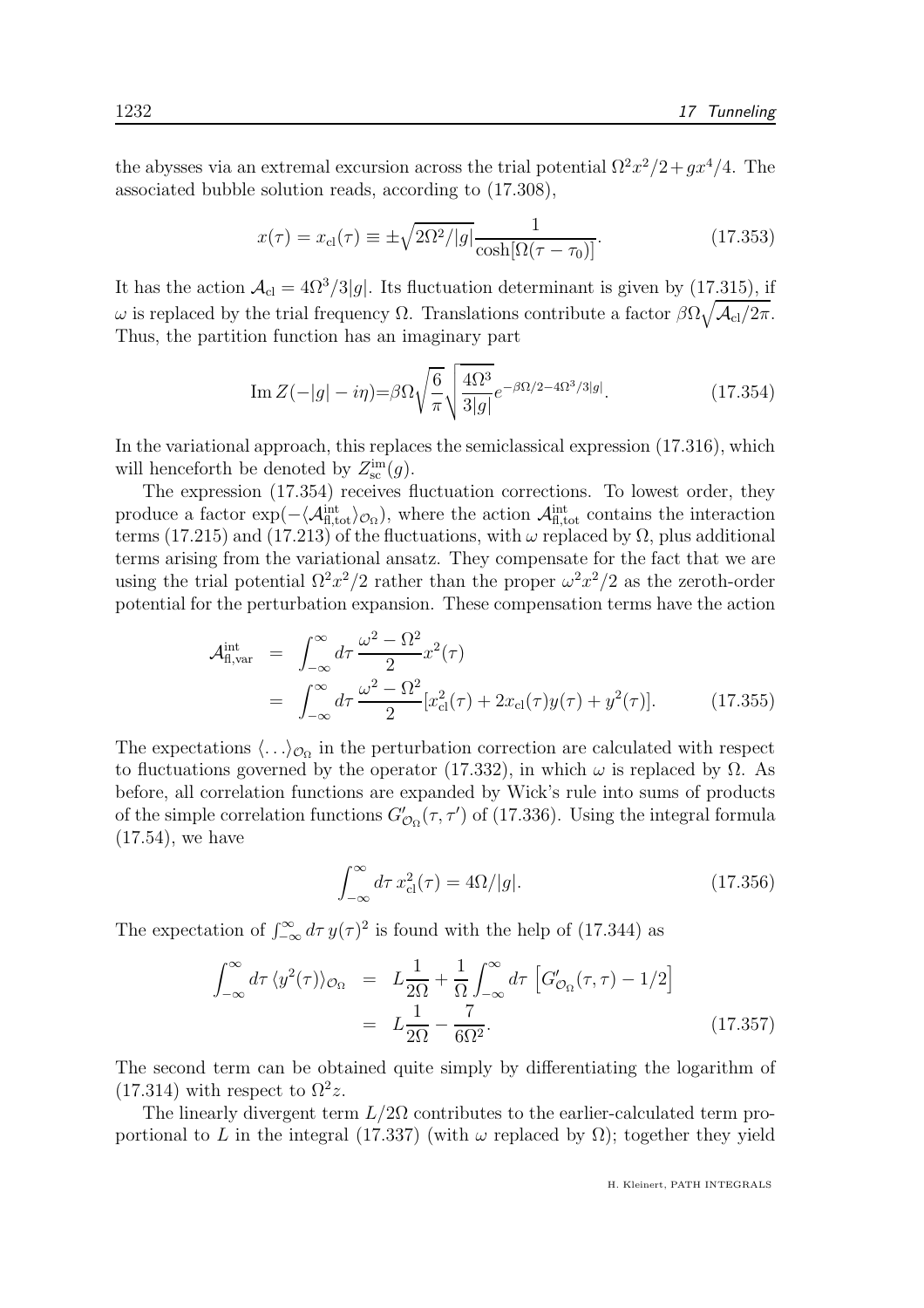L-times  $W_1$  of (17.349). Thus we can remove a factor  $e^{-LW_1}$  from Im Z, write Z as  $\approx \text{Re } Z e^{\text{Im } Z/\text{Re } Z} = e^{-LW_1 + \text{Im } Z/\text{Re } Z}$  [as in (17.275)], and deduce the imaginary part of the energy from the exponent.

We now go over to the cumulants in accordance with the rules of perturbation theory in Eqs. (3.483)–(3.487) involving the integrals (17.217) (with g and  $\omega$  replaced by |g| and  $\Omega$ , respectively). Using (17.345) we find the correction factor  $e^{-A_0-A_1}$ with

$$
A_0 = \frac{95}{96} \frac{|g|}{\Omega^3}, \qquad A_1 = \frac{1}{2} (\omega^2 - \Omega^2) \left( \frac{4\Omega}{|g|} - \frac{7}{6\Omega^2} \right). \tag{17.358}
$$

If we want to find all terms contributing to the imaginary part up to the order g, we must continue the perturbation expansion to the next order. This yields a further factor

$$
\exp\left\{\frac{1}{2}\left[\langle \mathcal{A}_{\text{fl,tot}}^{\text{int2}} \rangle_{\mathcal{O}_{\Omega}} - \langle \mathcal{A}_{\text{fl,tot}}^{\text{int}} \rangle_{\mathcal{O}_{\Omega}}^2\right]\right\} = \exp(-A_2 - A_3 - A_4),\tag{17.359}
$$

with the integrals

$$
A_2 = -\frac{1}{2}(\omega^2 - \Omega^2)^2 \int d\tau d\tau' x_{\rm cl}(\tau) \langle y(\tau) y(\tau') \rangle_{\mathcal{O}_{\Omega}} x_{\rm cl}(\tau'),
$$
  
\n
$$
A_3 = -(\omega^2 - \Omega^2) \sqrt{\frac{3|g|}{4\Omega^3}} \int d\tau d\tau' y_0'(\tau) \langle y(\tau) y(\tau') \rangle_{\mathcal{O}_{\Omega}} x_{\rm cl}(\tau'),
$$
  
\n
$$
A_4 = (\omega^2 - \Omega^2)|g| \int d\tau d\tau' x_{\rm cl}(\tau) \langle y(\tau) y^3(\tau') \rangle_{\mathcal{O}_{\Omega}} x_{\rm cl}(\tau'). \qquad (17.360)
$$

Performing the Wick contractions in the correlation functions, the integrals are conveniently rewritten as

$$
A_2 = -\frac{1}{2}(\omega^2 - \Omega^2)^2 \frac{1}{\Omega|g|} a_2,
$$
  
\n
$$
A_3 = -(\omega^2 - \Omega^2) \frac{1}{\Omega^2} a_3,
$$
  
\n
$$
A_4 = (\omega^2 - \Omega^2) \frac{1}{\Omega^2} a_4,
$$
\n(17.361)

where  $a_2, a_3, a_4$  are given by

$$
a_2 = |g|\Omega \int d\tau d\tau' x_{\rm cl}(\tau) G'_{\mathcal{O}_{\Omega}}(\tau, \tau') x_{\rm cl}(\tau'),
$$
  
\n
$$
a_3 = \Omega^2 \sqrt{\frac{3|g|}{4\Omega^3}} \int d\tau d\tau' y_0'(\tau) G'_{\mathcal{O}_{\Omega}}(\tau, \tau') x_{\rm cl}(\tau'),
$$
  
\n
$$
a_4 = 3|g|\Omega^2 \int d\tau d\tau' x_{\rm cl}(\tau) G'_{\mathcal{O}_{\Omega}}(\tau, \tau') G'_{\mathcal{O}_{\Omega}}(\tau', \tau') x_{\rm cl}(\tau'). \qquad (17.362)
$$

In terms of these, the imaginary part of the energy reads

Im 
$$
E(-|g| - i\eta) = -\Omega \sqrt{\frac{6}{\pi}} \sqrt{\frac{4\Omega^3}{3|g|}} e^{-4\Omega^3/3|g| - c_1 3|g|/4\Omega^3}
$$
  
  $\times \exp \left[ -\frac{\omega^2 - \Omega^2}{2} \left( \frac{4\Omega}{|g|} - \frac{7}{6\Omega^2} - 2\frac{a_3 - a_4}{\Omega^2} \right) + \frac{(\omega^2 - \Omega^2)^2}{2\Omega |g|} a_2 \right],$  (17.363)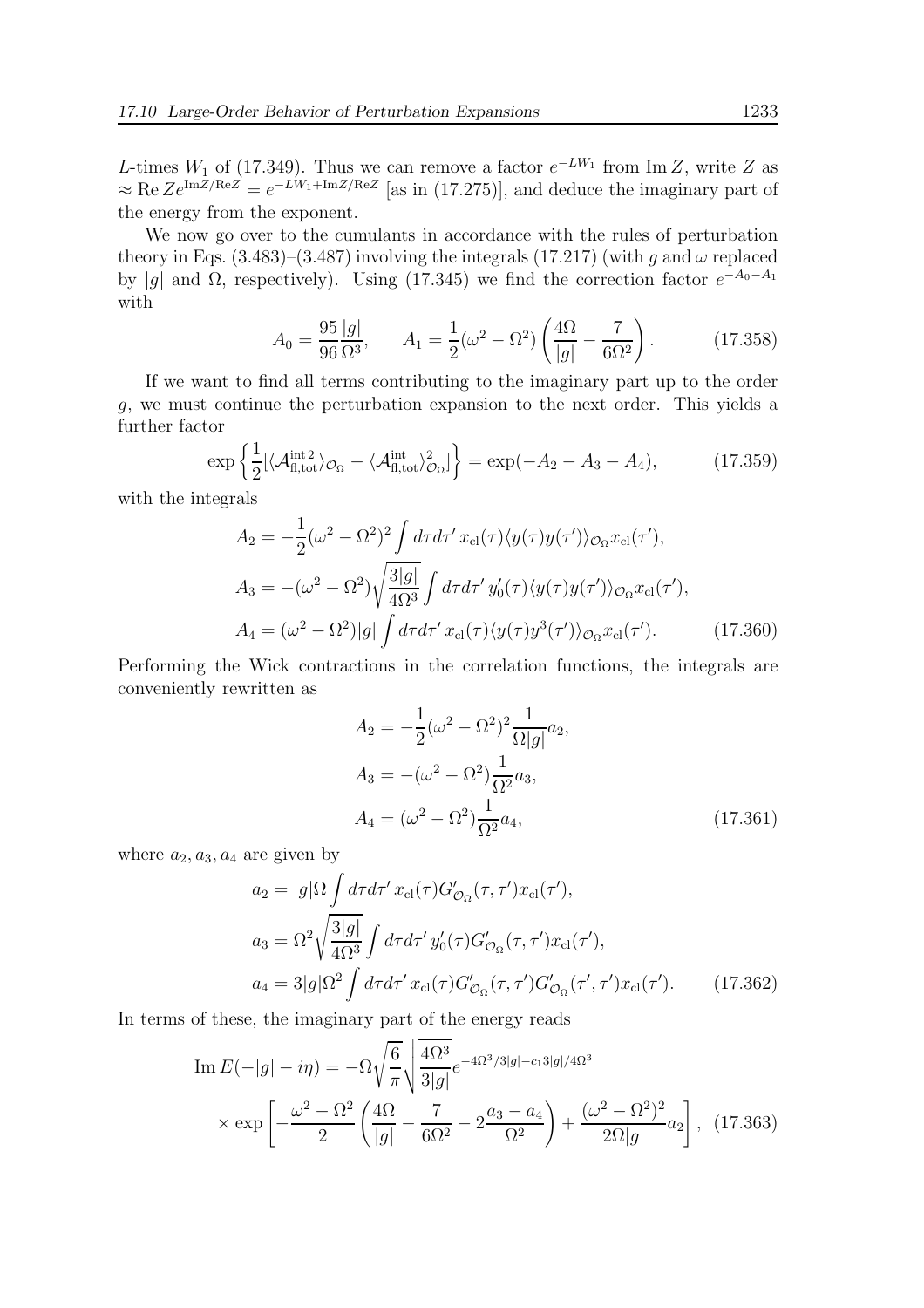evaluated at the  $\Omega$ -value (17.350).

To best visualize the higher-order effect of fluctuations, we factorize (17.363) into the semiclassical part (17.317) and a correction factor  $\varepsilon_i(g)$ ,

Im 
$$
E(-|g| - i\eta) = -\omega \sqrt{\frac{6}{\pi}} \sqrt{\frac{4\omega^3}{3|g|}} e^{-4\omega^3/3|g|} \varepsilon_i(g),
$$
 (17.364)

where

$$
\varepsilon_{i}(g) = \left(\frac{\Omega}{\omega}\right)^{5/2} \exp\left[-4\frac{\Omega^{3} - \omega^{3}}{3|g|} - c_{1}\frac{3|g|}{4\Omega^{3}} - \frac{\omega^{2} - \Omega^{2}}{2}\left(\frac{4\Omega}{|g|} - \frac{7}{6\Omega^{2}} - 2\frac{a_{3} - a_{4}}{\Omega^{2}}\right) + \frac{(\omega^{2} - \Omega^{2})^{2}}{2\Omega|g|}a_{2}\right].
$$
 (17.365)

The calculation of the integrals (17.362) proceeds as in Appendix 17A, yielding



Figure 17.13 Reduced imaginary part of lowest three energy levels of anharmonic oscillator for negative couplings plotted against  $g' \equiv g/\omega^3$ . The semiclassical limit corresponds to  $\varepsilon_i \equiv 1$ . The small-|g'| branch is due to tunneling, the large-|g'| branch to direct decay (sliding). Solid and dotted curves show the imaginary parts of the variational approximations  $W_1$  and  $W_3$ , respectively; dashed straight lines indicate the exactly known slopes.

 $a_2 = -1, a_3 = 3/4, a_4 = 1/12.$ 

The result is shown in Fig. 17.13. The slope of  $\varepsilon_i(g)$  at  $g=0$  maintains the firstorder value  $c_13/4 = 95/96$ , i.e., the additional terms in the exponent of (17.365) cancel each other to first order in g.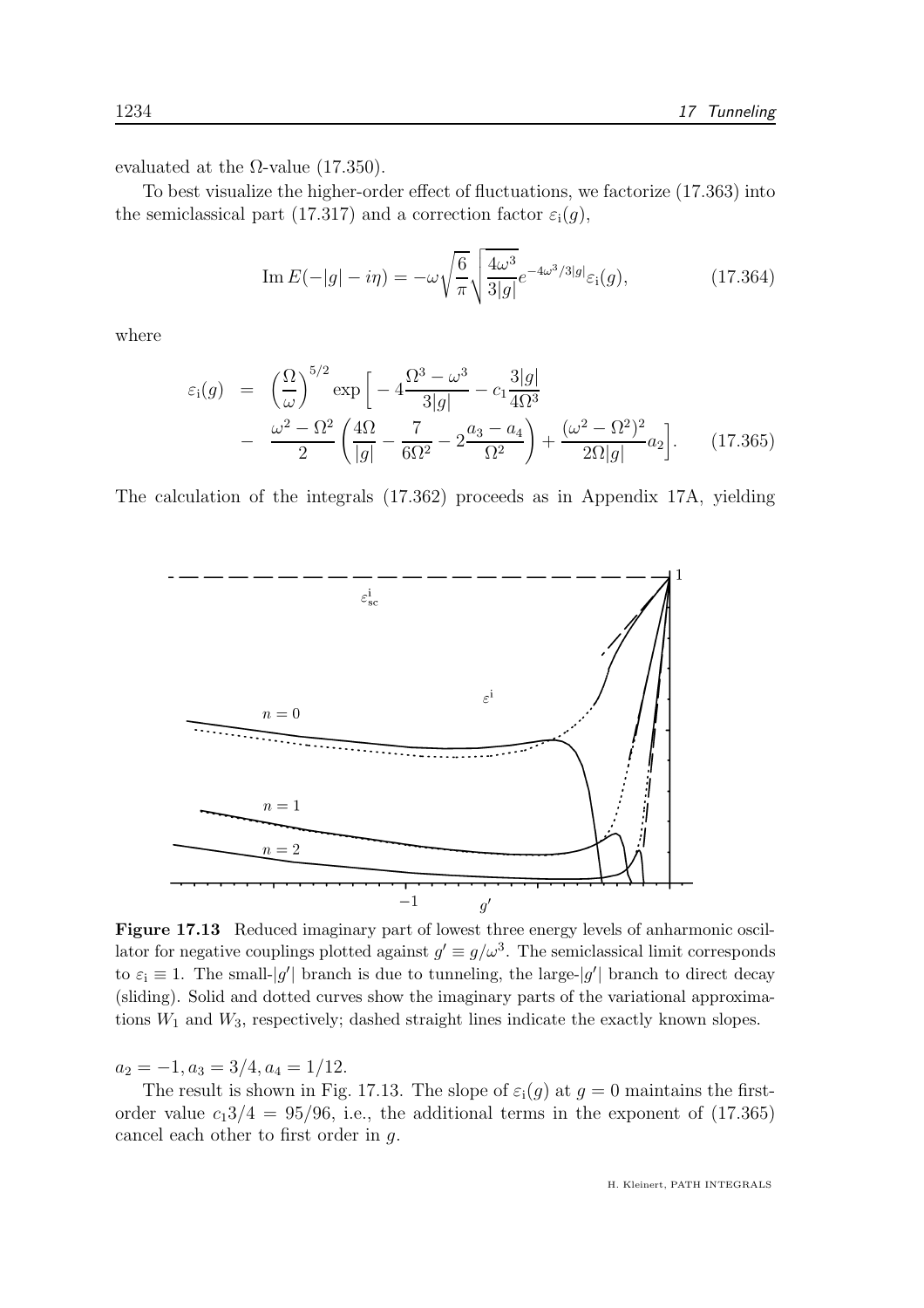There exists a short derivation of this result using the same method as in the derivation of Eq. (5.190). We take the fluctuation-corrected semiclassical approximation at the frequency  $\omega$ 

Im 
$$
E(-|g| - i\eta) = -\omega \sqrt{\frac{6}{\pi}} \sqrt{\frac{4\omega^3}{3|g|}} e^{-4\omega^3/3|g| - 3c_1|g|/4\omega^3}
$$
, (17.366)

move the  $\omega$ -dependent prefactor into the exponent with the help of the logarithm, replace everywhere  $\omega$  by  $\sqrt{\Omega^2 - (\Omega^2 - \omega^2)} = \sqrt{\Omega^2 - gr^2/2}$  with  $r^2 = 2(\Omega^2 - \omega^2)/g$ , and expand the exponent in powers of  $g$  including all orders of  $g$  to which the exponent of  $(17.366)$  is known (treating r as a quantity of order unity). This leads again to (17.364) with (17.365).

The imaginary part is inserted into the dispersion relation (17.329) and yields for positive  $q$  the energy

$$
E^{(0)}(g) = \frac{\omega}{2} + 2\omega g \int_0^\infty \frac{d\lambda}{2\pi} \frac{1}{\lambda(\lambda + g)} \sqrt{\frac{6}{\pi}} \sqrt{\frac{4\omega^3}{3\lambda}} e^{-4\omega^3/3\lambda} \varepsilon_i(\lambda).
$$
 (17.367)

Expanding the integrand in powers of q gives an integral formula for the perturbation coefficients analogous to (17.331). Its evaluation yields the numbers shown in Table 17.1. They are compared with exact previous larger-order values (17.319) which follow from  $\varepsilon_i \equiv 1$ . The improvement of our knowledge on the imaginary part of the energy makes it possible to extend the previous large-order results to low orders. Even the lowest coefficient with  $k = 1$  is reproduced very well [9].

The high degree of accuracy of the low-order coefficients is improved further by going to the higher variational approximation  $W_3$  of Eq. (5.192) and extracting from it the imaginary part Im  $W_3(0)$  at zero temperature [10]. When continuing the coupling constant g to the sliding regime, we obtain the dotted curve in Fig. 17.13. It merges rather smoothly into the tunneling branch at  $g \approx -0.24$ . Plotting the merging regime with more resolution, we find two closely lying intersections at  $g' =$  $-0.229$  and  $g' = -0.254$ . We choose the first of these to cross over from one branch to the other. After inserting the imaginary part into the integral (17.331), we obtain the fifth column in Table 17.1. For  $k = 1$ , the accuracy is now better than 0.05%. To make the approximation completely consistent, the tunneling amplitude should also be calculated to the corresponding order. This would yield a further improvement in the low-order coefficients.

It is instructive to test the accuracy of our low-order results by evaluating the dispersion relation (17.367) for the g-dependent ground state energy  $E^{(0)}(q)$ . The results shown in Fig. 17.14 compare well with the exact curves. They are only slightly worse than the original Feynman-Kleinert approximation  $W_1$  evaluated at positive values of g. We do not show the approximation  $W_3$  since it is indistinguishable from the exact energy on this plot.

The approximation obtained from the dispersion relation has the advantage of possessing the properly diverging power series expansion and a reliable information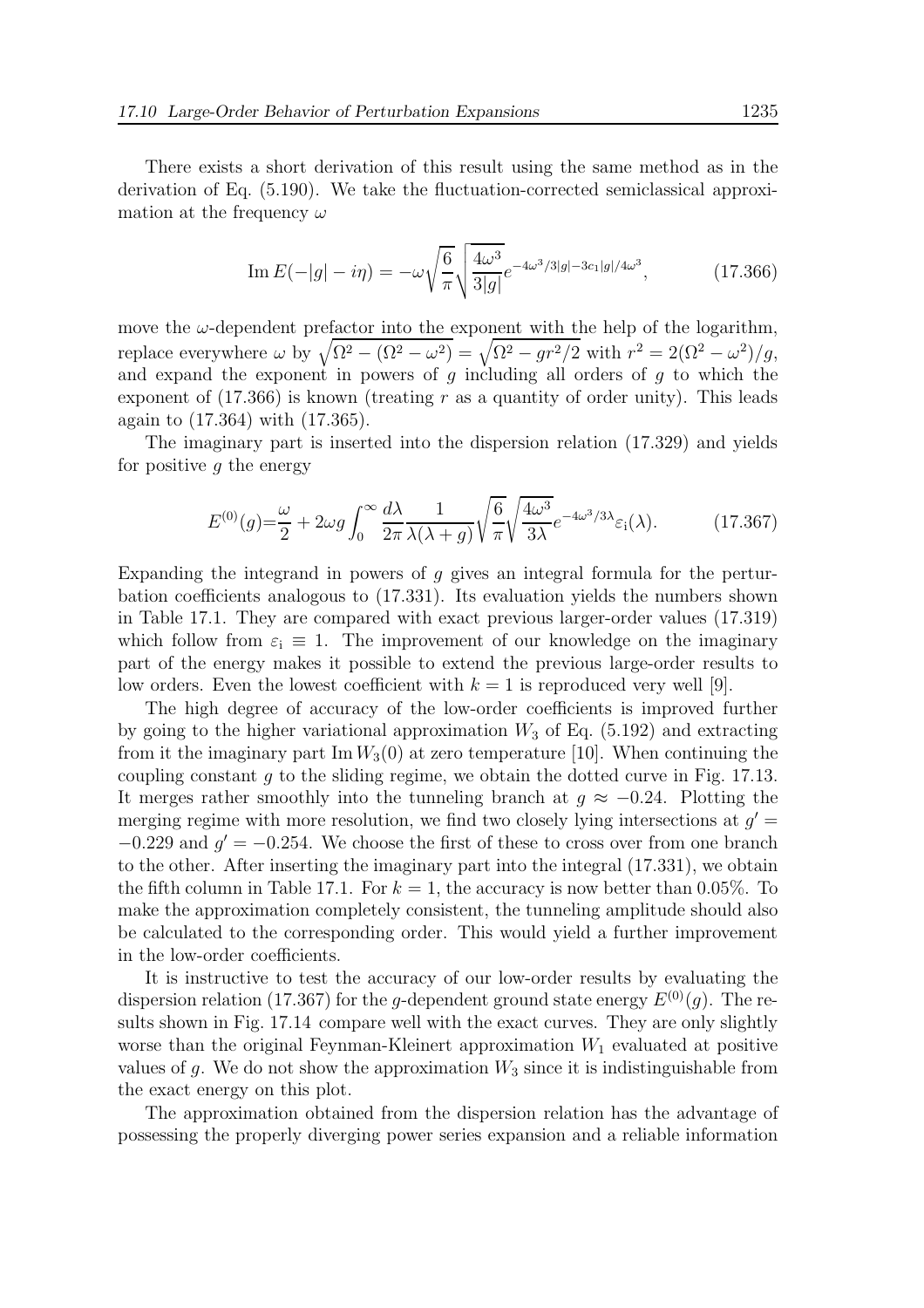Table 17.1 Comparison between exact perturbation coefficients, semiclassical ones, and those obtained from moment integrals over the imaginary parts consisting of (17.363) in the tunneling regime and the analytic continuation of the variational approximations  $W_1$ and  $W_3$  in the sliding regime. An alternating sign  $(-1)^{k-1}$  is omitted and  $\omega$  is set equal to 1.

| $E_k$       | $E_k^{\rm sc}$ |            | +disp                          |
|-------------|----------------|------------|--------------------------------|
| 0.75        | 1.16954520     | 0.76306206 | 0.74932168                     |
| 2.625       | 5.26295341     | 2.49885978 | 2.61462012                     |
| 20.8125     | 39.4721506     | 18.3870038 | 20.7186128                     |
| 241.289063  | 414.457581     | 205.886443 | 240.857317                     |
| 3580.98047  | 5595.17734     | 3093.38043 | 3590.69587                     |
| 63982.8135  | 92320.4261     | 57436.2852 | 64432.5387                     |
| 1329733.73  | 1800248.43     | 1244339.99 | 1342857.03                     |
| 31448214.7  | 40505587.0     | 30397396.0 | 31791078.0                     |
| 833541603   | 1032892468     | 822446267  | 842273537                      |
| 24478940700 | 29437435332    |            | 24420208763 24703889150        |
|             |                |            | $E_{\iota}^{\text{var1+disp}}$ |

on the analytic cut structure in the complex  $q$ -plane. Also here, the third-order result  $E_{\text{var3+disp}}^{(0)}$  based on the imaginary part of  $W_3$  for  $g < 0$  is so accurate that it cannot be distinguished from the exact ones on the plot.

The strong-coupling behavior is well reproduced by our curves. Recall the limiting expression for the middle curve given in Eq. (5.77) and the exact one (5.226) with the coefficients of Table 5.9.

The calculation of the imaginary part in the sliding regime can be accelerated by removing from the perturbation coefficients the portion which is due to the imaginary part of the tunneling amplitude. By adding the energy associated with this portion in the form of a dispersion relation it is possible to find variational approximations which for positive coupling constants are not only numerically accurate but which also have power series expansions with the correct large-order behavior [which was not the case for the earlier approximations  $W_N(g)$ .

The entire treatment can be generalized to excited states. The variational energies are then replaced by the minima of the expressions derived in Section 5.19,

$$
W_1^{(n)} = \Omega n_2 + \frac{\omega^2 - \Omega^2}{2} \frac{n_2}{\Omega} + \frac{g}{4} \frac{n_4}{\Omega^2},\tag{17.368}
$$

with  $n_2 = n + 1/2$  and  $n_4 = (3/2)(n^2 + n + 1/2)$ . The optimal  $\Omega$ -values are given by the solutions (17.350), (17.351), with  $g^{(0)}$  replaced by  $g^{(n)} = 2n_2/3\sqrt{3}n_4$ . For  $g \in (-g^{(n)}, 0)$ , the energies are real; for  $g < -g^{(n)}$  they possess the imaginary part

Im 
$$
W_1^{(n)} = \frac{1}{2} \Omega^i \left( 1 - \frac{\omega^2}{|\Omega|^2} \right) n_2 - \frac{g}{2} \Omega^{re} \Omega^{im} \frac{n_4}{|\Omega|^4}.
$$
 (17.369)

For  $g \in (-g^{(n)}, 0)$ , the imaginary part arises from the bubble solution. In the semiclassical limit it produces a factor  $12^n \mathcal{A}_{\text{cl}}^n/n!$  for  $n > 0$  as in Eq. (17.322) (with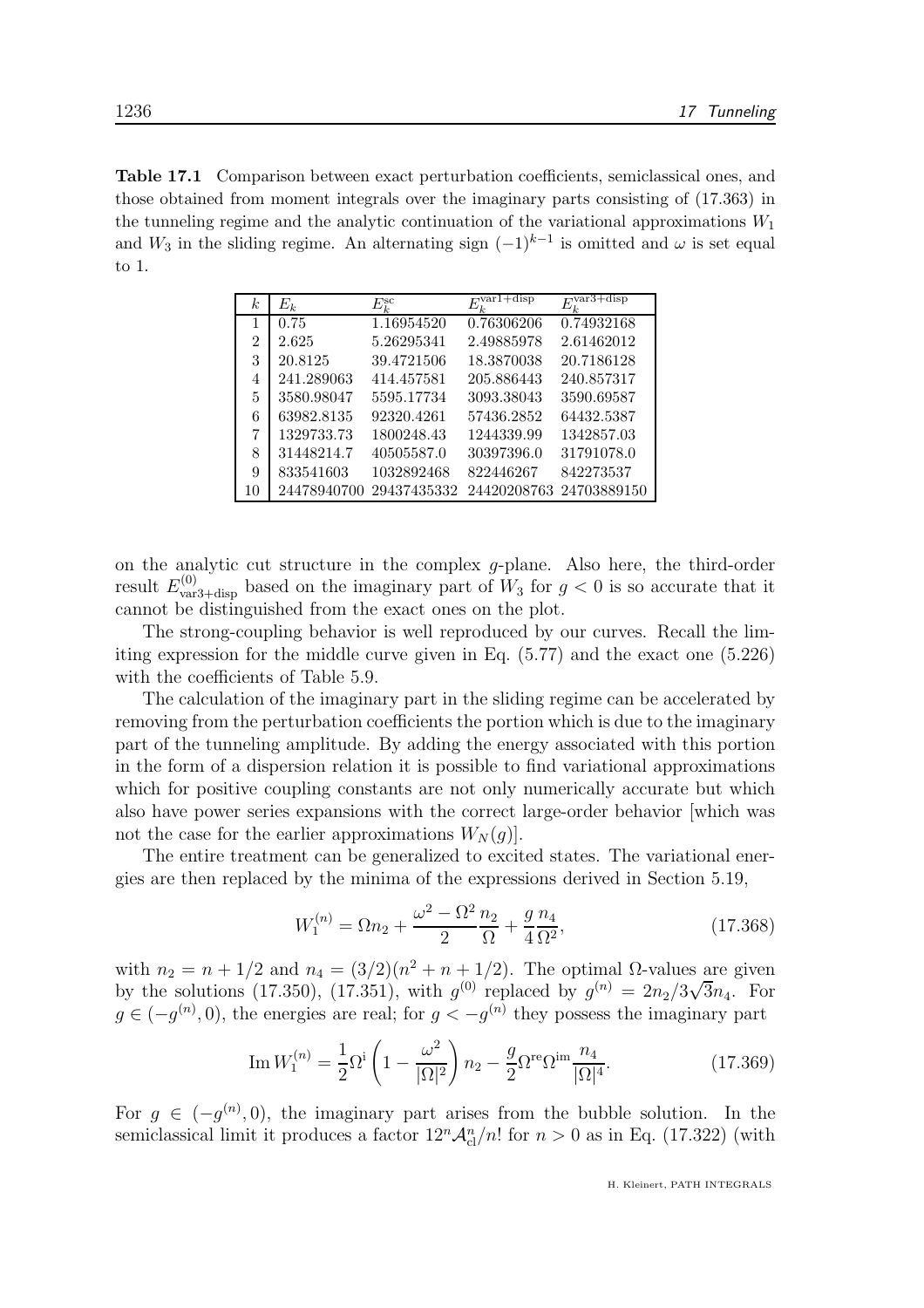

**Figure 17.14** Energies of anharmonic oscillator as function of  $g' \equiv g/\omega^3$ , obtained from variational imaginary part, and the dispersion relation (17.328) as a function of the coupling constant g. Comparison is made with the exact curve and the Feynman-Kleinert variational energy for  $g > 0$ .

 $ω$  replaced by Ω). Also here, the variational approach can easily be continued higher order approximations  $W_2, W_3, \ldots$ .

To first order in  $g$ , the imaginary part is known from a WKB calculation [11]. It reads

Im 
$$
E^{(n)}(-|g| - i\eta) = -\frac{12^n}{n!} \omega \sqrt{\frac{6}{\pi}} \sqrt{\frac{4\omega^3}{3|g|}} e^{-4\omega^3/3|g| - c_1^{(n)}3|g|/4\omega^3}
$$
, (17.370)

with the slope parameter

$$
c_1^{(n)} = \frac{d \,\varepsilon_1^{(n)}}{d(g/\omega^3)} = \left(\frac{95}{96} + \frac{29}{16}n + \frac{17}{16}n^2\right)\omega^{-3}.\tag{17.371}
$$

Following the procedure described after Eq. (17.366), we obtain from this a variational expression for the imaginary part which generalizes Eq.  $(17.364)$  to any n:

Im 
$$
E^{(n)}(-|g| - i\eta) = -\frac{12^n}{n!} \omega \sqrt{\frac{6}{\pi}} \sqrt{\frac{4\omega^3}{3|g|}} e^{-4\omega^3/3|g|} \varepsilon_i^{(n)}(g),
$$
 (17.372)

with a correction factor

$$
\varepsilon_i^{(n)}(g) = \left(\frac{\Omega}{\omega}\right)^{3n+5/2} \exp\left[-4\frac{\Omega^3 - \omega^3}{3|g|} - c_1^{(n)}\frac{3|g|}{4\Omega^3}\right]
$$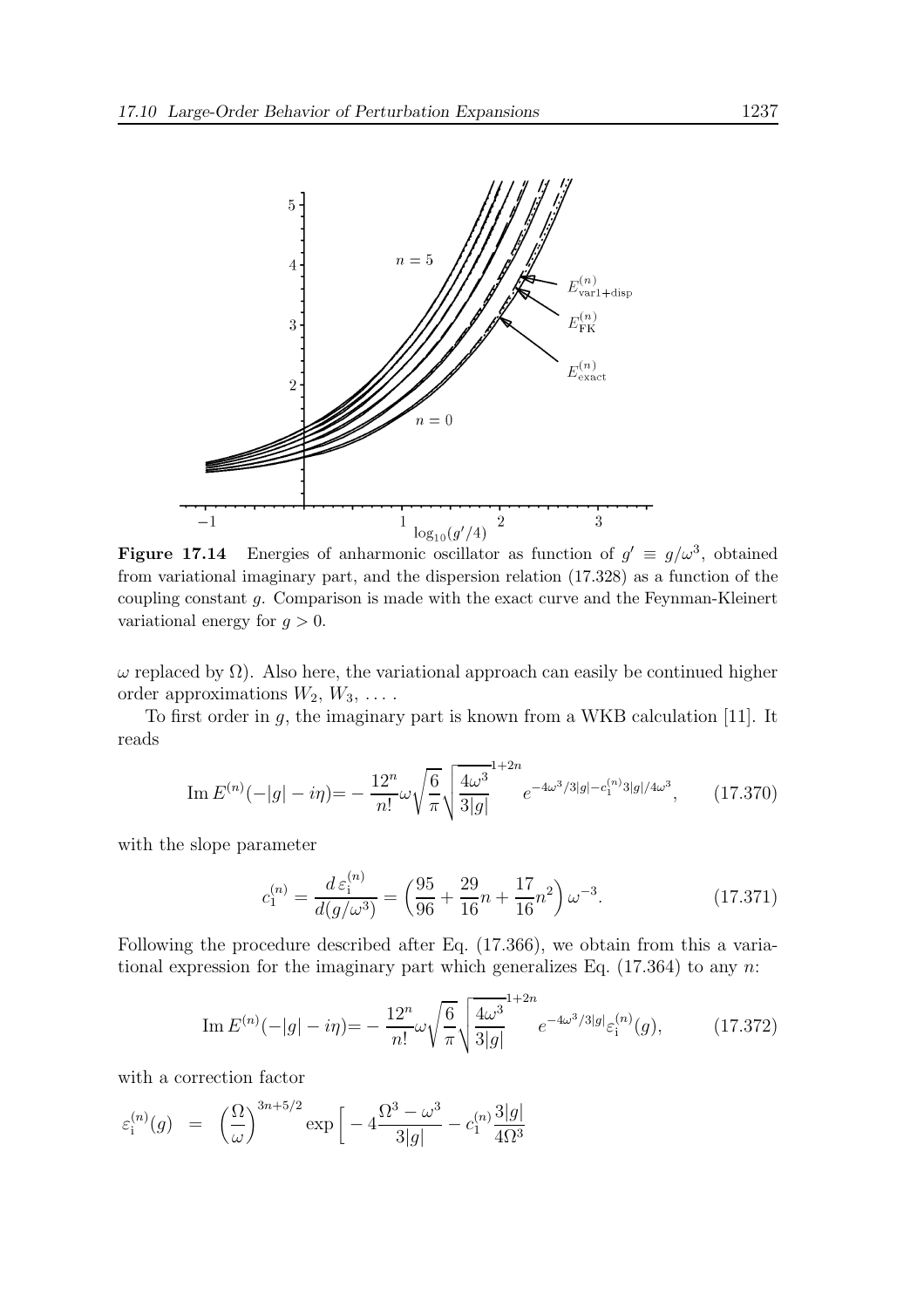

Figure 17.15 Reduced imaginary part of ground state energy of anharmonic oscillator from variational perturbation theory plotted for small negative g against  $log(-g/4)$ . The fat curve is the analytic continuation of the strong-coupling expansion (5.226) with the expansion coefficients up to the 22nd order listed in Table 5.9. The thin curve is the divergent semiclassical expansion of the contribution of the classical solution in Eq. (17.374).

$$
-\frac{\omega^2 - \Omega^2}{2} \left( \frac{4\Omega}{|g|} - \frac{3n + 5/2}{\Omega^2} \right) - \frac{(\omega^2 - \Omega^2)^2}{2\Omega |g|} \,. \,(17.373)
$$

Inserting for  $\Omega$  the optimal value  $\Omega^{(n)}$ , we obtain the solid curves shown in Fig. 17.13. Their slopes have the exact values (17.371).

The sliding regime for the excited states can be obtained from an analytic continuation of the variational energies. For  $n = 1, 2$  the resulting imaginary parts are shown as dotted curves in Fig. 17.13. They merge smoothly with the corresponding tunneling branches obtained from  $W_1$ .

If we extend the variational evaluation of the perturbation expansions to high orders in g, we find the imaginary part over the left-hand cut extending deeper and deeper into the regime dominated by the classical solution and the fluctuations around it [10]. This is shown in the double-logarithmic plot of Fig. 17.15.

The result may be compared with the the divergent semiclassical expansion around the classical solution [13]

$$
\log \varepsilon^{i}(g) = -\frac{4}{3g} + k_1 \frac{g}{4} + k_2 \left(\frac{g}{4}\right)^2 + \dots
$$
 (17.374)

also plotted in Fig. 17.15. The coefficients are listed in Table 17.2.

The inclusion of finite temperatures is possible by summing over the imaginary parts of the energies weighted by a Boltzmann factor with these energies. This opens the road to applications in many branches of physics where tunneling phenomena are relevant.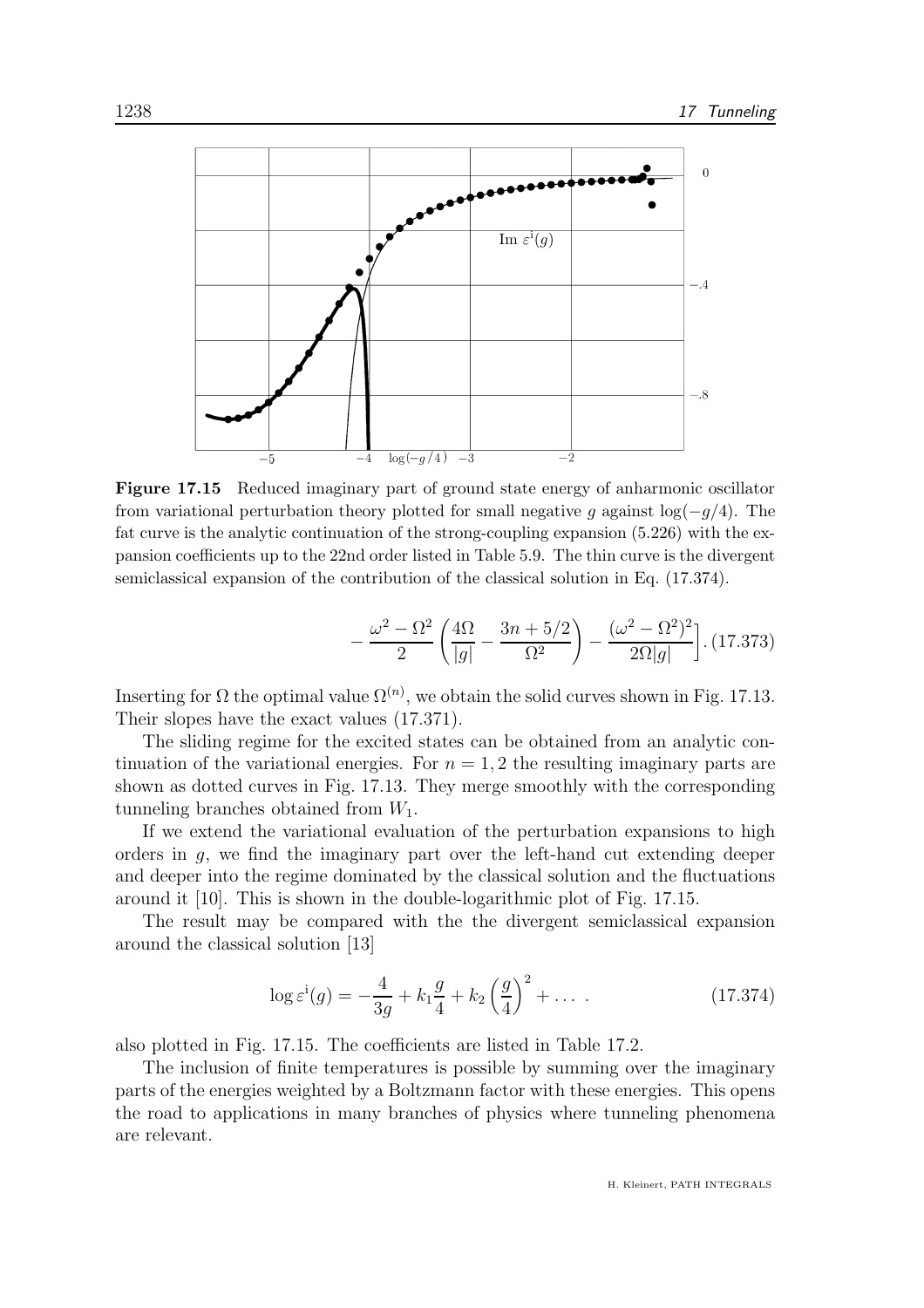| 3.95833     | 19.3437500               | 174.2092014          | 2177.286133          | 34045.58329           |
|-------------|--------------------------|----------------------|----------------------|-----------------------|
|             |                          |                      |                      |                       |
| 632817.0536 | $1.357206 \times 10^{7}$ | $3.2924 \times 10^8$ | $8.92 \times 10^{9}$ | $2.65 \times 10^{11}$ |

**Table 17.2** Coefficients  $k_n$  of semiclassical expansion (17.374) around classical solution.

It will be interesting to generalize this procedure to quantum field theories, where it can give rise to the development of much more efficient resummation techniques for perturbation series. One will be able to set up system-dependent basis functions in terms of which these series possess a convergent re-expansion. The critical exponents of the O(N)-symmetric  $\varphi^4$ -theory should then be calculable from the presently known five-loop results [14] with a much greater accuracy than before.

#### 17.10.5 Convergence of Variational Perturbation Expansion

The knowledge of the discontinuity across the left-hand makes it possible to understand roughly the convergence properties of the variational perturbation expansion developed in Section 5.14. The ground state energy satisfies the subtracted dispersion relation [compare (17.299)]

$$
E^{(0)}(g) = \frac{\omega}{2} - \frac{g}{2\pi i} \int_0^{-\infty} \frac{dg'}{g'} \frac{\text{disc } E^{(0)}(g')}{g' - g},
$$
(17.375)

where disc  $E^{(0)}(g')$  denotes the discontinuity across the left-hand cut in the complex g-plane. An expansion of the integrand in powers of g yields the perturbation series

$$
E^{(0)}(g) = \omega \sum_{k=0}^{N} E_k^{(0)} \left(\frac{g}{4\omega^3}\right)^k.
$$
 (17.376)

The associated variational energy has the form [compare (5.206)]

$$
W_N^{\Omega}(g) = \Omega \sum_{k=0}^N \varepsilon_k^{(0)} \left(\frac{g}{4\Omega^3}\right)^k.
$$
 (17.377)

It is obtained from (17.376) by the replacement (5.188) and a re-expansion in powers of g. In the present context, we write this replacement as

$$
\omega \longrightarrow \Omega(1 - \sigma \hat{g})^{1/2},\tag{17.378}
$$

where  $\hat{g}$  is the dimensionless coupling constant  $g/\Omega^3$ , and

$$
\sigma = \Omega(\Omega^2 - 1)/g \tag{17.379}
$$

[recall Eqs. (5.213) and (5.208)].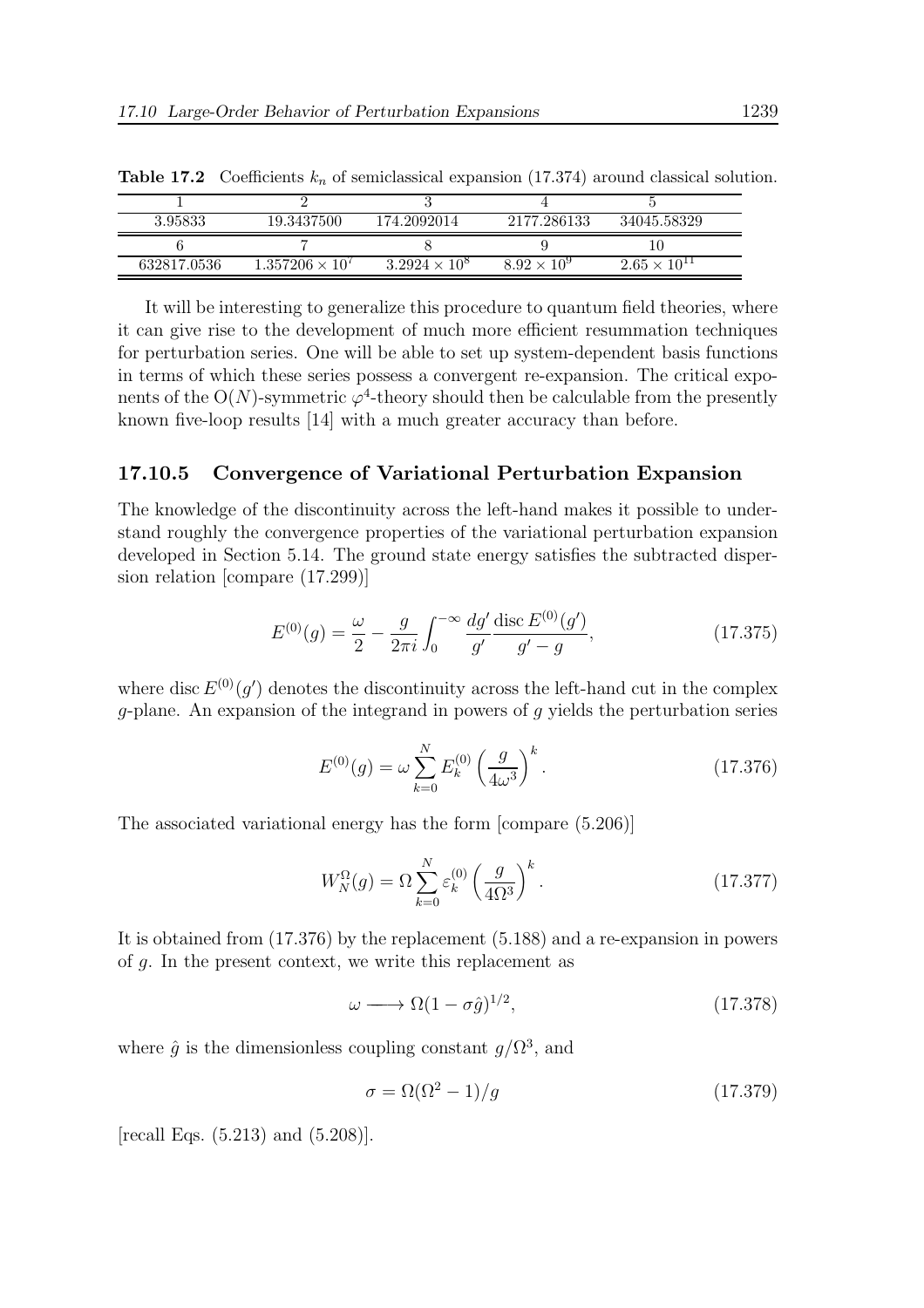There is a simple way of obtaining the same re-expansion from the dispersion relation (17.375). Introducing the dimensionless coupling constant  $\bar{g} \equiv g/\omega^3$ , the replacement (17.378) amounts to

$$
\bar{g} \longrightarrow \tilde{g}(\hat{g}) \equiv \frac{\hat{g}}{(1 - \sigma \hat{g})^{3/2}}.
$$
\n(17.380)

Since Eq. (17.375) represents an energy, it can be written as  $\omega$  times a dimensionless function of  $\bar{q}$ . Apart from the replacement (17.380) in the argument, it receives an overall factor  $\Omega/\omega = (1 - \sigma \hat{g})^{1/2}$ . We introduce the reduced energies

$$
\hat{E}(\hat{g}) \equiv E(g)/\Omega, \tag{17.381}
$$

which depends only on the reduced coupling constant  $\hat{g}$ , the dispersion relation (17.375) for  $E^{(0)}(q)$  implies a dispersion relation for  $\hat{E}^{(0)}(\hat{q})$ :

$$
\hat{E}^{(0)}(g) = (1 - \sigma \hat{g})^{1/2} \left[ \frac{1}{2} + \frac{\tilde{g}(\hat{g})}{2\pi i} \int_0^{-\infty} \frac{d\bar{g}'}{\bar{g}'} \frac{\text{disc } \bar{E}^{(0)}(\bar{g}')}{\bar{g}' - \tilde{g}(\hat{g})} \right].
$$
\n(17.382)

The resummed perturbation series is obtained from this by an expansion in powers of  $\hat{q}/4$  up to order N.

It should be emphasized that only the truncation of the expansion causes a difference between the two expressions (17.375) and (17.382), since  $\bar{q}$  and  $\tilde{q}$  are the same numbers, as can be verified by inserting (17.379) into the right-hand side of (17.380).

To find the re-expansion coefficients we observe that the expression (17.382) satisfies a dispersion relation in the complex  $\hat{q}$ -plane. If C denotes the cuts in this plane and  $\text{disc}_C E(\hat{g})$  is the discontinuity across these cuts, the dispersion relation reads

$$
\hat{E}^{(0)}(\hat{g}) = \frac{1}{2} + \frac{\hat{g}}{2\pi i} \int_C \frac{d\hat{g}'}{\hat{g}'} \frac{\text{disc}_C \hat{E}^{(0)}(\hat{g}')}{\hat{g}' - \hat{g}}.
$$
\n(17.383)

We have changed the argument of the energy from  $\bar{g}$  to  $\hat{g}$  since this will be the relevant variable in the sequel.

When expanding the denominator in the integrand in powers of  $\hat{g}/4$ , the expansion coefficients  $\varepsilon_l^{(0)}$  $\ell_l^{(0)}$  are found to be moment integrals with respect to the inverse coupling constant  $1/\hat{g}$  [compare (17.302)]:

$$
\varepsilon_k^{(0)} = -\frac{4^k}{2\pi i} \int_C \frac{d\hat{g}}{\hat{g}^{k+1}} \text{disc}_C \hat{E}^{(0)}(\hat{g}). \tag{17.384}
$$

In the complex  $\hat{q}$ -plane, the integral (17.382) has in principle cuts along the contours  $C_1, C_{\bar{1}}, C_2, C_{\bar{2}},$  and  $C_3$ , as shown in Fig. 17.16. The first four cuts are the images of the left-hand cut in the complex g-plane; the curve  $C_3$  is due to the square root of  $1 - \sigma \hat{g}$  in the mapping (17.380) and the prefactor of (17.382).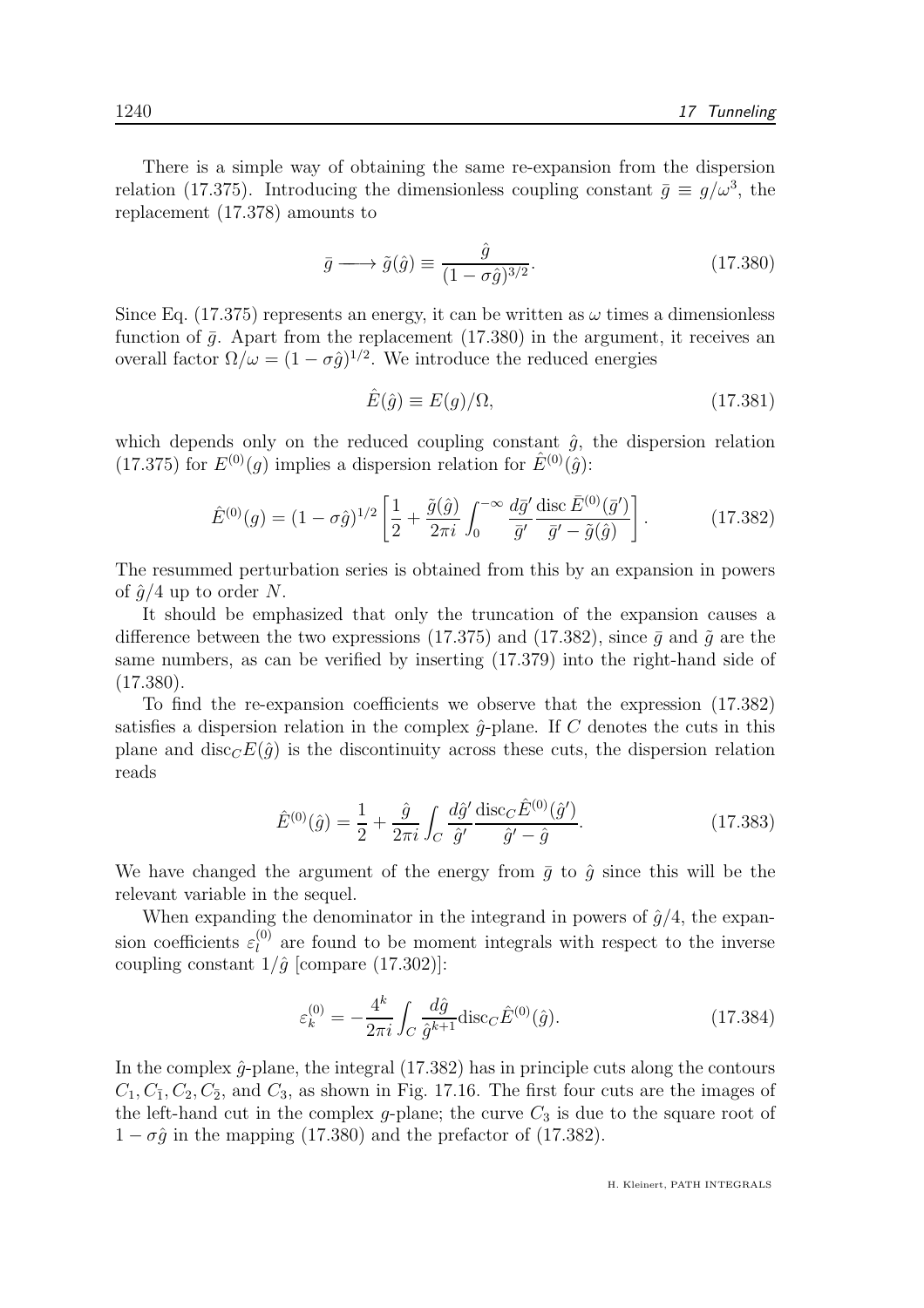

**Figure 17.16** Cuts in complex  $\hat{g}$ -plane whose moments with respect to inverse coupling constant determine re-expansion coefficients. The cuts inside the shaded circle happen to be absent due to the convergence of the strong-coupling expansion for  $g > g<sub>s</sub>$ .

Let  $\bar{D}(\bar{q})$  abbreviate the reduced discontinuity in the original dispersion relation (17.375):

$$
\bar{D}(\bar{g}) \equiv \text{disc } \bar{E}^{(0)}(\bar{g}) = 2i \text{Im } \bar{E}^{(0)}(\bar{g} - i\eta), \quad \bar{g} \le 0. \tag{17.385}
$$

Then the discontinuities across the various cuts are

$$
\begin{aligned}\n\text{disc}_{C_{1,\bar{1},2,\bar{2}}} \hat{E}^{(0)}(\hat{g}) &= (1 - \sigma \hat{g})^{1/2} \bar{D}(\hat{g}(1 - \sigma \hat{g})^{-3/2}), \\
\text{disc}_{C_3} \hat{E}^{(0)}(\hat{g}) &= -2i(\sigma \hat{g} - 1)^{1/2} \\
&\times \left[ \frac{1}{2} - \int_0^\infty \frac{d\bar{g}'}{2\pi} \frac{\hat{g}(\sigma \hat{g} - 1)^{-3/2}}{\bar{g}'^2 + \hat{g}^2(\sigma \hat{g} - 1)^{-3}} \bar{D}(-\bar{g}') \right].\n\end{aligned} \tag{17.386}
$$

For small negative  $\bar{g}$ , the discontinuity is given by the semiclassical limit (17.317):

$$
\bar{D}\bar{g}) \approx -2i\sqrt{\frac{6}{\pi}}\sqrt{\frac{4}{-3\bar{g}}}e^{4/3\bar{g}}.\tag{17.388}
$$

We denote by  $\varepsilon_k^{(0)}$  $k^{(0)}(C_i)$  the contributions of the different cuts to the integral (17.384) for the coefficients. After inserting (17.388) into Eq. (17.386), we obtain from the cut along  $C_1$  the semiclassical approximation

$$
\varepsilon_k^{(0)}(C_1) \approx -24^k \int_{C_1} \frac{d\hat{g}}{2\pi} \frac{1}{\hat{g}^{k+1}} \sqrt{\frac{6}{\pi}} \sqrt{-\frac{4(1-\sigma\hat{g})^{5/2}}{3\hat{g}}} e^{4(1-\sigma\hat{g})^{3/2}/3\hat{g}}.
$$
 (17.389)

For the kth term  $S_k$  of the series this yields an estimate

$$
S_k \propto \left[ \int_{C_\gamma} \frac{d\gamma}{2\pi} e^{f_k(\gamma)} \right] (\sigma \hat{g})^k, \tag{17.390}
$$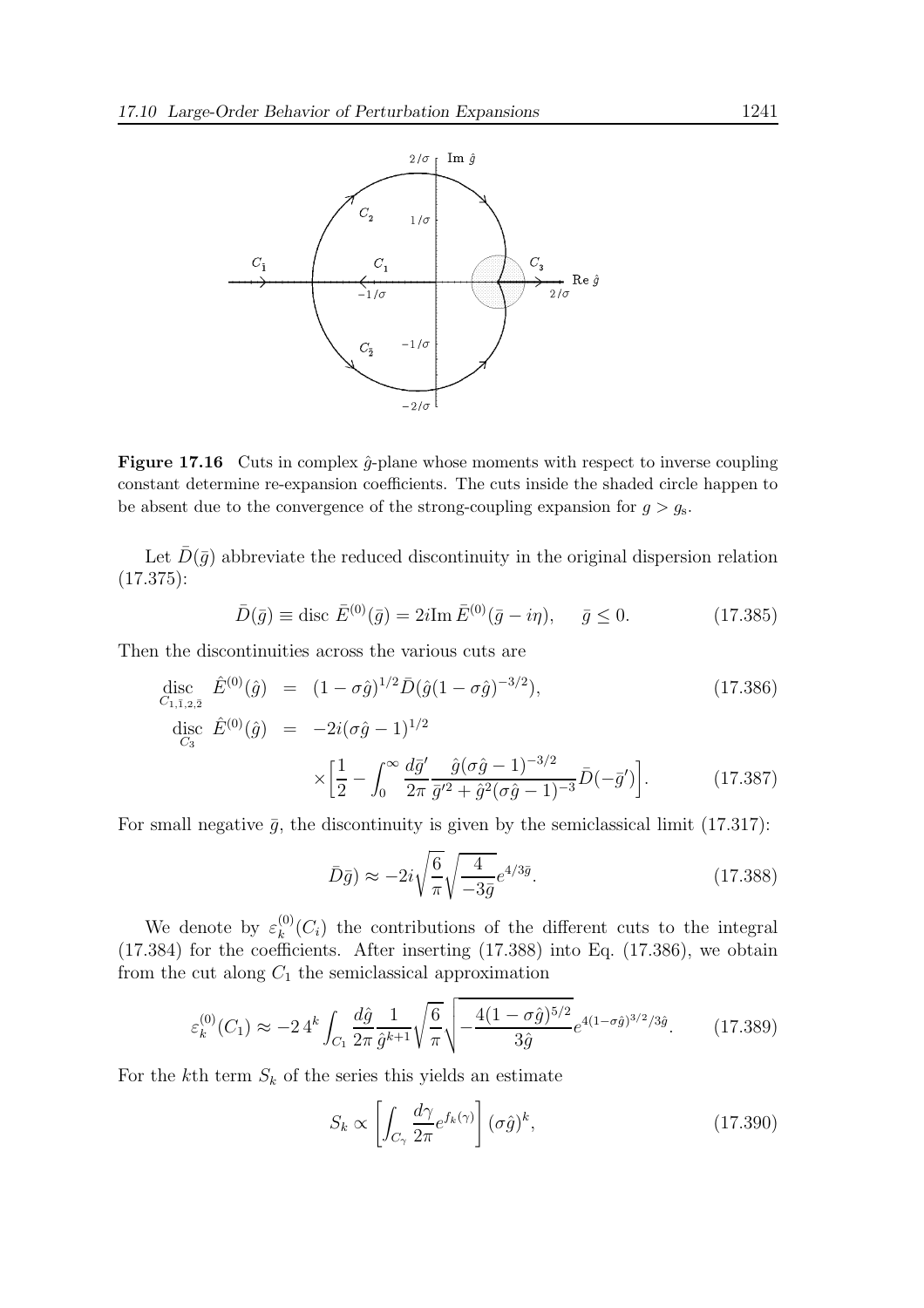where  $f_k(\gamma)$  is the function of  $\gamma \equiv \sigma \hat{g}$ 

$$
f_k(\gamma) = -\left(k + \frac{3}{2}\right)\log(-\gamma) + \frac{4\sigma}{3\gamma}(1 - \gamma)^{3/2}.
$$
 (17.391)

For large  $k$ , the integral may be evaluated via the saddle point approximation of Subsection 4.2.1. The extremum of  $f_k(\gamma)$  satisfies the equation

$$
-k + \frac{3}{2} = \frac{4\sigma}{3\gamma} (1 - \gamma)^{1/2} (1 + \frac{1}{2}\gamma), \qquad (17.392)
$$

which is solved by

$$
\gamma \xrightarrow[k \to \infty]{} \gamma_k = -4\sigma/3k. \tag{17.393}
$$

At the extremum,  $f_k(\gamma)$  has the value

$$
f_k \xrightarrow[k \to \infty]{} k \log(3k/4e\sigma) - 2\sigma. \tag{17.394}
$$

The constant  $-2\sigma$  in this limiting expression arises when expanding the second term of Eq. (17.391) into a Taylor series,  $(4\sigma/3\gamma)(1-\gamma)^{3/2} = 4\sigma/3\gamma_k - 2\sigma + \dots$ . Only the first two terms survive the large- $k$  limit.

Thus, to leading order in  $k$ , the  $k$ <sup>th</sup> term of the re-expanded series becomes

$$
S_k \propto e^{-2\sigma} \left(\frac{-3k}{e}\right)^k \left(\frac{\hat{g}}{4}\right)^k.
$$
 (17.395)

The corresponding re-expansion coefficients are

$$
\varepsilon_k^{(0)} \propto e^{-2\sigma} E_k^{(0)}.\tag{17.396}
$$

They have the remarkable property of growing in precisely the same manner with k as the initial expansion coefficients  $E_k^{(0)}$  $\kappa^{(0)}$ , except for an overall suppression factor  $e^{-2\sigma}$ . This property was found empirically in Fig. 5.20b.

In order to estimate the convergence of the variational perturbation expansion, we note that with

$$
\sigma = \frac{\Omega(\Omega^2 - 1)}{g} \tag{17.397}
$$

and  $\hat{q}$  from (5.213), we have

$$
\sigma \hat{g} = 1 - \frac{1}{\Omega^2}.\tag{17.398}
$$

For large  $\Omega$ , this expression is smaller than unity. Hence the powers  $(\sigma \hat{g})^k$  alone yield a convergent series. An optimal re-expansion of the energy can be achieved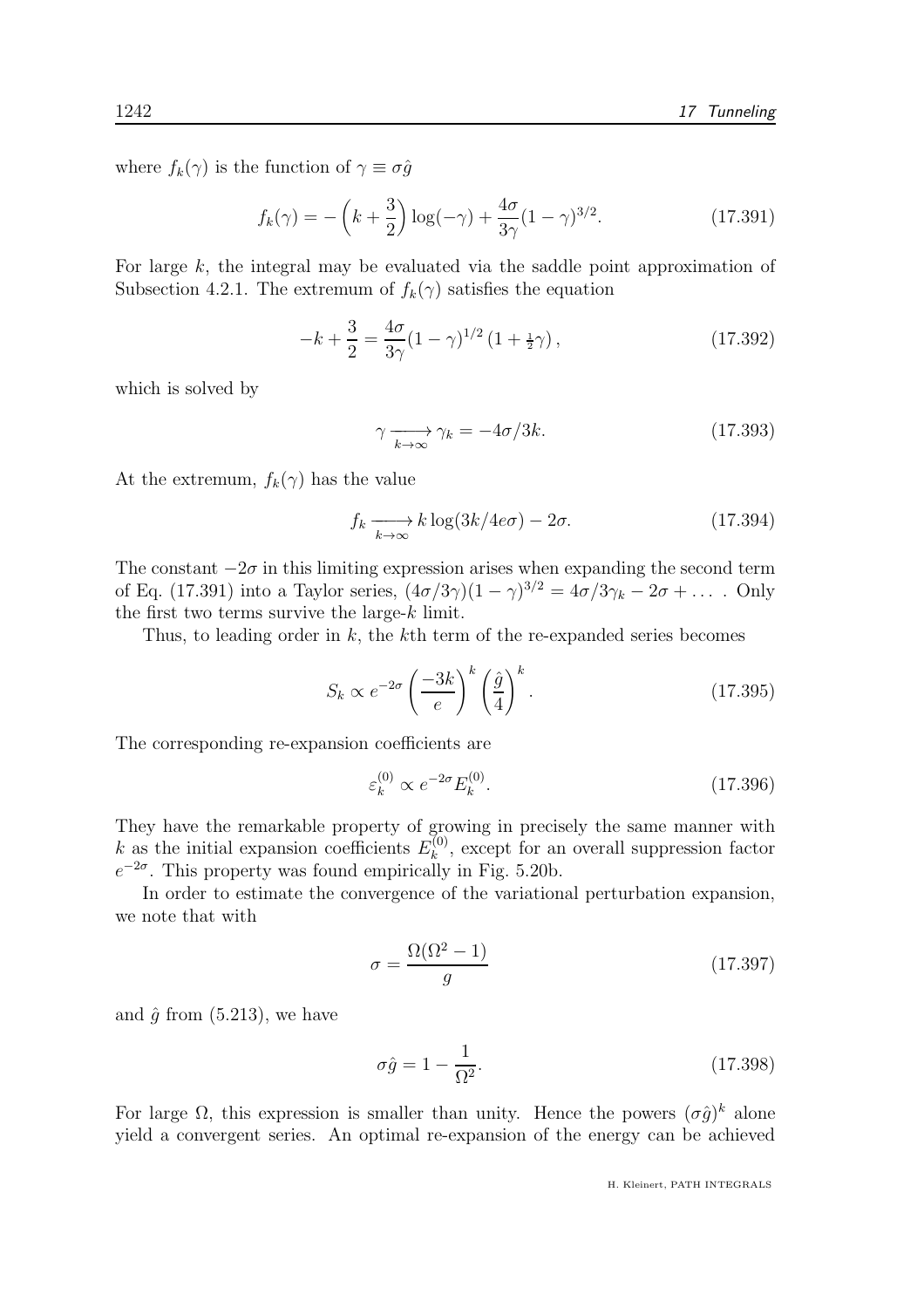by choosing, for a given large maximal order N of the expansion, a parameter  $\sigma$ proportional to N:

$$
\sigma \approx \sigma_N \equiv cN. \tag{17.399}
$$

Inserting this into (17.391), we obtain for large  $k = N$ 

$$
f_N(\gamma) \approx N \left[ -\log(-\gamma) + \frac{4c}{3\gamma} (1 - \gamma)^{3/2} \right].
$$
 (17.400)

The extremum of this function lies at

$$
1 + \frac{4c}{3\gamma}(1 - \gamma)^{1/2}(1 + \frac{1}{2}\gamma) = 0.
$$
 (17.401)

The constant  $c$  is now chosen in such a way that the large exponent proportional to N in the exponential function  $e^{f_N(\gamma)}$  due to the first term in (17.400) is canceled by an equally large contribution from the second term, i.e., we require at the extremum

$$
f_N(\gamma) = 0.\tag{17.402}
$$

The two equations (17.401) and (17.402) are solved by

$$
\gamma = -0.242\,964\,029\,973\,520\,\ldots,\qquad c = 0.186\,047\,272\,987\,975\,\ldots\,\tag{17.403}
$$

In contrast to the extremal  $\gamma$  in Eq. (17.393) which dominates the large-k limit, the extremal  $\gamma$  of the present limit, in which k is also large but of the order of N, remains finite (the previous estimate holds for  $k \gg N$ ). Accordingly, the second term  $(4c/3\gamma)(1-\gamma)^{3/2}$  in  $f_N(\gamma)$  contributes in full, not merely via the first two Taylor expansion terms of  $(1 - \gamma)^{3/2}$ , as it did in (17.394).

Since  $f_N(\gamma)$  vanishes at the extremum, the Nth term in the re-expansion has the order of magnitude

$$
S_N \propto (\sigma_N \hat{g}_N)^N = \left(1 - \frac{1}{\Omega_N^2}\right)^N.
$$
\n(17.404)

According to (17.397) and (17.399), the frequency  $\Omega_N$  grows for large N like

$$
\Omega_N \sim \sigma_N^{1/3} g^{1/3} \sim (cNg)^{1/3}.
$$
\n(17.405)

As a consequence, the last term of the series decreases for large N like

$$
S_N(C_1) \propto \left[1 - \frac{1}{(\sigma_N g)^{2/3}}\right]^N \approx e^{-N/(\sigma g)^{2/3}} \approx e^{-N^{1/3}/(cg)^{2/3}}.\tag{17.406}
$$

This estimate does not yet explain the convergence of the variational perturbation expansion in the strong-coupling limit observed in Figs. 5.21 and 5.22. For the contribution of the cut  $C_1$  to  $S_N$ , the derivation of such a behavior requires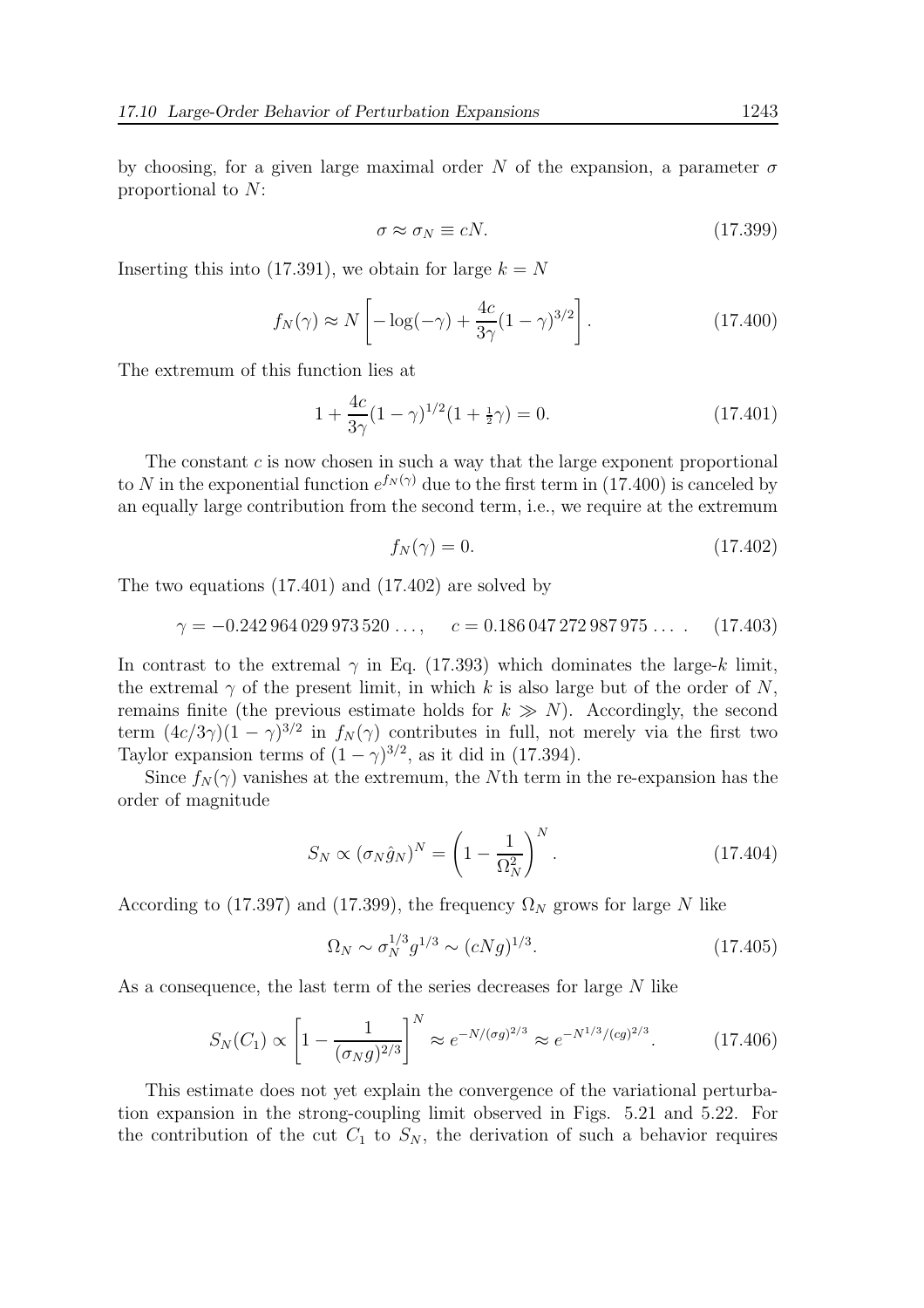including a little more information into the estimate. This information is supplied by the empirically observed property, that the best  $\Omega_N$ -values lie for finite N on a curve  $[recall Eq. (5.211)]$ :

$$
\sigma_N \sim cN\left(1 + \frac{6.85}{N^{2/3}}\right). \tag{17.407}
$$

Thus the asymptotic behavior  $(17.399)$  receives, at a finite N, a rather large correction. By inserting this  $\sigma_N$  into  $f_N(\gamma)$  of (17.400), we find an extra exponential factor

$$
e^{\Delta f_N} \approx \exp\left[N\frac{4c}{3}\frac{(1-\gamma)^{3/2}}{\gamma}\frac{6.85}{N^{2/3}}\right]
$$
  
=  $\exp\left[-N\log(-\gamma)\frac{6.85}{N^{2/3}}\right] \approx e^{-9.7N^{1/3}}.$  (17.408)

This reduces the size of the last term due to the cut  $C_1$  in (17.406) to

$$
S_N(C_1) \propto e^{-[9.7 + (cg)^{-2/3}]N^{1/3}},\tag{17.409}
$$

which agrees with the convergence seen in Figs. 5.21 and 5.22.

There is no need to evaluate the effect of the shift in the extremal value of  $\gamma$ caused by the correction term in (17.407), since this would be of second order in  $1/N^{2/3}$ .

How about the contributions of the other cuts? For  $C_{\bar{1}}$ , the integrals in (17.384) run from  $\hat{g} = -2/\sigma$  to  $-\infty$  and decrease like  $(-2/\sigma)^{-k}$ . The associated last term  $S_N(C_{\bar{1}})$  is of the negligible order  $e^{-N \log N}$ . For the cuts  $C_{2,\bar{2},3}$ , the integrals (17.384) start at  $\hat{g} = 1/\sigma$  and have therefore the leading behavior

$$
\varepsilon_k^{(0)}(C_{2,\bar{2},3}) \sim \sigma^k. \tag{17.410}
$$

This implies a contribution to the Nth term in the re-expansion of the order of

$$
S_N(C_{2,\bar{2},3}) \sim (\sigma \hat{g})^N, \tag{17.411}
$$

which decreases merely like (17.406) and does not explain the empirically observed convergence in the strong-coupling limit. As before, an additional information produces a better estimate. The cuts in Fig. 17.16 do not really reach the point  $\sigma \hat{q} = 1$ . There exists a small circle of radius  $\Delta \hat{g} > 0$  in which  $\hat{E}^{(0)}(\hat{g})$  has no singularities at all. This is a consequence of the fact unused up to this point that the strong-coupling expansion (5.231) converges for  $g > g_s$ . For the reduced energy, this expansion reads:

$$
\hat{E}^{(0)}(\hat{g}) = \left(\frac{\hat{g}}{4}\right)^{1/3} \left\{\alpha_0 + \alpha_1 \left[\frac{\hat{g}}{4\omega^3} \frac{1}{(1-\sigma\hat{g})^{3/2}}\right]^{-2/3} + \alpha_2 \left[\frac{\hat{g}}{4\omega^3} \frac{1}{(1-\sigma\hat{g})^{3/2}}\right]^{-4/3} + \dots\right\}.
$$
\n(17.412)

The convergence of (5.231) for  $g > g_s$  implies that (17.412) converges for all  $\sigma \hat{g}$  in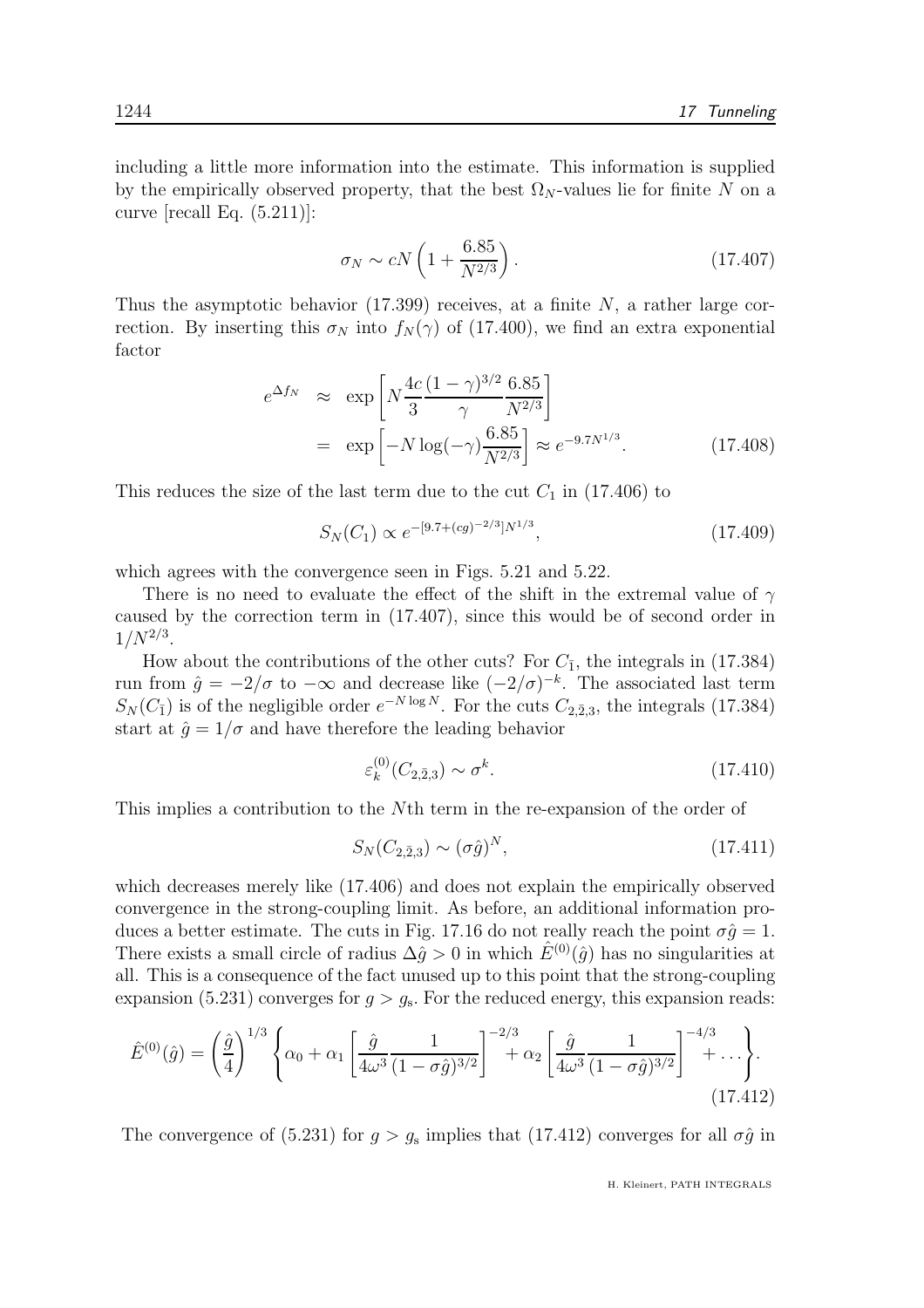

**Figure 17.17** Theoretically obtained convergence behavior of Nth approximants for  $\alpha_0$ , to be compared with the empirically found behavior in Fig. 5.21.



Figure 17.18 Theoretically obtained oscillatory behavior around exponentially fast asymptotic approach of  $\alpha_0$  to its exact value as a function of the order N of the approximant, to be compared with the empirically found behavior in Fig. 5.22, averaged between even and odd orders.

a neighborhood of the point  $\sigma \hat{g} = 1$  with a radius

$$
\Delta(\sigma \hat{g}) \sim \left(\frac{\hat{g}}{-\bar{g}_s}\right)^{2/3} = \left\{\frac{1}{-\sigma \bar{g}_s} [1 + \Delta(\sigma \hat{g})] \right\}^{2/3},\tag{17.413}
$$

where  $\bar{g}_s \equiv g_s/\omega^3$ . For large N,  $\Delta(\sigma \hat{g})$  goes to zero like  $1/(N|\bar{g}s|c)^{2/3}$ . Thus the integration contours of the moment integrals (17.384) for the contributions  $\varepsilon_k^{(0)}$  $_{k}^{\left( 0\right) }\left( C_{i}\right)$ of the other cuts do not begin at the point  $\sigma \hat{g} = 1$ , but a little distance  $\Delta(\sigma \hat{g})$  away from it. This generates an additional suppression factor

$$
(\sigma \hat{g})^{-N} \sim \left[1 + \Delta(\sigma \hat{g})\right]^{-N}.\tag{17.414}
$$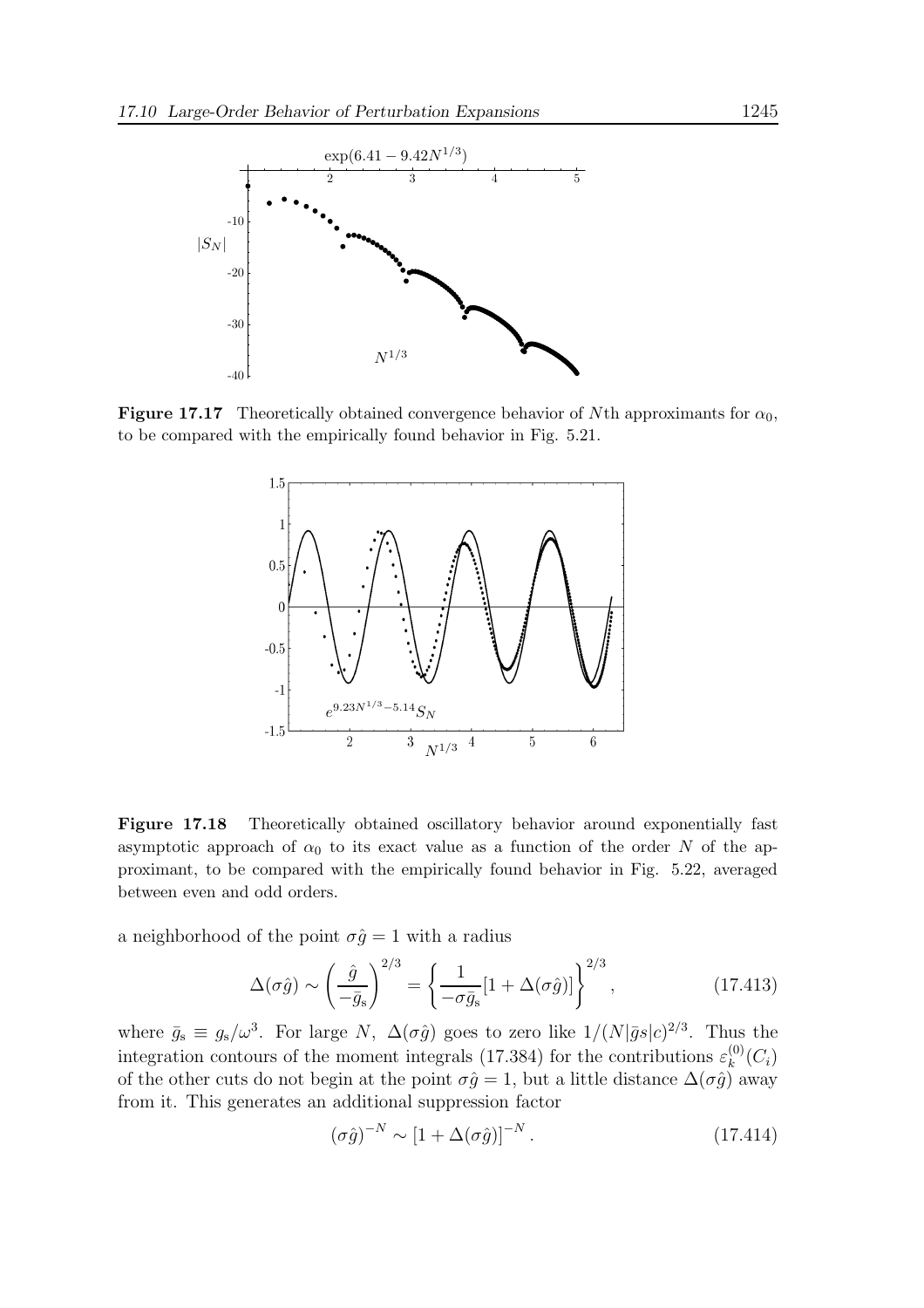Let us set  $-\bar{g}_s = |\bar{g}_s| \exp(i\varphi_s)$  and  $x_s \equiv (-\hat{g}/\bar{g}_s)^{2/3} = -|x_s| \exp(i\theta)$ , and introduce the parameter  $a \equiv 1/[[\bar{g}_s|c]^{2/3}$ . Since there are two complex conjugate contributions we obtain, for large  $N$  a last term of the re-expanded series the order of

$$
S_N(C_{2,\bar{2},3}) \approx e^{-N^{1/3}a\cos\theta} \cos(N^{1/3}a\sin\theta). \tag{17.415}
$$

By choosing

$$
|\bar{g}_s| \sim 0.160, \quad \theta \sim -0.467, \tag{17.416}
$$

we obtain the curves shown in Figs. 17.17 and 17.18 which agree very well with the observed Figs. 5.21 and 5.22. Their envelope has the asymptotic falloff  $e^{-9.23N^{1/3}}$ .



**Figure 17.19** Comparison of ratios  $R_n$  between successive expansion coefficients of strong-coupling expansion (dots) with ratios  $R_n^{\text{as}}$  of expansion of superposition of two singularities at  $q = 0.156 \times \exp(\pm 0.69)$  (crosses).

Let us see how the positions of the leading Bender-Wu singularities determined by (17.416) compare with what we can extract directly from the strong-coupling series (5.231) up to order 22. For a pair of square root singularities at  $x_s = -|x_s| \exp(\pm i\theta)$ , the coefficients of a power series  $\sum \alpha_n x^n$  have the asymptotic ratios  $R_n \equiv \alpha_{n+1}/\alpha_n \sim$  $R_n^{\text{as}} \equiv -\cos[(n+1)\theta + \delta]/|x_{\text{s}}|\cos(n\theta + \delta)$ . In Fig. 17.19 we have plotted these ratios against the ratios  $R_n$  obtained from the coefficients  $\alpha_n$  of Table 5.9. For large n, the agreement is good if we choose

$$
|x_s| = 1/0.117, \quad \theta = -0.467,\tag{17.417}
$$

with an irrelevant phase angle  $\delta = -0.15$ . The angle  $\theta$  is in excellent agreement with the value found in (17.416). From  $|x_s|$  we obtain  $|\bar{g}_s| = 4|1/x_s|^{3/2} = 0.160$ , again in excellent agreement with (17.416).

This convergence radius is compatible with the heuristic convergence of the strong-coupling series up to order 22, as can be seen in Fig. 17.19 by comparing the curves resulting from the series with the exact curve.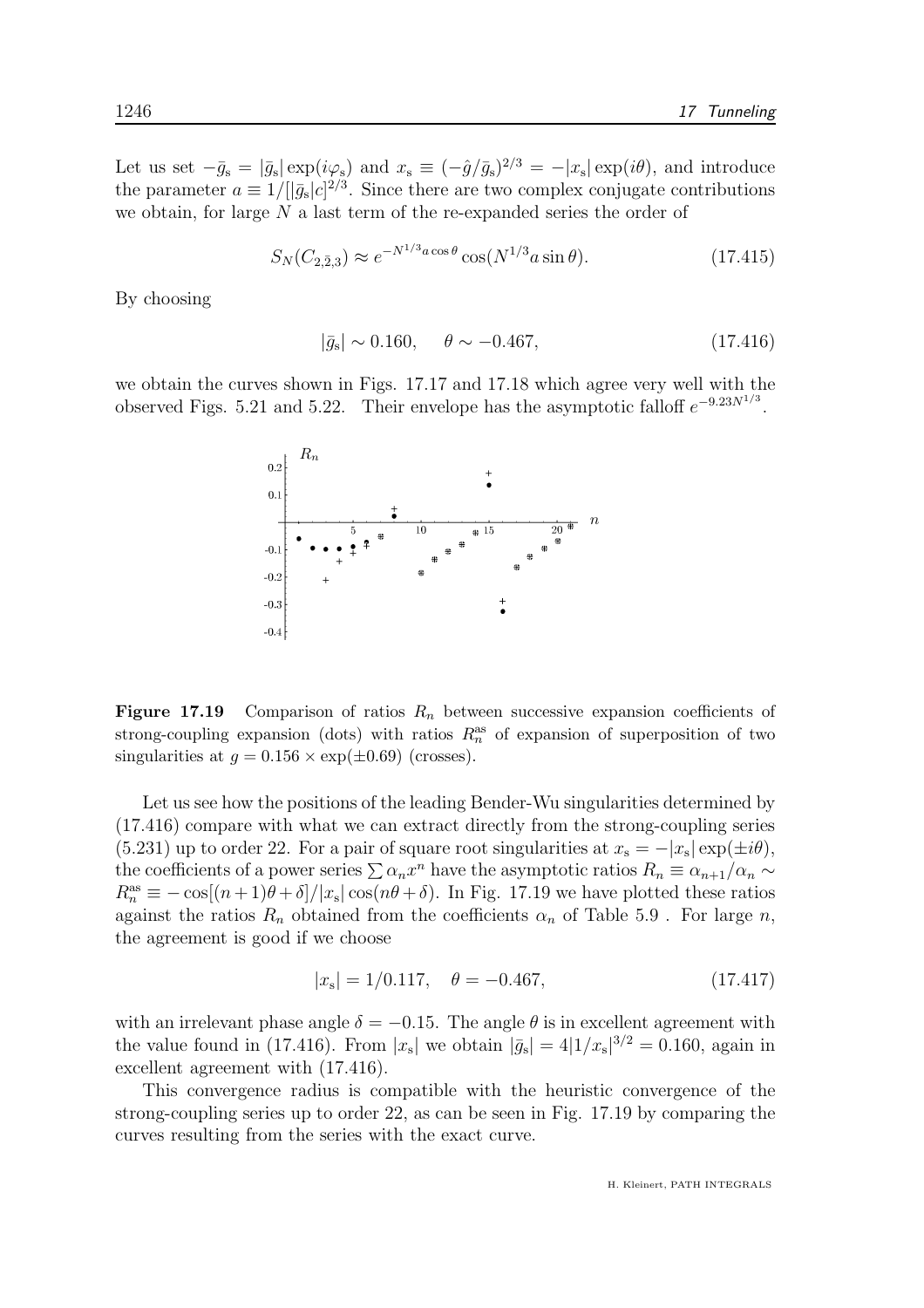

Figure 17.20 Strong-coupling expansion of ground state energy in comparison with exact values and perturbative results of 2nd and 3rd order. The convergence radius in  $1/q$ is larger than 1/0.2.

It is possible to extend the convergence proof to the more general divergent power series discussed in Section 5.17, whose strong-coupling expansions have the more general growth parameters p and q [15]. The convergence is assured for  $1/2 <$  $2/q < 1$  [16]. If the interaction of the anharmonic oscillator is  $\int d\tau x^n(\tau)$  with  $n \neq 4$ , the dimensionless expansion parameter for the energies is  $g/\omega^{n/2+1}$  rather than  $g/\omega^3$ . Then  $q = n/2 + 1$ , such that for  $n \geq 6$  the convergence is lost. This can be verified by trying to resum the expansions for the ground state energies of  $n = 6$  and  $n = 8$ , for example. For  $n = 6$ , the cut in Fig. 17.16 becomes circular such that there is no more shaded circle  $C_3$  in which the strong-coupling series converges.

### 17.11 Decay of Supercurrent in Thin Closed Wire

An important physical application of the above tunneling theory explains the temperature behavior of the resistance of a thin<sup>7</sup> superconducting wire. The superconducting state is described by a complex order parameter  $\psi(z)$  depending on the spatial variable  $z$  along the wire. We then speak of an *order field*. The variable  $z$ plays the role of the Euclidean time  $\tau$  in the previous sections. We shall consider a closed wire where  $\psi(z)$  satisfies the periodic boundary condition

$$
\psi(z) = \psi(z + L). \tag{17.418}
$$

The energy density of the system is described approximately by a *Ginzburg-Landau* expansion in powers of  $\psi$  and its gradients containing only the terms

$$
\varepsilon(z) = |\partial_z \psi(z)|^2 + m^2 |\psi(z)|^2 + \frac{g}{4} |\psi(z)|^4.
$$
 (17.419)

 ${}^{7}$ A superconducting wire is called *thin* if it is much smaller than the coherence length to be defined in Eq. (17.425).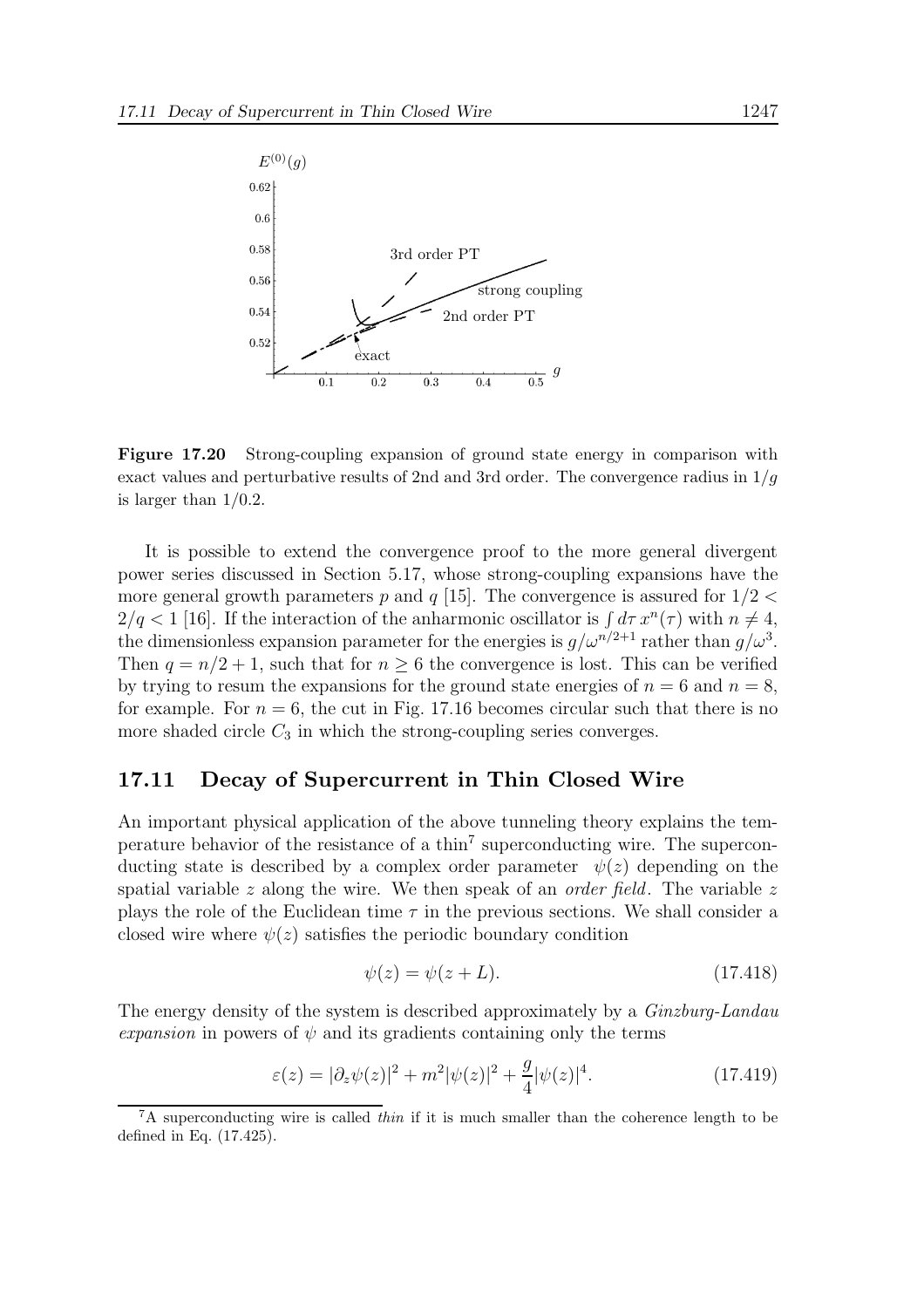The total fluctuating energy is given by the functional

$$
E[\psi^*, \psi] = \int_{-L/2}^{L/2} dz \,\varepsilon(z),\tag{17.420}
$$

and the probability of each fluctuation is determined by the Boltzmann factor  $\exp{-E[\psi^*, \psi]/k_B T}$ . The parameter  $m^2$  in front of  $|\psi(z)|^2$  is called the mass term of the field. It vanishes at the critical temperature  $T_c$  and behaves near  $T_c$  like

$$
m^2 \approx m_0^2 \left(\frac{T}{T_c} - 1\right). \tag{17.421}
$$

Below  $T_c$ , the square mass is negative and the wire becomes superconducting. One can easily estimate, that each term in the Landau expansion is of the order of  $|1 - T/T_c|^2$  and any higher expansion term in (17.419) would be smaller than that by at least a power  $|1 - T/T_c|^{1/2}$ .

The partition function of the system is given by the path integral

$$
Z = \int \mathcal{D}\psi^*(z)\mathcal{D}\psi(z)e^{-E[\psi^*,\psi]/k_BT}.\tag{17.422}
$$

If T does not lie too close to  $T_c$  [although close enough to justify the Landau expansion, i.e., the neglect of higher expansion terms in (17.419) suppressed by a factor  $|1 - T/T_c|^{1/2}$ , this path integral can be treated semiclassically in the way described earlier in this chapter [17].

The basic microscopic mechanism responsible for the phenomenon of superconductivity will be irrelevant for the subsequent discussion. Let us only recall the following facts: A superconductor is a metal at low temperatures whose electrons near the surface of the Fermi sea overcome their Coulomb repulsion due to phonon exchange. This enables them to form bound states between two electrons of opposite spin orientations in a relative s-wave, the celebrated *Cooper pairs*.<sup>8</sup> The attraction which binds the Cooper pairs is extremely weak. This is why the temperature has to be very small to keep the pairs from being destroyed by thermal fluctuations. The critical temperature  $T_c$ , where the pairs break up, is related to the binding energy of the Cooper pairs by  $E_{\text{pair}} = k_B T_c$ . The field-theoretic process called phonon exchange is a way of describing the accumulation of positive ions along the path of an electron which acts as an attractive potential wake upon another electron while screening the Coulomb repulsion. The attraction is very weak and leads to a bound state only in the s-wave (the centrifugal barrier  $\propto l(l+1)/r^2$  preventing the formation of a bound state in higher partial waves). The potential between the electrons may well be approximated by a  $\delta$ -function potential  $V(x) \approx -g\delta(r)$ . The critical

<sup>&</sup>lt;sup>8</sup>We consider here only with old-fashioned superconductivity which sets in below a very small critical temperature of a few-degree Kelvin. The physics of the recently discovered hightemperature superconductors is at present not sufficiently understood to be discussed along the same lines.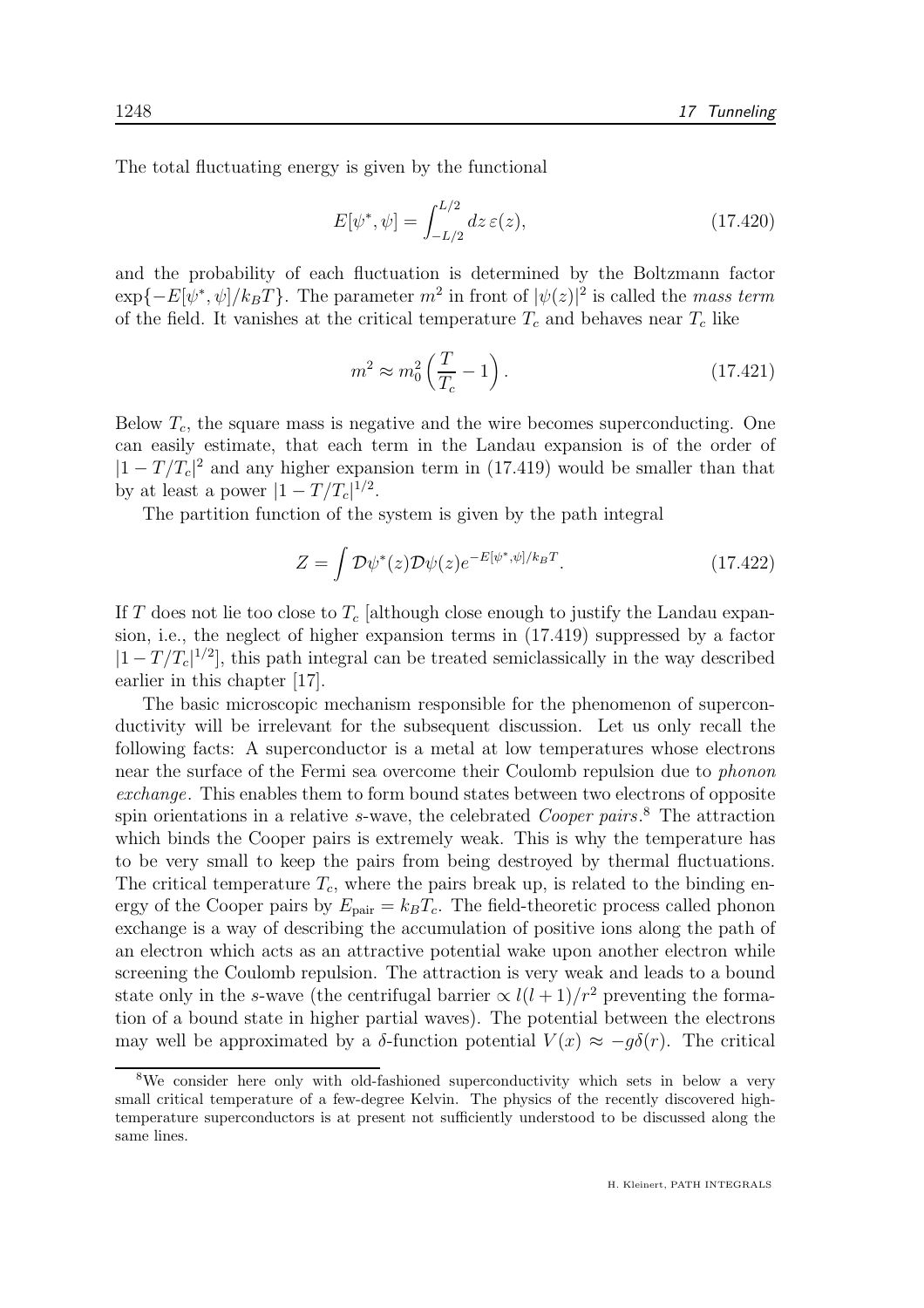

**Figure 17.21** Renormalization group trajectories in the  $g, \mu$  plane of superconducting electrons (g=attractive coupling constant,  $\mu$ =Debye temperature,  $k_B = 1$ ). Curves with same  $T_c$  imply identical superconducting properties. The renormalization group determines the reparametrizations of a fixed superconductive system along any of these curves.

temperature  $T_c$ , usually a few degrees Kelvin, is found to satisfy the characteristic exponential relation

$$
T_c k_B = \mu e^{-1/g}.\tag{17.423}
$$

The parameter  $\mu$  denotes the upper energy cutoff of the phonon spectrum  $T_{D}k_{B}$ , where  $T_D$  is the Debye temperature of the lattice vibration.

An important result of the theory, confirmed by experiment, is that all Tdependent characteristic equilibrium properties of the superconductor near  $T_c$  depend only on the single parameter  $T_c$ . Thus, many quite different systems with different microscopic parameters  $\mu \equiv T_D$  and g will have the same superconducting properties (see Fig. 17.21). The critical temperature is an important prototype for the understanding of the so-called dimensionally transmuted coupling constant in quantum field theories, which plays a completely analogous role in specifying the system. In quantum field theory, an arbitrary mass parameter  $\mu$  is needed to define the coupling strength of a renormalized theory and physical quantities depend only on the combination<sup>9</sup>

$$
M_c = \mu e^{-1/g(\mu)}.\tag{17.424}
$$

The set of all changes  $\mu$  which are accompanied by a simultaneous change of  $g(\mu)$ such as to stay on a fixed curve with  $M_c$  from the *renormalization group*. The curve  $\mu$ ,  $g(\mu)$  is called the *renormalization group trajectory* [16].

<sup>&</sup>lt;sup>9</sup>In quantum chromodynamics, this dimensionally transmuted coupling constant is of the order of the pion mass and usually denoted by  $\Lambda$ .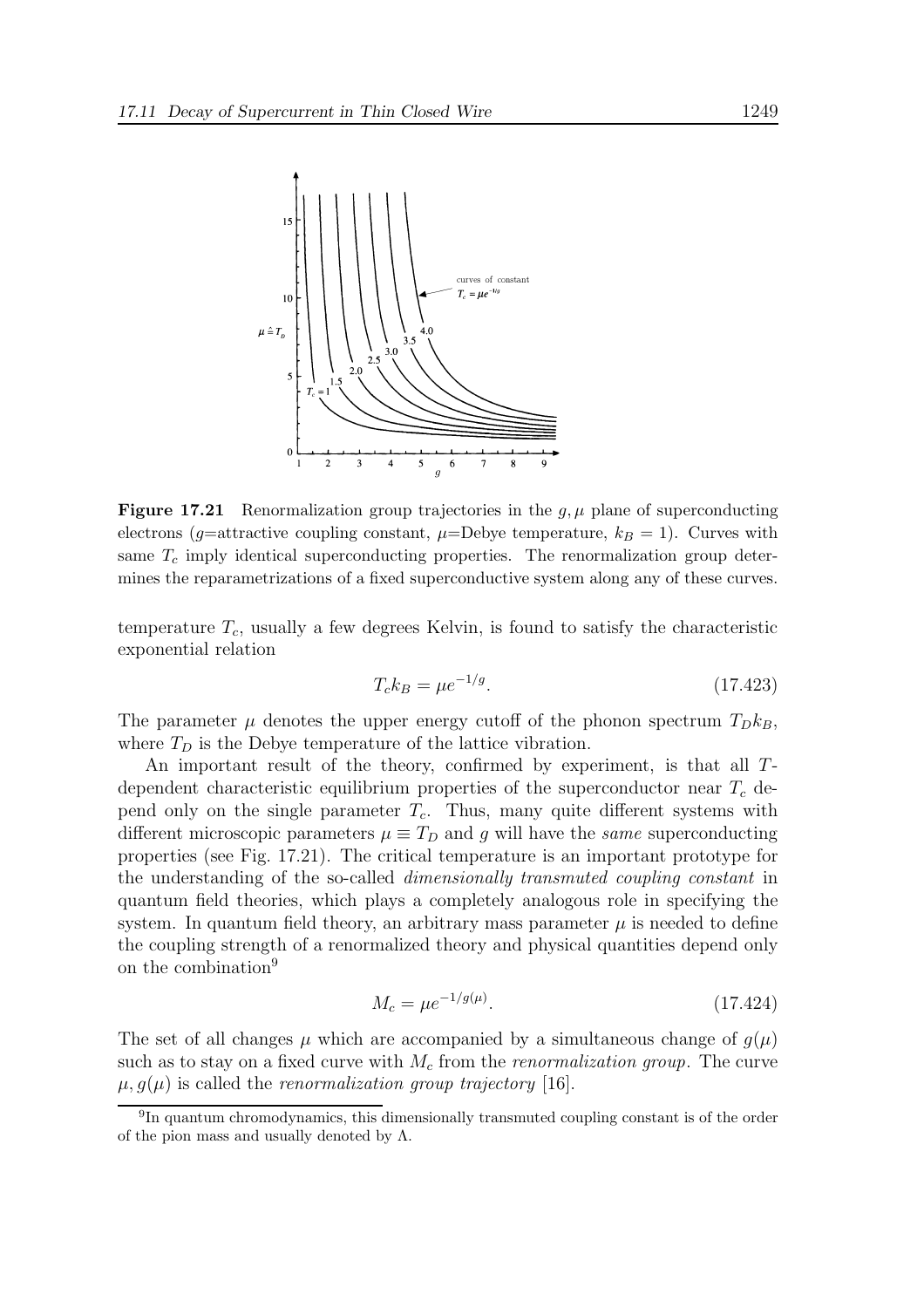If one works in natural units with  $\hbar = k_B = M = 1$ , the critical temperature corresponds to a length of  $\approx 1000$ Å. This length sets the scale for the spatial correlations of the Cooper pairs near the critical point via the relation

$$
\xi(T) = \frac{\text{const.}}{T_c} \left(1 - \frac{T}{T_c}\right)^{-1/2} \approx 1000 \text{\AA} \left(1 - \frac{T}{T_c}\right)^{-1/2}.\tag{17.425}
$$

The Cooper pairs are much larger than the lattice spacing, which is of the order of 1Å. Their size is determined by the ratio  $\hbar^2 k_F / m_e \pi k_B T_c$ , where  $k_F$  is the wave number of electrons of mass  $m_e$  on the surface of the Fermi sphere. The temperature  $T_c$ in conventional superconductors of the order of 1 K corresponds to  $1/11604.447 \text{ eV}$ . Thus the thermal energy  $k_B T_c$  is smaller than the atomic energy  $E_H = 27.210 \text{ eV}$ (recall the atomic units defined on p. 13.7) by a factor  $2.345 \times 10^{-3}$ , and we find that  $\hbar^2/m_e\pi k_B T_c$  is of the order of  $10^2 a_H^2$ . Since  $a_H$  is of the order of  $1/k_F$ , we estimate the size of the Cooper pairs as being roughly 100 times larger than the lattice spacing.

This justifies a posteriori the  $\delta$ -function approximation for the attractive potential, whose range is just a few lattice spacings, i.e., much smaller than  $\xi(T)$ . The presence of such large bound states causes the superconductor to be coherent over the large distance  $\xi(T)$ . For this reason,  $\xi(T)$  is called the *coherence length*.

Similar Cooper pairs exist in other low-temperature fermion systems such as <sup>3</sup>He, where they give rise to the phenomenon of *superfluidity*. There, the interatomic potential contains a hard repulsive core for  $r < 2.7$ Å. This prevents the formation of an s-wave bound state. In addition it produces a strong spin-spin correlation in the almost fully degenerate Fermi liquid, with a preference of parallel spin configurations. Because of the necessary antisymmetry of the pair wave function of the electrons, this amounts to a repulsion in any even partial wave. For this reason, Cooper pairs can only exist in the p-wave spin triplet state. The binding energy is much weaker than in a superconductor, suppressing the critical temperature by roughly a factor thousand. Experimentally, one finds  $T_c = 27 \text{mK}$  at a pressure of  $p = 35$  bar. Since the masses of the <sup>3</sup>He atoms are larger than those of the electrons by about the same factor thousand, the coherence length  $\xi$  has the same order of magnitude in both systems, i.e.,  $1/T_c$  has the same length when measured in units of  $\dot{A}$ .

The theoretical description of the behavior of the condensate is greatly simplified by re-expressing the fundamental Euclidean action in terms of a Cooper pair field which is the composite field

$$
\psi_{\text{pair}}(\mathbf{x}) = \psi_{\text{e}}(\mathbf{x})\psi_{\text{e}}(\mathbf{x}).\tag{17.426}
$$

Such a change of field variables can easily be performed in a path integral formulation of the field theory. The method is very similar to the introduction of the auxiliary field  $\varphi(\mathbf{x})$  in the polymer field theory of Section 15.12. Since this subject has been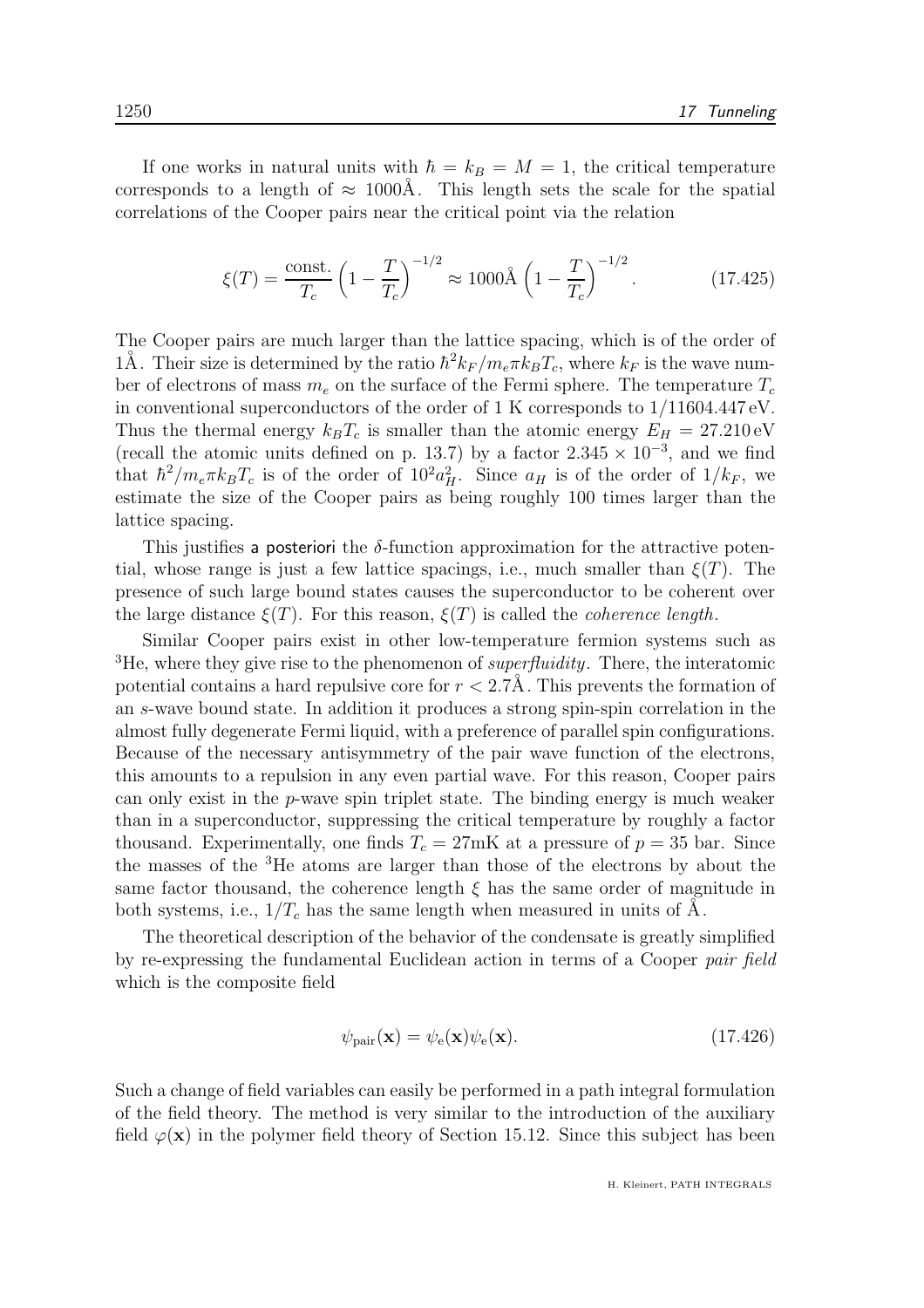treated extensively elsewhere<sup>10</sup> we shall not go into details. The partition function of the system reads

$$
Z = \int \mathcal{D}\psi_{e}^{*}(\mathbf{x}) \mathcal{D}\psi_{e}(\mathbf{x}) e^{-\mathcal{A}[\psi_{e}^{*}, \psi_{e}]}.
$$
 (17.427)

By going from integration variables  $\psi_e$  to  $\psi_{\text{pair}}$ , we can derive the alternative pair partition function

$$
Z = \int \mathcal{D}\psi_{\text{pair}}^{*}(\mathbf{x}) \mathcal{D}\psi_{\text{pair}}(\mathbf{x}) e^{-\mathcal{A}[\psi_{\text{pair}}^{*}, \psi_{\text{pair}}]}, \qquad (17.428)
$$

where  $\psi_{\text{pair}}$  is the Cooper pair field (17.426).

In general, the new action is very complicated. For temperatures close to  $T_c$ , however, it can be expanded in powers of the field  $\psi_{\text{pair}}$  and its derivatives, leading to a Landau expansion of the type (17.419). For static fields the Euclidean field action is

$$
\mathcal{A}[\psi_{\text{pair}}^*, \psi_{\text{pair}}] = E/k_B T = \frac{1}{k_B T} \int d^3x \,\varepsilon(\mathbf{x}) \tag{17.429}
$$
\n
$$
= \frac{1}{k_B T} \int d^3x \left[ \left( -\log \frac{\mu}{T} + \frac{1}{g^2} \right) |\psi_{\text{pair}}|^2 + \frac{1}{2T_c^2} |\psi_{\text{pair}}|^4 + \frac{1}{T_c^2} |\boldsymbol{\nabla} \psi_{\text{pair}}|^2 + \dots \right],
$$

where the dots denote the omitted higher powers of  $\psi_{\text{pair}}$  and of their derivatives, each accompanied by an additional factor  $1/T_c$ .

Let us discuss the path integral (17.429) first in the classical limit. We observe that with the critical temperature (17.423), the mass term in the energy can be written as

$$
-\log\frac{T_c}{T}|\psi_{\text{pair}}|^2 \sim -\left(1 - \frac{T}{T_c}\right)|\psi_{\text{pair}}|^2. \tag{17.430}
$$

It has the "wrong sign" for  $T < T_c$ , so that the field has no stable minimum at  $\psi_{\text{pair}} = 0$ . It fluctuates around one of the infinitely many nonzero values with the fixed absolute value

$$
|\psi_{\text{pair},0}| = T_c \sqrt{1 - \frac{T}{T_c}}.\tag{17.431}
$$

It is then useful to take a factor  $T_c (1 - T/T_c)^{1/2}$  out of the field  $\psi_{\text{pair}}$ , define

$$
\psi(\mathbf{x}) \equiv \psi_{\text{pair}}(\mathbf{x}) \frac{1}{T_c (1 - T/T_c)^{1/2}},\tag{17.432}
$$

and write the renormalized energy density as

$$
\varepsilon(\mathbf{x}) = |\nabla \psi|^2 - |\psi|^2 + \frac{1}{2} |\psi|^4. \tag{17.433}
$$

 $10$ The way to describe the pair formation by means of path integrals is explained in H. Kleinert, Collective Quantum Fields, Fortschr. Phys. 26, 565 (1978) (http://www.physik.fu-berlin.de/~kleinert/55).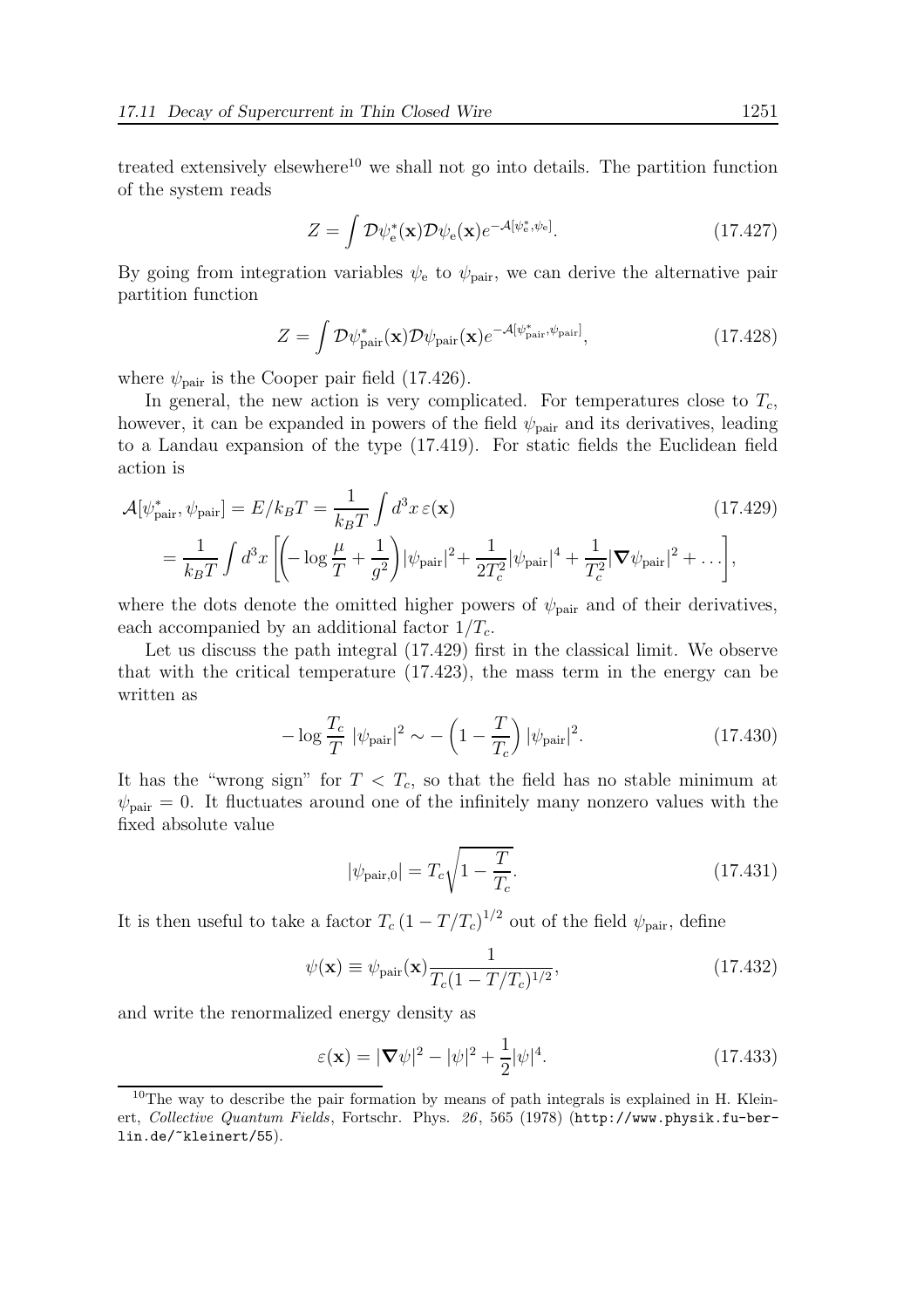Here we have made use of the coherence length (17.425) to introduce a dimensionless space variable **x**, replacing  $\mathbf{x} \to \mathbf{x} \xi$ . We also have dropped an overall energy density factor proportional to  $(1 - T/T_c)^2 T_c^2$ .

In the rescaled form (17.433), the minimum of the energy lies at  $|\psi_0| = 1$ , where it has the density

$$
\varepsilon = \varepsilon_c = -1/2. \tag{17.434}
$$

The negative energy accounts for the binding of the Cooper pairs in the condensate (in the present natural units) and is therefore called the condensation energy. In terms of (17.433), the partition function in equilibrium can be written as

$$
Z = \int \mathcal{D}\psi^*(\mathbf{x}) \mathcal{D}\psi(\mathbf{x}) e^{-(1/T) \int d^3x \,\varepsilon(\mathbf{x})}.
$$
 (17.435)

We are now prepared to discuss the flow properties of an electric current of the system carried by the Cooper pairs. It is carried by the divergenceless pair current [compare (1.102)]

$$
\mathbf{j}(\mathbf{x}) = \frac{1}{2i} \psi^*(\mathbf{x}) \stackrel{\leftrightarrow}{\nabla} \psi(\mathbf{x}) \tag{17.436}
$$

associated with the transport of the number of pairs, apart from a charge factor of the pairs, which is equal to twice the electron charge.

The important question to be understood by the theory is: How can this current become "super", and stay alive for a very long time (in practice ranging from hours to years, as far as the patience of the experimentalist may last) [18]. To see this let us set up a current in a long circular wire and assume that the wire thickness is much smaller than the coherence length  $\xi(T)$ . Then transverse variations of the pair field  $\psi(\mathbf{x})$  are strongly suppressed with respect to longitudinal ones (by the gradient terms  $|\nabla \psi(\mathbf{x})|^2$  in the Boltzmann factor) and the system depends mainly on the coordinate z along the wire, so that the above formalism can be applied. If the cross section of the wire is absorbed into the inverse temperature prefactor in the Boltzmann factor in (17.435), we may simply study the partition function (17.435) for a one-dimensional problem along the z-axis. The energy density (17.433) is precisely of the form announced in the beginning in Eq. (17.419). It is convenient to decompose the complex field  $\psi(z)$  into polar coordinates

$$
\psi(z) = \rho(z)e^{i\gamma(z)},\tag{17.437}
$$

in terms of which the energy density reads

$$
\varepsilon(z) = -\rho^2 + \frac{1}{2}\rho^4 + \rho_z^2 + \rho^2 \gamma_z^2, \tag{17.438}
$$

where the subscript  $z$  indicates a derivative with respect to  $z$ . The field equations are

$$
j(z) = \rho^2(z)\gamma_z(z) = \text{const}
$$
\n(17.439)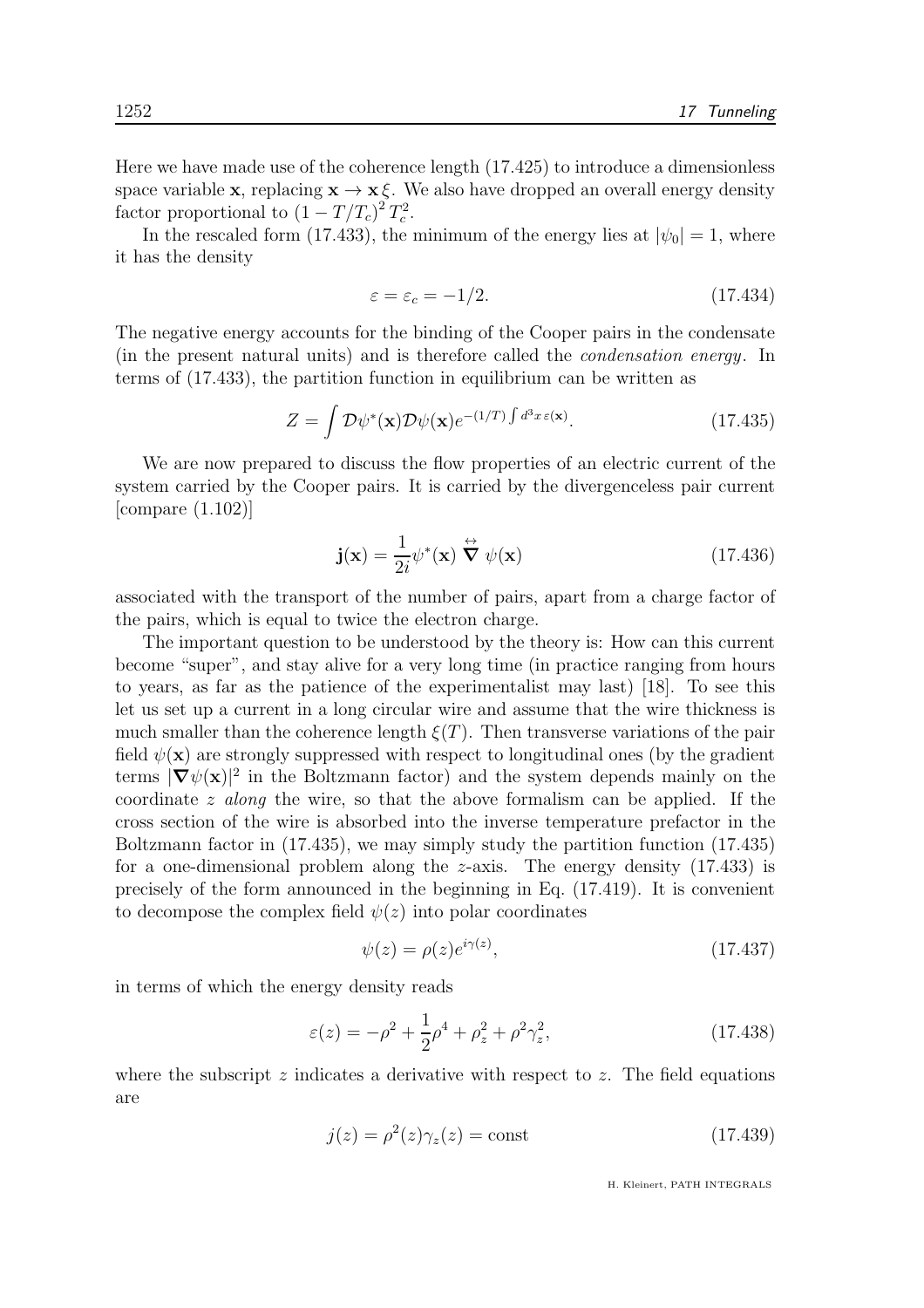

**Figure 17.22** Potential  $V(\rho) = -\rho^2 + \rho^4/2 - j^2/\rho^2$  showing barrier in superconducting wire to the left of  $\rho_0$  to be penetrated if the supercurrent is to relax.

and

$$
\rho_{zz} = -\rho + \rho^3 + \frac{j^2}{\rho^3}.
$$
\n(17.440)

If  $z$  is reinterpreted as an imaginary "time", the latter equation can be interpreted as describing the mechanical motion of a mass point at the position  $\rho(z)$  moving as a function of the "time" z in the potential

$$
-V(\rho) \equiv \rho^2 - \frac{1}{2}\rho^4 + \frac{j^2}{\rho^2},\tag{17.441}
$$

which is the potential shown in Fig. 17.22 turned upside down.

Certainly, the time-sliced path integral in  $\rho$  would suffer from the phenomenon of path collapse described in Chapter 8. At the level of the semiclassical approximation to be performed here, however, this does not happen. There are two types of extremal solutions. The trivial solutions are

$$
\gamma(z) = kz, \qquad \rho(z) \equiv \rho_0 = \sqrt{1 - k^2}.
$$
 (17.442)

Since the wire is closed, the phase  $\gamma(z)$  has to be periodic over the total length L of the wire. This implies the quantization of the wave number  $k$ ,

$$
k_n = \frac{2\pi}{L}n, \quad n = 0, \pm 1, \pm 2, \dots \tag{17.443}
$$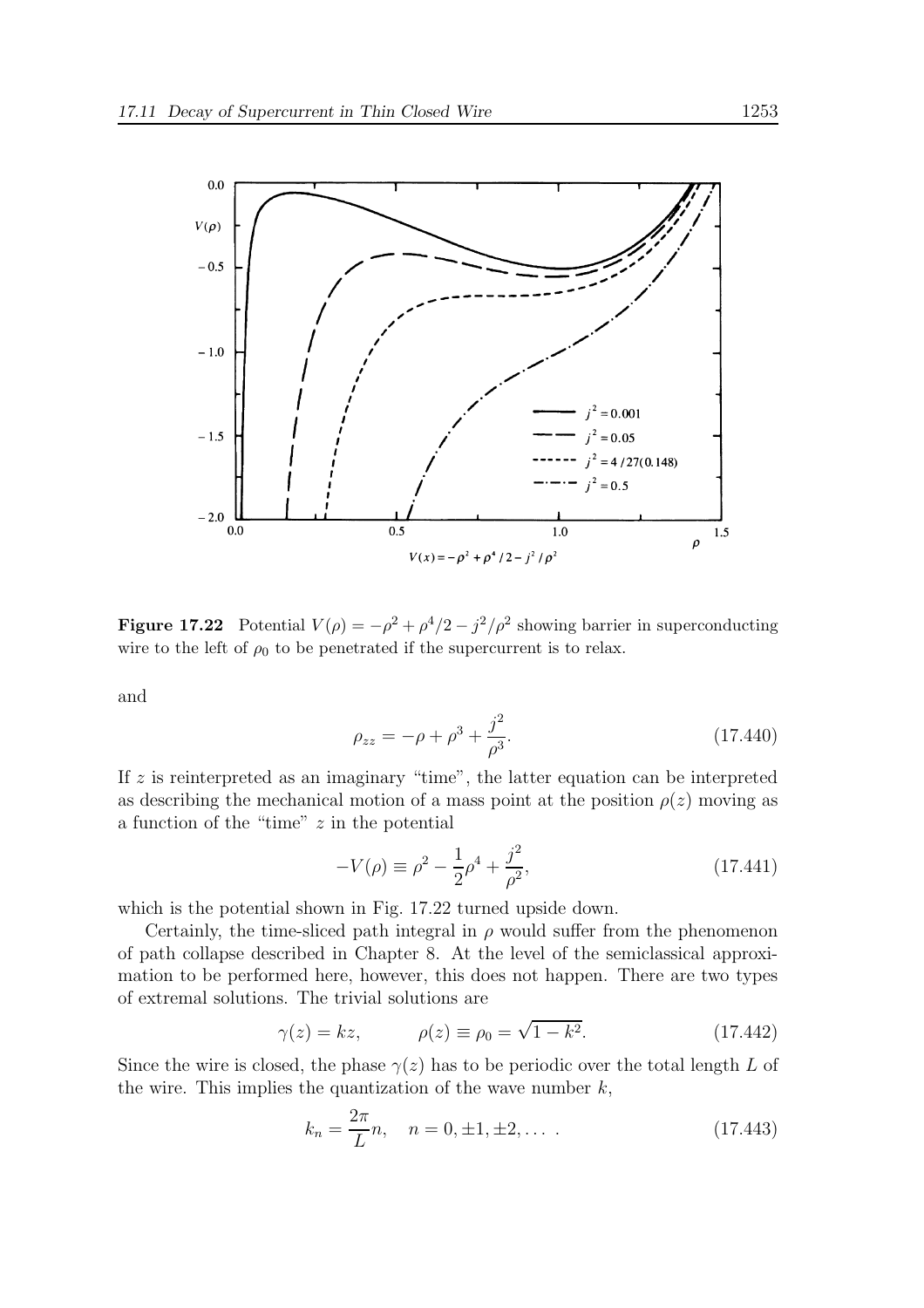

**Figure 17.23** The condensation energy as function of velocity parameter  $k_n = 2\pi n/L$ .

The current associated with these solutions is

$$
j = \rho_0^2 k = (1 - k^2)k. \tag{17.444}
$$

As a function of k, this has an absolute maximum at the so-called *critical current*  $j_c$ , i.e.,

$$
|j| < j_c \equiv \frac{2}{3\sqrt{3}}.\tag{17.445}
$$

No solution of the field equations can carry a larger current than this. The critical wave number is

$$
k_c \equiv \frac{1}{\sqrt{3}},\tag{17.446}
$$

and the energy density:

$$
e_c(k) = V(\rho_0) = -\frac{1}{2}(1 - k^2)^2.
$$
 (17.447)

It is plotted in Fig. 17.23. Note that the k-values (17.446) for which a supercurrent can exist between the turning points. The energy  $e_c(k)$  represents the negative condensation energy of the state in the presence of the current. For  $k \to 0$  it goes against the current-free value (17.434).

We can now understand why all states of current  $j_n$  smaller than  $j_c$  are, in fact, "super" in the sense of having an extremely long lifetime. At each value of  $k_n$ , the wire carries a metastable current which can only decay by a slow tunneling. To see this, we picture the field configuration as a spiral of radius  $\rho$  wound around the wire with the azimuthal angle representing the phase  $\gamma(z) = k_n z$  (see Fig. 17.24). At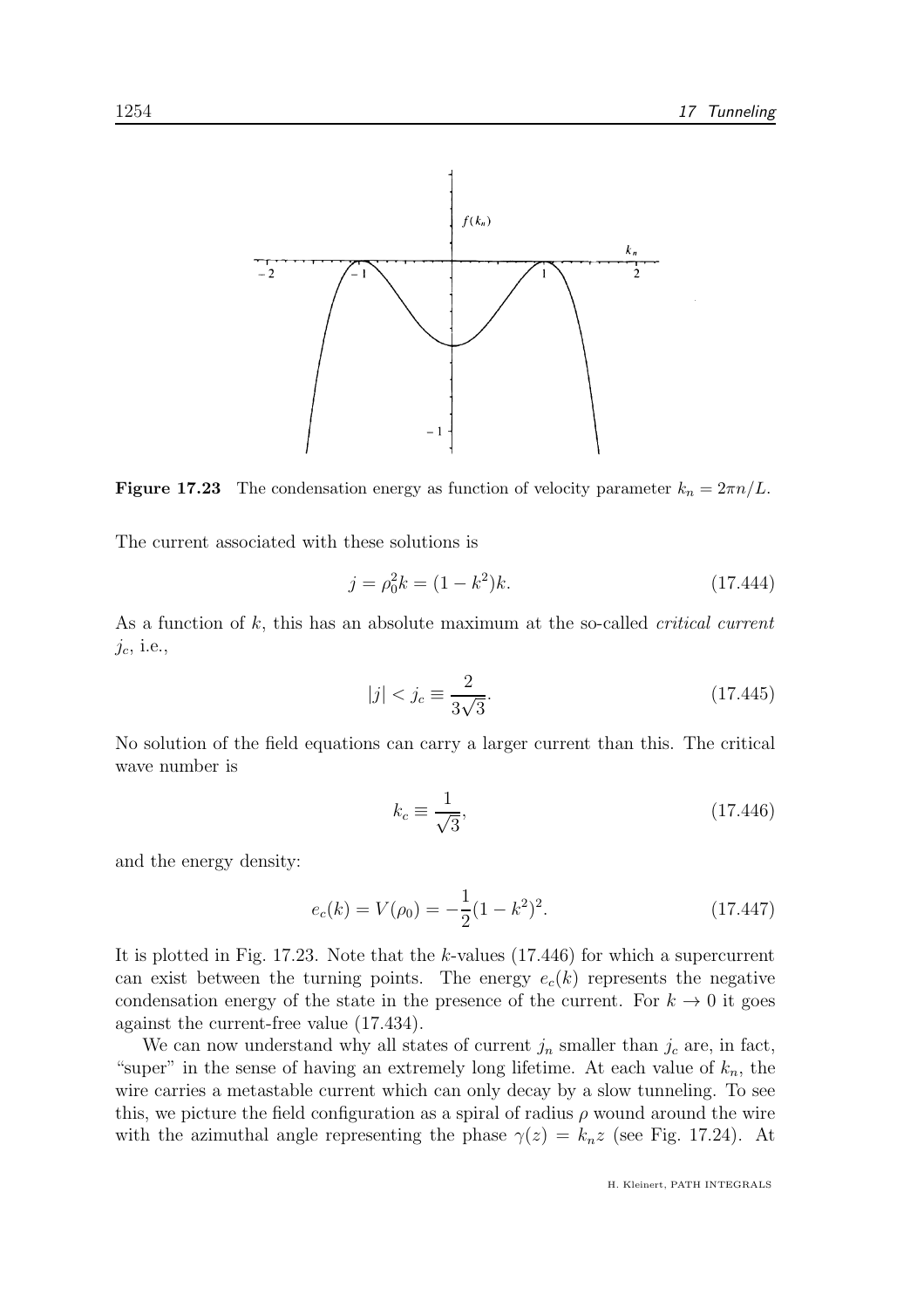

**Figure 17.24** Order parameter  $\Delta(z) = \rho(z)e^{i\gamma(z)}$  of superconducting thin circular wire neglecting fluctuations. The order parameter is pictured as a spiral of radius  $\rho_0$  and pitch  $\partial \gamma(z)/\partial z = 2\pi n/L$  winding around the wire. At  $T = 0$ , the supercurrent is absolutely stable since the winding number  $n$  is fixed topologically.

zero temperature, the size  $\rho$  of the order parameter is frozen at  $\rho_0$  and the winding number is *absolutely stable* on topological grounds. Then, each metastable state with wave number  $k_n$  has an infinite lifetime. If the current is to relax by one unit of n it is necessary that at some place z, thermal fluctuations carry  $\rho(z)$  to zero. There the phase becomes undefined and may slip by  $2\pi$ . At the typical low temperatures of these systems, such phase slips are extremely rare. To have a local excursion of  $\rho(z)$  to  $\rho \approx 0$  at one place z, with an appreciable measure in the functional integral (17.435), it must start from a nontrivial solution of the equations of motion which carries  $\rho(z)$  as closely as possible to zero. From our experience with the mechanical motion of a mass point in a potential such as  $-V(\rho)$  of Eq. (17.441), it is easily realized that there exists such a solution. It carries  $\rho(z)$  from  $\rho_0 = \sqrt{1 - k^2}$  at  $z = -\infty$  across the potential barrier to the small value  $\rho_1 = \sqrt{2k}$  and back once more across the barrier to  $\rho_0$  at  $z = \infty$  (see Fig. 17.25). Using the first integral of motion of the differential equation (17.440), the law of energy conservation

$$
\frac{1}{2}\rho_z^2 - \frac{1}{2}V(\rho) = E = -\frac{1}{2}V(\rho_0) = \frac{1}{4}\rho_0(\rho_0 + 2\rho_1)
$$
\n(17.448)

leads to the equation

$$
\rho_z = \sqrt{2E + V(\rho)}.\tag{17.449}
$$

This is solved by the integral

$$
z - z_1 = \sqrt{2} \int_{\rho_1}^{\rho} \frac{\rho d\rho}{\sqrt{\rho^6 - 2\rho^4 + 4E\rho^2 - 2j^2}}
$$
  
= 
$$
\frac{1}{\sqrt{2}} \int_{\rho_1^2}^{\rho^2} \frac{d\rho^2}{\sqrt{(\rho^2 - \rho_1^2)} (\rho^2 - \rho_0^2)},
$$
(17.450)

yielding

$$
z - z_1 = -\frac{2}{\sqrt{2(\rho_0^2 - \rho_1^2)}} \operatorname{arctanh}\left(\frac{\rho^2 - \rho_1^2}{\rho_0^2 - \rho_1^2}\right)
$$
 (17.451)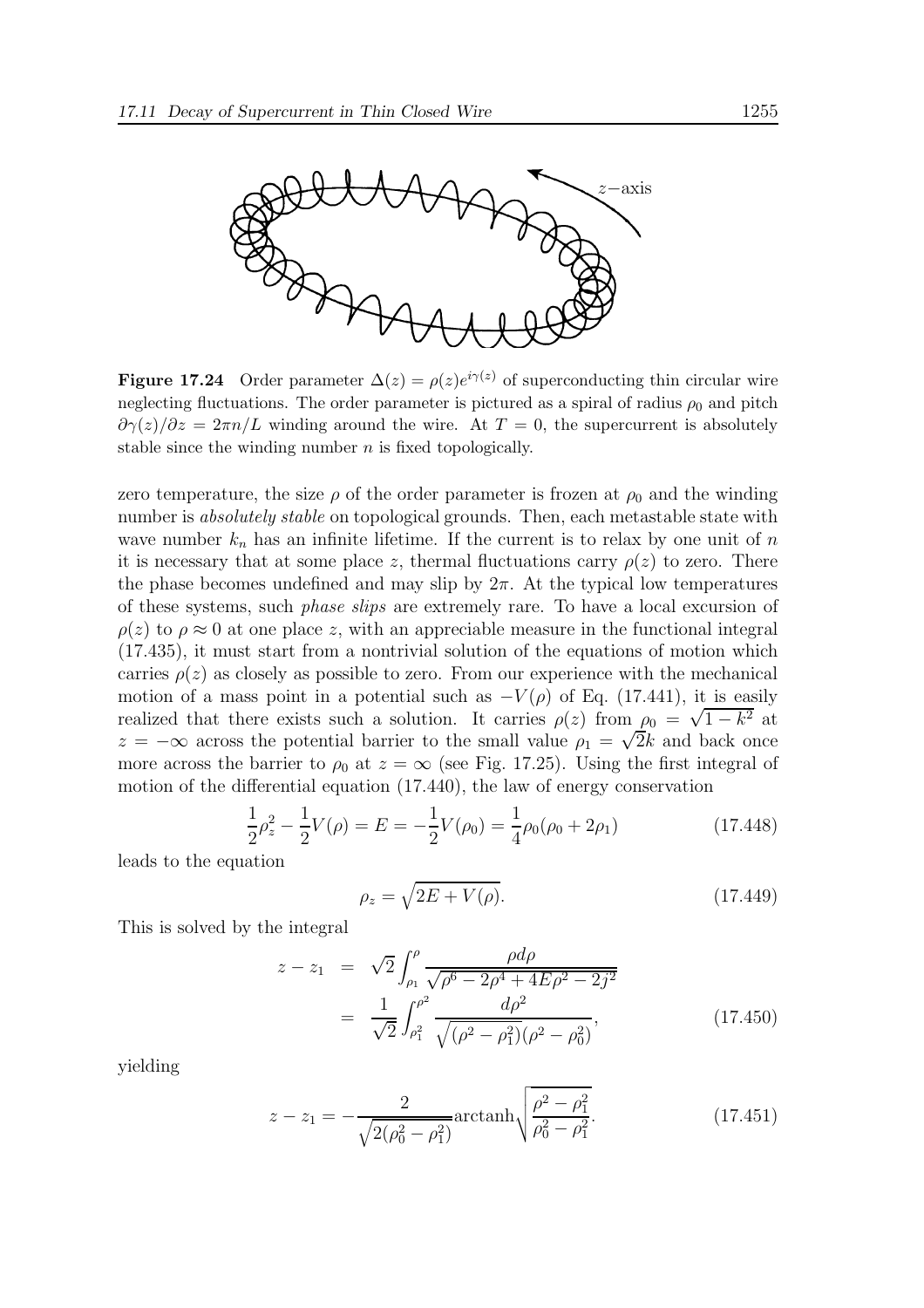Inverting this, we find the bubble solution

$$
\rho_{\rm cl}^2(z) = 1 - k^2 - \frac{\omega^2/2}{\cosh^2[\omega(z - z_1)/2]},\tag{17.452}
$$

where

$$
\omega = \sqrt{2(\rho_0^2 - \rho_1^2)}\tag{17.453}
$$

is the curvature of  $V(\rho)$  close to  $\rho_0$ , i.e.,

$$
V(\rho) \approx \omega^2 (\rho - \rho_0)^2 + \dots \tag{17.454}
$$

The extra energy of the bubble solution is

$$
E_{\rm cl} = \int_0^L dz \left[ e(\rho_{\rm cl}) - e_c(k) \right] = \frac{4}{3}\omega = \frac{4}{3}\sqrt{2(1 - 3k^2)}.
$$
 (17.455)

The explicit solution (17.452) reaches the point of smallest  $\rho$  at  $z_1$ , where its value is

$$
\rho_1 \equiv \rho(z_1) = \sqrt{2}k. \tag{17.456}
$$

This value is still nonzero and does not yet permit a phase slip. However, we shall now demonstrate that quadratic fluctuations around the solution (17.456) do, in fact, to reduce the current. For this, we insert the fluctuating order field

$$
\rho(z) = \rho_{\rm cl}(z) + \delta \rho(z) \tag{17.457}
$$



Figure 17.25 Extremal excursion of order parameter in superconducting wire. It corresponds to a mass point starting out at  $\rho_0$ , rolling under the influence of "negative gravity" up the mountain unto the point  $\rho_1 = \sqrt{2k}$ , and returning back to  $\rho_0$ , with the variable z playing the role of a time variable.

H. Kleinert, PATH INTEGRALS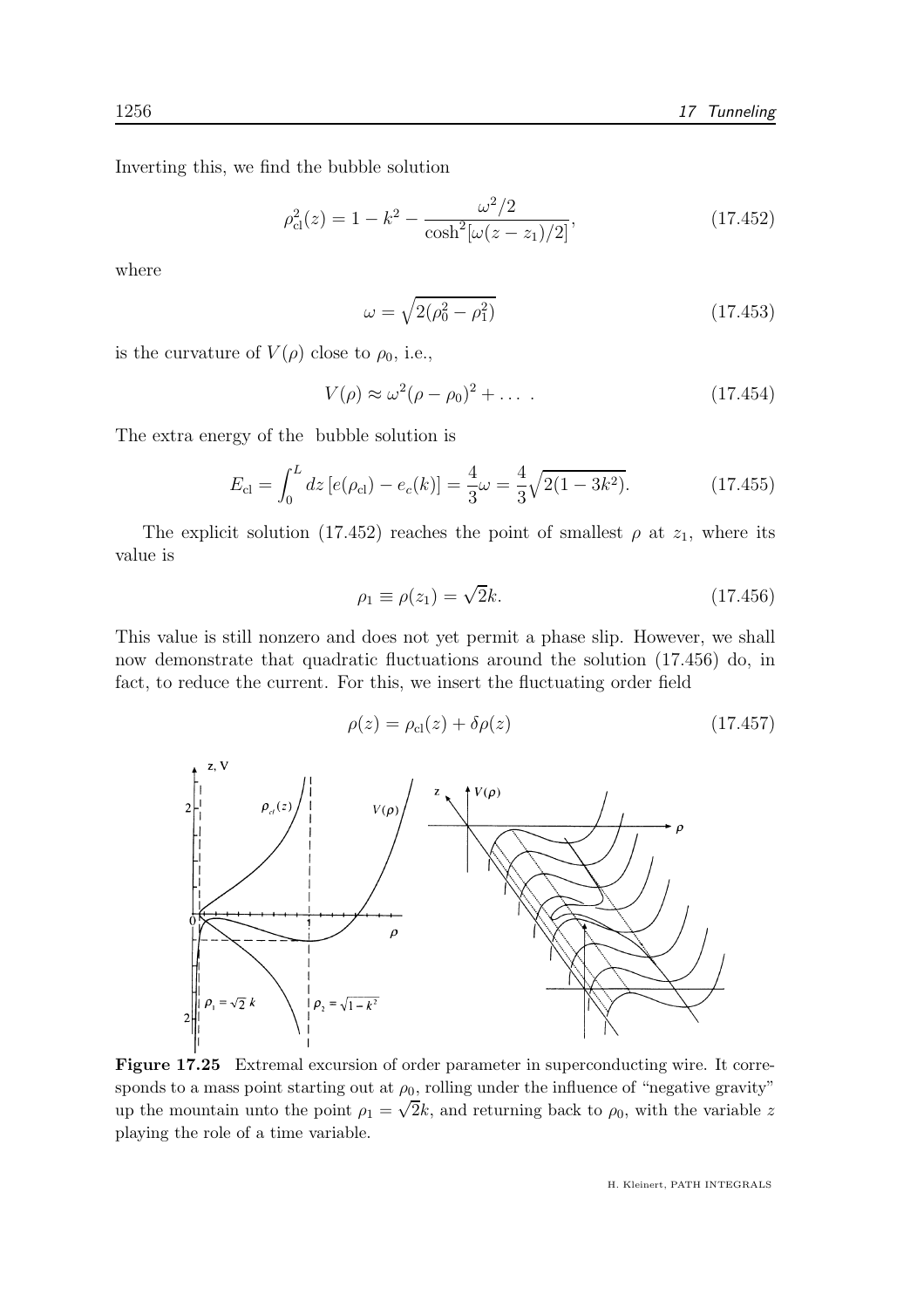

Figure 17.26 Infinitesimal translation of critical bubble yields antisymmetric wave function of zero energy  $\rho'_{\text{cl}}$  solving differential equation (17.509). Since this wave function has a node, there must be a negative-energy bound state.

into the free energy. With  $\rho_{cl}$  being extremal, the lowest variation of E is of second order in  $\delta \rho(z)$ 

$$
\delta^2 E = \int_0^L dz \ \delta\rho(z) [-\partial_z^2 + V''(\rho)] \delta\rho(z). \tag{17.458}
$$

This expression is not positive definite as can be verified by studying the eigenvalue problem

$$
[-\partial_z^2 + V''(\rho_{\rm cl})]\psi_n(z) = \left[-\partial_z^2 - 1 + 3\rho_{\rm cl}^2 - 3\frac{j^4}{\rho_{\rm cl}^4}\right]\psi_n(z) = \lambda_n\psi(z). \quad (17.459)
$$

The potential  $V''(\rho_{cl}(z))$  has asymptotically the value  $\omega^2$ . When approaching  $z = z_1$ from the right, it develops a minimum at a negative value (see Fig. 17.26). After that it goes again against  $\omega^2$ . The energy eigenvalues  $\lambda_0$  and  $\lambda_{-1}$  lie as indicated in the figure. The fact that there is precisely one negative eigenvalue  $\lambda_{-1}$  can be proved without an explicit solution by the same physical argument that was used to show the instability of the fluctuation problem (17.253): A small temporal translation of the classical solution corresponds to a wave function which has no energy and a zero implying the existence of precisely one lower wave function with  $\lambda_{-1} < 0$  and no zero.

The negative eigenvalue makes the critical bubble solution unstable against contraction or expansion. The former makes the fluctuation return to the spiral classical solution (17.452) of Fig. 17.24, the second removes one unit from the winding number of the spiral and reduces the supercurrent. For the precise calculation of the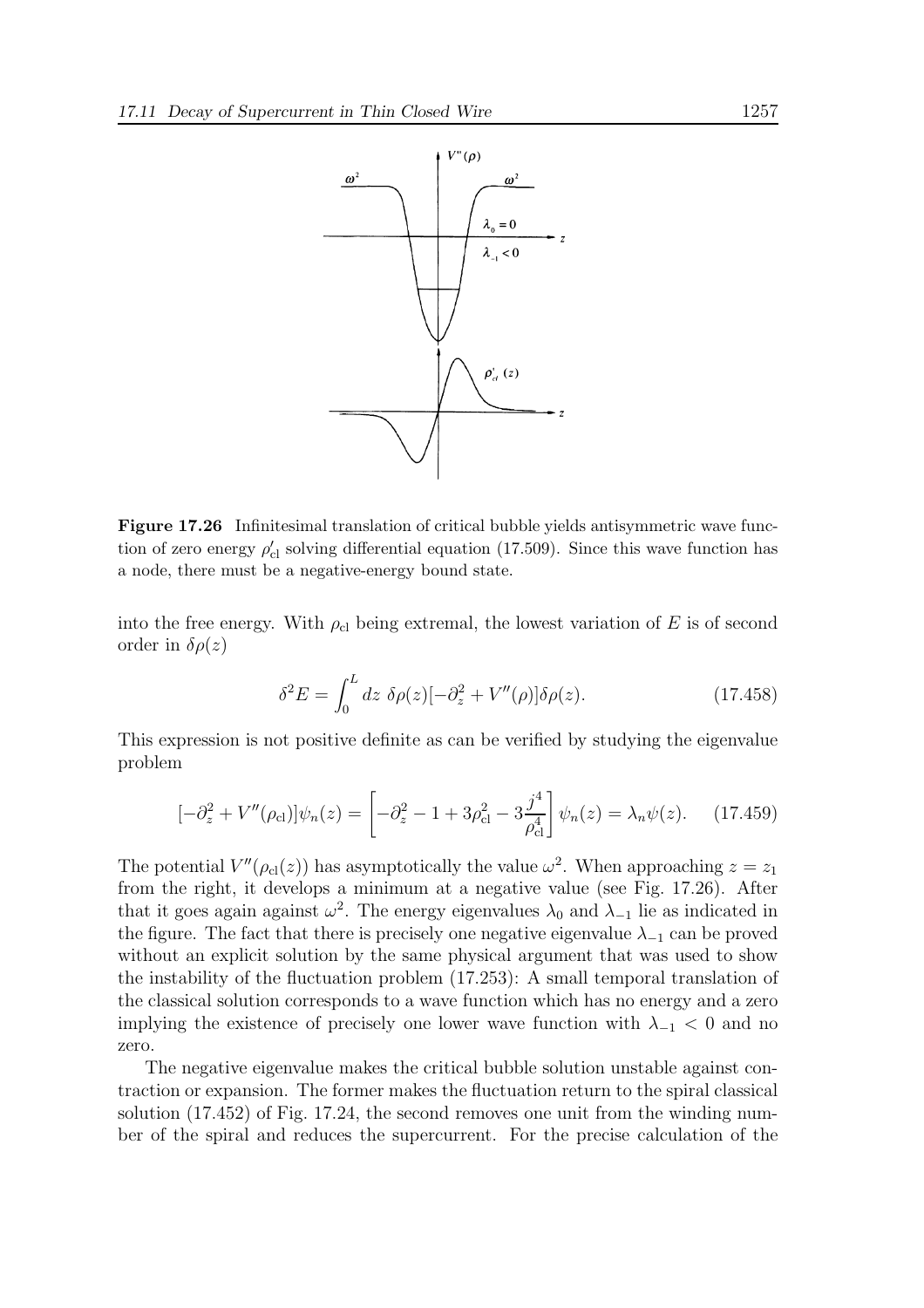decay rate, the reader is referred to the references quoted at the end of the chapter. Here we only give the final result which is [19]

$$
\text{rate} = \text{const} \times L \,\omega(k) e^{-E_{\text{cl}}/k_B T},\tag{17.460}
$$

with the k-dependent prefactor



Figure 17.27 Logarithmic plot of resistance of thin superconducting wire as function of temperature at current  $0.2\mu A$  in comparison with experimental data (vertical axis is normalized by the Ohmic resistance  $R_n = 0.5\Omega$  measured at  $T > T_c$ , see papers quoted at end of chapter).

$$
\omega(k) = 2|\lambda'_{-1}| \frac{(1 - 3k^2)^{7/4}}{(1 - k^2)^{1/2}} \exp\left[-\frac{3\sqrt{2}k}{\sqrt{1 - 3k^2}} \arctan\left(\frac{\sqrt{1 - 3k^2}}{\sqrt{2}k}\right)\right],\tag{17.461}
$$

where

$$
\lambda'_{-1} \equiv -\frac{1}{2} \left\{ \left[ (1+k^2)^2 + 3(1-3k^2)^2 \right]^{1/2} - (1+k^2) \right\} < 0 \tag{17.462}
$$

is the negative eigenvalue of the fluctuations in the complex field  $\psi(z)$  [which is not directly related to  $\lambda_{-1}$  of Eq. (17.459) and requires a separate discussion of the initial path integral (17.435)]. This complicated-looking expression has a simple quite accurate approximation which had previously been deduced from a numerical evaluation of the fluctuation determinant [20]:

$$
\omega(k) \approx (1 - \sqrt{3k})^{15/4} (1 + k^2/4). \tag{17.463}
$$

Both expressions vanish at the critical value  $k = k_c = 1/\sqrt{3}$ .

The resistance of a thin superconducting wire following from this calculation is compared with experimental data in Fig. 17.27.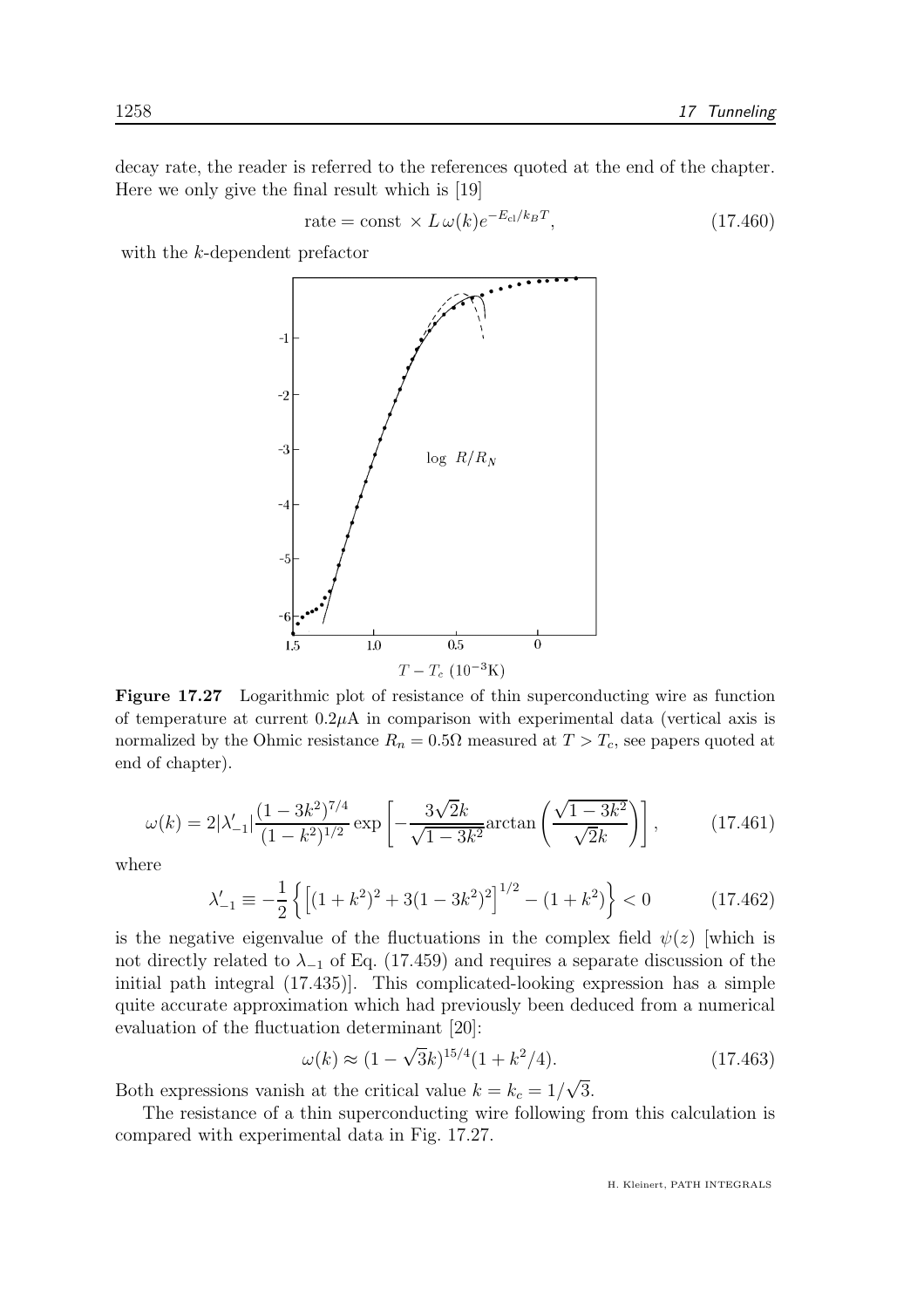#### 17.12 Decay of Metastable Thermodynamic Phases

A generalization of this decay mechanism can be found in the first-order phase transitions of many-particle systems. These possess some order parameter with an effective potential which has two minima corresponding to two different thermodynamic phases. Take, for instance, water near the boiling point. At the boiling temperature, the liquid and gas phases have the same energy. This situation corresponds to the symmetric potential. At a slightly higher temperature, the liquid phase is overheated and becomes metastable. The potential is now slightly asymmetric. The decay of the overheated phase proceeds by the formation of critical bubbles [4]. Their outside consists of the metastable water phase, their inside is filled with vapor lying close to the stable minimum of the potential. The radius of the critical bubble is determined by the equilibrium between the gain in volume energy and the cost in surface energy. If  $\sigma$  is the surface tension and  $\epsilon$  the difference in energy density, the energy of bubble solution depends on the radius as follows:

$$
E \propto \sigma 4\pi R^2 - \epsilon \frac{4\pi}{3} R^3. \tag{17.464}
$$

A plot of this energy in Fig. 17.28 looks just like that of the action  $\mathcal{A}(\xi)$  in Fig. 17.8. Thus the role of the deformation parameter  $\xi$  is played here by the bubble radius R.



Figure 17.28 Bubble energy as function of its radius R.

At the critical bubble, the energy has a maximum. The fluctuations of the critical bubble must therefore have a negative eigenvalue. This negative eigenvalue mode accounts for the fact that the critical bubble is unstable against expansion and contraction. When expanding, the bubble transforms the entire liquid into the stable gas phase. When contracting, the bubble disappears and the liquid remains in the overheated phase. Only the first half of the fluctuations have to be counted when calculating the lifetime of the overheated phase.

It is instructive to take a comparative look at the instability of a critical bubble to see how the different spatial dimensions modify the properties of the solution. We shall discuss first the case of three space dimensions. As in the case of superconductivity, the description of the liquid-vapor phase transition makes use of a space-dependent order parameter, the real order field  $\varphi(\mathbf{x})$ . The two minima of the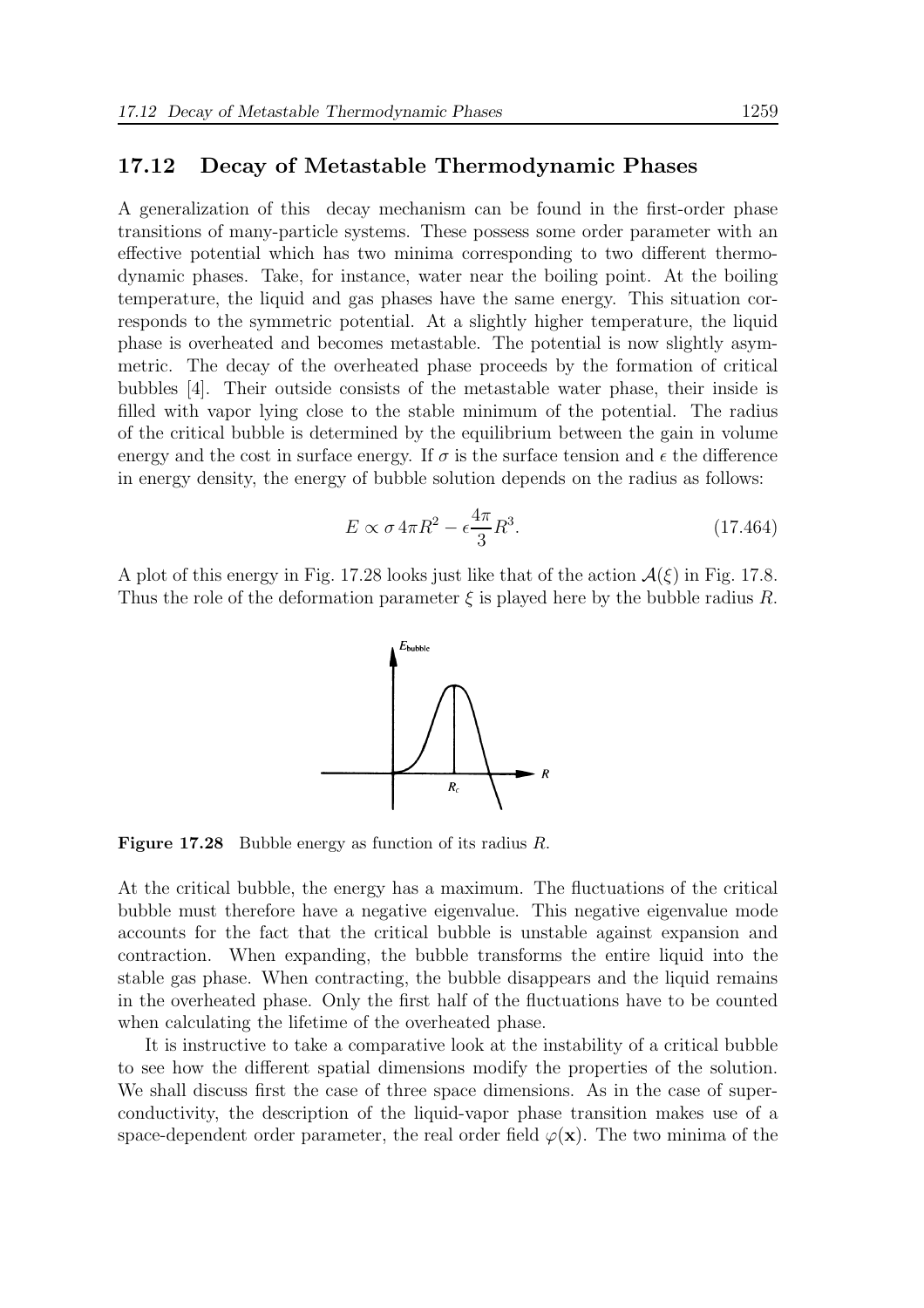potential  $V(\varphi)$  describe the two phases of the system. The kinetic term  $x'^2$  in the path integral is now a field gradient term  $[(\partial_x \varphi(x))^2]$  which ensures finite correlations between neighboring field configurations. The Euclidean action controlling the fluctuations is therefore of the form

$$
\mathcal{A}[\varphi] = \int d^3x \left\{ \frac{1}{2} [\mathbf{\nabla}\varphi(\mathbf{x})]^2 + V(\varphi) \right\},\tag{17.465}
$$

where  $V(\varphi)$  is the same potential as in Eq. (17.1), but it is extended by the asymmetric energy (17.243). Within classical statistics, the thermal fluctuations are controlled by the path integral for the partition function

$$
Z = \int \mathcal{D}\varphi(\mathbf{x})e^{-\mathcal{A}[\varphi]/T}.\tag{17.466}
$$

Here T is the temperature measured in multiples of the Boltzmann constant  $k_B$ . The path integral  $\int \mathcal{D}\varphi(\mathbf{x})$  is defined by cutting the three-dimensional space into small cubes of size  $\epsilon$  and performing one field integration at each point.

The critical bubble extremizes the action. Assuming spherical symmetry, the bubble satisfies in D dimensions the classical Euler-Lagrange field equation

$$
\left(-\frac{d^2}{dr^2} - \frac{D-1}{r}\frac{d}{dr}\right)\varphi_{\rm cl} + V'(\varphi_{\rm cl}(r)) = 0.
$$
 (17.467)

This differs from the equation (17.305) for the one-dimensional bubble solution by the extra gradient term  $-[ (D-1)/r] \partial_r \varphi_{\rm cl}(r)$ . Such a term is an obstacle to an exact solution of the equation via the energy conservation law (17.306). The relevant qualitative properties of the solution can nevertheless be seen in a similar way as for the bubble solution. As in Fig. 17.11 we plot the reversed potential and imagine the solution  $\varphi(r)$  to describe the motion of a mass point in this potential with  $-r$ playing the role of a "time". Setting  $\varphi_{\rm cl}(r) = x(-t)$ , the field equation (17.467) takes the form

$$
\ddot{x}(t) - \frac{D-1}{t}\dot{x}(t) - V'(x(t)) = 0.
$$
\n(17.468)

In this notation, the second term, i.e., the term  $-[ (D-1)/r] \partial_r \varphi_{\text{cl}}(r)$  in (17.467) plays the role of a negative "friction" accelerating motion of the particle along  $x(t)$ . This effect decreases with time like  $1/t$ . With our everyday experience of mechanical systems, the qualitative behavior of the solution can immediately be plotted qualitatively as shown in Fig. 17.29. For  $D = 1$ , the energy conservation makes the particle reach the right-hand zero of the potential. For  $D > 1$ , the "antifriction" makes the trajectory overshoot. At  $r = 0$ , the solution is closest to the stable minimum (the maximum of the reversed potential) on the left-hand side. In the superheated water system, this corresponds to the inside of the bubble being filled with vapor. As  $r$ moves outward in the bubble, the state moves closer to the metastable state, i.e., it becomes more and more liquid. The antifriction term has the effect that the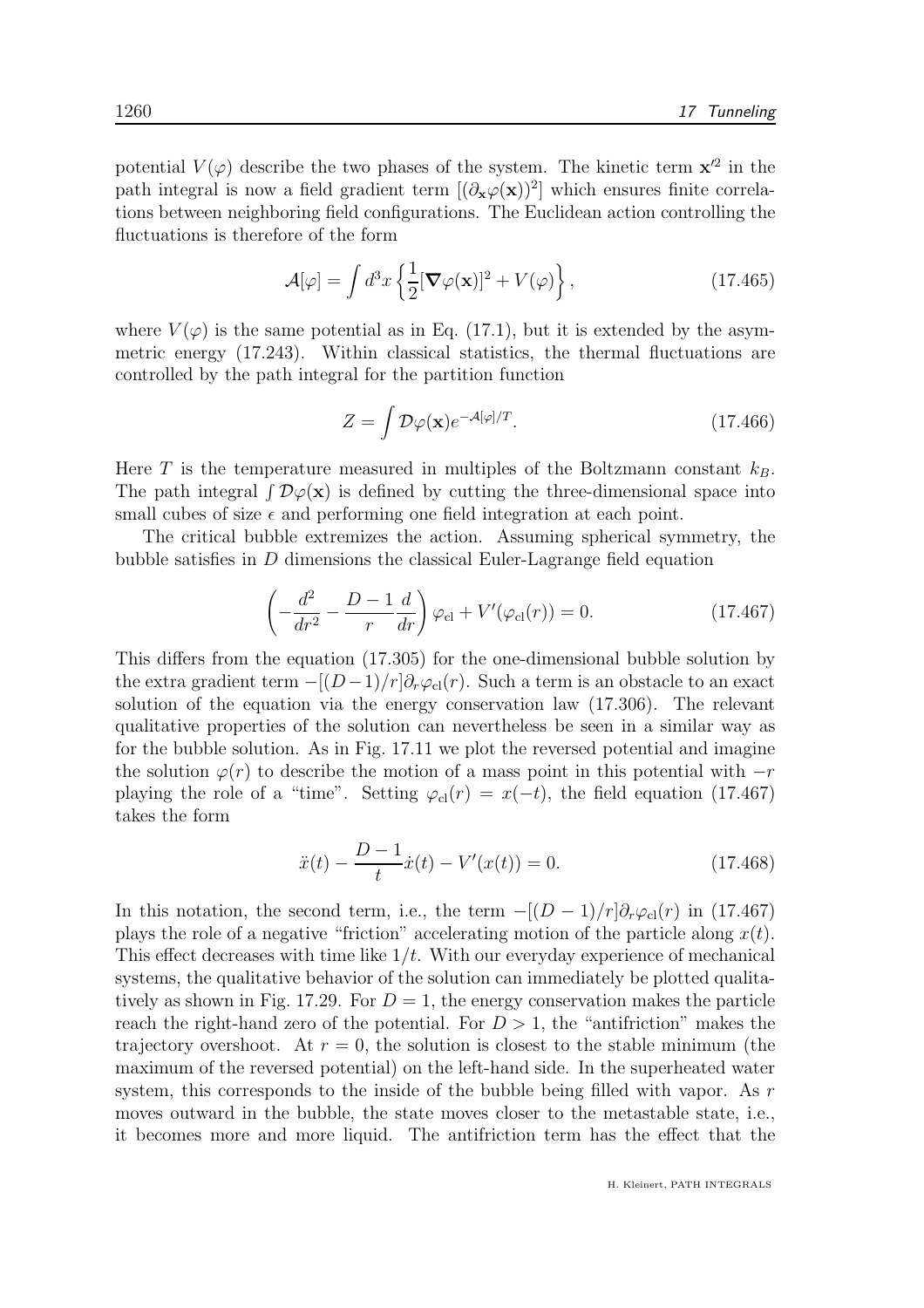

Figure 17.29 Qualitative behavior of critical bubble solution as function of its radius.

point of departure on the left-hand side lies energetically below the final value of the metastable state.

Consider now the fluctuations of such a critical bubble in  $D = 3$  dimensions. Suppose that the field deviates from the solution of the field equation (17.467) by  $\delta\varphi(\mathbf{x})$ . The deviations satisfy the differential equation

$$
\left[ -\frac{d^2}{dr^2} - \frac{2}{r}\frac{d}{dr} + \frac{\hat{L}^2}{r^2} + V''(\varphi_{\rm cl}(r)) \right] \delta\varphi(\mathbf{x}) = \lambda \,\delta\varphi(\mathbf{x}),\tag{17.469}
$$

where  $\hat{L}^2$  is the differential operator of orbital angular momentum (in units  $\hbar = 1$ ). Taking advantage of rotational invariance, we expand  $\delta\varphi(\mathbf{x})$  into eigenfunctions of angular momentum  $\varphi_{nlm}$ , the spherical harmonics  $Y_{lm}(\hat{\mathbf{x}})$ :

$$
\phi(\mathbf{x}) = \sum_{nlm} \varphi_{nlm}(r) Y_{lm}(\hat{\mathbf{x}}).
$$
\n(17.470)

The coefficients  $\varphi_{nlm}$  satisfy the radial differential equation

$$
\left[ -\frac{d^2}{dr^2} - \frac{2}{r}\frac{d}{dr} + \frac{l(l+1)}{r^2} + V''(\varphi_{\rm cl}(r)) \right] \varphi_{nlm}(r) = \lambda_{nl}\varphi_{nlm}(r), \qquad (17.471)
$$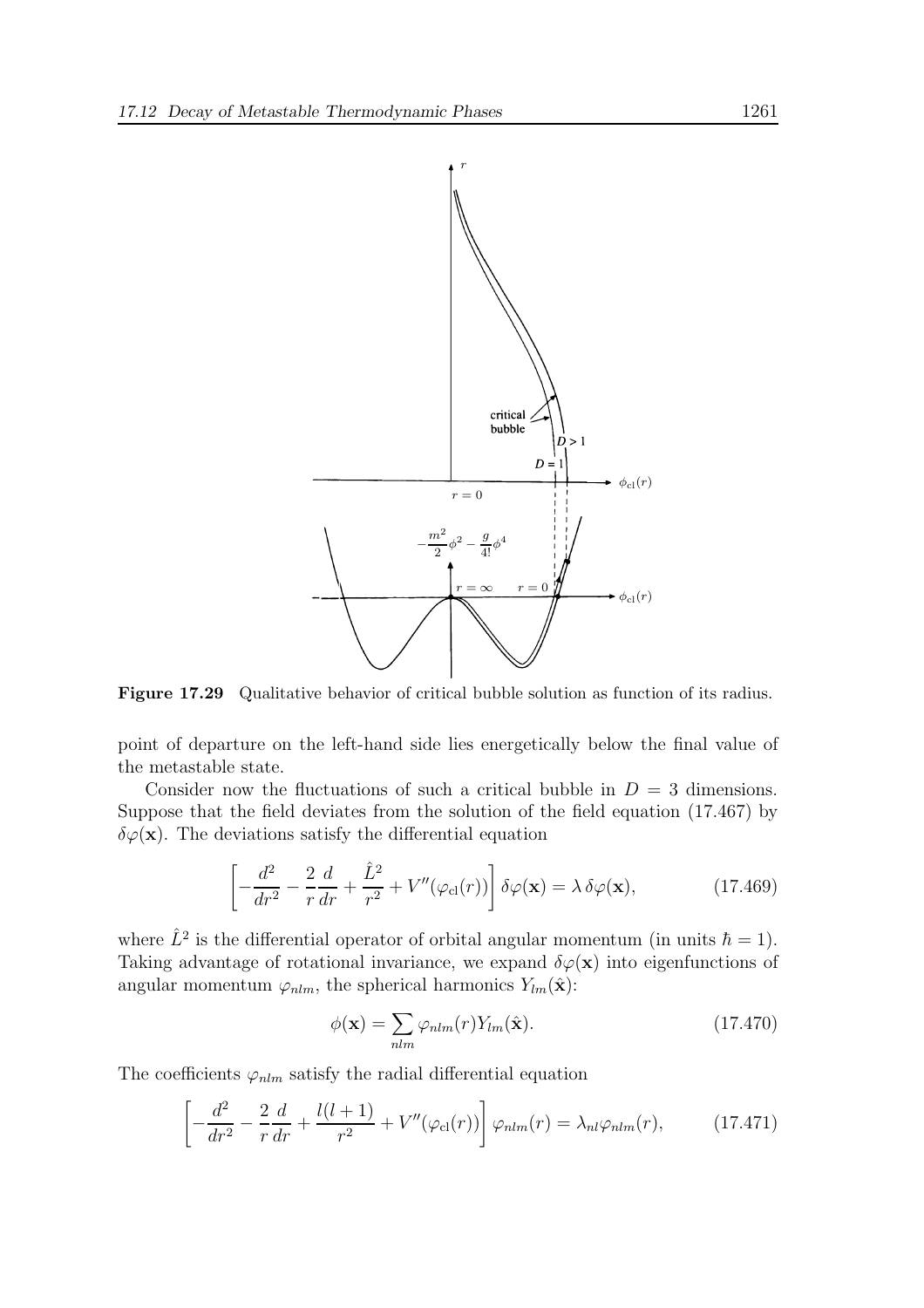with

$$
V''(\varphi_{\rm cl}(r)) = -\frac{\omega^2}{2} + \frac{3}{2} \frac{\omega^2}{a^2} \varphi_{\rm cl}^2(r). \tag{17.472}
$$

One set of solutions is easily found, namely those associated with the translational motion of the classical solution. Indeed, if we take the bubble at the origin,

$$
\varphi_{\rm cl}(\mathbf{x}) = \varphi_{\rm cl}(r),\tag{17.473}
$$

to another place  $x + a$ , we find, to lowest order in a,

$$
\varphi_{\rm cl}(\mathbf{x} + \mathbf{a}) = \varphi_{\rm cl}(\mathbf{x}) + \mathbf{a} \partial_{\mathbf{x}} \varphi_{\rm cl}(\mathbf{x}) \qquad (17.474)
$$

$$
= \varphi_{\rm cl}(r) + \mathbf{a} \hat{\mathbf{x}} \partial_r \varphi_{\rm cl}(r).
$$

But  $\hat{\mathbf{x}}$  is just the Cartesian way of writing the three components of the spherical harmonics  $Y_{1m}(\hat{x})$ . If we introduce the *spherical components* of a vector as follows

$$
\begin{pmatrix} x_0 \\ x_1 \\ x_{-1} \end{pmatrix} \equiv \begin{pmatrix} x_3 \\ (x_1 + ix_2)/\sqrt{2} \\ -(x_1 - ix_2)/\sqrt{2} \end{pmatrix},
$$
(17.475)

we see that

$$
\hat{x}_m = \sqrt{\frac{4\pi}{3}} Y_{1m}(\hat{\mathbf{x}}). \tag{17.476}
$$

Thus,  $\delta\varphi(\mathbf{x}) = \mathbf{a}\hat{\mathbf{x}}\partial_r\varphi(\mathbf{x})$  must be a solution of Eq. (17.469) with zero eigenvalue λ. This can easily be verified directly: The factor  $\hat{\mathbf{x}}$  causes  $\hat{L}^2$  to have the eigenvalue 2, and the accompanying radial derivative  $\delta\varphi(\mathbf{x}) = \partial_r\varphi_{\text{cl}}(r)$  is a solution of Eq. (17.471) for  $l = 1$  and  $\lambda_{nl} = 0$ , as is seen by differentiating the Euler-Lagrange equation  $(17.467)$  with respect to r. Choosing the principal quantum number of these translational modes to be  $n = 1$ , we assign the three components of  $\hat{\mathbf{x}} \partial_r \varphi_{\text{cl}}(r)$ to represent the eigenmodes  $\varphi_{1,1,m}$ .

As long as the bubble radius is large compared to the thickness of the wall, which is of the order  $1/\omega$ , the  $1/r^2$  -terms will be very small. There exists then an entire family of solutions  $\varphi_{1lm}(\mathbf{x})$  with all possible values of l which all have approximately the same radial wave function  $\partial_r \varphi_{\text{cl}}(r)$ . Their eigenvalues are found by a perturbation expansion. The perturbation consists in the centrifugal barrier but with the  $l = 1$  barrier subtracted since it is already contained in the derivative  $\partial_r \varphi_{\rm cl}(r)$ , i.e.,

$$
V_{\text{pert}} = [l(l+1) - 2]/2r^2. \tag{17.477}
$$

The bound-state wave functions  $\varphi_{1lm}$  are normalizable and differ appreciably from zero only in the neighborhood of the bubble wall. To lowest approximation, the perturbation expansion produces therefore an energy

$$
\lambda_{nl} \approx \frac{l(l+1)-2}{r_c^2},\tag{17.478}
$$

H. Kleinert, PATH INTEGRALS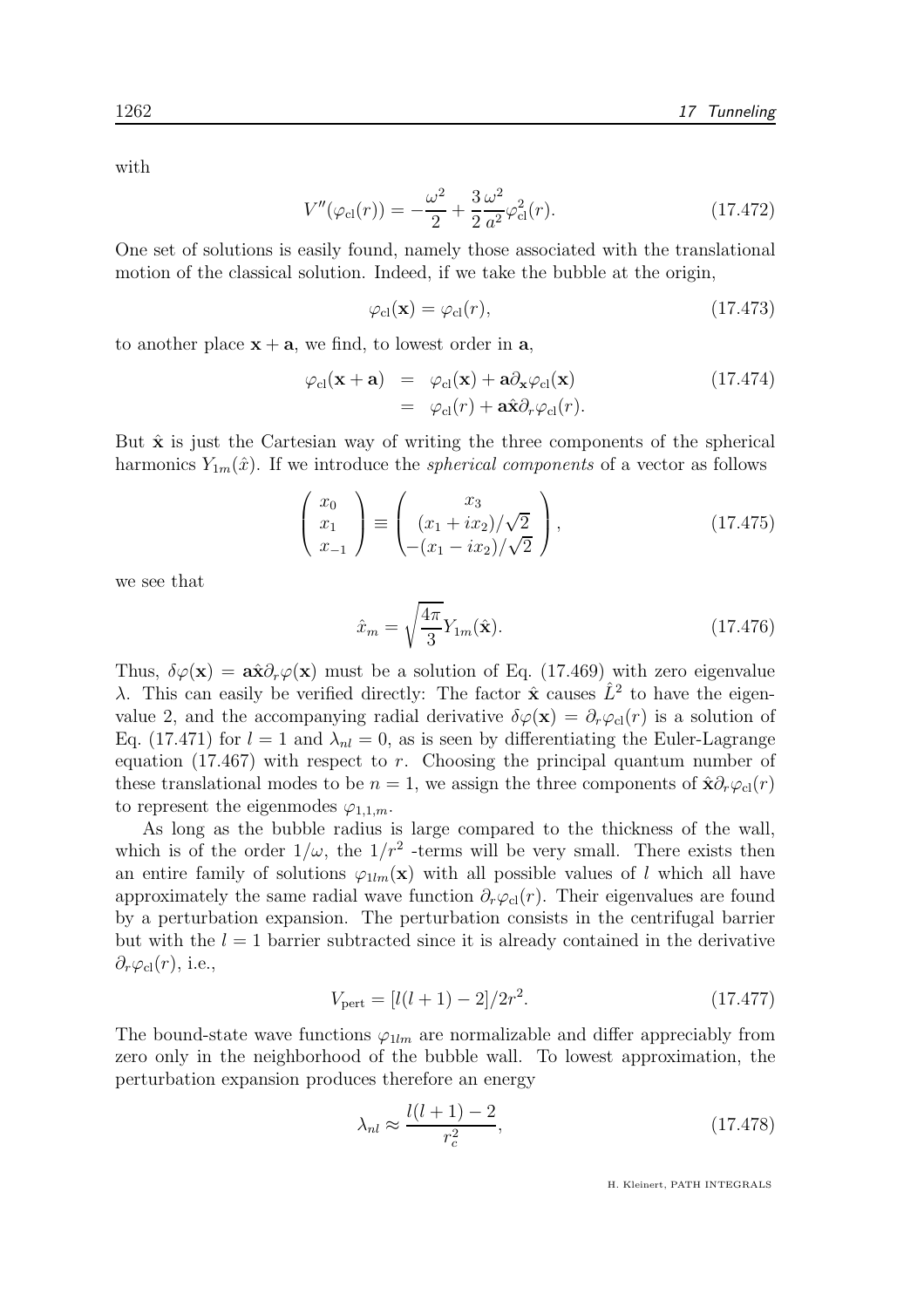$$
\lambda_{00} \approx -\frac{1}{r_c^2}.\tag{17.479}
$$

Physically, this single  $l = 0$  -mode corresponds to an infinitesimal radial vibration of the bubble. As already explained above it is not astonishing that a radial vibration has a negative eigenvalue. The critical bubble lies at a maximum of the action. Expansion or contraction is energetically favorable. Since  $Y_{00}(\mathbf{x})$  is a constant, the wave function is proportional to  $(d/dr)\varphi_{\rm cl}(r)$  itself without an angular factor. This is seen directly by performing an infinitesimal radial contraction

$$
\varphi_{\rm cl}((1-\epsilon)r) = \varphi_{\rm cl}(r) - \epsilon r \partial_r \varphi_{\rm cl}(r). \tag{17.480}
$$

The variation  $r\partial_r\varphi_{\text{cl}}(r)$  is almost zero except in the vicinity of the critical radius  $r_c$ , so that  $r\partial_r\varphi_{\text{cl}}(r) \approx r_c\partial_r\varphi_{\text{cl}}(r)$  which is the above wave function. Being the ground state of the Schrödinger equation (17.469), it should be denoted by  $\varphi_{000}(r)$ . Since it solves approximately the Schrödinger equation  $(17.471)$  with  $l = 1$ , it also solves this equation approximately with  $l = 0$  and the energy (17.479).

Finally let us point out that in  $D > 1$  dimensions, the value of the negative eigenvalue can be calculated very simply from a phenomenological consideration of the bubble action. Since the inside of the bubble is very close to the true ground state of the system whose energy density lies lower than that of the metastable one by  $\epsilon$ , the volume energy of a bubble of an arbitrary radius R is

$$
E_V = -S_D \frac{R^D}{D} \epsilon, \qquad (17.481)
$$

where  $S_D R^{D-1}$  is the surface of the bubble and  $S_D R^D/D$  its volume. The surface energy can be parametrized as

$$
E_S = S_D R^{D-1} \sigma,\tag{17.482}
$$

where  $\sigma$  is a constant proportional to the surface tension. Adding the two terms and differentiating with respect to R, we obtain a critical bubble radius at

$$
R = r_c = (D - 1)\sigma/\epsilon,\tag{17.483}
$$

with a critical bubble energy

$$
E_c = \frac{S_D}{D} R_c^{D-1} \sigma = \frac{S_D}{D(D-1)} R_c^D \epsilon = \frac{S_D}{D} (D-1)^{D-1} \frac{\sigma^D}{\epsilon^{D-1}}.
$$
 (17.484)

The second derivative with respect to the radius  $R$  is, at the critical radius,

$$
\frac{d^2E}{dR^2}\Big|_{R=r_c} = -DE_c \frac{D-1}{r_c^2}.\tag{17.485}
$$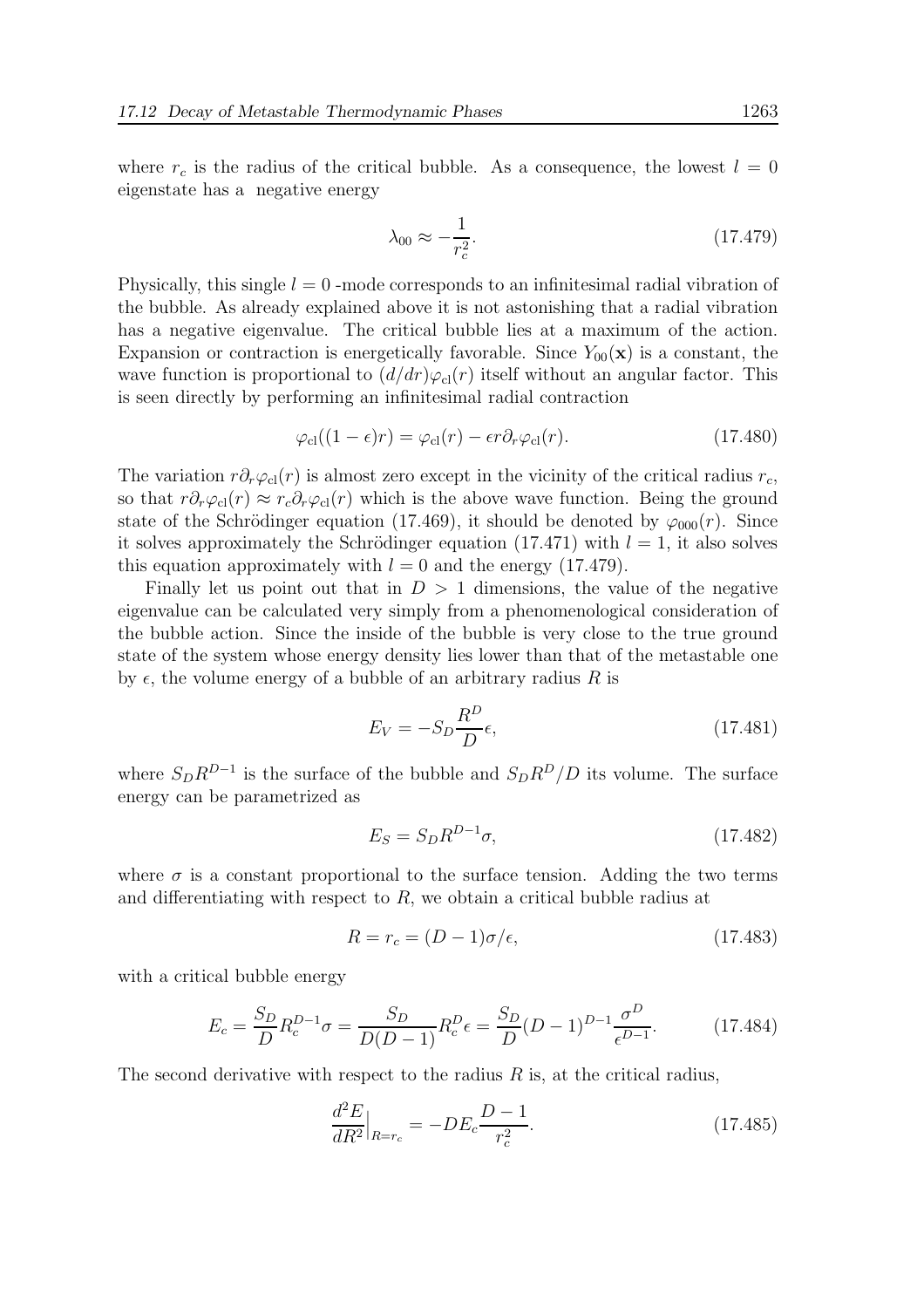Identifying the critical bubble energy  $E_c$  with the classical Euclidean action  $\mathcal{A}_{\text{cl}}$  we find the variation of the bubble action as

$$
\delta^2 \mathcal{A}_{\rm cl} \approx -\frac{1}{2} (\delta R)^2 D \mathcal{A}_{\rm cl} \frac{D-1}{r_c^2}.
$$
 (17.486)

We now express the dilational variation of the bubble radius in terms of the normal coordinate of (17.470). The normalized wave function is obviously

$$
\varphi_{000}(r) = \frac{\partial_r \varphi_{\rm cl}(r)}{\sqrt{\int d^D x (\partial_r \varphi_{\rm cl})^2}}.\tag{17.487}
$$

But the expression under the square root is exactly  $D$  times the action of the critical bubble

$$
\int d^D x (\partial_r \varphi_{\rm cl})^2 = D \mathcal{A}_{\rm cl}.
$$
\n(17.488)

To prove this we introduce a scale factor s into the solution of the bubble and evaluate the action

$$
\tilde{\mathcal{A}}_{\text{cl}} = \int d^D x \left\{ \frac{1}{2} ( [\partial_r \varphi_{\text{cl}}(sr)]^2 + V(\varphi_{\text{cl}}(sr)) \right\} \n= \frac{1}{s^D} \int d^D x \left\{ \frac{s^2}{2} [\partial_r \varphi_{\text{cl}}(r)]^2 + V(\varphi_{\text{cl}}(r)) \right\}.
$$
\n(17.489)

Since  $\tilde{\mathcal{A}}_{\text{cl}}$  is extremal at  $s = 1$ , it has to satisfy

$$
\left. \frac{\partial \tilde{\mathcal{A}}_{\text{cl}}}{\partial s} \right|_{s=1} = 0,\tag{17.490}
$$

or

$$
\int d^D x \left\{ (D-2) \frac{1}{2} [\partial_r \varphi_{\rm cl}]^2 + DV(\varphi_{\rm cl}(r)) \right\} = 0. \tag{17.491}
$$

Hence

$$
\int d^D x V(\varphi_{\rm cl}(r)) = -\frac{D-2}{D} \int d^D x \frac{1}{2} [\partial_r \varphi_{\rm cl}(r)]^2, \qquad (17.492)
$$

implying that

$$
\mathcal{A}_{\text{cl}} = \left(\frac{1}{2} - \frac{D - 2}{2D}\right) \int d^D x [\partial_r \varphi_{\text{cl}}(r)]^2
$$
  
= 
$$
\frac{1}{D} \int d^D x [\partial_r \varphi_{\text{cl}}(r)]^2.
$$
 (17.493)

With (17.487), the  $\varphi_{000}$  contribution to  $\delta\varphi(\mathbf{x})$  reads

$$
\delta\varphi(\mathbf{x}) = \xi_{000}\varphi_{000}(r) = \xi_{000}\frac{\partial_r\varphi}{\sqrt{D\mathcal{A}_{\text{cl}}}},\tag{17.494}
$$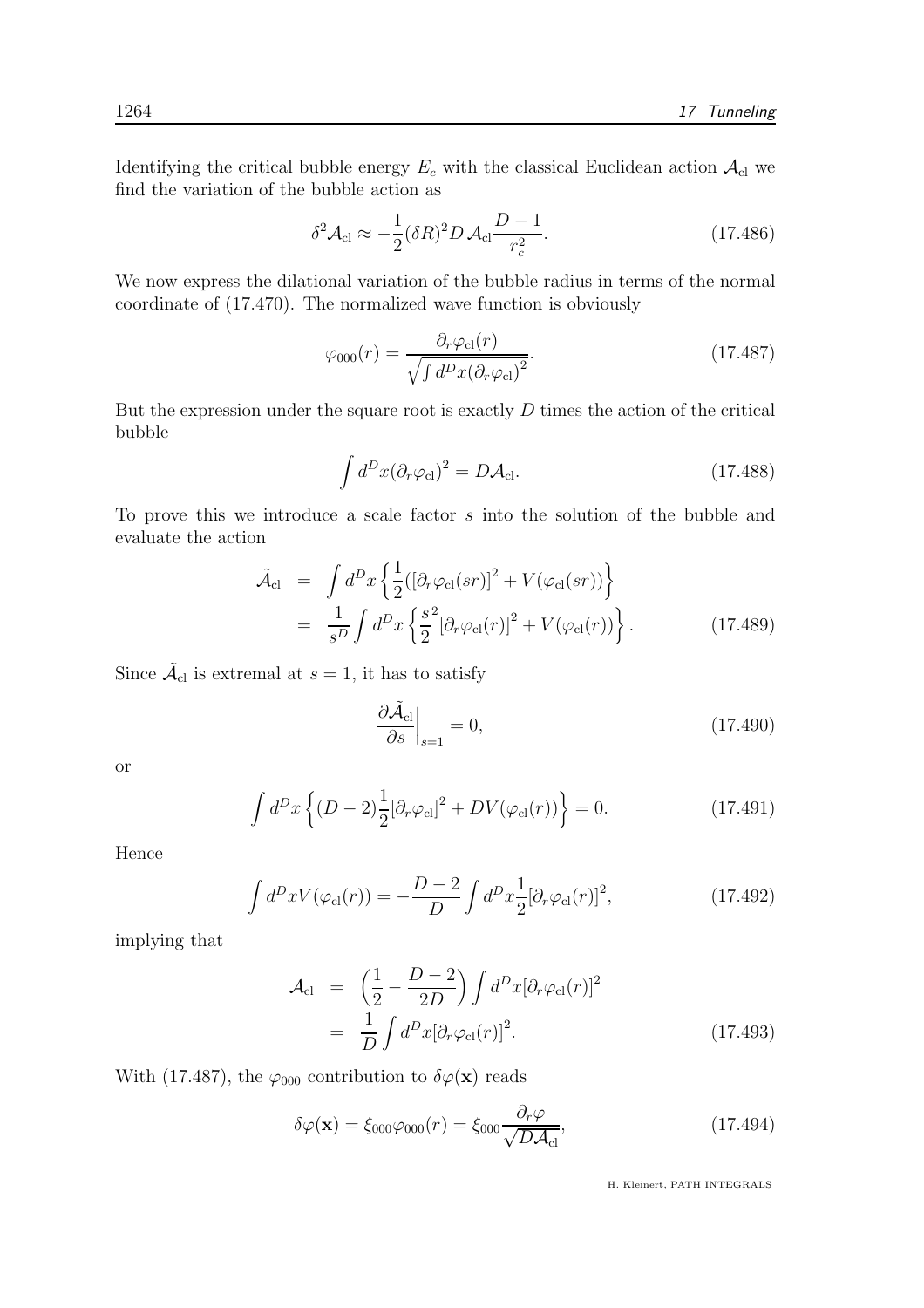and we arrive at

$$
\delta R = \frac{\xi_{000}}{\sqrt{D\mathcal{A}_{\text{cl}}}}.\tag{17.495}
$$

Inserting this into (17.486) shows that the second variation of the Euclidean action  $\delta^2 A_{\text{cl}}$  can be written in terms of the normal coordinates associated with the normalized fluctuation wave function  $\varphi_{000}$  as

$$
\delta^2 \mathcal{A}_{\rm cl} = -\xi_{000}^2 \frac{D-1}{2r_c^2}.
$$
\n(17.496)

From this relation, we read off the negative eigenvalue

$$
\lambda_{00} = -\frac{D-1}{2r_c^2}.\tag{17.497}
$$

For  $D = 3$ , this is in agreement with the  $D = 3$  value (17.479). For general D, the eigenvalue corresponding to (17.479) would have been derived with the arguments employed there from the derivative term  $-[ (D-1)/r]d/dr$  in the Lagrangian and would also have resulted in (17.497).

All other multipole modes  $\varphi_{nlm}$  have a positive energy. Close to the bubble wall (as compared with the radius), the classical solutions  $(1/r)\varphi_{nlm}(r)$  can be taken approximately from the solvable one-dimensional equation

$$
\left[-\frac{1}{2}\frac{d^2}{dr^2} + \frac{\omega^2}{2}\left(1 - \frac{3}{2}\frac{1}{\cosh^2[\omega(r - r_c)/2]}\right)\right]\left(\frac{1}{r}\varphi_{nlm}\right) \approx \tilde{\lambda}_n\left(\frac{1}{r}\varphi_{nlm}\right). \tag{17.498}
$$

The wave functions with  $n = 0$  are

$$
\varphi_{0lm} \approx \sqrt{\frac{3\omega}{8}} \frac{1}{\cosh^2[\omega(r - r_c)/2]},\tag{17.499}
$$

and have the eigenvalues

$$
\lambda_{0l} \approx \frac{l(l+1)-2}{2r_c^2}.\tag{17.500}
$$

The  $n = 1$  -bound states are

$$
\varphi_{1lm} \approx \sqrt{\frac{3\omega}{4}} \frac{\sinh[\omega(r - r_c)/2]}{\cosh^2[\omega(r - r_c)/2]},\tag{17.501}
$$

with eigenvalues

$$
\lambda_{1l} \approx \frac{3}{8}\omega^2 + \frac{l(l+2)-2}{2r_c^2}.\tag{17.502}
$$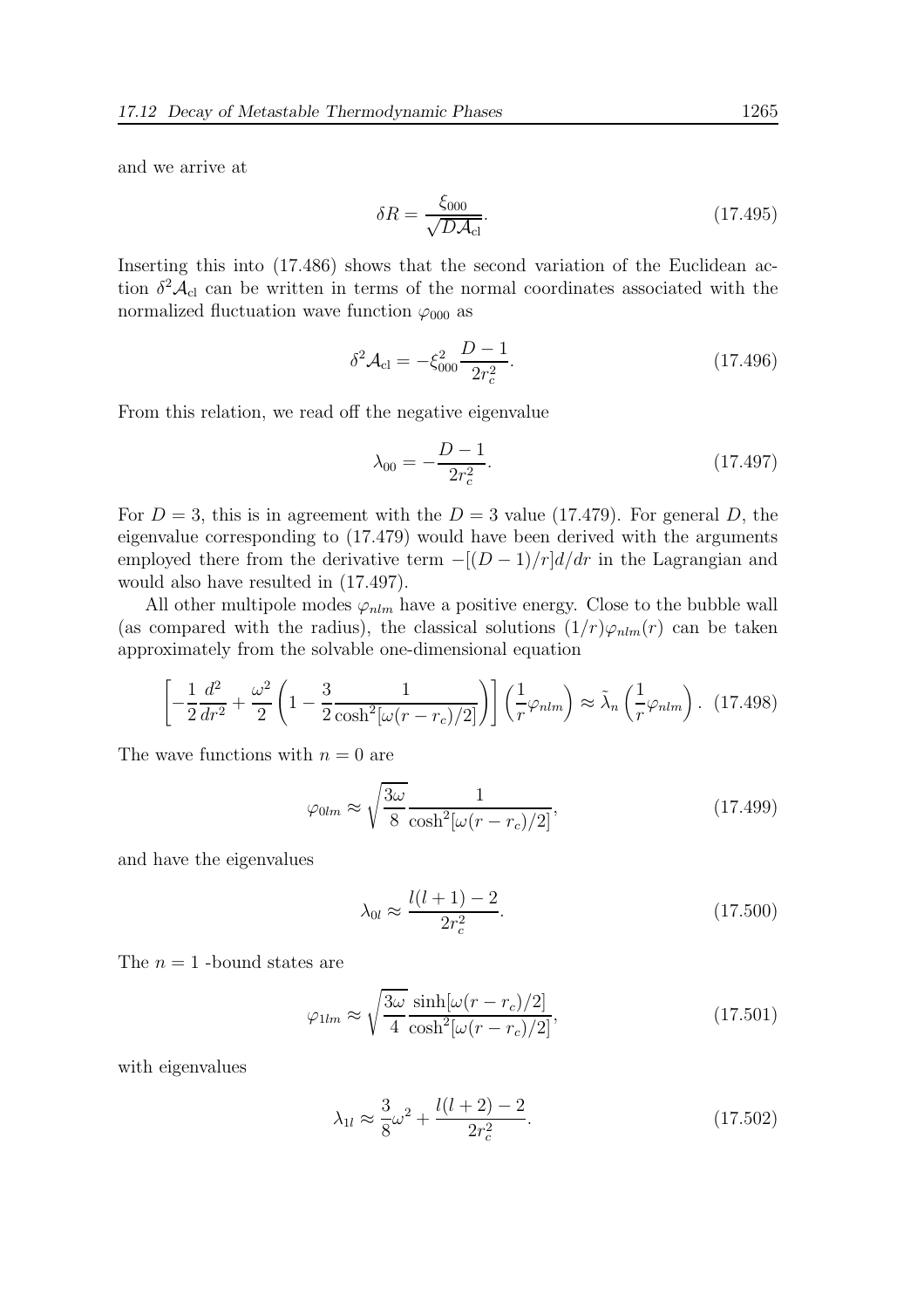

Figure 17.30 Decay of metastable false vacuum in Minkowski space. It proceeds as a shock wave which after some time traverses the world almost with light velocity, converting the false into the true vacuum.

# 17.13 Decay of Metastable Vacuum State in Quantum Field Theory

The theory of decay presented in the last section has an interesting quantum fieldtheoretic application. Consider a metastable scalar field system in a D-dimensional Euclidean spacetime at temperature zero. At a fixed time, there will be a certain average number of bubbles, regulated by the "quantum Boltzmann factor"  $\exp(-\mathcal{A}_{c}/\hbar)$ . If the bubble gas is sufficiently dilute (i.e., if the distances between bubbles is much larger than the radii), each bubble is described quite accurately by the classical solution. In Minkowski space, a Euclidean radius  $r = \sqrt{x^2 + c^2\tau^2}$ corresponds to  $r = \sqrt{x^2 - c^2 t^2}$ , where c is the light velocity. The critical bubble has therefore the spacetime behavior

$$
\varphi_{\rm cl}(\mathbf{x},t) = \varphi_{\rm cl}(r = \sqrt{\mathbf{x}^2 - c^2 t^2}).\tag{17.503}
$$

From the above discussion in Euclidean space we know that  $\varphi$  will be equal to the metastable false vacuum in the outer region  $r > r_c$ , i.e., for

$$
\mathbf{x}^2 - c^2 t^2 > r_c^2. \tag{17.504}
$$

The inside region

$$
\mathbf{x}^2 - c^2 t^2 < r_c^2 \tag{17.505}
$$

contains the true vacuum state with the lower energy. Thus a critical bubble in spacetime has the hyperbolic structure drawn in Fig. 17.30. Therefore, the Euclidean critical bubble describes in Minkowski space the growth of a bubble as a function of time. The bubble starts life at some time  $t = r_c/c$  and expands almost instantly to a radius of order  $r_c$ . The position of the shock wave is described by

$$
\mathbf{x}^2 - c^2 t^2 = r_c^2. \tag{17.506}
$$

H. Kleinert, PATH INTEGRALS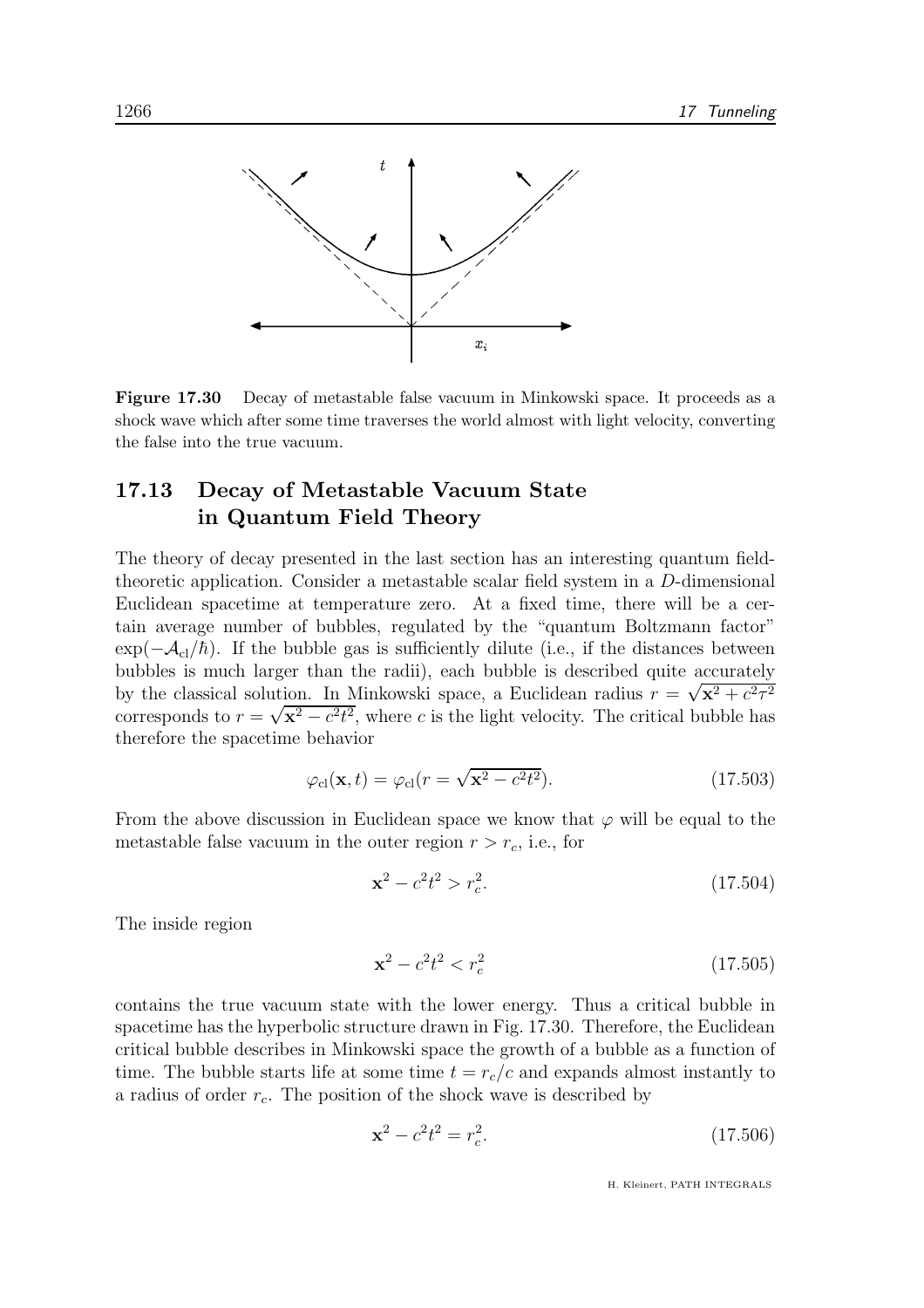This implies that a shock wave that runs through space with a velocity

$$
v = \frac{|\mathbf{x}|}{t} = \frac{c}{\sqrt{1 - r_c^2/c^2 t^2}}
$$
(17.507)

and converts the metastable into the stable vacuum  $-$  a global catastrophe. A Euclidean bubble centered at another place  $x_b, \tau_b$  would correspond to the same process starting at  $x_b$  and a time

$$
t_b = r_c/c + \tau_b. \tag{17.508}
$$

A finite time after the creation of a bubble, of the order  $r_c/c$ , the velocity of the shock wave approaches the speed of light (in many-body systems the speed of sound). Thus, we would hardly be able to see precursors of such a catastrophe warning us ahead of time. We would be annihilated with the present universe before we could even notice.

# 17.14 Crossover from Quantum Tunneling to Thermally Driven Decay

For completeness, we discuss here the difference between a decay caused by a quantum-mechanical tunneling process at  $T = 0$ , and a pure thermally driven decay at large temperatures. Consider a one-dimensional system possessing, at some place  $x_*,$  a high potential barrier, much higher than the thermal energy  $k_BT$ , with a shape similar to Fig. 17.10. Let the well to the left of the barrier be filled with a grand-canonical ensemble of noninteracting particles of mass  $M$  in a nearly perfect equilibrium. Their distribution of momenta and positions in phase space is governed by the Boltzmann factor  $e^{-\beta[p^2/2M+V(x)]}$ . The rate, at which the particles escape across the barrier, is given by the classical statistical integral

$$
\Gamma_{\rm cl} = Z_{\rm cl}^{-1} \int dx \int \frac{dp}{2\pi\hbar} e^{-\beta [p^2/2M + V(x)]} \delta(x - x_*) \frac{p}{M} \Theta(p), \tag{17.509}
$$

where  $Z_{\rm cl}$  is the classical partition function

$$
Z_{\rm cl} = \int dx \int \frac{dp}{2\pi\hbar} e^{-\beta [p^2/2M + V(x)]}.
$$
 (17.510)

The step function  $\Theta(p)$  selects the particles running to the right across the top of the potential barrier. Performing the phase space path integral in (17.509) yields

$$
\Gamma_{\rm cl} = \frac{Z_{\rm cl}^{-1}}{2\pi\hbar\beta}e^{-V(x_*)}.\tag{17.511}
$$

If the metastable minimum of the potential is smooth,  $V(x)$  can be replaced approximately in the neighborhood of  $x_0$  by the harmonic expression

$$
V(x) \approx \frac{M}{2}\omega_0^2 (x - x_0)^2.
$$
 (17.512)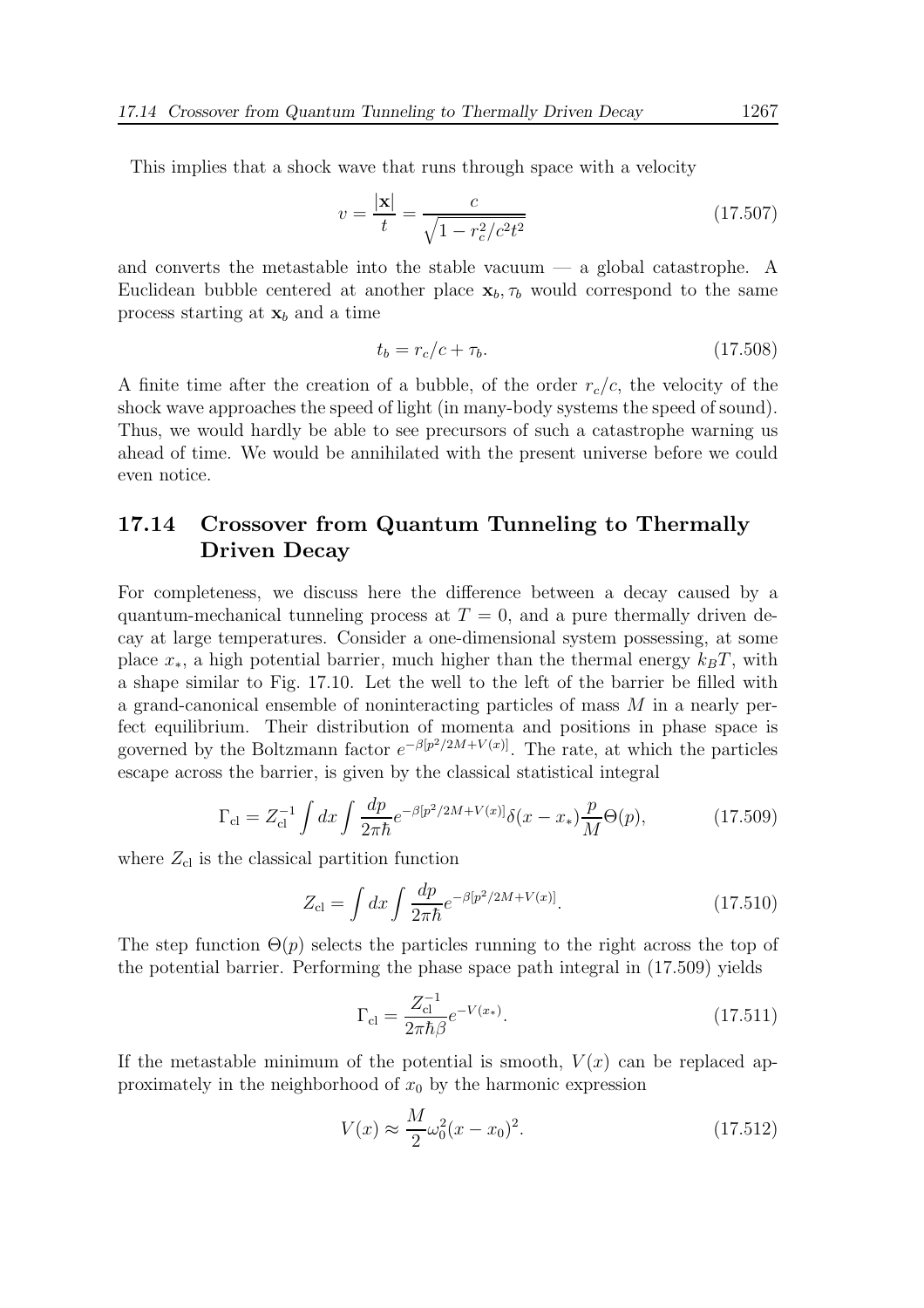The classical partition function is then given approximately by

$$
Z_{\rm cl} \approx \frac{1}{\hbar \beta \omega_0},\tag{17.513}
$$

and the decay rate follows the simple formula

$$
\Gamma_{\rm cl} \approx \frac{\omega_0}{2\pi} e^{-\beta V(x_*)}.\tag{17.514}
$$

Let us compare this result with the decay rate due to pure quantum tunneling. In the limit of small temperatures, the decay proceeds from the ground state, and the partition function is approximately equal to

$$
Z \approx e^{-\beta (E^{(0)} - i\hbar\Gamma/2)}.\tag{17.515}
$$

The decay rate is given by the small imaginary part of the partition function:

$$
\Gamma \xrightarrow[T \to 0]{} \frac{2 \operatorname{Im} Z}{\hbar \beta \operatorname{Re} Z}.
$$
\n(17.516)

In contrast to this, the thermal rate formula (17.511) implies for the hightemperature regime, where  $\Gamma$  becomes equal to  $\Gamma_{\text{cl}}$ , the relation:

$$
\Gamma \xrightarrow[T \to \infty]{} \frac{\omega_* \operatorname{Im} Z_{\text{cl}}}{\pi \operatorname{Re} Z_{\text{cl}}}.
$$
\n(17.517)

The frequency  $\omega_*$  is determined by the curvature of the potential at the top of the barrier, where it behaves like

$$
V(x) \approx -\frac{M}{2}\omega_*^2 (x - x_*)^2. \tag{17.518}
$$

The relation (17.517) follows immediately by calculating in the integral (17.510) the contribution of the neighborhood of the top of the barrier in the saddle point approximation. As in the integral, this is done (17.261) by rotating the contour of integration which starts at  $x = x_*$  into the upper complex half-plane. Writing  $x = x_* + iy$  this leads to the following integral:

$$
\operatorname{Im} Z_{\text{cl}} \approx \int_0^\infty \frac{dy}{\sqrt{2\pi\hbar^2 \beta/M}} e^{-\beta \left[V(x_*) + \frac{M}{2}\omega_*^2 y^2\right]} \approx \frac{1}{2\hbar\beta\omega_*} e^{-\beta V(x_*)}.\tag{17.519}
$$

Since the real part is given by (17.513) we find the ratio

$$
\frac{\operatorname{Im} Z_{\text{cl}}}{\operatorname{Re} Z_{\text{cl}}} \approx \frac{\omega_0}{2\omega_*} e^{-\beta V(x_*)},\tag{17.520}
$$

so that  $(17.511)$  is equivalent to  $(17.517)$ .

The two formulas (17.516) and (17.517) are derived for the two extreme regimes  $T \gg T_0$  and  $T \ll T_0$ , respectively, where  $T_0$  denotes the characteristic temperature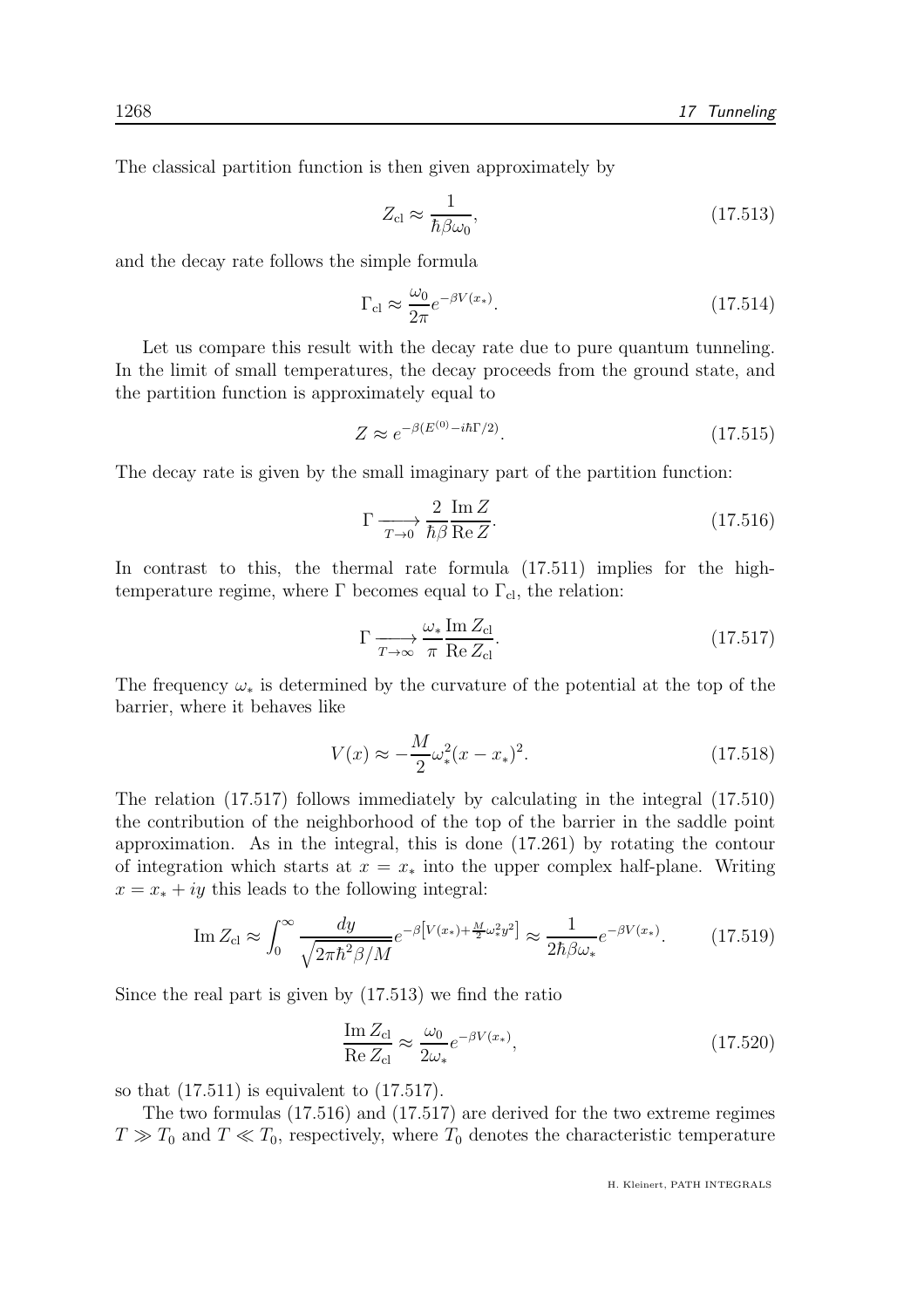associated with the curvature of the potential at the metastable minimum  $T_0 =$  $\hbar\omega_0/k_B$ . Numerical studies have shown that the applicability extends into the close neighborhood of  $T_0$  on each side of the temperature axis. The crossover regime is quite small, of the order  $\mathcal{O}(\hbar^{3/2})$ .

Note that given the knowledge of the imaginary parts of all excited states, which can be obtained as in Section 17.9, it will be possible to calculate the average lifetime of a metastable state at all temperatures without the restrictions of the semiclassical approximation. This remains to be done.

### Appendix 17A Feynman Integrals for Fluctuation Correction

For the integral (17.219) we obtain with (17.237) immediately the result stated in Eq. (17.240)

$$
I_1' = \frac{97}{560}.\tag{17A.1}
$$

To calculate the remaining three double integrals  $I_{21}$ ,  $I_{22}$ ,  $I_3$  in (17.223) and (17.224) we observe that because of the symmetry of the Green function  $G_{\mathcal{O}_{\omega}}(\tau, \tau')$  in  $\tau, \tau'$  the measure of integration can be rewritten as  $2 \int_{-\infty}^{\infty} d\tau \int_{-\infty}^{t} d\tau'$ . We further introduce the dimensionless classical functions

$$
\tilde{x}_{\text{cl}}(\tau) \equiv \sqrt{\frac{g}{2\omega^2}} x_{\text{cl}}(\tau) = \tanh(\tau/2),
$$
\n
$$
\tilde{y}_0(\tau) \equiv \sqrt{\frac{8}{3\omega}} y_0(\tau) = \frac{1}{\cosh^2(\omega \tau/2)},
$$
\n(17A.2)

use natural units with  $\omega = 1$ , g = 1, since these quantities cancel in all integrals, and define

$$
x_{\rm G}(\tau) \equiv \tilde{x}_{\rm cl}(\tau) G_{\mathcal{O}_{\omega}}(\tau, \tau)
$$
  
\n
$$
x_{\rm KG}(\tau) \equiv \left[ \int_{-\infty}^{\tau} G_{\mathcal{O}_{\omega}}(\tau, \tau') x_{\rm G}(\tau') d\tau' \right]_{\rm A}
$$
  
\n
$$
x_{\rm K3G}(\tau) \equiv \left[ \int_{-\infty}^{\tau} G_{\mathcal{O}_{\omega}}^3(\tau, \tau') x_{\rm G}(\tau') d\tau' \right]_{\rm A},
$$
\n(17A.3)

where the subscript A denotes the antisymmetric part in  $\tau$ . Because of the antisymmetry of  $x_{\text{cl}}$ , the symmetric part gives no contribution to the integrals which can be written as

$$
I_{21} = 6 \int_0^\infty d\tau \, \tilde{x}_{cl}(\tau) x_{K3G}(\tau), \tag{17A.4}
$$

$$
I_{22} = 9 \int_0^\infty d\tau \, x_{\rm G}(\tau) x_{\rm KG}(\tau), \tag{17A.5}
$$

$$
I_3 = 24 \int_0^\infty d\tau \, y_0'(\tau) x_{\rm KG}(\tau). \tag{17A.6}
$$

When evaluating the integrals in (17A.3) the antisymmetry of  $y_0(\tau)$  is useful. We easily find

$$
x_{\rm KG}(\tau) = \frac{1}{4} \frac{12\tau + \tanh(\tau/2)}{12\cosh^2(\tau/2)}.
$$
 (17A.7)

Inserting this into  $I_{22}$  and  $I_3$  we encounter integrals of two types

$$
\int_0^\infty d\tau \sinh^m(\tau/2)/\cosh^n(\tau/2) \quad \text{and} \quad \int_0^\infty \tau \sinh^m(\tau/2)/\cosh^n(\tau/2).
$$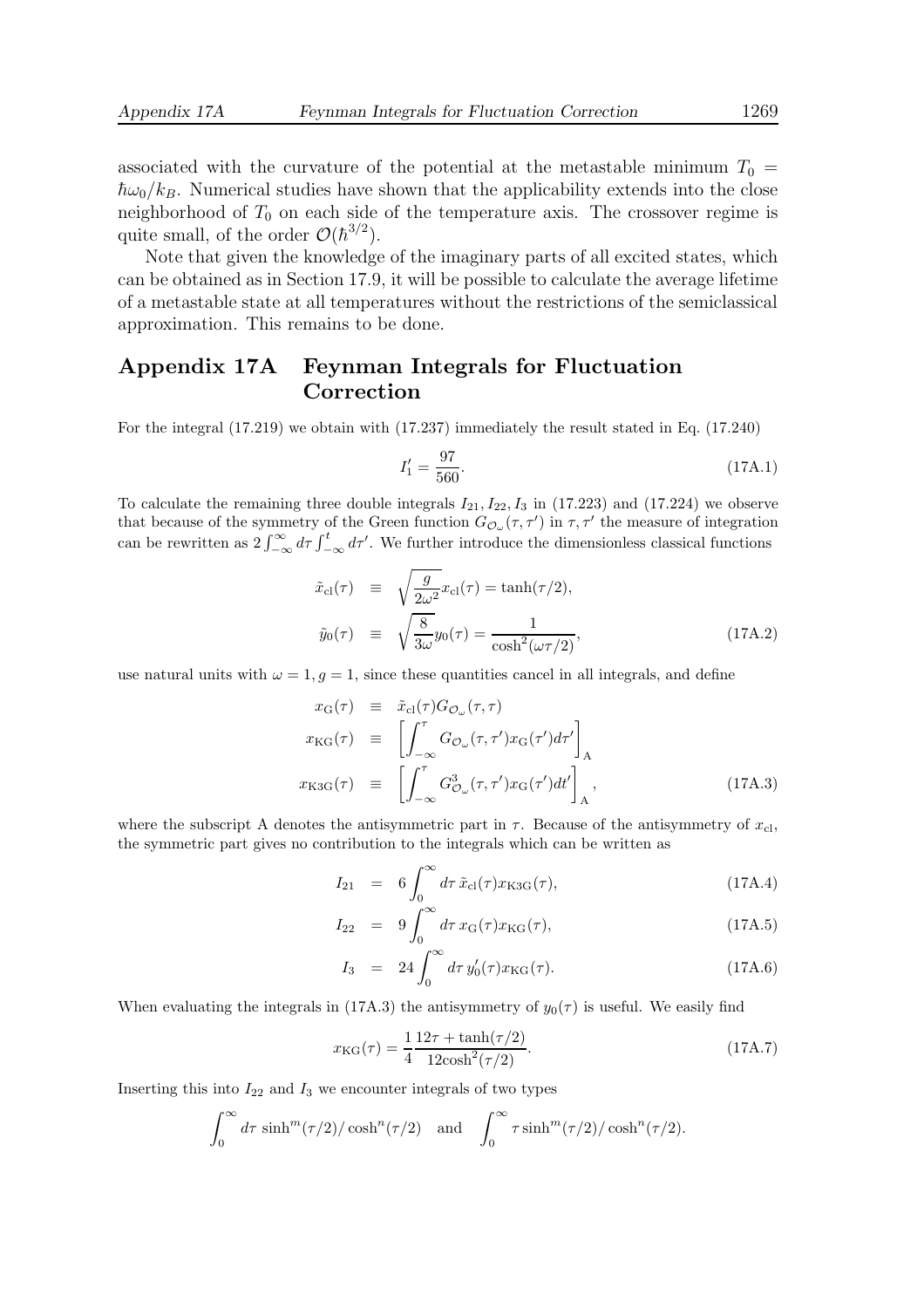The former can be performed with the help of formula (17.54), the latter require integrations by parts of the type

$$
\int_0^\infty f(\tau/2) \tanh\frac{\tau}{2} d\tau = -\int_0^\infty f'(\tau/2) \ln(2 \cosh\frac{\tau}{2}) d\tau,
$$
 (17A.8)

which lead to a finite sum of integrals of the first type plus integrals of the type $11$ 

$$
\int_0^\infty \log \cosh(\tau/2)\sinh^m(\tau/2)/\cosh^n(\tau/2).
$$

These, in turn, are equal to  $-\partial_{\nu} \int_0^{\infty} d\tau \sinh^m(\tau/2) / \cosh^{\nu+1}(\tau/2)$  so that it is evaluated again via (17.54). After performing the subtraction in  $I_{22}$  we obtain the values given in Eq. (17.240).

The evaluation of the integral  $I_{21}$  is more tedious since we must integrate over the third power of the Green function, which is itself a lengthy function of  $\tau$ . It is once more useful to exploit the symmetry properties of the integrand. We introduce the abbreviations

$$
f_n^{S/A}(\tau) \equiv \frac{1}{2} [H_R^n(\tau) \pm H_R^n(-\tau)] y_0^{3-n}(\tau),
$$
  
\n
$$
F_n^{S/A}(\tau) \equiv \int_0^\tau f_n^{S/A}(\tau') \tilde{x}_{cl}(\tau') d\tau',
$$
  
\n
$$
N_n \equiv \int_0^\infty H_R^n(\tau) y_0^{3-n}(\tau') \tilde{x}_{cl}(\tau') d\tau',
$$
\n(17A.9)

and find  $x_{K3G}$  in the form

$$
x_{\rm K3G}(\tau) = f_3^{\rm A}(\tau)[N_0 - F_0^{\rm S}(\tau)] + 3f_2^{\rm A}(\tau)[N_1 - F_1^{\rm S}(\tau)] + 3f_1^{\rm A}(\tau)[N_2 - F_2^{\rm S}(\tau)] + 3f_2^{\rm S}(\tau)F_1^{\rm A}(\tau) + 3f_1^{\rm S}(\tau)F_2^{\rm A}(\tau) + f_0^{\rm S}(\tau)F_3^{\rm A}(\tau), \tag{17A.10}
$$

with

$$
N_0 = \frac{3}{32} , \quad N_1 = -\frac{7}{128} , \quad N_2 = \frac{203}{512} - \frac{\log 2}{2} . \tag{17A.11}
$$

Explicitly:

$$
x_{\text{K3G}}(\tau) = \frac{\text{sech}^7 \frac{\tau}{2}}{3 \cdot 2^9} \left[ 3 \tau \left( 58 \cosh \frac{\tau}{2} - 27 \cosh \frac{3\tau}{2} - 3 \cosh \frac{5\tau}{2} \right) \right. \\
\left. - \left( 753 \sinh \frac{\tau}{2} + 48 \sinh \frac{3\tau}{2} + 22 \sinh \frac{5\tau}{2} + \sinh \frac{7\tau}{2} \right) \right. \\
\left. + 36 \cosh \frac{\tau}{2} \ln(2 \cosh \frac{\tau}{2}) \left( 6\tau + 8 \sinh \tau + \sinh 2\tau \right) \right. \\
\left. - 108 \cosh \frac{\tau}{2} \left( \int_0^{\tau} d\tau' \tau' \tanh \frac{\tau'}{2} \right) \right]. \tag{17A.12}
$$

The integrals to be performed are of the same types as before, except for the one involving the last term which requires one further partial integration:

$$
-\int_0^\infty d\tau \, \tilde{x}_{\text{cl}}(\tau) \text{sech}^6 \frac{\tau}{2} \int_0^\tau d\tau' \, \tau' \tanh \frac{\tau'}{2} = \frac{1}{3} \int_0^\infty d\tau \, \frac{d}{d\tau} \left[ \text{sech}^6 \frac{\tau}{2} \right] \int_0^\tau d\tau' \, \tau' \tanh \frac{\tau'}{2}
$$

$$
= -\frac{1}{3} \int_0^\infty d\tau \, \text{sech}^6 \frac{\tau}{2} \, \tau \tanh \frac{\tau}{2} = -\frac{16}{135}.
$$
 (17A.13)

<sup>11</sup>I.S. Gradshteyn and I.M. Ryzhik, op. cit., Formulas 2.417.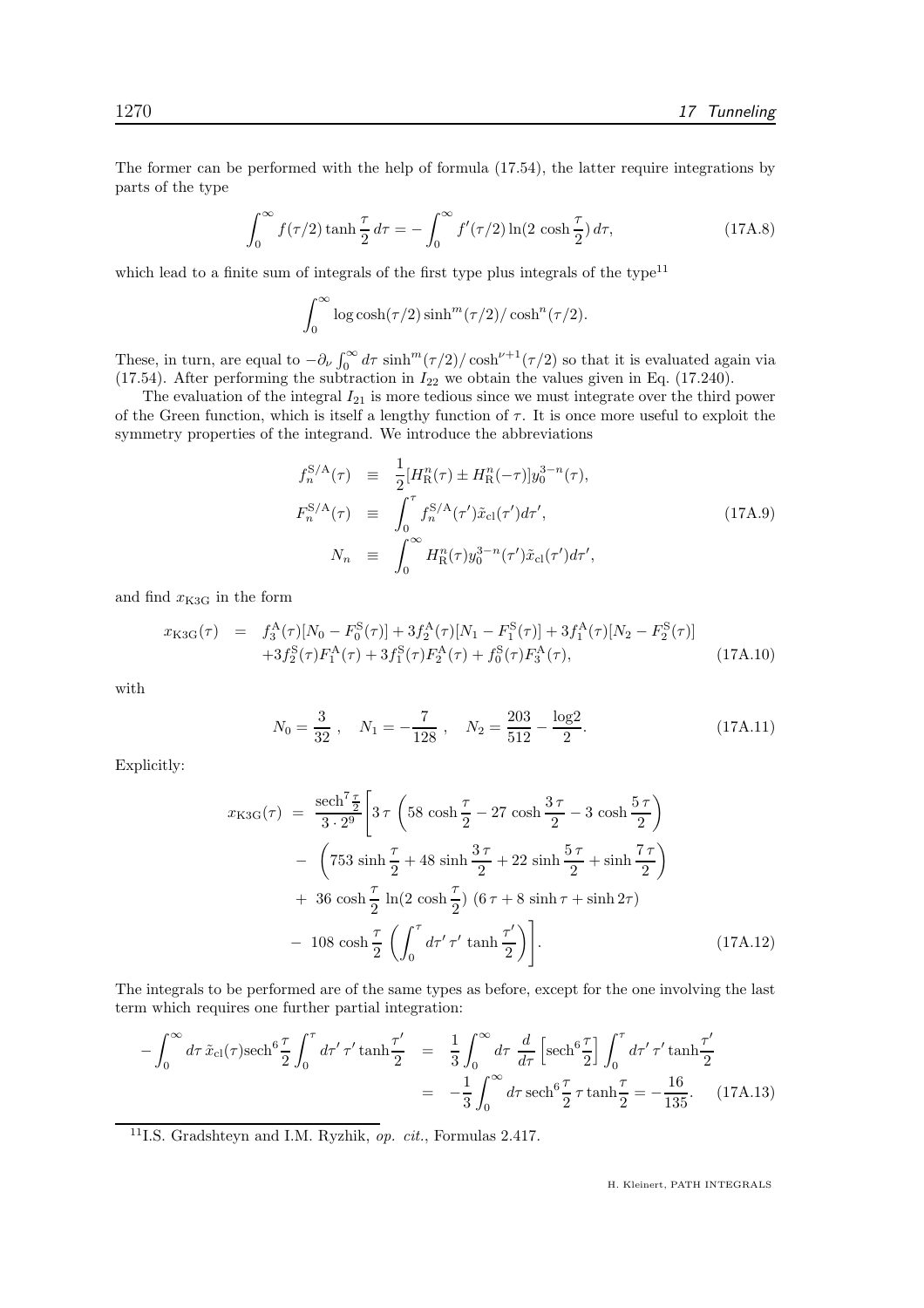After the necessary subtraction of the divergent term we find the value of  $I_{21}$  given in Eq. (17.240).

The final result for the first coefficient of the Taylor expansion of the subtracted fluctuation factor  $C'$  in Eq.  $(17.222)$  is therefore

$$
c_1 = \frac{71}{24} \approx 2.958. \tag{17A.14}
$$

This number was calculated in Ref. [13] by solving the Schrödinger equation [21].

With the help of the WKB approximation he derived a recursion relation for the higher coefficients  $c_k$  of the expansion of  $C'$ :

$$
C' = \left[1 - c_1 \frac{g\hbar}{\omega^3} - c_2 \left(\frac{g\hbar}{\omega^3}\right)^2 - c_3 \left(\frac{g\hbar}{\omega^3}\right)^3 + \dots\right].
$$
 (17A.15)

From this he calculated the next nine coefficients

$$
c_2 = \frac{315}{32} \approx 9.84376, \quad c_3 = \frac{65953}{1152} \approx 57.2509. \tag{17A.16}
$$

Their large behavior is

$$
c_k \sim \frac{9}{\pi} \left(\frac{3}{2}\right)^k k![\ln(6k) + \gamma].
$$
\n(17A.17)

#### Notes and References

The path integral theory of tunneling was first discussed by

A.I. Vainshtein, Decaying Systems and the Divergence of Perturbation Series, Novosibirsk Report (1964), in Russian (unpublished),

and in the context of the nucleation of first-order phase transitions by

J.S. Langer, Ann. Phys. 41, 108 (1967).

The subject was studied further in the field-theoretic literature:

M.B. Voloshin, I.Y. Kobzarev, L.B. Okun, Yad. Fiz. 20. 1229 (1974); Sov. J. Nucl. Phys. 20, 644 (1975);

R. Rajaraman, Phys. Rep. 21, 227 (1975),

R. Rajaraman, Phys. Rep. 21, 227 (1975),

P. Frampton, Phys. Rev. Lett. 37, 1378 (1976) and Phys. Rev. D 15, 2922 (1977),

S. Coleman, Phys. Rev. D 15, 2929 (1977); also in The Whys of Subnuclear Physics, Erice Lec-

tures 1977, Plenum Press, 1979, ed. by A. Zichichi,

I. Affleck, Phys. Rev. Lett. 46, 388 (1981).

For a finite-temperature discussion see L. Dolan and J. Kiskies, Phys. Rev. D 20, 505-513 (1979).

For multidimensional tunneling processes see H. Kleinert and R. Kaul, J. Low Temp. Phys. 38, 539 (1979) (http://www.physik.fu-berlin. de/~kleinert/66), A. Auerbach and S. Kivelson, Nucl. Phys. B 257, 799 (1985).

The fact that tunneling calculations can be used to derive the growth behavior of large-order perturbation coefficients was first noticed by

A.I. Vainshtein, Novosibirsk Preprint 1964, unpublished.

A different but closely related way of deriving this behavior was proposed by

L.N. Lipatov, JETP Lett. 24, 157 (1976); 25, 104 (1977); 44, 216 (1977); 45, 216 (1977).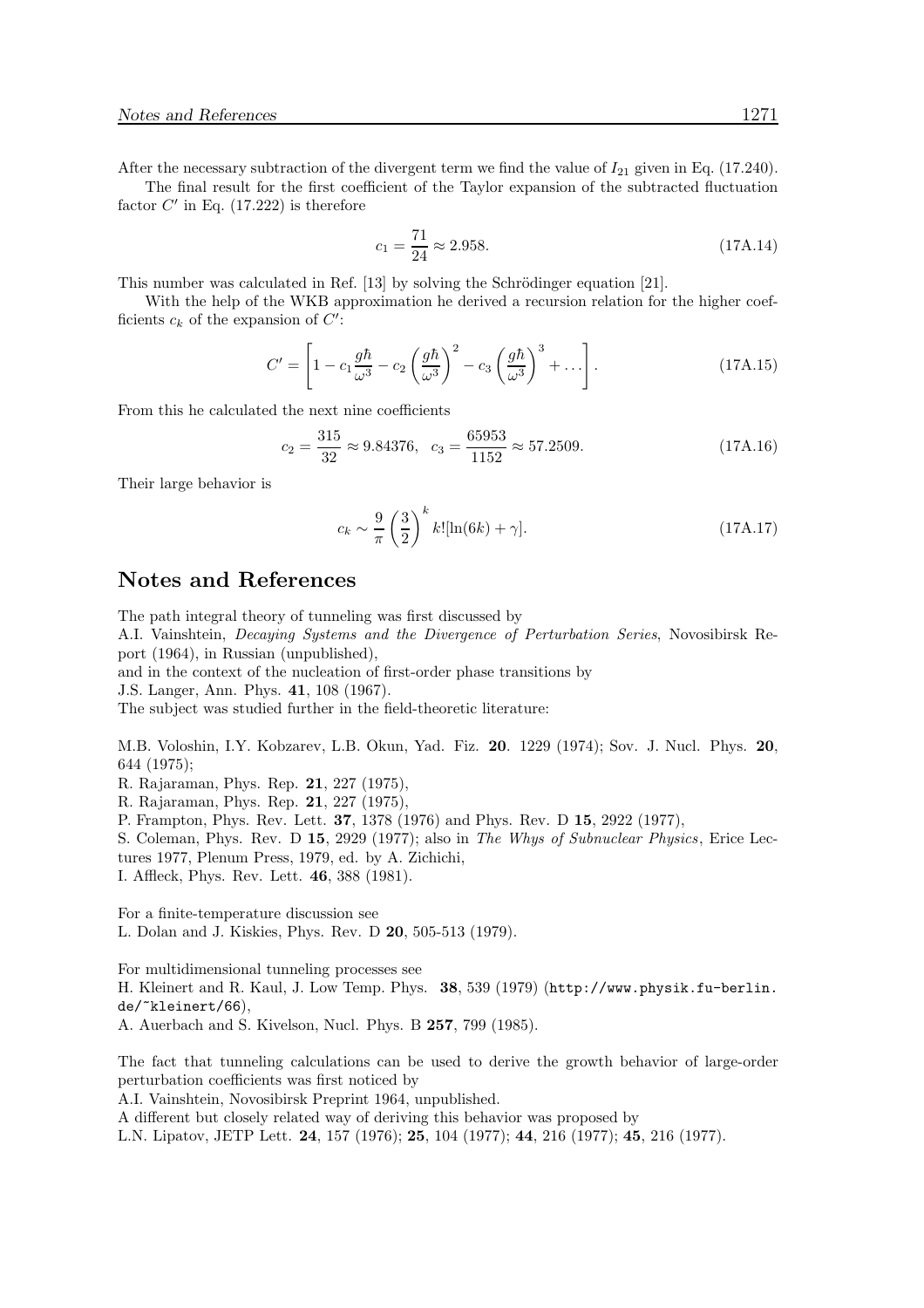A review on this subject is given in

J. Zinn-Justin, Phys. Rep. 49, 205 (1979), and in Recent Advances in Field Theory and Statistical Mechanics, Les Houches Lectures 1982, Elsevier Science 1984, ed. by J.-B. Zuber and R. Stora. J. Zinn-Justin, Quantum Field Theory and Critical Phenomena, Clarendon, Oxford, 1990.

The important applications to the  $\epsilon$ -expansion of critical exponents in O(N)-symmetric  $\varphi^4$  field theories were made by

E. Brezin, J.C. Le Guillou, and J. Zinn-Justin, Phys. Rev. D 15, 1544, 1558 (1977).

E. Brezin and G. Parisi, J. Stat. Phys. 19, 269 (1978).

The perturbation expansion of the  $\varphi^4$ -theory up to fifth-order was calculated in Ref. [14]. For two quartic interactions of different symmetries (one  $O(N)$ -symmetric, the other of cubic symmetry) see:

H. Kleinert and V. Schulte-Frohlinde, Phys. Lett. B 342, 284 (1995) (cond-mat/9503038) A detailed discussion and a comprehensive list of the references to the original papers are contained in the textbook [16].

The calculation of the anomalous magnetic moments in quantum electrodynamics is described in

T. Kinoshita and W.B. Lindquist, Phys. Rev. D 27, 853 (1983).

M.J. Levine and R. Roskies, in Proceedings of the Second International Conference on Precision Measurements and Fundamental Constants, ed. by B.N. Taylor and W.D. Phillips, Natl. Bur. Std. US, Spec. Publ. 617 (1981).

The analytic result for the semiclassical decay rate of a supercurrent in a thin wire was found by

I.H. Duru, H. Kleinert, and N. Unal, J. Low Temp. Phys.  $42$ , 137 (1981) (ibid.http/74),

H. Kleinert and T. Sauer, J. Low Temp. Physics 81, 123 (1990) (ibid.http/204).

The experimental situation is explained in

M. Tinkham, Introduction to Superconductivity, McGraw-Hill, New York, 1975.

See, in particular, Chapter 7, Sections 7.1–7.3.

For quantum corrections to the decay rate see

N. Giordano, Phys. Rev. Lett. 61, 2137 (1988);

N. Giordano and E.R. Schuler, Phys. Rev. Lett. 63, 2417 (1989).

For thermally driven tunneling processes see the review article

P. Hänggi, P. Talkner, and M. Borkovec, Rev. Mod. Phys. 62, 251 (1990).

Tunneling processes with dissipation were first discussed at  $T = 0$  by

A.O. Caldeira and A.J. Leggett, Ann. Phys. 149, 374 (1983), 153, 445 (1973) (Erratum) and for  $T \neq 0$  by

H. Grabert, U. Weiss and P. Hänggi, Phys. Rev. Lett. **52**, 2193 (1984),

A.I. Larkin and Y.N. Ovchinnikov, Sov. Phys. JETP 59, 420 (1984).

Papers on coherent tunneling:

A.J. Leggett, S. Chakravarty, A.T. Dorsey, M.P.A. Fisher, A. Garg, and W. Zwerger, Rev. Mod. Phys. 59, 1 (1987),

U. Weiss, H. Grabert, P. Hänggi, and P. Riseborough, Phys. Rev. B 35, 9535 (1987),

H. Grabert, P. Olschowski, and U. Weiss, Phys. Rev. B 36, 1931 (1987),

On the use of periodic orbits see:

P. Hänggi and W. Hontscha, Ber. Bunsen-Ges. Phys. Chemie 95, 379 (1991).

The individual citations refer to

[1] For the derivation see N. Levinson, Kgl. Danske Videnskab. Selskab, Mat.-fys. Medd., 25 (9) (1949).